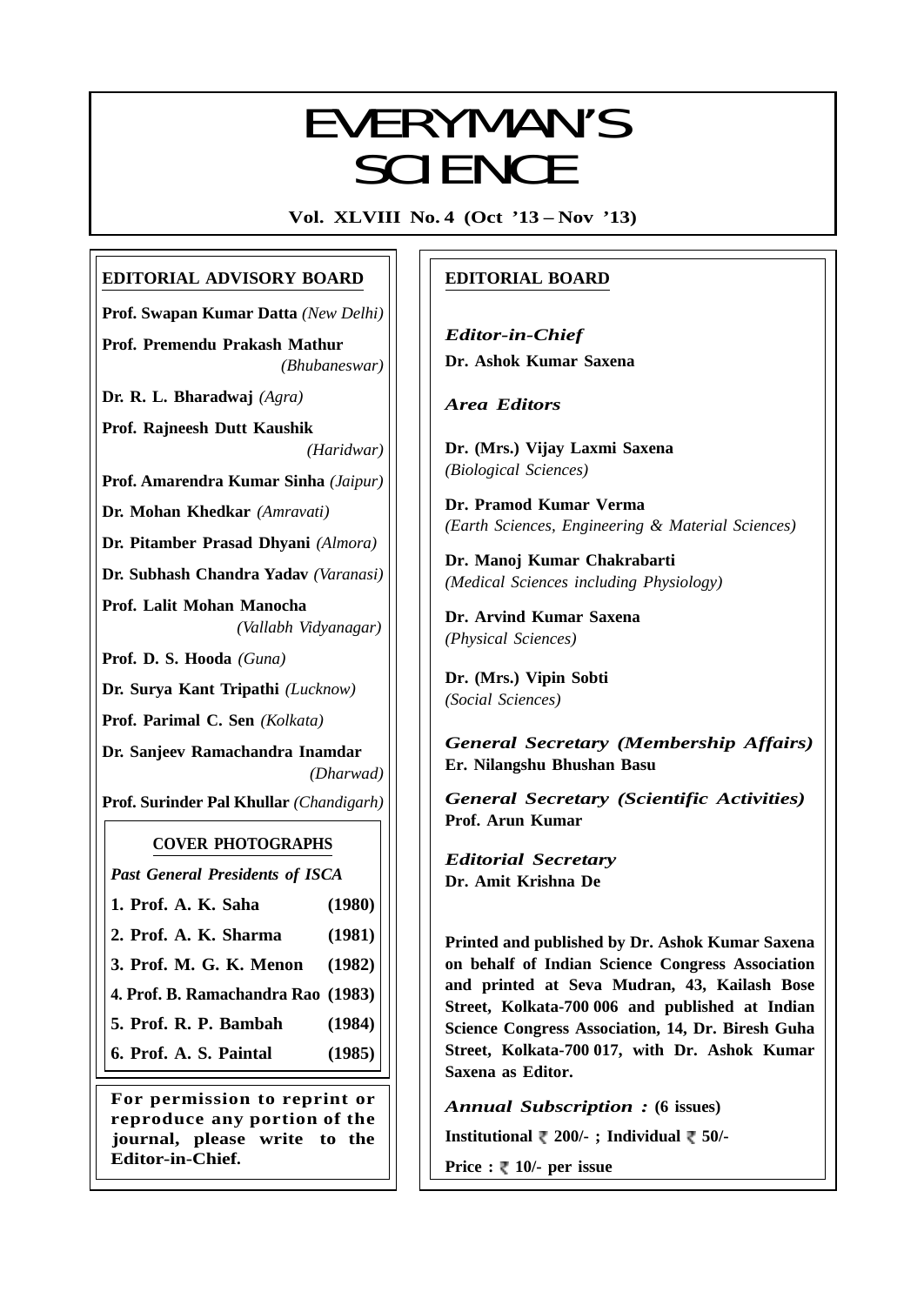# CONTENTS

**Everyman's Science Vol. XLVIII No. 4, Oct '13 — Nov '13**

| <b>EDITORIAL:</b>                                                     | 239 |
|-----------------------------------------------------------------------|-----|
| Arvind Kumar Saxena                                                   |     |
| <b>ARTICLES:</b>                                                      |     |
| <b>Presidential Address: Man and Ocean: Resources and Development</b> |     |
| B. Ramachandra Rao                                                    | 241 |
| Biological Rain - A New Window for Harvesting Atmospheric Moisture    |     |
| A. K. Srivastava and Yogranjan                                        | 288 |
| <b>Diabetes and Medicinal Plants</b>                                  |     |
| R. U. Abhishek, D. C. Mohana, S. Thippeswamy and K. Manjunath         | 292 |
|                                                                       |     |
| Formation and Importance of Biofilm                                   |     |
| Aryadeep Roy Choudhury, Mayukh Chakraborty and Samadrita Bhattacharya | 298 |
| <b>Surface Structure of Planetary Bodies-The Moon</b>                 |     |
| Subhasis Sen                                                          | 305 |
|                                                                       |     |
| KNOW THY INSTITUTIONS                                                 | 309 |
| <b>CONFERENCES / MEETINGS / SYMPOSIA / SEMINARS</b>                   | 313 |
| <b>S &amp; T ACROSS THE WORLD</b>                                     | 314 |
|                                                                       |     |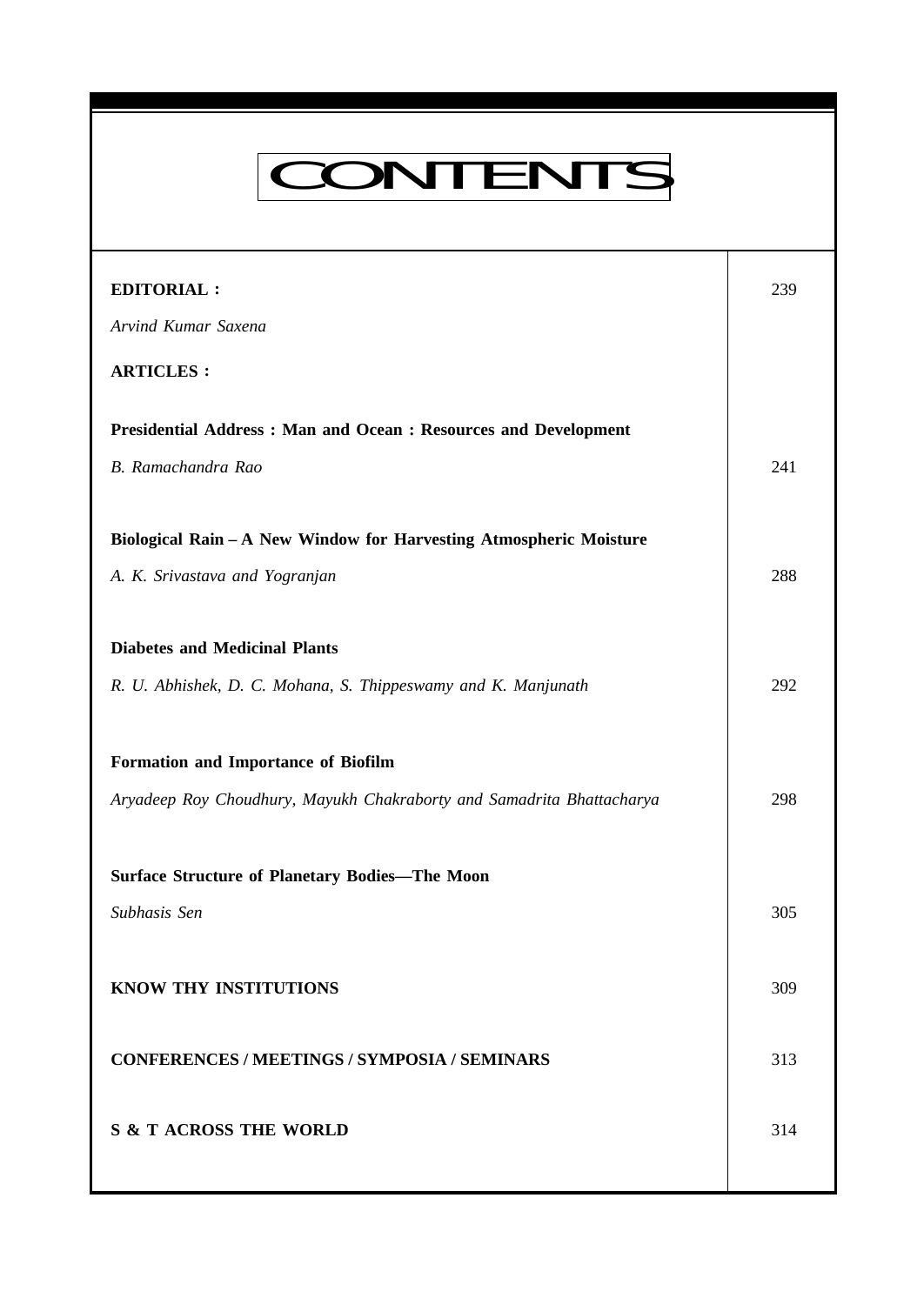# **EDITORIAL**

Most of the Indian population still resides in rural and suburban areas where the literacy rate is very low. Therefore, the recent science and technology development impacts are supposed to be very meager. But in fact our old culture of life pattern is so robustly developed by Rishis and Saints who acted as thinkers and were guiding factor of the society that most of the religious activities cater the need of food, shelter and medicines sustainably without depleting the natural resources for future generation. Some examples are the protection of high medicinal value plants like Tulsi, Pepal, Neem and Awala etc., which were given a flavor of religious worship to enhance their plantation and protection thus maintaining environment and improving health. In the area of material science the advancements were also very high, e.g., the noncorrosive iron pillar in Meharauli area at Delhi is an excellent example of forging technology and knowledge of corrosion preservation, the sweet wells on the sea shore of Rameswaram temples at Rameswaram, Tamilnadu, which are an excellent example of porous ceramic membrane technology with reverse osmosis and self-cleaning process having ion selectivity thus controlling the continuous availability of controlled mineral containing water having different natural color impacts and matching the color of water of that river on whose name the wells are named, floating stones on water in the same area as an state of art example of closed cell ceramic foams having high strength and prepared using naturally occurring materials etc.

But during recent past we have fallen in such an economic race that due to which our developmental process become unsystematic and unplanned which invited number of natural disasters and causing draught and flood in many parts of the country. The most disastrous accident due to unruly development occurred in Uttarakhand (Badrinath and Kedarnath) where thousands lives were lost.

It is a matter of simple realization that nature is like our mother and father and it creates, save and punish if done something wrong. Infact, the nature has provided us each and every thing as per our requirement e.g., most essential things are given to us in plenty without any effort like energy (Sun), air (Purified by Plants) and water (Rains and ground water). Those requirements which are not highly required are given in restricted way by posing some unusual properties e.g., radioactive substances are having a half-life and critical mass for their auto balance and use, nanomaterials have coagulation property so that they cannot exist in nature as such otherwise these may have number of ill effects on health when in contact with living beings. So nature as parent has tried to do its best to help us but it is on us how we are using these boons. Our own deeds cause the scarcity and depletion of these natural resources.

So, in brief every science and technology is available around us and infact we are trying to copy nature as far as our scientific developmental concepts are concerned. The nature is highly smart, sustainable and progressive.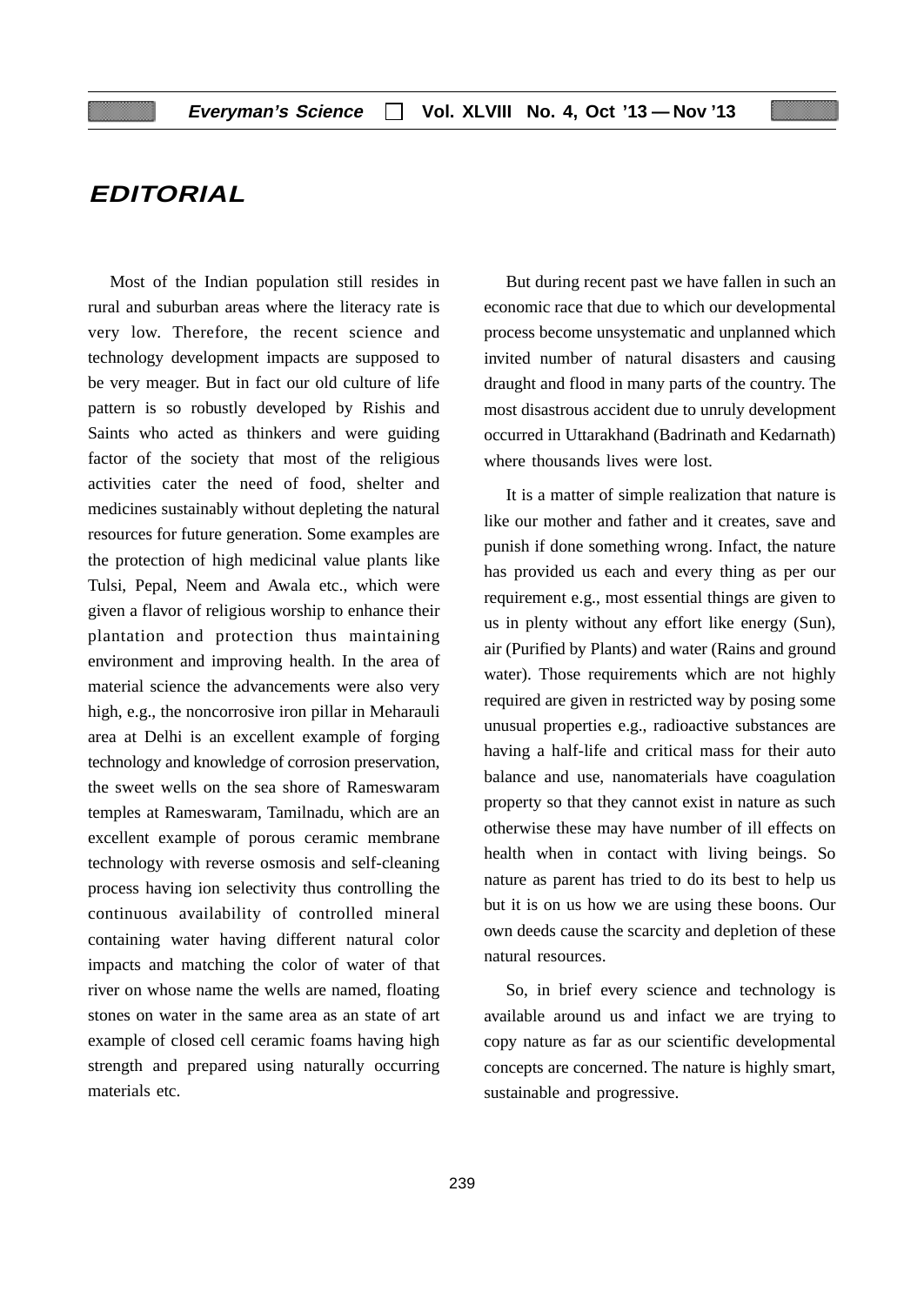So our effort is always to familiarize you with recent trends of biomimetic science and technology efforts going on all around world and providing an imagination to achieve excellence in sustainable ecofriendly growth with the regeneration of natural resources for betterment of all living beings.

> *Dr. Arvind Kumar Saxena* **DMSRDE, Kanpur**

*"Whether you can observe a thing or not depends on the theory which you use. It is the theory which decides what can be observed."*

*— Albert Einstein*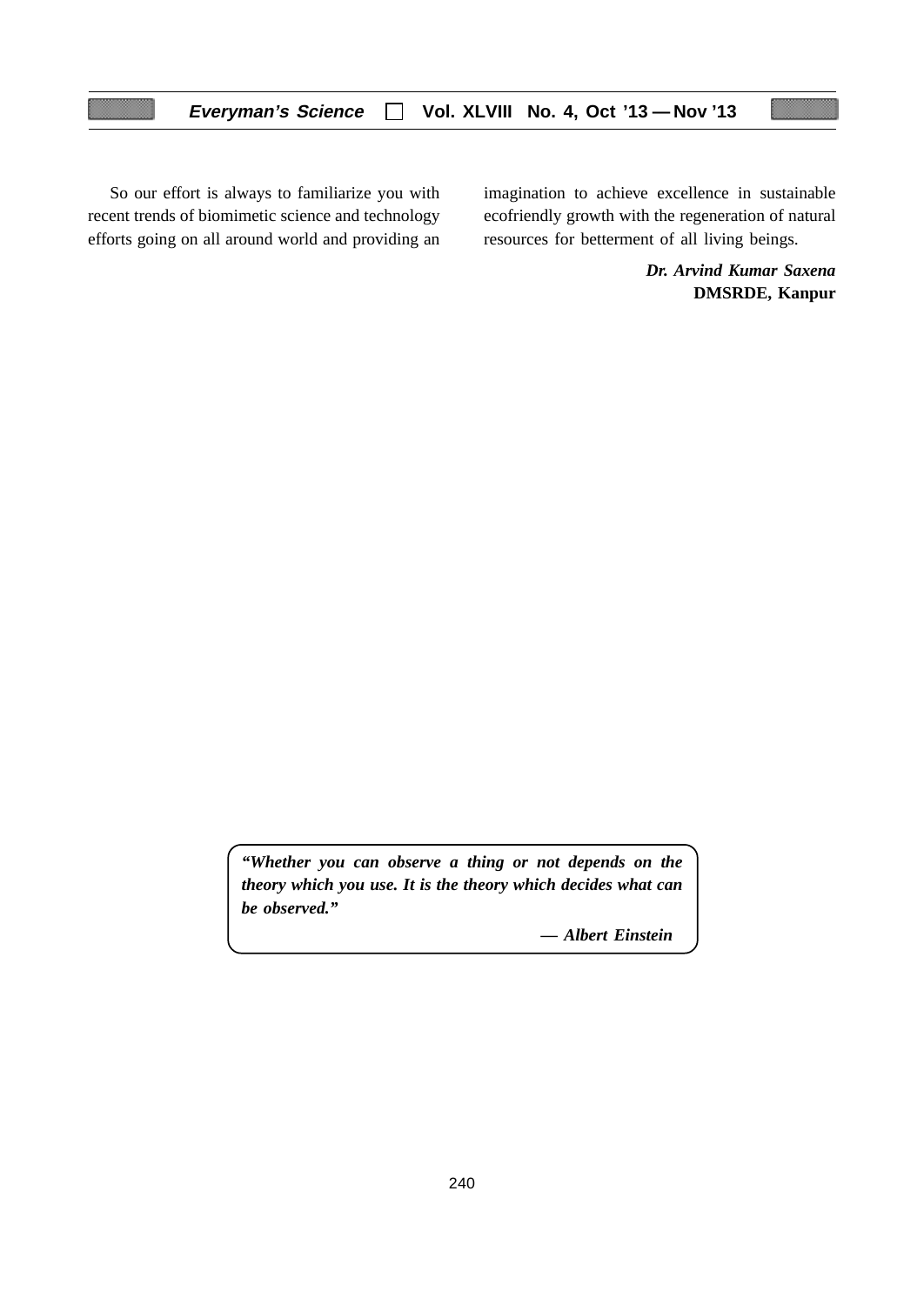# **PRESIDENTIAL ADDRESS**

# **MAN AND OCEAN : RESOURCES AND DEVELOPMENT**

PROF. B. RAMACHANDRA RAO. D.Sc. (HONORIS CAUSA) F.N.A. F.ASc. F.N.A. Sc.

distinguished Prime Minister, Revered Chancellor, Respected Chief Minister, Distinguished Scientists from abroad, Members of the Indian Science Congress Association, Ladies and Gentlemen.

It gives me great pleasure to take this opportunity of expressing my heartiest gratitudes to the scientific community for electing me as the President of Indian Science Congress Association and thus enabling me to preside over the seventieth session of the Indian Science Congress at Tirupathi. Addressing such an august audience committed to the pursuit of truth at an urge to explore the frontiers of knowledge one perceives and even encounters and adventure in ideas and insights, leading to the unfoldment of new layers of consciousness and voyage to a new discovery. Hopefully, this meeting of minds will generate incisive ideas and new vistas for harnessing the latent untapped potentials of the rich and varied resources of oceans for the benefits of mankind.

It may appear to be little digression but I would like to focus your attention on the origin of the focal theme. On my election to the President of the Indian Science Congress Association, during the last year, I was deeply concerned about the selection of the topic of the focal theme of the seventieth Science Congress several weeks, in a mood of introspection and reflection, an idea occurred to me that I should take up the theme of Man and the Ocean due to personal and scientific reasons. Let us not forget that oceans are known to be our last frontiers.

I have personal affiliation with the theme in a sense that my association with the sea extends to over half a century. I had a unique and rare opportunity of being brought up in close association with the sea right from my childhood days. As I grew up, I began to take a perceptive interest in the behavior of the sea in its various manifestations and closely observed the diverse rich flora and fauna of the coastlines in the spirit of an environmentalist. The waves, the currents tides and strems appeared to me like a rhythmic dance. I could not understand why the oceans which provide such remarkable resources of food, minerals, energy and petroleum also cause climatic fluctuations and spell catastrophe of worst magnitudes. What struck me most at that time was how the fishing community and even explorers and navigators had a insight into the art of living in harmony with the laws of sea and never arrogated to themselves the power of dislocating their equilibrium.

When I recalled those learning experiences which I had the benefit of obtaining from fishermen, maritime traders and explorers. I am transported into a state of joy and delight and this leads to the process of self-examination. Since those days, my only wish had been to understand the knowledge of the ocean, in-depth-knowledge being itself as an ocean—and this led me to read the memories of explorers, navigators and naturalists. What impressed me most was the magnificent observational data which Charles Darwin collected during his historic

General President, 70<sup>th</sup> Indian Science Congress held during January, 1983 at Tirupati.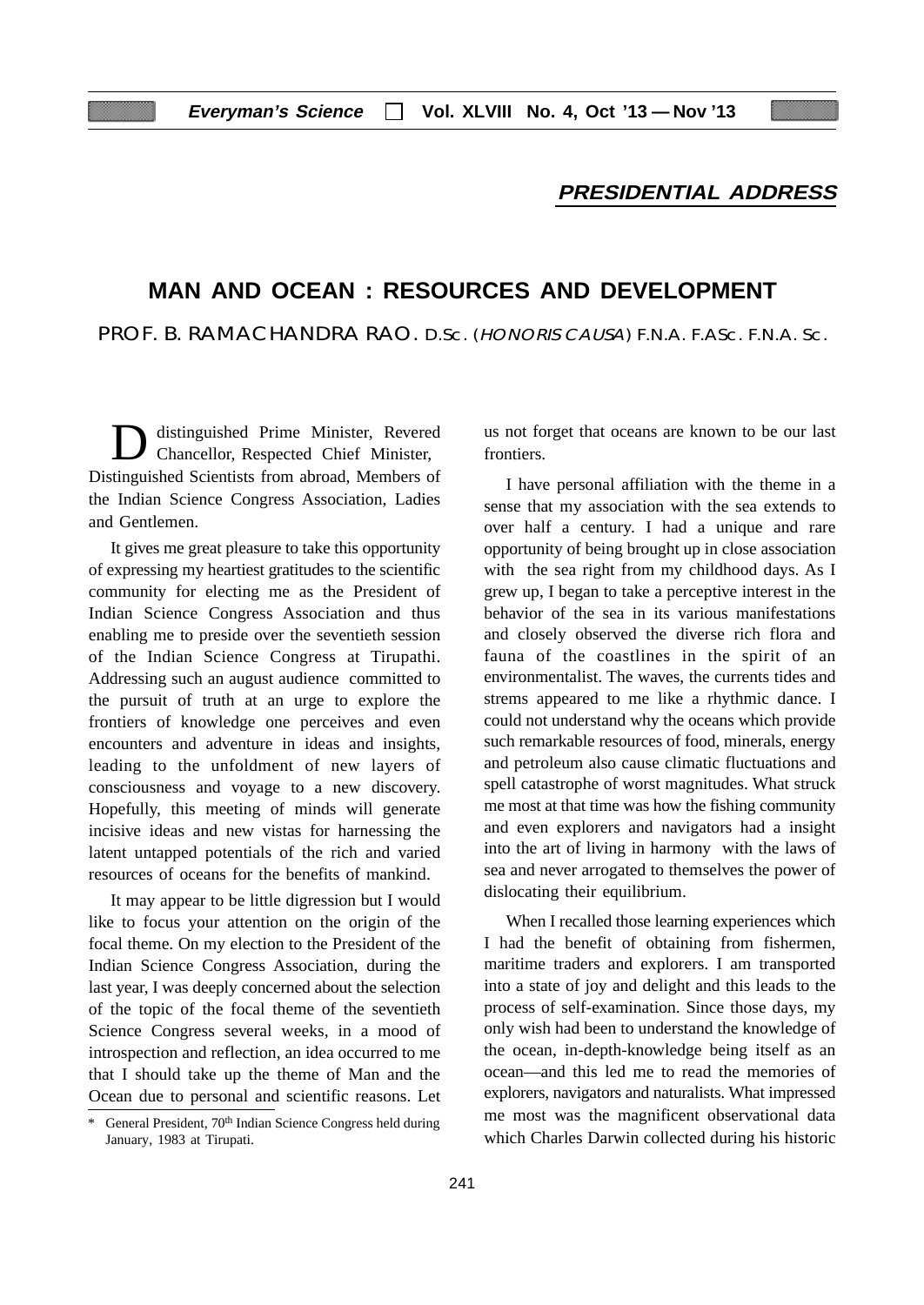voyage in a Beagle ship. Perhaps today I consider as a part fulfilment of my childhood wish of doing some theoretical exposition on the ocean.

In a science and technological-based world, it is an irony of the human race that over three-fourths of the world's population in this biosphere is still living in a primitive condition and in an impoverished socio-economic environment. These people suffer from various kinds of constraints, malnutrition, deprivation of basic physical and social amenities, without any access to the modern educational, health, transportation and communication systems; because the benefits of the development have been taken away by the develped societies of the world and only a small fraction of the population of the developing societies could avail of the advantages of Science and technology. This imbalanced development and distribution of resources is inhibiting the goal of international world order to which the United Nations system is firmly committed.

In any analysis of the scientific and technological advancement, we should not overlook the fundamental fact that developed societies in their quest for the mastery over laws of nature went on exploiting the precious and scarce natural resources of the biosphere in a ruthless and in an indiscriminate fashion. This process has resulted in the shortages of non-renewable and even some renewable resources needed for the developmental tasks and brought about a staggering problem of environmental pollution and an ecological crisis. It never occurred to the scientists, technologists and planners that biosphere exists and survives by means of a delicate self-regulating and self-maintaining balance of natural forces. The constituents of the biosphere are inter dependent and man is just as dependent in his relation with the biosphere as any of the biosphere's other present constituents. This dislocation has become a source of great disturbance, and a cause of serious concern and currently the planners and policy-makers are looking before and after as how to evolve new strategies of development which are ecologically-oriented to prevent further danger to our biosphere.

In looking towards forward the further developmental scenario of the developing societies, one perceives gigantic problems of development involving an accelerated growth of food production for feeding millions of people who are ill-fed, providing them with the necessary medical, health and educational facilities and other basic amenities. This is an extremely difficult task at a time when the population of developing societies is expanding at an explosive rate and consequently the natural resources are depleting rapidly; and also their exploitation by Science and technology is not being accomplished in a balanced fashion. What are the alternatives and options before us ? It is fascinating to note that while Science and technology has accomplished a magnificent task in our generation by landing man on the moon, this feat has taught us some lessons of practical importance of estimating our prospects and choosing our policy on the earth. Even if moon is endowed with lot of precious natural resources, how far it would be an economical and viable proposition to exploit its rich resources for developmental purpose? A permanent colonialisation of the moon by the people of the earth would be an extraordinarily difficult task. In such a situation, can we look forward to the exploration of our ocean resources which are enormously rich and are waiting for exploitation to meet the requirement of food, chemicals, minerals fuel and energy? The ocean provides a unique challenge and an exciting promise for development.

It is conceivable that most of the ocean resources could not be exploited because of their inaccessibility, lack of technological capability and comparatively high cost of development. The ocean comprising nearly three-forth of earth's surface possesses vast latent, untapped potentials which could be appropriately exploited for the developmental purposes with the help of effective use of sophisticated instruments of Science and technology and highly trained manpower capability.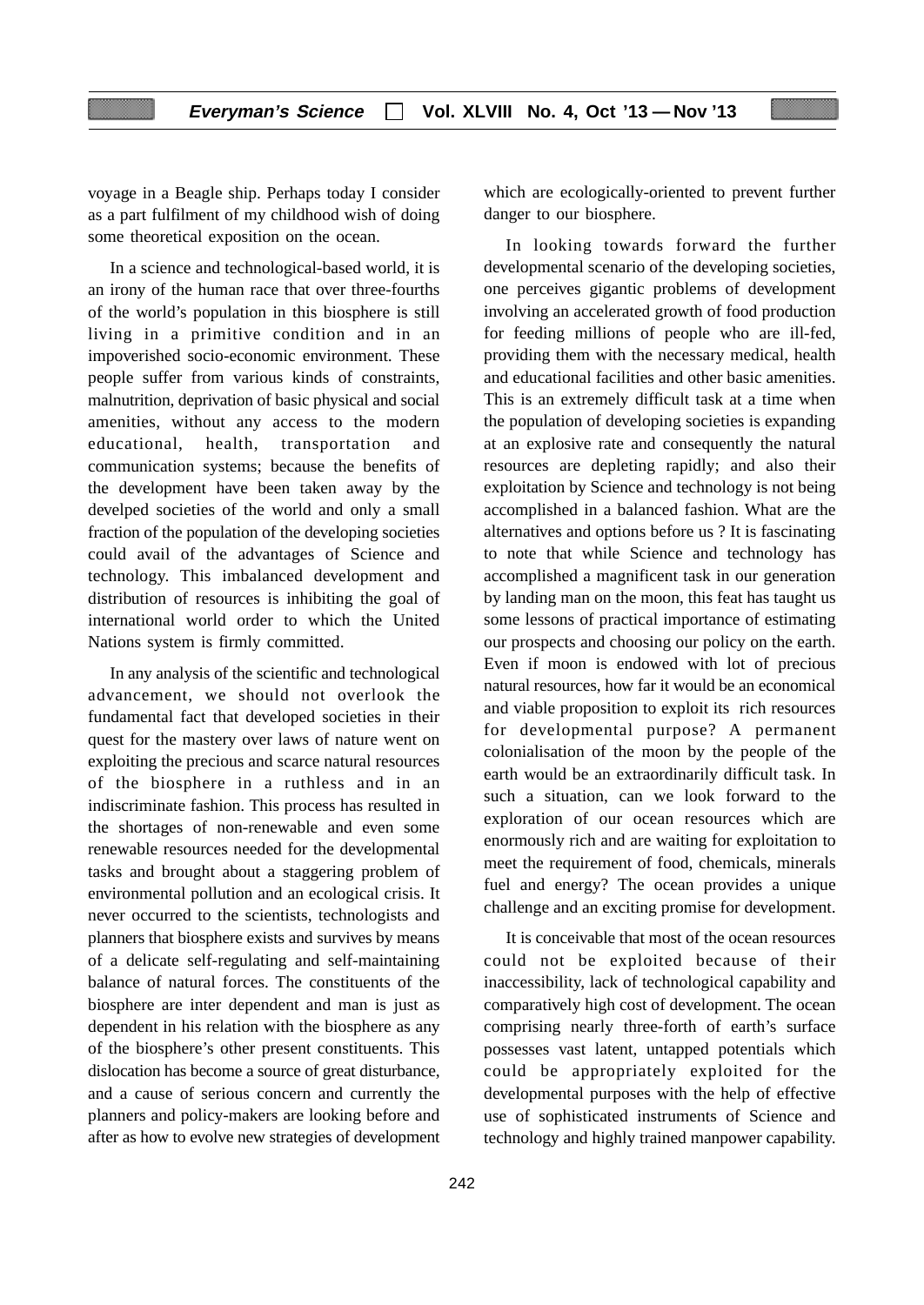# **Everyman's Science Vol. XLVIII No. 4, Oct '13 — Nov '13**

The developmental aspect of the ocean can be considered for the terrestrial environment from the following broad perspectives. To elaborate a little further, they can be used for transportation, source of food and other organic and inorganic materials, fresh water and energy, habitation industry and business activities, transmission of energy and functions of waste disposal, health, welfare and recreation, education and training, gaining of knowledge and understanding of national security and international relations. While undertaking a program me of the development of the ocean, it would be appropriate to proceed through an orderly sequence of analysis. In this process there are four major steps :

- 1. identification of the contemplated resource;
- 2. evaluation of the technological, legal economic, sociological and political factors;
- 3. estimation of the benefits anticipated, costs, involved, goals, needs and time schedules; and
- 4. implementation through arrangements for funds, authorization and assignment of responsibilities for management and regulation.

#### **ISSUES**

Perhaps, the time has come when the scientists, planners and policy makers and leaders in diversified areas of life must address themselves to the following crucial issues involved in the process of development of the ocean resources, both latent and identified, for the benefit of mankind. If the natural resources of the land—both renewable and non-renewable—are getting exhausted and account of the ruthless and indiscriminate exploitation by the developed societies, while the need for an optimum use of scarce resources has assumed a grater urgency in the developing societies in a view of their expanding population, can we look forward to the potential resources of the ocean to meet the emerging and foreseeable threats of food problem, protein deficiencies, and the shortage of mineral, fuel, energy, oil and others? How far the ocean

research, especially in the developmental sector, can facilitate and accelerate the pace of development to improve the condition of the impoverished section of population, which constitutes two-third of the total world population, who despite various breakthroughs in Science and technology are living ill-fed, shelterless and without any access to modern communication system, modern transport and other basic amenities of life which are essentials in any civilized society. If the agriculture system of most of the developing societies especially in India, is still dependent on the vagaries of monsoon, how far multi-disciplinary research, specially in the areas of oceanography and climatology could regulate a balance so that the fluctuation in the rainfall could be minimised? How far the rich and varied flora and fauna of ocean reflecting the environmental diversity, which is being destroyed by indiscriminate and ruthless exploitation of these resources in the process of industrial development, could be prevented? How to accomplish the developmental task without dislocating the rich and varied fauna and flora of the coastlines?

In any analysis of the developmental strategy, we should not overlook the fundamental fact that ecological balance is the result of natural evolution which dates back to several millions of years since the evolution of life on this planet. But this balance got dislocated due to a combination of factors and how to restore this equilibrium is a problem of problems.

If oceans are one of the major means of national and international trade and commerce, why did we not pay adequate attention to optimise their use for transportation and navigational purpose? If the operational cost works out cheaper through oceans transportation in comparison to land, why are the developing societies not adequately exploiting this benefit?

If ocean's voyages could contribute either explicitly or implicitly to the enrichment of human civilization through the monumental discovery of theory of *"Origin of Species"* by Charles Darwin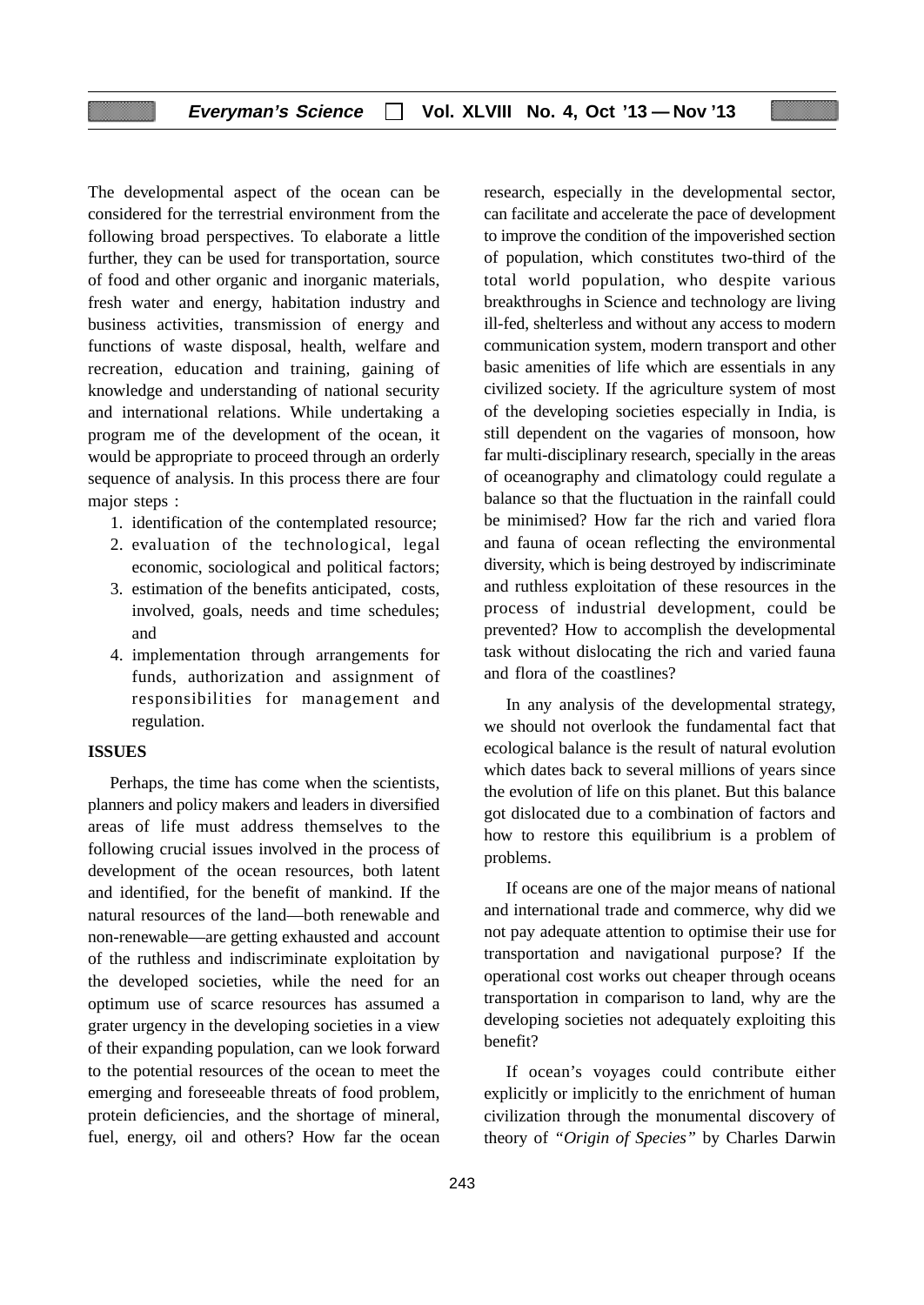based on the observational data collected during his voyage on a ship called *Beagle*, why did our scientists, planners and policy makers pay little attention to the scientific expeditions on the high seas for discovering the hidden secrets of nature in the sea and use them for various developmental purposes ?

If the task of harnessing the potentials of ocean resources for developmental purposes are of crucial importance, did we not pay adequate attention to the development of necessary infrastructure and capabilities which are urgently needed to accomplish the said task, when our land resources are in short supply?

Some of the other challenging issues are :

Can we augment our sea food resources by modern methods of marine aquaculture ?

Can we augment our fresh drinking water resources by modern methods of desalination ? Is it possible to unfold the origin of monsoon and avoid recurrent droughts?

Are we not inadvertantly changing the global climate and local weather by polluting the ocean? Can mankind draw perennially the power from the sea by new and cheaper methods?

Can we exploit economically the rich potential of off-shore oil at a time when we are caught up in the midst of a major energy crisis?

Can't we learn to mine the vast, yet untouched mineral deposits of the ocean economically?

Are the oceans a safe dumping grounds for the radioactive waste?

It is not a fact that living in a inter-connected world with global systems and sub-systems, our problems of development have assumed global dimensions and are of global scale and naturally global developmental strategies and priorities are needed for the maintenance of ecosystem and a healthy life on the planet ? Is it not essential in the process that we have to cut across artificial barriers which divide us into nationalities and races and work out a coherent plan of action on a global scale for harnessing the rich potential for our oceans for development? If the developed societies are earnest and sincere in their approach towards developing the coastlines of the third and fourth worlds, is this not a unique challenge and an opportunity before them ?

# **RETROSPECT**

Looking retrospectively, oceans have been a potential source of food, energy and transportation from the dawn of human civilization. This becomes evident from the fact that our earlier settlements of population took place primarily on the coastline or by the side of sea. There are enough evidences based on religious literature, mythological legends, Vedas, Upanishads and Puranas giving great significance to rivers and sea. Indeed, the people of ancients days looked at the rivers and sea with respect and awe and had a clear perception and insight as man has to live in harmony with the natural phenomena.

Although ancient Indians could not develop scientific techniques for observation, they had a keen sense of observation of phenomena like ocean currents, winds, tides and the diurnal and seasonal variations. As an evidence of their understanding of the ocean and also their engineering skill, it may not be out of place to refer to the recent archeological excavation at Lothal in the state of Gujrat, which revealed the remains of a welldesigned dockyard built by the Harappan civilization five thousand years ago. There is thus ample evidence to show that the engineers, at the time, knew how to build sturdy sea craft and dockyards. Obviously, they understood well the tidal phenomenon and cleverly used high tide period to bring in the sea craft into the dockyard for repair and maintenance. From archeological evidence, we could infer that the Lothal civilization was successful in harnessing the potential resources of rich coastline for food, energy, trade and other developmental activities.

India with its long coastline of 5800 miles has always been a seafaring nation. From times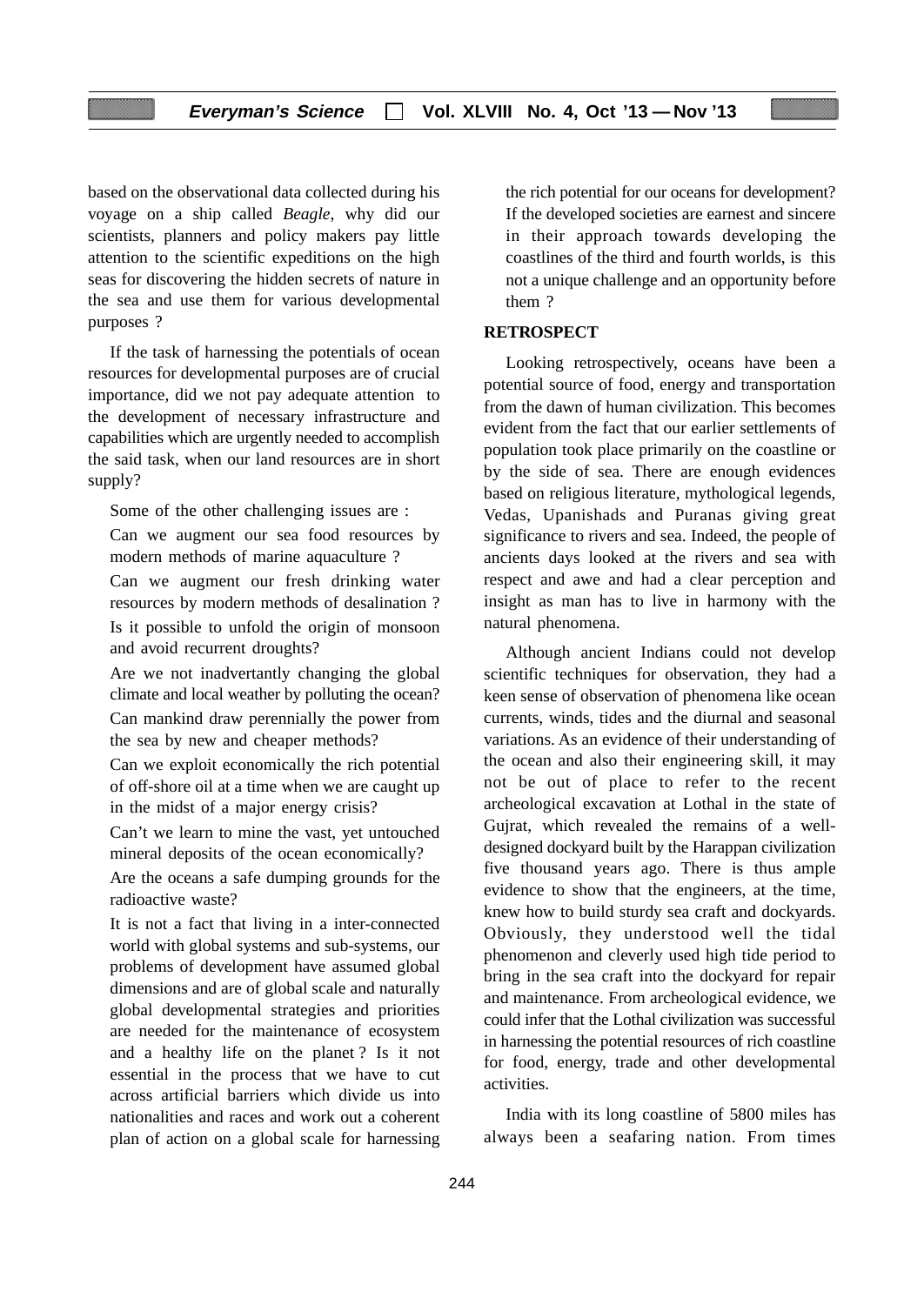# **Everyman's Science Vol. XLVIII No. 4, Oct '13 — Nov '13**

immemorial, Indian merchants carried on trade with several countries all over the world by using indigenously built sea craft. Many foreign nationals from England, Portugal, France and Spain visited India several centuries ago and established trade relations with different kingdoms is our country. There is ample evidence to show that our ancient Indians had sound knowledge of ocean and seacraft and that they had a flourishing trade with many countries for several thousand of years. Yet, modern literature on the subject traces the origin of the seagoing craft from 2000 B.C. The Greeks and Romans were the first to exploit the sea for navigational purposes. The first economy based on sea-breeze trade was that of Minoan Crate between 1700 and 1400 B.C. Myceneans, Phonicians, Greeks and Romans subsequently increased the scale of marine trading (and warfare) throughout the Mediterranean and beyond.

The first institutional attempt to promote the exploration of ocean for adventuring and trade purposes was undertaken under the patronage of Prince Henry, the Navigator in the fifteenth century. During the sixteenth to eighteenth century, we witnessed for the first time remarkable development in the sea-faring activities and the emergence of new techniques by the dedicated efforts of a few sea explorers and adventurers like Columbus, Magellan and Cook. These adventures were primarily the result of the initiative and efforts of a few dedicated individuals who made a historic contribution towards the world-wide European colonisation. The Portuguese, Britishers and French were the major European powers who were able to acquire the necessary capability in the sea-faring activities. Indeed, the extent to which they were able to wield power was determined by their navigational capability. Let us not forget that the British colonisation of the greater part of the globe could be attributed to their pre-eminent position in their mastery of knowledge of the ocean and their navigational capability. Since the understanding of the ocean was at an embryonic stage, even those countries which were able to acquire some

knowledge of the ocean did not do much beyond the preparation of the coastal charts ocean and the lore of the seaman and fisherman. Very little effort was made by these explorers to investigate various inputs of the ocean and how they could be successfully harrnessed for the developmental tasks. Over the years, most of the governments remained satisfied with the use of oceans for only trade and commercial purposes and did not take the initiative for promoting the research work in the area due to a combination of factors. It was only with the development of maritime activities, navigators and sailors took some degree of interest in the ocean currents. Benjamin Franklin was able to produce a chart of the Gulf Stream which he eventually published in the *Transaction of the American Philosophical Society in 1786.* Capt. James Cook, the British explorer also collected scattered oceanographic informations during his three celebrated voyages. There were some of the sporadic attempts but no organized attempt was made to study the ocean as one of the major scientific disciplines.

It was during the 19th century that a few serious attempts were made by explorers and navigators to study this area in some depth due to a combination of factors. Partly this interest was the result of the rapid increase of interest in Science, in general, and partly because of the emergence of disciplines like Physics, Chemistry, Biology and Zoology, which provided the necessary support for the growth of Oceanography. The person who could be given the credit for laying the foundation for science was Mathew Fountaina Maury (1806-73), a naval officer of remarkable vision and foresight. His first book, *New Theoretical and Practical Treatise on Navigation* published in 1836 was received with considerable interest and curiosity. With enormous observational data collected during his voyage, he was able to work out charts of major currents, prevailing winds and storms tracks which became part of every navigator's equipment.

The potential value of charts showing the direction and strength of winds and currents was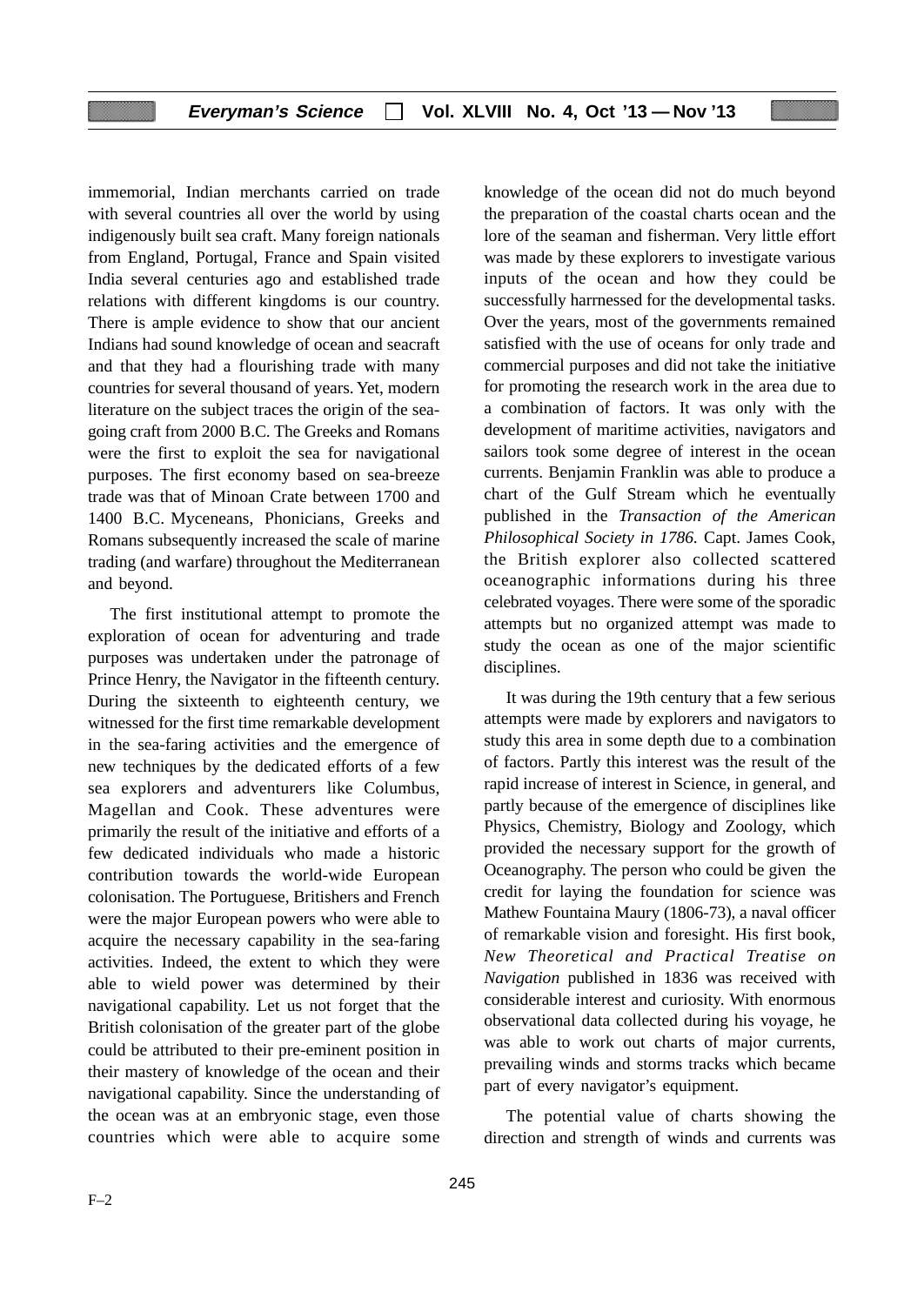soon realised by the navigators and sailors who used to sail earlier without an accurate knowledge of winds and storms and had to face many hazards of sea life. The oceans are vast and the data at Maury's personal disposal was limited. He overcame these difficulties by enlisting the aid of navigators of the world. He got the support from various navigators and Maury's charts were able to cut the sailing times drastically.

The average voyage between London and San Francisco, for example, was shortened by 180 days. In 1855, he published the first textbook of Oceanographic Physics–*Physical Geography of the Sea*. He is also credited with inspiring the establishment of the official meterological office in both Great Britain and Germany.

Another naturalist who contributed immensely to the enrichment of our ocean knowledge was Edward Forbes (1815-54). He was truly in the tradition of Aristotle and took up his mission of carrying on extensive research in the area. In analysing biologicial collections, he made full use of geological knowledge of the day, relating the succession of fossils in rock strata to living marine plants and animals and tracing the effect of the past history of land and sea on the present distribution of these organisms. He pointed out that the shape of the sea fotton of an important environmental factor. He noted that the Chemistry and Physics of the sea—the concentrations and interactions of nutrients and minerals held in the water and the play of currents—were important influences in the lives of marine animals. He was truly a lively genius, with a free and independent spirit that roamed over a wide range in quest of knowledge and occupation. He was the most brilliant and inspiring naturalist of his day. He made original contributions to knowledge in several branches of nature. He will be remembered for his celebrated and erroneous theory of the Azoic Zone. This theory is the result of his research in the Mediterranean.

Another famous natural scientist was Charles Wylle Thomas (1830-82), who led the most celebrated oceanographic expedition in history, the voyage of the *Challenger*. The *Challenger* Expedition of 1872-76, mounted by the British Government, to collect oceanographic information was a landmark in the history of ocean. This expedition has been unsurpassed in the scope and intensity of the oceanographic exploration and research. On December 7, 1872, *H.M.S Challenger,* a full-rigged spar-decked corvette of 2,306 tons with auxiliary steam power and a penchant for rolling like a barrel (46° one way and 52° the other), sailed out of the month of the Thomas. From then on, until May 24, 1876, she sailed around the globe, logging 68,890 nautical miles in the major oceans and gathering data and biological specimens from waters of all depths and at almost all latitudes. The end product was a vast collection of marine organisms such as the world had never seen and fifty large quarto volumes of multidisciplinary data, some of which is still useful as reference works today. More directly, practical aspects of Oceanography was also developed. During this period it was because of this expedition that many new varieties of animals were located. Naturalists were able to identify 4717 new species and 750 new generas from the specimens brought back in this expedition. All of them were unrelated to the known contemporary forms. The *Challenger* data marked out a major current system and water temperature pattern.

The three-and-a-half year voyage of the *Challenger* still holds the records as the longest continuous scientific expedition. It also has been unsurpassed in the scope and intensity of its oceanographic probing. The success of the *Challenger* gave great impetus to many national oceanographic explorations from a number of other countries during the remaining part of 19th century. By the turn of the century, Oceanography was firmly established as a regorous Science, but the growth of it has been relatively slow after its 19th century beginning.

Modern study of Oceanography in India started nearly a century ago beginning with the first exploration of the fauna and flora of the Andamans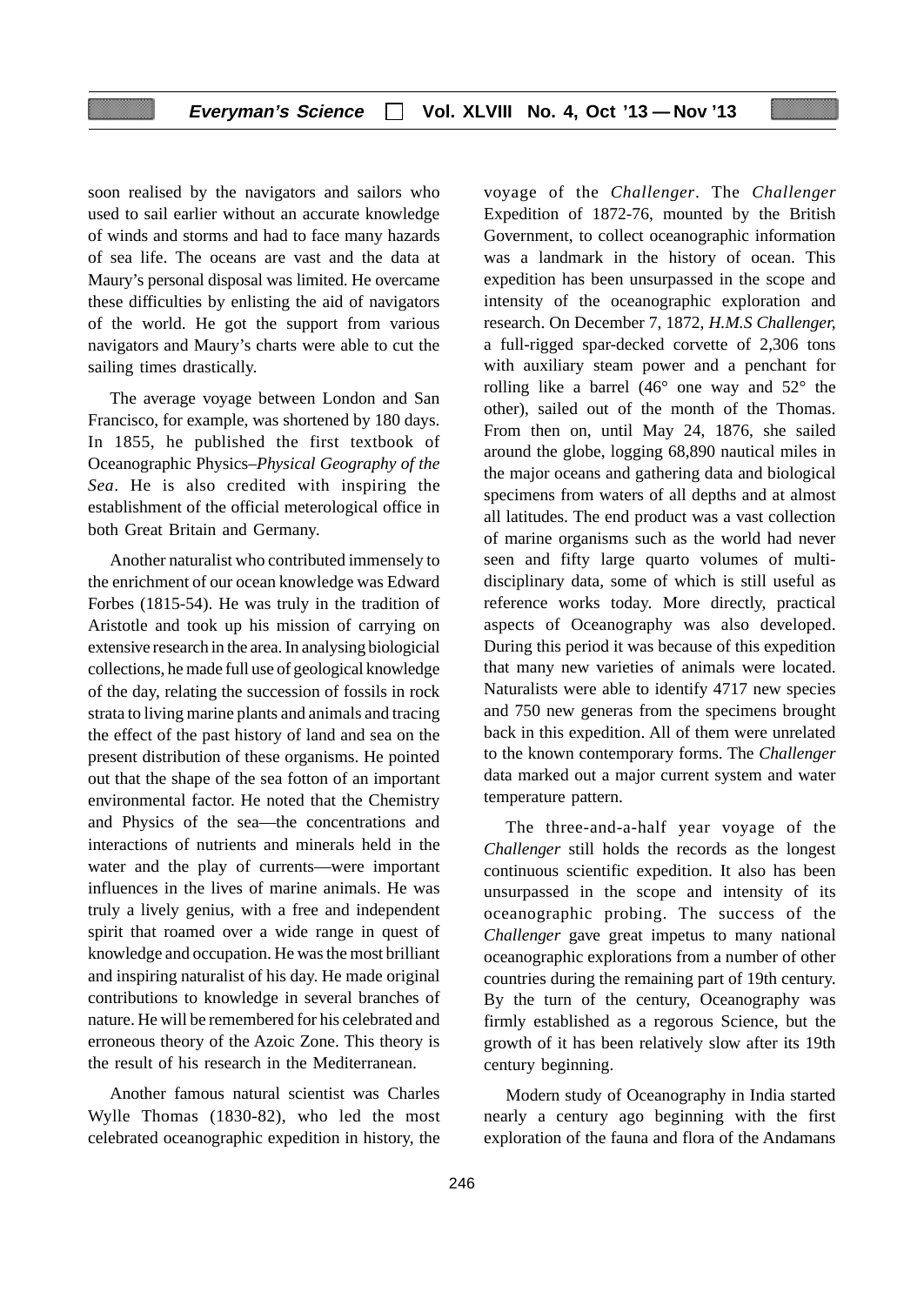carried out by Dr. J. Wood Mason, an Officer of the Indian Museum. Soon after the great success of the *Challenger* expedition, British Government created the post of Surgeon-Naturalist to carry out a work in Indian waters similar to that of *Challenger.* The first Surgeon General, Dr. J. Armstrong started oceanographic studies by using the survey vessel *R.I.M.S Investigator I*. Subsequently a larger vessel *Investigator II*, with better scientific equipment, started making observations of salinity and temperature of seawater and of some atmospheric parameters like temperature, pressure, humidity, velocity and direction of winds. This data was published by the Royal Asiatic Society of Bengal. Subsequently, a wealth of useful oceanographic data was collected by Indian Research Vessels during Dana Expedition (1928-30). John Murray Expedition (1933) and Galathea Expedition (1950- 52). These expeditions brought out a wealth of useful information regarding the physical and sociological wealth of the Indian Ocean.

After the country attained independence, efforts were directed towards enhancing the fishery resources from the sea. Keeping this in mind, the Central Marine Fisheries Research Institute was established in 1947 to carry out researches related to fisheries development. In the same year, the Indian Navy established the Naval Physical Oceanography Laboratory at Cochin for physical studies of the ocean and also problems cocnerning defence research. Andhra University at Weltair is one of the university which pioneered and carried out commendable work on physical oceanography and meteorology from 1952. In 1960, Government of India constituted the Indian National Committee of Ocean Research to plan and coordinate ocean research in the country.

Undoubtedly, Indian ocean is the least explored by ocean scientists and as such, UNESCO supported a multi-national project entitled "International Indian Ocean Expedition". This was the first major collaborative experiment carried out during 1960- 65 using 40 ships and scientists praticipating from 20 countries. India, which contributed 4 ships for this expedition took an active part by assigning a competent group of scientists, well-trained to undertake this task. This work was mostly carried out under the leadership of late Dr. N. D Panikkar, who later became the Director of the National Institute of Oceanography which was established at Goa on 1 January, 1966 as a C.S.I.R Laboratory based on the recommendation of the Indian National Committee for Ocean Research. During the last one and half decades, this laboratory has expanded in all directions and has taken upon itself a variety of activities in the fields of physical, chemical, biological, geological, oceanography. One of the landmarks in Indian Oceanography research was the acquisition of the first oceanographic research vessel, *R. V. Gaveshani* on 31st December, in the country. Since then, *Gaveshani* has completed more than 100 cruises and collected data and information on all aspects of oceanography in Arabian Sea and Bay of Bengal. Another research vessel recently acquired by Central Marine Fisheries Research Institute at Cochin, will hopefully increase the opportunities and activities in the field of oceanographic research.

# **THE UNDERWATER LANDSCAPE**

While viewing the major components of the earth's surface, one is struck by the fact that, beneath the ocean surface, there is a world of geography lying unexplored of which man is totally ignorant. He knows much less about the 70% of the earth's surface lying submerged under the ocean than the landscape on the near side of the moon. Soon after world war I an echo sounding device as SONAR was invented and used for measuring the ocean depth by finding the time of travel of the sound pulse from the surface to the ocean bed and back. When this remarkable invention is fitted to oceangoing vessels, every research expedition became a new voyage of discovery unfolding the mysteries of the ocean bed. Soon oceanographers discovered towering mountain ranges, deep canyons, active volcanoes and steep cliffs in the oceans of the world. Man could discover the wonders of the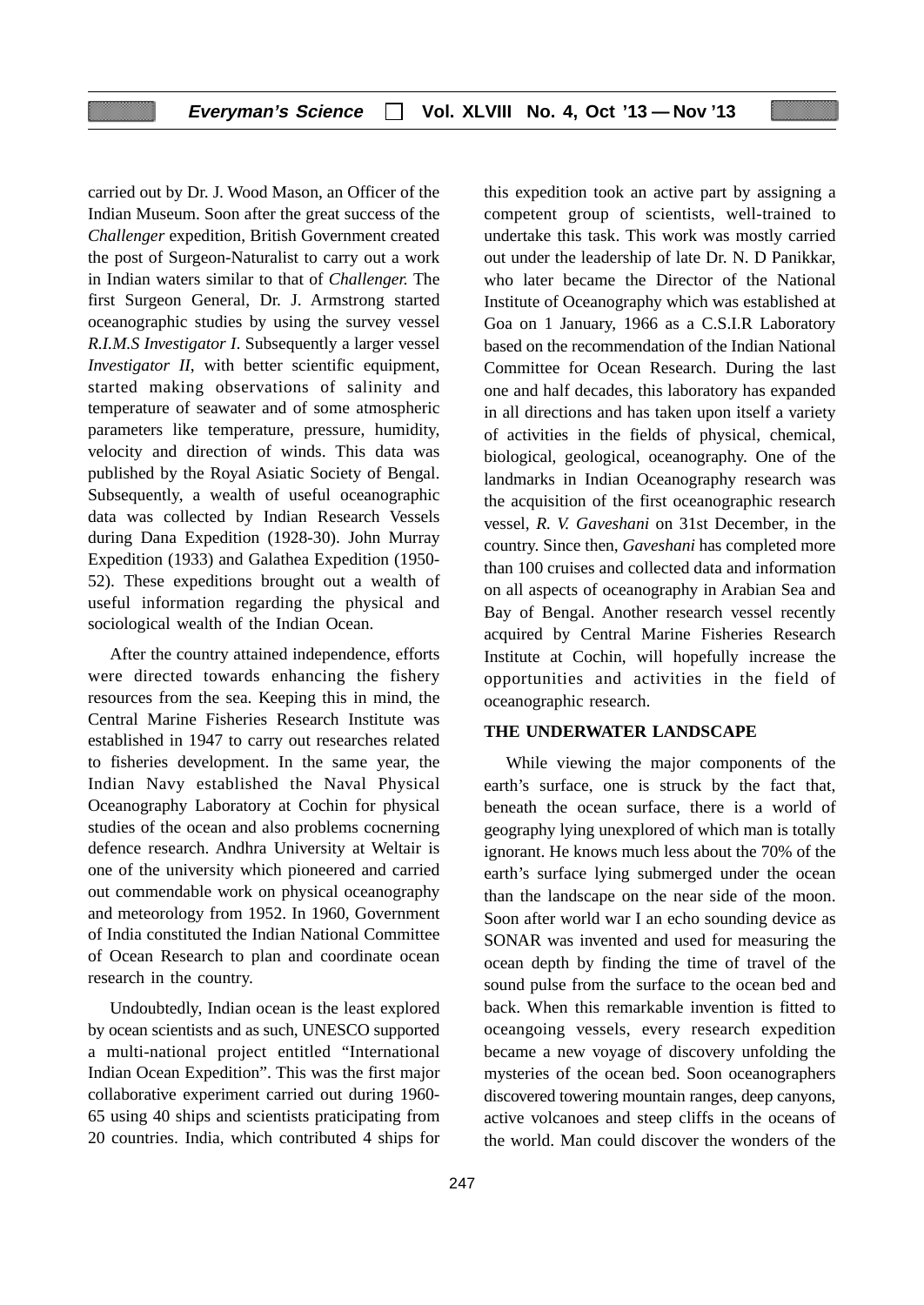hidden continents beneath the ocean having deep trenches, longest mountain chains, broadest deltas and mountains nearly as tall as Mt. Everest.

There major components of the earth's surface are the lithosphere (i.e. the thin outercrust of the land mass), the hydrosphere and the atmosphere. The ocean covers an area of 71 percent of the earth's surface with an average depth of 3.7 km and falls within the domain of hydrosphere. Comparatively, the average height of the land mass above the sea level which is 0.75 km is considerably less. If all the land mass on the earth is smoothened out both on land oceans, all land will be submerged to a depth of 2.5 km. Ocean is predominant in the southern hemisphere which is also known as marine hemisphere.

The five major oceans of the world are the Pacific, the Atlantic, the Indian, the Arctic and the Antarctic. The coldest, deepest and the largest is the Pacific ocean occupying more than half of the volume of the ocean basin. The ocean which received the largest amount of sediment from the Amazon, the Congo and the Mississippi is the Atlantic. The Indian Ocean is basically an ocean of the Southern hemisphere and is the smallest of the three major oceans.

Although scientists debate about the origin of the solar system which is still a mystery, the origin of the ocean is now fairly well-understood in terms of modern theories of sea-floor spreading, global plate tectonics and continental drift. The origin of seawater was explained in terms of following hypotheses :

- 1. Condensation
- 2. Weathering of volcanic rocks
- 3. Degassing of the Mantle

The last of these hypotheses, as propounded by W.W. Rubey, is now considered to be acceptable as it explains the total volume of water and also why the oceans are not saltier than they are. This hypotheses corraborates the evidence that oceans came into existence relatively late in the geological time.

Looking at the physical features of the ocean, the floor could be broadly divided into four major parts:

- 1. continental shelf
- 2. continental slope
- 3. continental rise and
- 4. Abyssal planes.

The continental shelf which is the area beneath the sea bordering the continent's skirts most of the earth's coasts gently sloping to a depth of 150-200 meters. Atlantic ocean has more shoreline and wider continental shelves than Pacific or the Indian ocean.

The land mass at the edge of the continental shelf abruptly plunges down into the sea forming a continental slope, which is a relatively steep slope ending at the bottom of the sea. These are the tallest and longest boundary walls between the land and the sea. In some parts of the coast such as that along Chile and Peru, the drop from the peak in the mountains to the bottom of the trenches is indeed spectacular reaching a figure of more than nine miles. Along many coasts, the continental slope is furrowed by deep gorges and canyons caused by earthquakes, undersea currents and thick cascade of silt rushing down the slope, Mariana's trench which is one of the famous deep trenches discovered in 1960 is 11 km deep.

At the edge of the continental slope, a continental rise begins gently ending in the Abyssal planes. Abyssal planes are areas of deep ocean floor generally found at depths of 300 to 6000 meters. Nearly half of the earth's surface is occupied by the Abyssal planes which are present in all the ocean and seas of the world. It was in this infinitely large Abyssal planes that scientists made the most startling discoveries about the earth's hidden surface. One of the spectacular observations is that many of the mountains, hills, cliffs projecting out of the Abyssal planes remained fresh and unaltered over several millions of years.

More than a century ago, the celebrated scientist Sir Charles Darwin explained that coral reefs are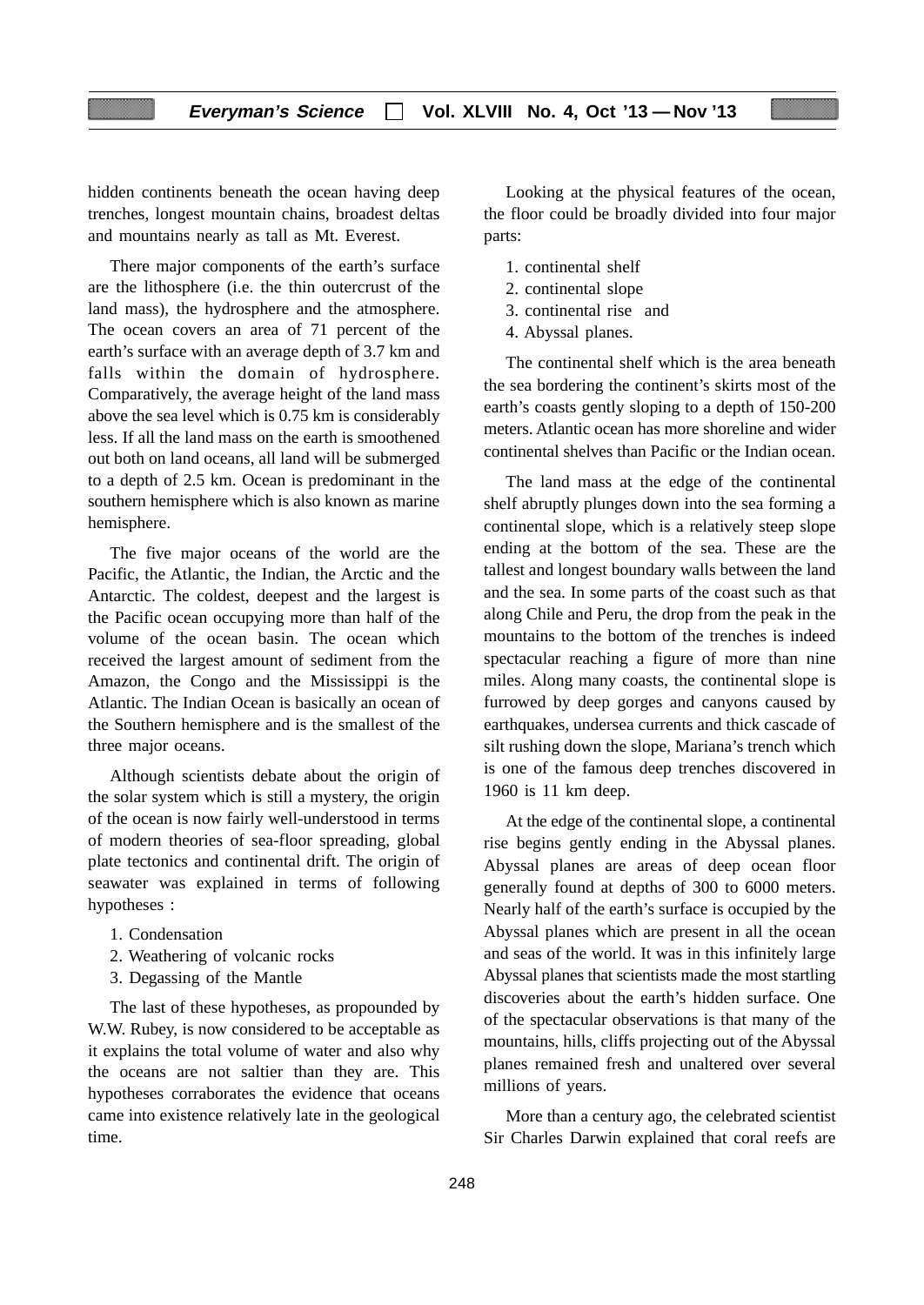formed on top of sinking volcanoes and still manage to be in the top 150 feet of the sea, which is the favourite level for the coral polyps, by growing at the same rate as the rate of subsidence of the sinking volcano. This brilliant hypotheses was only recently confirmed by US Navy Engineers, who dug out samples from coral topped sunken volcanic islands to reach the volcanic rock on an ancient coral Eniwetok Atoll after cutting 4000 feet of coral reef.

Geologists and Geophysicists all over the world have been trying to understand in a systematic fashion the structure, composition and origin of the earth's crust. The study of oceans revealed that the crustal layer of the earth is sufficiently thin particularly beneath the ocean bottom. Scientists have taken up a mammoth drilling operation for penetrating into the Mohorovicic discontinuity or 'Moho' which is the boundary between the crust of the earth and the enormous 1800 mile thick mantle layer underneath. During the early years of 1960's US Scientists undertook "Project Mohole" in order to obtain core samples from the mantle beneath the sea. Project Mohole had to be abandoned after cutting through 600 feet of sediment and rock without reaching the Mohorovicic discontinuity. Project Mohole successfully demonstrated the feasibility of deep sea drilling and generated several new and useful ideas for improving and advancing the deep-sea technology.

Putting this experience to good use in 1968, the Deep-Sea Drilling Project (DSDP) was undertaken by the Scrips Institution of Oceanography. For this project a 400 feet research ship *Glomar Challenger* was specially designed and commissioned. The Project was undertaken at a dept. of 20,000 feet below the sea-level to drill and obtain core samples beneath the ocean floor. With this highly sophisticated ship and modern facilities including satellite navigational system, digital computers, etc., it was possible to penetrate the earth's crust up to 2,500 ft. thickness. Though this project also could not succeed to penetrated the Mohorovicic discontinuity, it has added a wealth of knowledge in the field of Paleontology, magnetic properties of rocks, Geotectonics and confirmed the theory of continental drift which has an important bearing on the evolution of the ocean basin.

The greatest single geographical triumph of modern times is the recent discovery of Mid-Ocean range which is the single longest mountain range having the width of a hundred kilometers and extending over several thousand kilometers. Although the first clue of Mid-Atlantic Ridge came from *Challenger* expedition, use of sonars after world war II led to the charting out of many of the ridge under the oceans. While this study was going on, seismologists noticed that the epicentres of deep sea earthquakes exactly coincided with the location of the newly discovered ridges. Based on these observations, Ewing and Bruce C. Heezen made two hold predictions. First was that midocean ridges were present where deep-sea earthquakes occurred. The second, which was a bold surmise, was that these deep-sea ridges would be one long interconnected mountain range. Subsequent surveys and seismic results confirmed both these predictions and showed that these ridges, which are also volcanically active, run right around the world. The Atlantic, the Pacific and the mid-Indian Ocean ridges are the major ridges in these oceans. The total length of Ocean ridge system (75,000 km) is long enough to girdle the earth twice over.

This is not the place for me to discuss the theory of continental drift propounded in 1855 by Edward Suess, a Swiss geologist who proposed that the contents of South Africa, Africa, Antarctica, Australia and India were once joined into a single large land mass called Gondwanaland. In his classic work "*On the Origin of Continents and Ocean Basins*", Alfred Wegener showed that all continents were once a part of a single super continent called Pangaea which was supposedly fragmented into two giant continents separated by the ancient sea called Tithys sea. The second part of this fragment called Laurasia encompassed North America and Eurasia whereas the southern part was the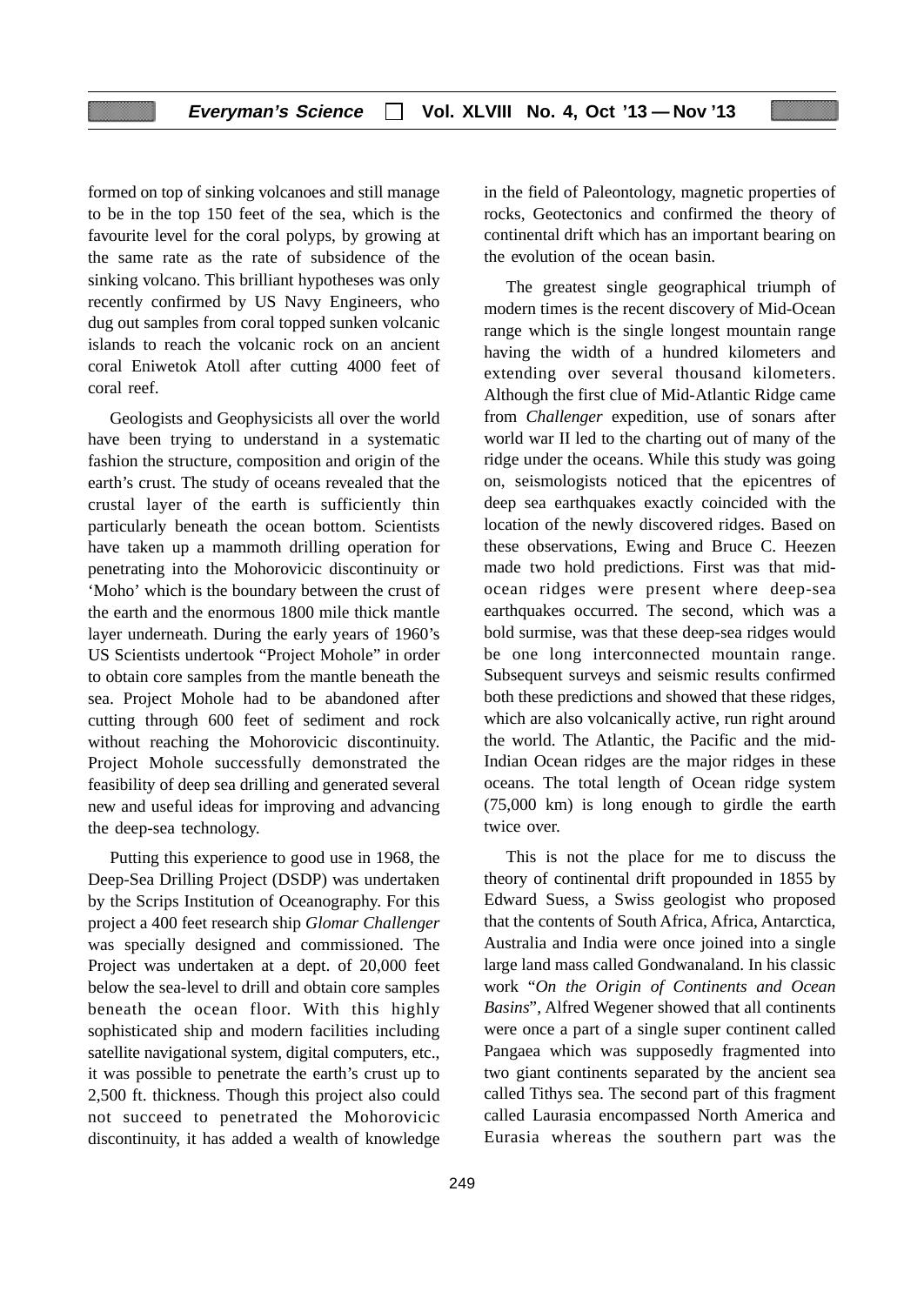Gondwanaland. Over millions of years, further fragmentation occurred thus forming the modern continents. It was estimated that Pangaea began to break up two hundred millions years ago, and that the second breakup began 135 million years ago into smaller plates. The entire theory is based on the similarity of the coast lines which fit into each other and also the similarity of the deposits of coal, of glacial deposits and of fossil plants and animals in the countries of the Gondwanaland. The theory of continental drifts is now well-established and it is generally accepted by all that the ocean basins are opening and closing ever since they were created during the 4-5 billion years of Earth's history. Very recently interest in this theory was revived by the discovery of sea floor spreading the Paleomagnetism. One of the interesting and convincing evidences in support of the theory, came from computerised continental drift reconstructions. They showed perfect fit between Africa and North and South America.

Paleomagnetic studies of rocks of different ridges in the ocean showed that the magnetic poles of the earth have been wandering in the geological past leading to the concept of Polar wandering. This is due to the continents and seas moving continuously rather than the pole itself changing its position. The crust of the earth has a high degree of mobility over the mantle resulting in a slow shifting of the solid lithosphere on the plastic asthenosphere beneath it leading to a change in the position of the poles. The modern theory of global plate tectonics assumes that the earth's crust is broken into several large and small irregular segments called "plates". These plates in the lithosphere ride on the relatively fluid-like asthenosphere causing the plates to move horizontally. There are six major plates identified. Each plate may contain a continent or an ocean or both. The boundaries where the two plates meet are subjected to enormous forces and are seats of intense activity as this is the region where considerable pressure is exerted by the two plates on each other. When plates diverge from each other, new material from the earth's mantle comes

resulting in lifting both continental and ocean floor rocks to form the majestic Himalayas which is the youngest mountain range still growing taller. Although to a lesser extent, earthquake energy is also released when two plates meet and move parallel to each other but in opposite direction. By a study of Plate Tectonics theory and its applications, scientists have come to the conclusion that modern ocean basins are relatively young (less than two millions years old). Ocean basins have been kept younger over ages. The Ocean basins are in a perpetual state of motion although at an imperceptible rate of the order of 1 to 16 cms per year. These rates are least in the mid-Atlantic ridges and highest in the East Pacific ridges. According to Sir Edward Buller the famous geologist the entire floor of the Pacific ocean and the Atlantic ocean were formed about 100 to 150 million years ago which is quite young compared to the 4.5 billion years of the age of the earth. The Indian Ocean was also formed in recent geological past when the Indian plate drifted away from the Gondwanaland and collided with the Eurasian plate in the North. At the present rate of motion of the plates, Atlantic and Indian oceans are expanding and Pacific ocean is shrinking, perhaps, to disappear in the future as many oceans have disappeared in the geological past, such as the Eurasian ocean which existed between Siberia and Western Russia in the geological past. The Eural mountains are formed as a result of the collision between Russian and Siberian plates. The plate theory of continental drifts is one of the most outstanding discoveries in modern times which not only explained the origin of the continents, mountains and ocean basins but will some day enable us to recreate the past history of the earth over several hundred million years ago.

up and new crust is created continuously, as had happened along the major ocean ridges. On the other hand, when two plates collide, one is pushed beneath the other creating deep sea trenches and volcanoes releasing fantastic amounts of energy occasionally in the form of devastating earthquakes. One example of this is the collision of India with Asia bringing about a major continental upheaval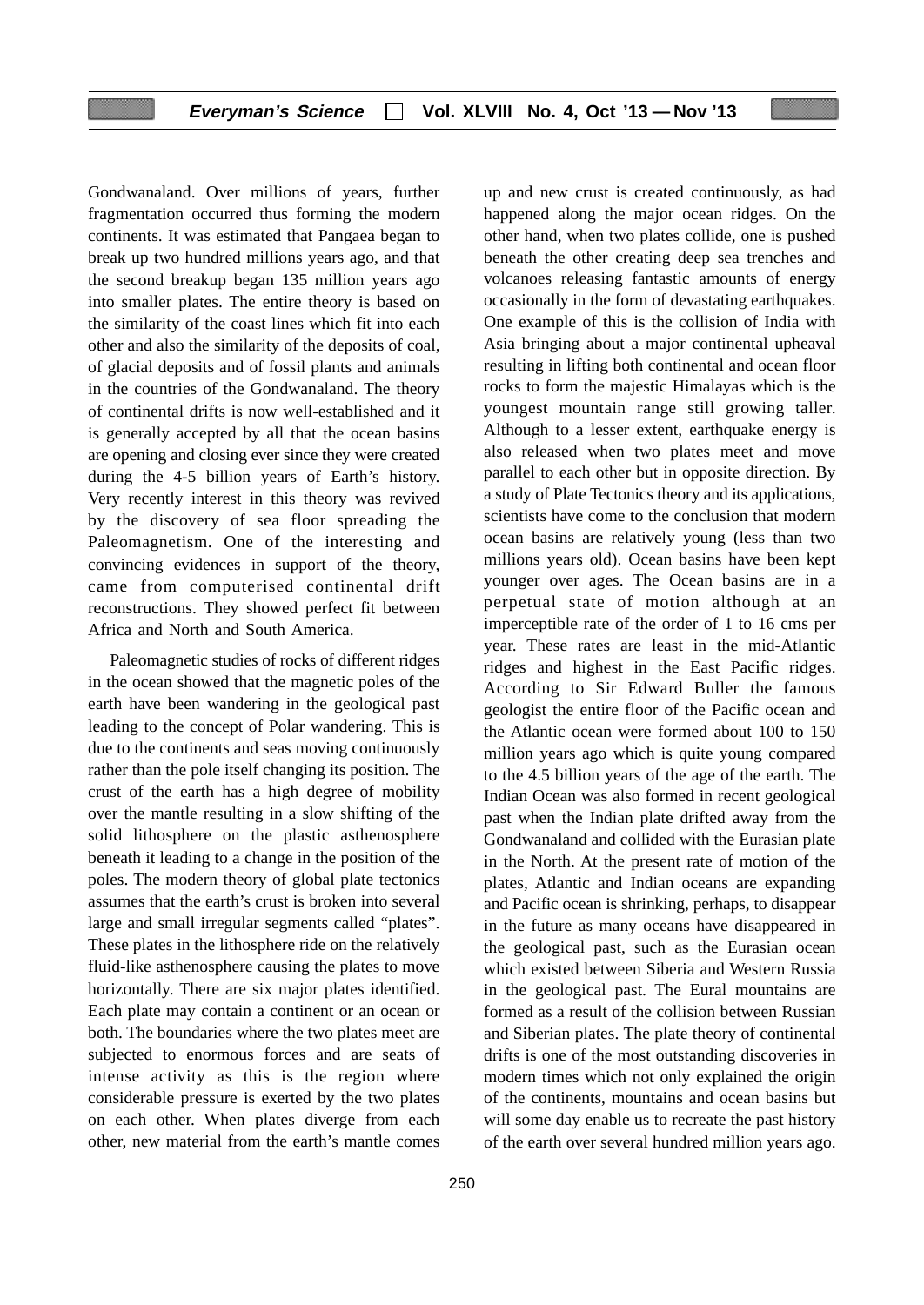Astrophysicists and geophysicists are deeply interested in the origin and evolution of the earth. In this task, they have very limited experimental evidence for recreating the history of the past. One such evidence has recently come to light when scientists tried to estimate the length of the day in the remote past. There is sufficient justification, on theoretical grounds, to say that the length of the day increased slowly in geological time as earth's rotation has been slowed down by tidal friction and also friction inside the mantle and core of earth. As a result of the increase in the length of the day, the number of days in the year decreased. Theoretical calculations indicated that at the beginning of Cambian period some 570 million years ago, there were 428 days in a year. Looking for a 'clock' in nature which had recorded the number of days in ancient geological period, scientists discovered the possibility of using the bands on ancient corals, representing daily growth, to precisely arrive at the number of days in a year in the geological past. Examining the hard shell of the corals of the past, distinct bands indicating annual and daily growth can be recorded to find out the number of days in a year and estimate the age of period by radioactive dating or stratigraphic evidence. It is indeed a triumph of the theory that the theoretical values of number of days in a year in the early ages of evolution of the earth agreed well with those estimate from coral "clocks".

Having reviewed the work on undersea landscape I cannot refrain from referring to continents of the vast Antarctica and its 14 million km area buried under a vast sea of ice. The average thickness of ice in Antarctica is 2.16 km and the volume is 30.11 cb. kilometers. If all the ice in the Antarctica melts the levels of the whole world will rise by 55 meters, submerging many of the coastal towns. It was captain Cook's adventures spirit which led him to cirumnavigate the Antarctica as early as 1773-74. However, systematic scientific study was started only during IGV (1957-58) when many nations undertook a well coordinated series of observations on this vast continent almost totally buried under ice with hardly one per cent of the land exposed for geologists to collect samples for their investigations.

Currently about a dozen countries have set up their research stations and pursuing a systematic programme of research for peaceful purpose confirming to the 30-years Antarctic Treatry ratified in 1961. Antarctica is a fascinating continent which contains 99% of the ice in the world and 90% of global fresh water reserves. It is therefore not surprising Antarctica plays a vital role on the climate, the ocean, the solid earth and the life of this planet. A new and powerful technique called the radio echo-sounding, which replaced the slow and cumbersome echo-sounding technique, is now extensively used not only to obtain the contour maps of Antarctica ice sheet but also the profile of the bed rock. Strangely, a number of lakes were discovered under the ice sheets of Antarctica, some of them more than 5 km wide. No one knows whether any life exists in these lakes as they are permanently burried under the sea. At best, they might be having minerals and gases.

The success of the Indian team under the leadership of S. Z. Dr. Qasim to land on Antarctic on 9th January, 1982 is a major landmark in Indian Oceanography. The team of meteorologists and geologists, geophysicists, communication and navigation experts has done a remarkable job in their 77 days expedition. This was the first exposure of the Indian scientists to the frozen continent and to carry out studies on rock magnetism, glaciology, meteorology and radio propagation. It also afforded an opportunity for geologists and geophysicists to make preliminary studies. The Indian team established an unmanned station appropriately named as "Dakshin Gangotry" for recording continuously the weather data. Right now, the second Indian Ocean expedition is already on its way and is likely to carry out in-depth studies for longer periods.

The last three decades is an epoch making period in the annals of the history of Earth Sciences,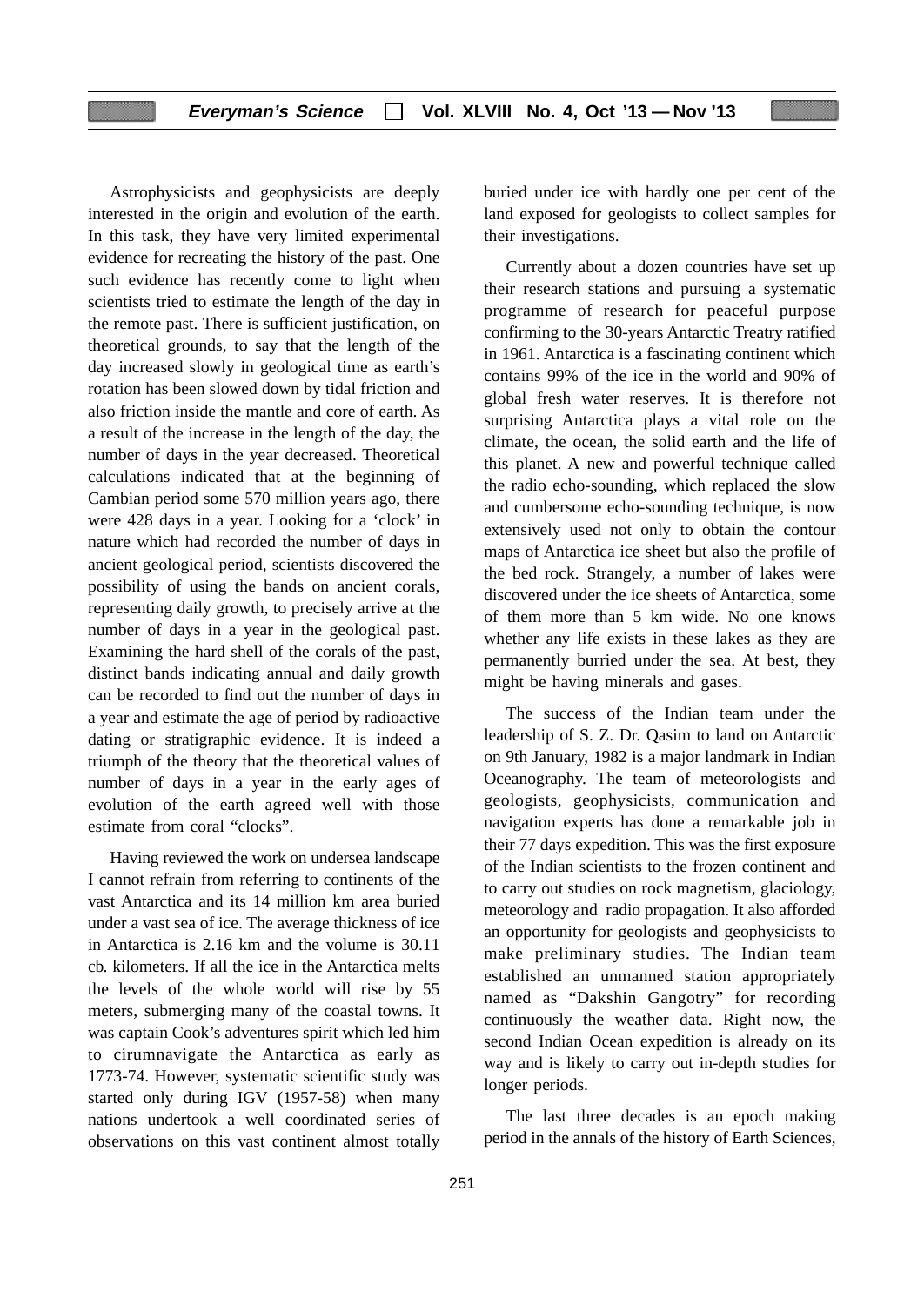as it witnessed revolutionary discoveries which led to a clear understanding of the origin and evolution of continents. A new field of study has just been opened up. This is the best opportunity for Indian geologists and geophysicists, to follow up the application of this theory to understand the Geology of our vast subcontinent particularly the technically unstable region along the junction of the Indian and Asian plate which was the seat of an ocean millions of years ago. They may endeavour to gain deeper insights to understand the driving mechanism of the plates, to refine the model and to investigate some of the side effects which will lead them to understand the process of erosion, rate of deposition and even the effect of climate in the past history of earth. May be such refined models of continental drift, paleoceanography and paleoclimatogy may provide important information guiding us in discovering rich deposits of hydrocarbons and major mineral deposits. An extrapolation of known resources available along continental margins could aid in search of mineral deposits along other continental margins which are yet to be explored.

# **UNDERWATER VEHICLES AND INSTRUMENTATION**

To explore and exploit the rich resources of the ocean, it is not enough if we drop sophisticated scientific instruments, tools or cameras from the surface of vessels to acquire a wealth of data. However remarkable, these floating laboratories are like our Research vessel *"Gaveshini"*, there are many tasks which cannot be achieved unless man can go down into the ocean, however deep it may be and remain there at these great depths comfortably and travel long distances along the sea floor or collect mineral and biological samples for future studies in the laboratory and to carry out in *situ* studies of behavior of sea life in their natural habitat.

Japanese pearl divers are experts in deep sea diving and could remain for a long time underwater to collect oyster pearls. For well over a century, man have been able to work to a limited extent by having a divine suit and helmet connected by an air hose to the mothership. It is only after the development of Scuba (Self-contained underwater breathing apparatus), the aqualung that man could achieve complete independence from the mothership and greater mobility to explore the underwater world of the seas. This was made possible by designing a small compressed air cylinder on the back of the diver which feeds the proper amount of air regardless of his position. Soon Scuba diving become not only a popular sport for many amateur and professional divers, but also a key for exploring the underwater riches of the continental shelf. Scientists, particularly geologists, marine biologists and oceanographers learnt Scuba diving to gain first-hand knowledge of the undersea world. Mineral prospectors engaged Scuba divers for discovering new mineral deposits. Petroleum companies employed Scuba divers to repair offshore underwater oil wells. Scuba divers came in handy for many undersea exploits including salvage operations in ship wrecks. Remarkable and useful as the Scuba is, it has a serious drawback that, even at a depth of 100 feet man is subject to three times the atmospheric pressure and hence breathes three times as much oxygen leading to oxygen poisoning resulting in giddiness, nausea and convulsions. Remedy for this is to design a device that would regulate and control the intake of oxygen, whatever may be the ambient pressure. Krasberg, a young scientists from Harvard, developed an electronically controlled device.

Scuba diving has several handicaps when we have a deal with a detailed, prolonged study of underwater by a team of scientists. For extensive *in situ* studies involving more scientists, what is needed is a submersible vessel which can withstand the very high pressures at great depths and at the same time equipped well with the scientific instruments, cameras etc., for observation and recording. Although it was in late 1920, the American biologist, William Beebe who conceived the idea of penetrating the ocean depth, it was only during the last two decades that scientists and engineers started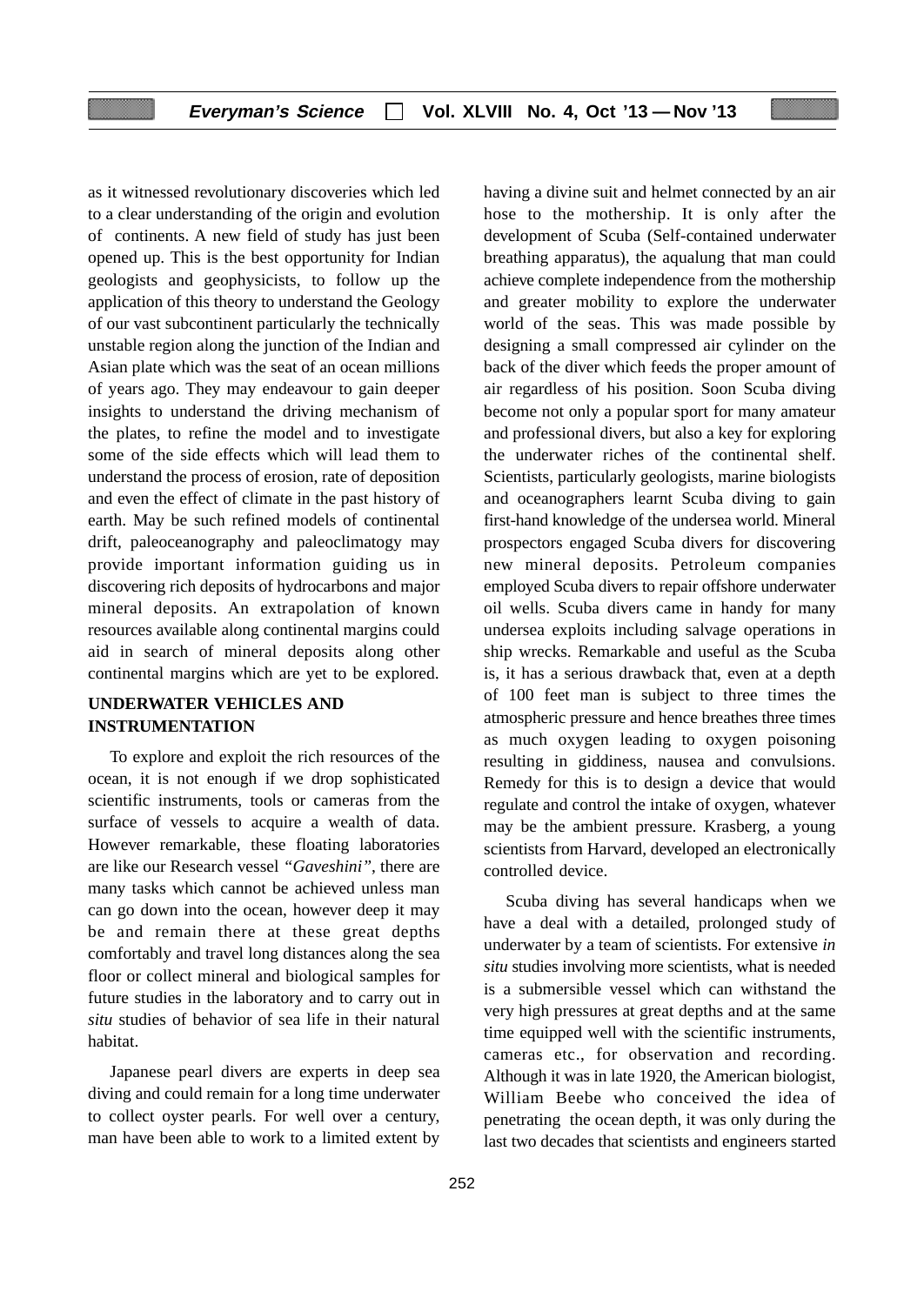designing and building varieties of modern submersible bathyscope vessels ranging from the Trieste I to the latest SEALAB series. Trieste was the brainchild of a Belgian scientist August Piccard. The voyage of Trieste to the bottom of the sea was considered a spectacular success. It has dispelled all doubts about the ability of man to reach the bottom of the ocean and even descend below the Abyssal planes to the bottom of the trenches. Under the leadership of Donald Walsh, Trisete made a historic voyage landing on the floor of Mariana Trench some 35,800 feet below the sea level. It was here, for the first time, new forms of life surviving on new forms of plankton unknown to mankind were discovered. In fact, it was with the help of Terieste that the dismembered remains of the first U. S. nuclear submarine Thrasher which sank on April 10, 1963 were discovered. For the first time it was demonstrated that, on the large ocean bed, small objects could be discovered by an equally small mobile submersible. One of the smaller deepdiving submersible Alvin could locate and retrieve the lost hydrogen bomb in 1965 of the coast of Spain.

Until the 19th century very crude methods were employed for measurement of the ocean depth. During the last few decades, in their efforts to probe deep into the sea and to tap their rich resources, oceanographers are employing a large variety of new and improved instruments. Almost all the sea-going vessels have invariably sonar systems which are used to measure the ocean depth, obtain the profile of the bottom of the sea in the form of charts showing the variation of the depth with distance. Sonar has undergone remarkable improvements using the modern techniques for signal processing for eliminating ambient sea noises in order to make it more sensitive and to extend the range of the instrument. Powerful sonars are even able to penetrate the sedimentary layer of the ocean bottom and delineate the structure of various layers above the hard rock. Sonar has been successfully used by geologists and geographers to map the bottom of the sea. During the world war, it has been used by worships to detect prowling enemy submarines. Submarines can communicate with each other through Sonar systems. In recent times, Sonar is extensively used for locating extensive fish shoals to help the fishing industry. Underwater sunken ships and oil rigs can be identified with good clarity using Sonar. Sonar has also been used select the route for laying under-sea cables for international communication and for fixing suitable location for construction of highways and tunnels under the sea-bed across narrow channels.

Among the techniques ocean scientists employ, seismic sounding is one of the most ingenuous and has been extensively used by oil prospectors for locating oil fields beneath the earth. Maurice Ewing who headed the famous Lamont-Doherty Geological Laboratory of Columbia University extended this technique to underwater exploration using two ships one to set off an explosive change in water to create a miniature earthquake-like wave which propagates horizontally in the bottom sediments and a second ship to receive and record the received signal. By measuring the arrival time of the sound pulse for different distances between the ships, it is possible to measure the thickness of the sediments on ocean floor. Seismic sounding has become a powerful tool not only to estimate the thickness but also to know composition of the sedimentary layers.

Underwater communication is an important area in which considerable work has yet to be carried out. There is a need for portable walkie-talkie for divers to communicate with each other using ultrasonic waves. Such portable devices have yet to be developed. Radio communication with submarines is another field which needs special attention from scientists and engineers. As sea water is a good conductor conventional radiowaves will get absorbed in the ocean and as such there is need for a powerful very low frequency (VLF) transmitter at frequencies below 10 Khz for underwater communication. Perhaps, some day scientists can control ionosphere at heights of 100 km and use it as natural antenna for communicating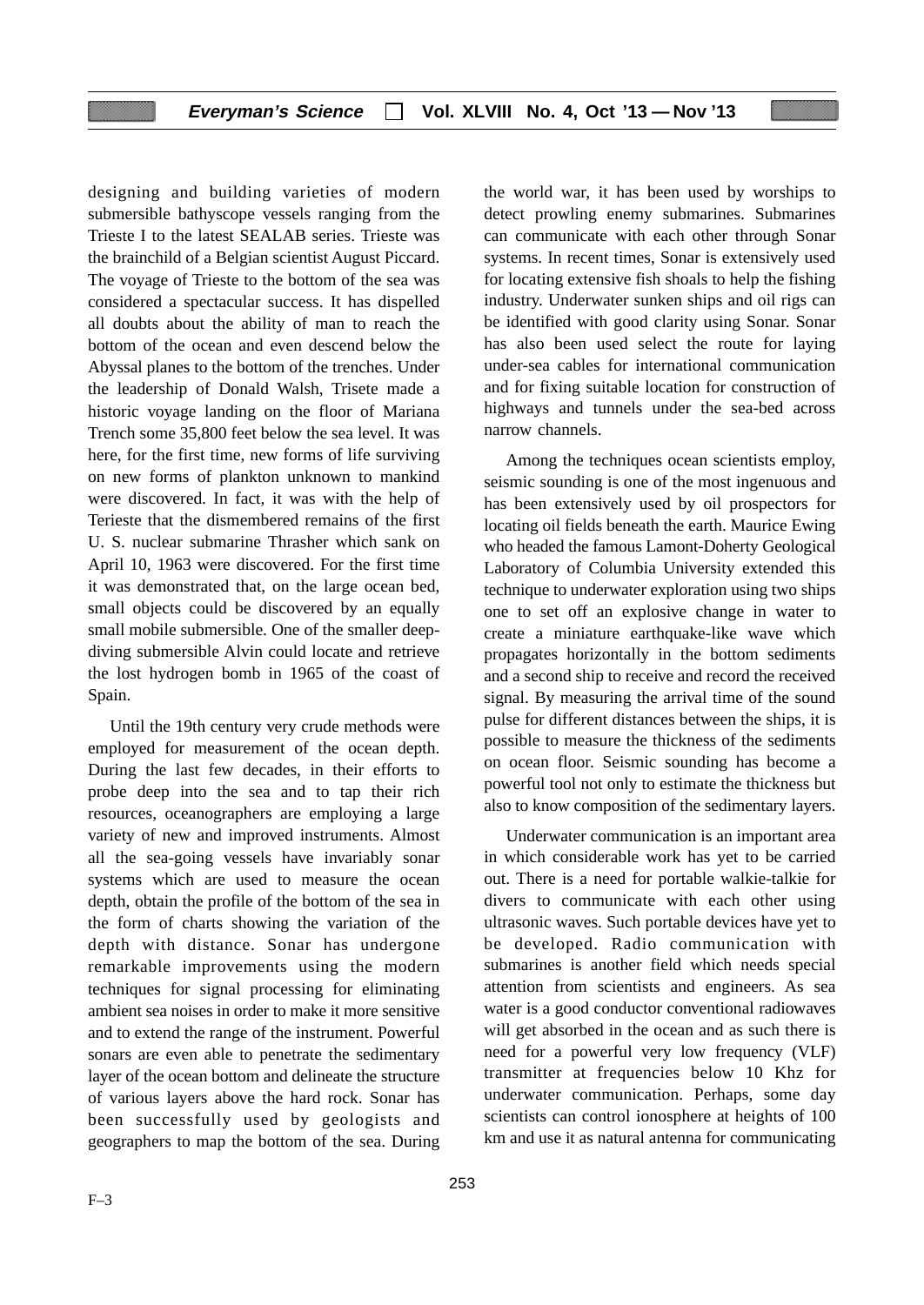with submarines by using extremely low frequency radio waves.

Under-sea photography has been in use for probing the sea nearly a century. During the last couple decades the Woodshole Oceanography Institution developed a technique for automatic underwater photography which reveals in minute detail and brilliant clarity the objects on the seafloor. The major problem in underwater photography is to produce brilliant flashes of light which penetrate the thick dense muddy water on the bottom of the sea. This requires special illumination techniques for underwater photography. Both the underwater camera and television scan have been a great boon to modern biologists who could sit in their laboratories watch and study the behavior of fish in their natural habitat.

While all these techniques are of great value to observe understand the ocean and the life within it, scientists do need samples of the water and the earth and rock below the sea-bottom to analyse and understand the structure and composition in detail. For collecting water samples Nansen Bottle, named after the famous Arctic explorer Fridtz of Nansen, is used extensively. There are several varieties of coring devices used to collect the sample into a core pipe which bores through like a drill, cutting into the bottom of the ocean. Biologists collected sample of living creatures by many kinds of nets. Special devices like the Clark-bumpus sampler and Hardy Recorder were used to study the tiniest seacreature, plants, microscopic plankton, etc. Such studies have been used to find out the riches of the sea food resources. A host of instruments such as magnetometers, gravimeters, subsurface current meters, bathythermographs, salinity meters and heat probes were developed to take measurements at great depths in the ocean.

Very recently scientists have developed a technique known as Ocean Acoustic Tomography, the basic principle of which was proposed in 1917 by the German mathematician Radon. This principle has been successfully used widely in medical diagnostics. The CAT (Computer Assisted Tomography) seen employing X-rays passing through any part of the body, especially brain, to form a three-dimensional image of ultrasound has been used successfully to give tomographic images of liver, kidneys etc. Motivated by a desire to study ocean currents, and following similar principal as CAT Scan,Walter Munk of Scripps Institute of Oceanography and Carl Wunch of Massachusetts Institute of Technology formulated the basic theory and design which crystallised as a practical measuring tool. This has now become an indispensable sophisticated instrument in the hands of the modern oceanographer and has been used in ocean current studies.

Development of marine instrumentation is still in its infancy in this country. In view of the need for specialized instrumentation for oil and mineral exploration, and for new research programes to be undertaken, there is an urgent need to encourage research and development and manufacture of modern sophisticated ocean instruments, if necessary, by adopting liberal and flexible policies.

#### **PHYSICAL OCEANOGRAPHY**

Having reviewed the structure and origin of the Ocean basins and the modern techniques designed and developed for exploration and scientific study of the ocean, it is appropriate to examine now some of the physical properties of the ocean and the part played by them in ocean currents, ocean energy, coastal erosion, marine life and marine ecosystem. The water wealth of the world is unevenly distributed with 97.3% in the ocean and the rest 2.7% on the land of which almost 85% is contributed by fresh water in glaciers and ice caps which are the largest fresh water resources on land. Undoubtedly, detailed studies of the spatial and temporal variations of the basic physical parameters, such as temperature, salinity, density, surface and physical parameters, such as a temperature, salinity, density surface and deep ocean currents will lead to a better understanding of the physical processes taking place at the interfaces between ocean water, ocean bottom, atmosphere and coastal land.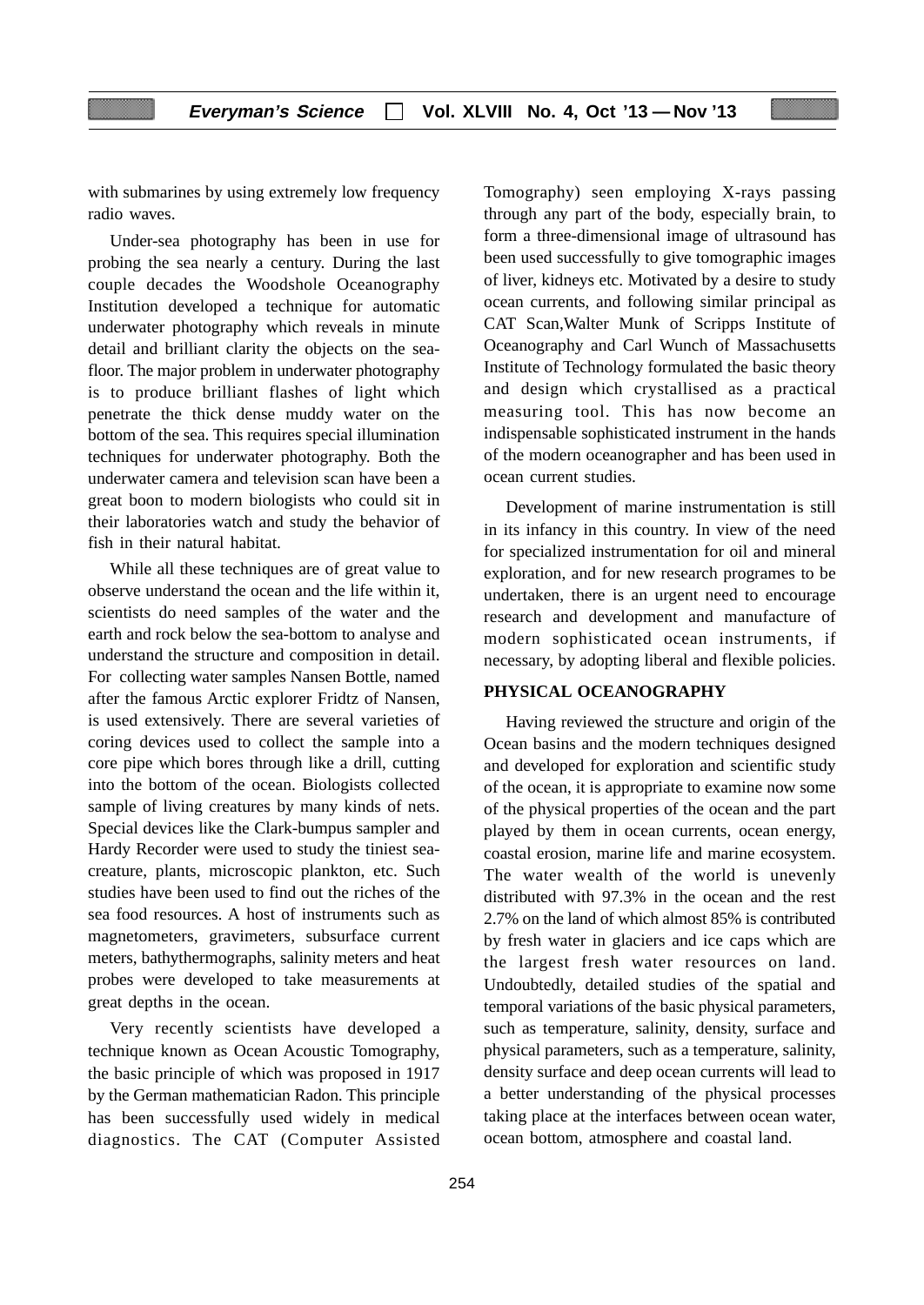# **Everyman's Science Vol. XLVIII No. 4, Oct '13 — Nov '13**

To the naked eye, it appears that only the surface of the ocean is distributed by waves and is in perpetual motion, but the fact of the matter is the mass of ocean water is far from being at rest. Indeed the gigantic mass of water in the ocean is in perpetual motion and constitutes a complex system with several physical and chemical variables changing rapidly in space and time. While ocean surface currents are mainly driven by wind at a surface, the origin of ocean currents at different depths can be traced to several sources such as rotation of earth, changes in position of moon and sun relative to earth, energy generated by solar radiation, and other additional sources of energy like earthquakes, tsunamies, volcanic eruptions, water and sediment transport from rivers etc.

The characteristic feature of the ocean is its high salinity which make it the richest source of numerous elements and minerals. Over millenia of years, ocean have accumulated salt from the land brought by rivers and became highly saline. Water is unique in the sense that it is a good solvent and as such many salts are present in it in a dissolved state. However, it is interesting to note that the relative concentrations of various salts remain surprisingly constant inspite of the systematic and rapid decrease of the total salinity with depth. The zone up to a depth of 500-1000 feet where there is a continuous decrease of salinity with depth is called halocline. Below this depth salinity remains practically constant. Estimates of salinity of seawater are make by chloride ion concentration which is easy to measure in the laboratory or on board ocean-going research vessels.

Salinity of the sea has a profound effect on physiology of marine organisms which depends on the nature of the biological members. By a process, known as osmosis the body fluid of the marine organism interacts with the saline water in the sea and attains an equilibrium, enabling the fish to survive the salt water environment. Unless adopted to the freshwater environment, salt water fish would not be able to survive in low salinity water or freshwater as it tends to inflate the animal with an inflow of freshwater in order to equalise the concentrations.

Sea surface receives enormous quantities of thermal energies of the sun which varies with latitude reaching maximum in the tropical waters. The average surface temperature variation with latitude shows that the sea in the northern hemisphere has generally higher surface temperatures than that in the southern hemisphere. This asymmetry is smaller in the northern hemisphere.

Oceans, constitute a huge reservoir for storing energy compared to the solid earth whose heat capacity is four times smaller. Consequently, the variation of temperature on the land is four times that on the sea. Examining the spectrum of light energy from the sun impinging on the ocean surface, it may be noted that most of the energy which is in the ocean. In particular, the amount of solar energy which penetrates below a depth of 100 metres is hardly one-fiftieth of the total incident energy. While the surface of the ocean absorbs and assimilates rapidly almost all the solar energy, but the mechanism of transfer of this heat into the depths of the ocean is relatively slow and complex. In fact, deep in the ocean, below a few metres depth, the diurnal variation of the temperature is relatively very small, unlike the relatively larger variation observed on the surface. Indeed, at depths below thousand metres, the temperature is of the order of 1–2°C, which is maintained through the deep ocean. Surprisingly the temperature at these depths even at the equator is largely determined by the water from the polar region which sinks and gets transported to the temperature and topical regions.

The surface of the sea is highly saline and hence has lesser surface tension which makes it easy for the formation of froth and foam when waves break up near the coast. The process of formation and breaking up of waves result in the formation of enormous quantities of foam and tiny droplets of water, containing dissolved salts and organic matter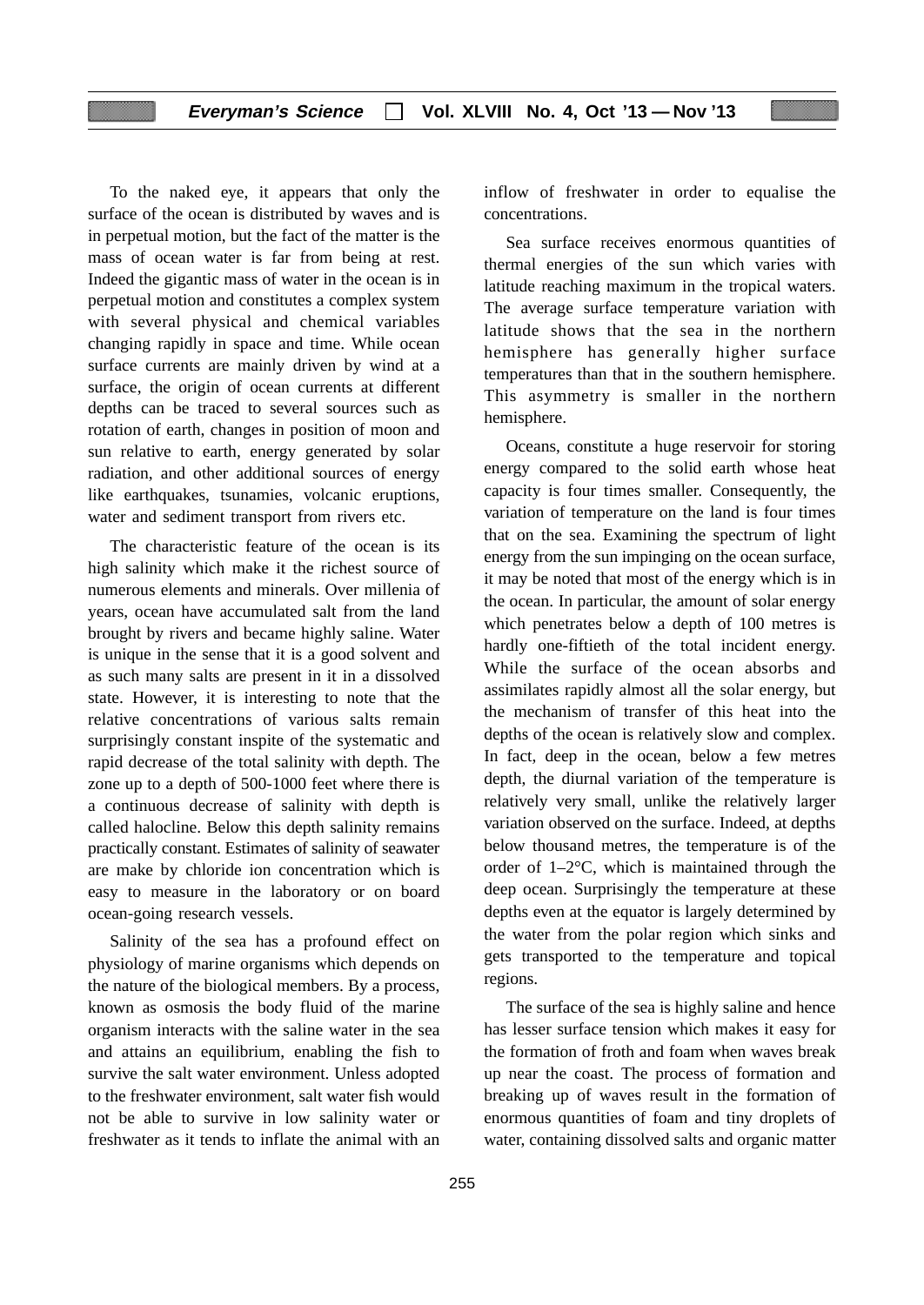from the surface of the surface of the sea. These are called aerosols. The wind and the general atmospheric circulating system carries the aerosols to high levels and disperses them till they condense into tiny crystalline ice particles. It is therefore obvious that rainfall in coastal areas contain substantial amount of sodium chloride.

One of the most interesting results of ocean science is the great abundance of carbon dioxide in the dissolved gases beneath the surface of the ocean, being nearly four times the concentration of nitrogen and nine times that of oxygen. Thus, even though, the atmosphere and ocean constantly interact with each other, strangely the composition of gases in the ocean is totally different from that in the atmosphere where nitrogen is four times oxygen and carbon dioxide is an insignificant minor constituent. Indeed, it is the predominance of carbon dioxide in the dissolved gases which explains the great abundance of biological life in the ocean as carbon dioxide is the most vital and essential ingredient for the growth of marine organisms. When this abundant quantity of carbon in the form of carbon dioxide in ocean waters is supplemented by a rich wealth of nutrients, and the entire volume is illuminated by radiation from the sun, marine plant life multiplies rapidly by photosynthesis and initiates the series of food chains leading to a rich harvest of higher forms of marine life. Oxygen, which is rich in the upper strata of the ocean is continuously depleted by marine organisms and as such the concentration reaches a minimum at a level where the biological life is in great abundance.

Man has always been fascinated by the innumerable variety of waves observed on ponds, streams and oceans. Little did we realise that all these waves have one common feature that they do not transport the water but only the energy. Atmospheric winds interacting with the surface of the ocean give rise to complex system of waves which propagate over long distances over the ocean surface with little loss of energy. Among the wide spectrum of waves thus generated, those with longer wavelengths travel faster and further than the shorter waves. Hence, the more complex and high amplitude waves generated in a thunderstorm arrive at the coast travelling several thousand of kilometers as a "swell" which contains mainly the long waves, the shorter ones having been dissipated on the ocean surface. Unfortunately, scientists have not yet unravelled the mechanism of the transfer of energy from the wind to the surface of the ocean and as such considerable theoretical and experimental works has yet to be done to be able to predict precisely the high of the "swell" which crosses the shore as a greater storm surge in a severe thunder storm or a cyclone causing collosal damage to life and property.

So far no reliable and simple method for measuring ocean wave heights was available particularly at large distances away from the coast. Recently, a new radio method of estimating the wave heights has been developed using high frequency radiowaves beamed towards the ocean surface from a high elevation on the coast. Such radiowaves reflected from the wave fronts reinforce each other to give a strong return signal when the wavelength of the radiowave is a multiple of halfwave length of the sea wave. One of the latest and improved versions of this technique, known as the sky-wave radar, enabled ocean scientists to send radiowaves bouned forward by the ionosphere to strike the ocean surface at a great distance of 2000- 3000 km. These radio signals retrace their path and are received back after reflection from the ocean wavefronts with appreciable single strength at an appropriate frequency of the radiowave. The sky wave Radar has enormous potential is a powerful tool for scanning large areas of ocean at great distances and measure the ocean wavelengths. Indeed, this technique can also be used for measuring the wave heights in the cyclonic region on the ocean and send warning signals to be the lowlying coastal areas in case the wave heights are so high as to give rise to a devastating storm surge. Improved and sophisticated versions of this techinque could be used to detect and watch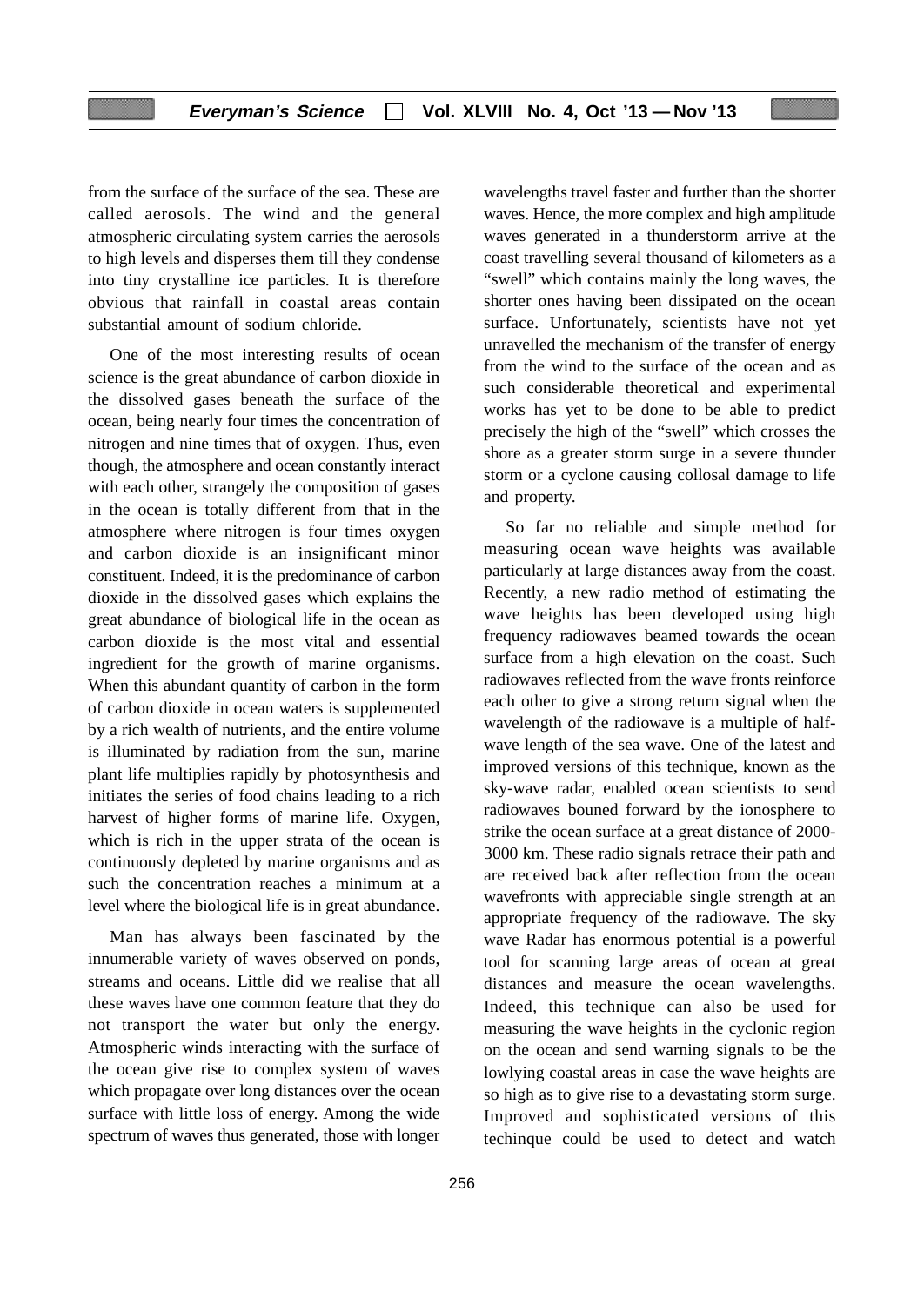movements of fleets of vessels which will be particularly valuable in defence applications.

Unlike the waves, which are purely surface phenomena, the wind on the surface also generates surface currents which involve literally the transport of ocean water unlike the waves. Ocean circulation is also influenced by the 24-hourly rotation of the earth and also by the gravitational pull of the sun and the moon. The Coriolis effect of the earth's rotation on the sub-surface currents in the ocean results in a clockwise deflection in the northern and anticlockwise in the southern hemispheres in the tropical zone.

While every one knows the difference between climate and weather very few, including scientists. realise that a similar distinction applies to ocean currents. As advanced techniques were not available till recently, we have known so far only the average features of the ocean movements which we may call "climate" circulation. With the modern techniques, it was shown that there is a fine structure superposed on this chlimate circulation which varies from day-to-day like the weather and which cannot be easily predicted. Synoptic charts of ocean currents are narrow, fast and winding, while the climatic maps are smooth, broad and slow. The later are used for long-term studies of the effect of ocean currents on coastal erosion and climatic conditons, whereas the synoptic maps are used to pilot ships and submarines to follow the currents to gain in speed. The current system in the ocean, like the wind system, tends to circulate and form gyres which follow generally the wind circulation. The theory of ocean circulation developed during last thirty years, explains reasonably well the experimental data. Model studies in the laboratory helped scientists to simulate the formation of currents like Gulf Stream in North Atlantic, Kuroshio in North Pacific and Agulhas in Indian Ocean. Some of the detailed studies on Gulf stream indicated that occasionally the main stream forms a smaller loop of a few hundred kilometers which breaks off and separates as an eddy and gradually weakens. The spectacular discovery involving

sometimes transport of tens of millions of tons of water from North Atlantic to sub-tropical regions along with its living organisms is of considerable importance to the biology of the sea. Such eddies constituted the biggest natural transport of part of the ocean along with its marine organisms and econ-system. Another major finding is that the Gulf stream is not one single stream like a river but consists of 2–3 filaments each having its own speed of flow. It is like having three rivers in the ocean flowing at different speeds and carrying different volumes of water. The fine structure of the ocean weather is a new phenomenon which has no parallel in the atmospheric weather.

Deep sea circulation in the ocean is an important and interesting phenomenon. Basically the cold condensed water around the polar caps sinks downwards and propagates towards the lower latitudes along the ocean bottom. In fact, the cold and condensed water from the Antarctic flows towards the north and even crosses the equator to flow into the northern hemisphere. Such deep sea current systems are prominent in the Atlantic sea where they stretch from the north pole to south pole without being intercepted by any large land mass. On the other hand, the Pacific ocean is almost cut-off from the Arctic sea by North America and East Asia except for the narrow channel known as Bering Canal. This land mass acts as a barrier preventing the cold Arctic water moving southwards into the Pacific ocean.

One of the obvious effects of ocean currents noticed all along certain coastal areas is the erosion and accretion. Over years and perhaps over decades, we witness a continuous erosion of beaches on the shore as sea advances inland threatening the coastal towns. Such phenomena are noticed in many coastal towns like Visakhapatnam. A detailed study of the subsurface ocean currents with special reference to the speed, direction, volume of flow and diurnal and sessional changes may throw light on the origin and nature of ocean currents and their interaction with the coastal landmass. An in-depth study of these physical interactions by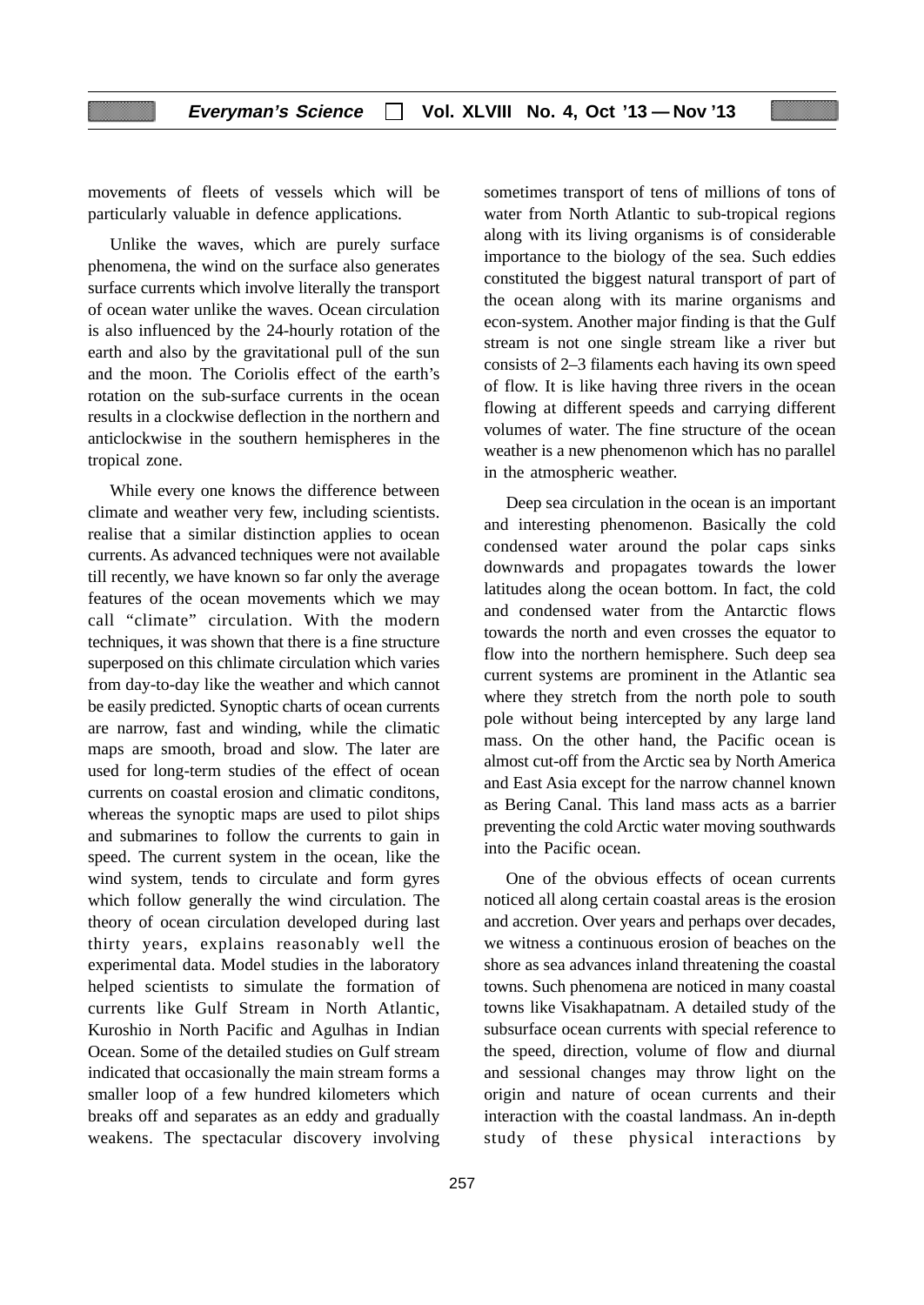oceanographers may ultimately lead to a solution to such problems of great national importance and result in the saving of valuable property, buildings, structures and even harbours along the coast. To cite an example, nearly half a centrury ago, engineers noticed rapid silting of the entrance channel of the natural at Visakhapatnam port and they were completely baffled by the gigantic problem of clearing the silt from the channel and the enoromous cost involved in the gigantic task. It was late Sir Mokshagundam Visweswarayya who gave an extremely simple solution to this problem by suggesting two condemned old ships to be sunk in the sea a little ahead of the entrance to the channel with a view to deflect and divert the current systems from entering the channel and blocking its passage with sand and silt. At a time when ocean currents and their behaviour was not well understood for want of data, it was the genius by Dr. Visweswarayya which found a practical solution thus saving crores of rupees of expenditure incurred on clearing almost continuously the harbour channel of the accumulating silt by special mechanised vessels.

#### **OCEAN AND THE ATMOSPHERE**

The climate of the earth is intimately connected to the ocean through the atmosphere which serves as the common canopy for both, thus transferring enormous quantities of water vapour, energy and momentum from the sea to the land. Extensive studies have been undertaken jointly by the meteorologists and oceanographers on the air-sea interaction with a view to improve our understanding of the world climatic conditions and even to make short-term weather forecasts. Such studies will ultimately enable scientists to predict climatic changes over longer periods thus enabling international organizations and different countries to face the challenge of disasters like droughts. Perhaps, the time is not far away when scientific studies over much longer periods will throw light on major climatic upheavals like ice ages.

It is now well-established that the ocean surface of 1 cm thickness known as surface micro-layer plays a crucial role in air-sea interaction. Detalied study of this layer is important in meteorology, agriculture and pollution. This micro-layer transfers not only energy and water vapour but also rich nutrients like nitrogen, phosphorous and potassium into the atmosphere. Oil spills and other pollutants over the ocean, concentrate in this micro-layer and finally enter into the food chain through marine organism which are eaten by the fish.

Ocean being a large reservoir of momentum and energy, the response of the ocean to inputs is much slower when compared to that in the atmosphere. Ocean is therefore referred to as the memory of the atmosphere. It is now generally accepted that the Somai current, flowing northwards along the coast of Kenya and Somali, initiates the summer monsoon one month later. Meteorologists and oceanographers have yet to unravel the cause for the delay. The Somali current however reverses and flows southward during northern winter. It is generally believed that the lowering of temperature over the Arabian Sea from 28° to 25°C resulting from Somali current triggers off the summer monsoon, as a significant correlation was observed between the drop in surface temperature of Arabian Sea and rainfall one month later during June-August period. A remarkable new observation by Sri Gilbert Walker revealed a world-wide southern oscillation, accompanied by high pressure over the Indian ocean associated with low pressure over Pacific and vice versa, the intensity changing from year to year markedly. This large global oscillation seemed to be linked with *El Nino*, a recurrent phenomenon involving replacement of cold upwelling nutrient rich current by hot tropical current off the coast of Peru, resulting in failure of normally bountiful fish harvest. It is not clear to what extent *El Nino* is related to the global oscillation, but it is certainly remarkable that the failure of monsoon in our country in 1972 coincided with the *El Nino* of 1972 indicating the possible connection between the two.

In any study of the ocean currents, one cannot ignore the complexity of the pattern of circulating currents which are widely varying from ocean to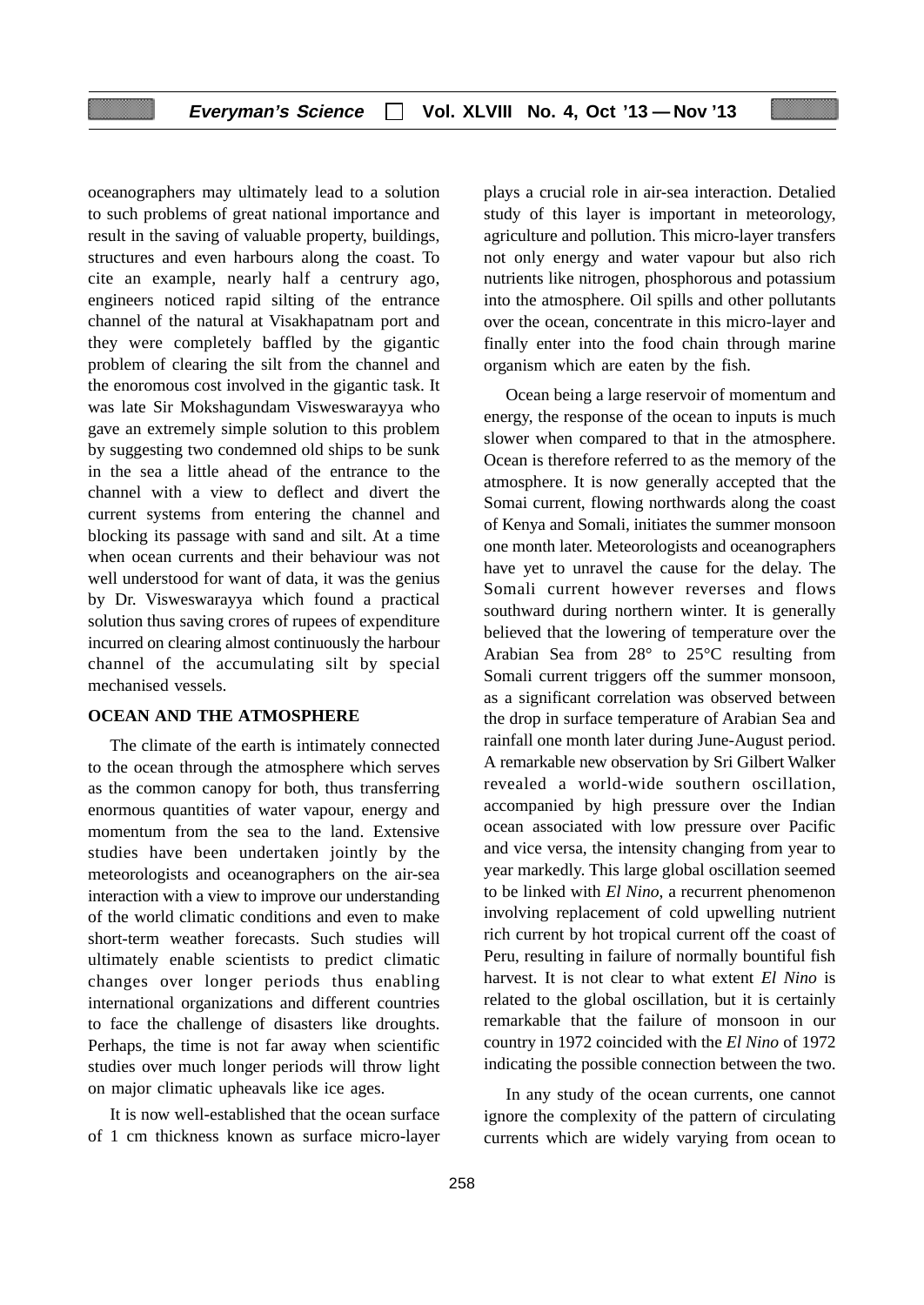ocean. It may be noted that the climate, marine organic life, coastal erosion and such other physical features are largely dependent on the surface currents as well as ocean bottom currents. A well-known example of surface current system is the Gulf Stream, which has its origin on the surface of warm tropical waters and converges along the Florida coast as a warm water current system. Proceeding further north, the Gulf Stream branches off into North Atlantic current along UK and western Europe and move southwards as Canary current along the coast of Spain and west Africa. It is well-known that the North Atlantic current which brings warm waters exerts considerable influence on the climate of western Europe, particularly Britain and Scandinavanian countries in the winter season. Oceans which are the giant reservoirs of water with all its rich biological and mineral wealth serve mankind by providing salubrious climate both in the hot tropical regions and cold north temperature zones by the massive transport of cold ocean bottom currents from poles to the equator and hot stream near the surface from equator to the poles. Indeed, nature has its own way of balancing the opposing forces and extremes of climate by a system of natural forces which tend to compensate extremities in climate. Let me express a word of caution that any attempt to disturb the natural ocean equilibrium by such grandiose schemes or projects proposed such as building a dam across the Bering strait to serve as a major source of energy, may lead to serious imbalances in the climate and ocean ecosystem.

One of the greatest challenges posed by the ocean is the devastating effects due to cyclones, storm surges and Tsunamis which have their origin in the ocean. Different parts of our country particularly adjoining the Bay of Bengal are devastated frequently by cyclones and consequent storm-surges at various locations on the sea coast. Similarly, every year all over the world hurricanes roaring Atlantic or Pacific Oceans invade the main land destroying life and property over extensive areas. The violent and whirling storms known as cyclones and hurricanes begin as a comparatively small storms at sea and gradually begin to grow to giant sizes of the order of 150 kms and move fast as roaring monsters. The world weather watch centres in various countries trace these events by recording and studying cloud pictures transmitted by weather satellites such as TIROS and NIMBUS. Thus cyclones and hurricanes brewing anywhere over the vast oceans are detected and early warning is given to all affeted countries. During the last two decades, cloud seeding attempts were also made successfully to precipitate the clouds in cyclones to minimize their fury. Much of the damage to coastal areas caused by cyclones is due to what is known as storm surges, giant waves which build up along shallow coastline areas to great height of 3–10 metres and moves like a wall of water inland devastating all life and property in its path. The worst storm surge struck the north coast of Bay of Bengal in 1970 killing 25,000 people. Recent Andhra cyclones in 1979 and 1981 involving storm surges of 3–4 meters, caused great havoc loss of life and property. All these storm surges were tracked by satellites, but timely warning could not be given to the affected areas.

Of all the ocean events the most destructive is the "Tsunami" (a Japanese word for harbor and wave) which is a giant wave of great height gernerated by an underwater earthquake. Tsunamis have caused great havoc in Japan and Hawaiin islands. Earthquakes associated with subduction zones on Pacific ocean floor make the incidence of Tsunamis highest there. Tsunami is a phantom at sea consisting of a giant wave, several miles long, which travels at great speeds of the order of 800 km per hour. Sailors in the ships and fishermen do not notice this even if it passes right under their sea craft. The destructive power of the Tsunamis is noted only when it reaches shallow water along the shore and travels inland as great wall of water 10- 30 m high leaving death and destruction along its trail. Recorded evidence exists of Tsunamis of even 30 m travelling inland over several miles. Although seismic sounders give location of the epicentre of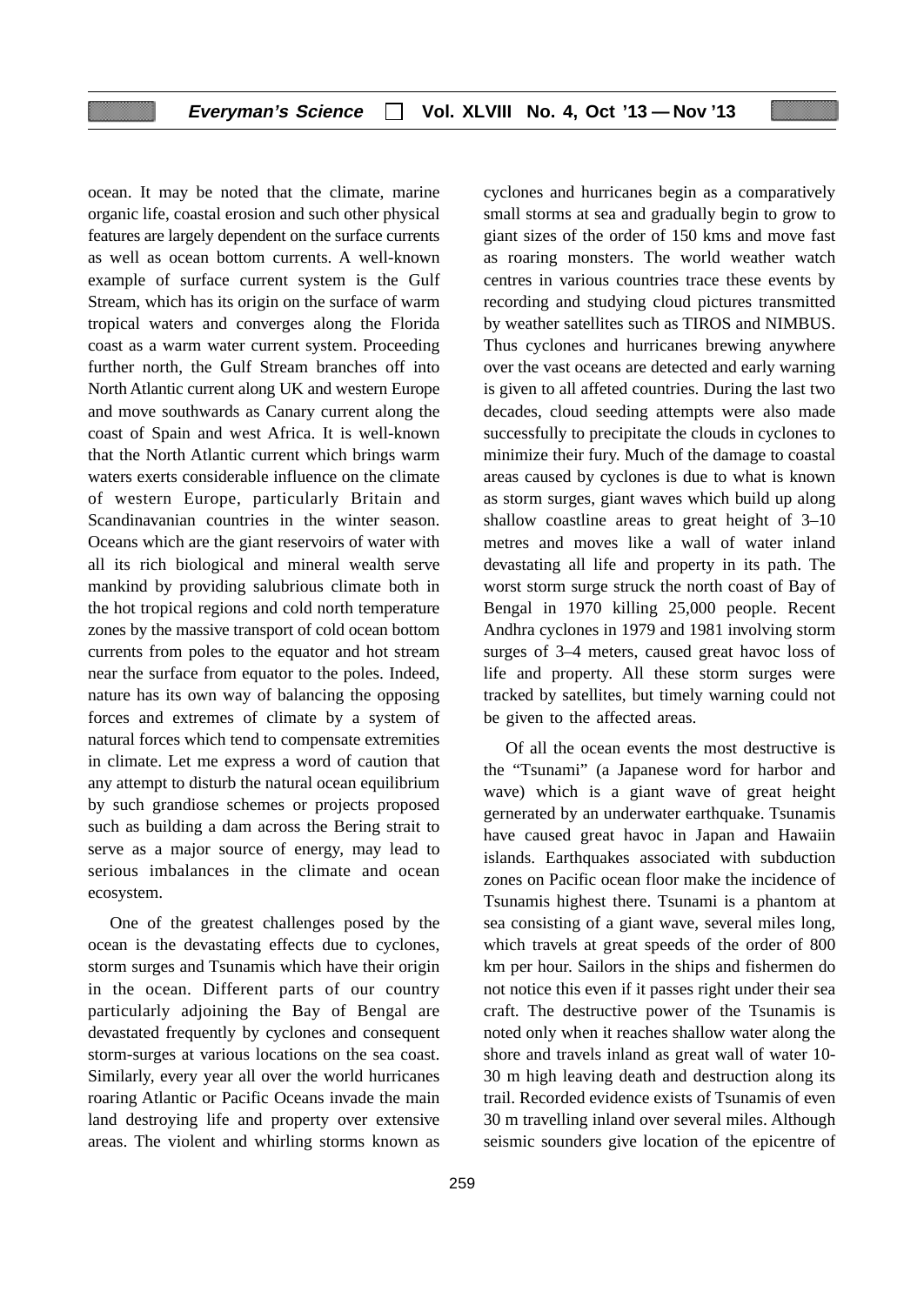the earthquake, this alone is not adequate. An ingenuous electronic wave-guage invented by Green was found to be extremely sensitive to detect changes in water level of 0.02 feet of water. A large network of such guages deployed near known Tsunami centres telemetres the data and warning signals to main control centres taking prompt action. Ionospheric physicists have also discovered a new technique for detecting and tracking the travelling ionospheric distrubances induced by the Tsunamis.

Far from the tropical seas Science has found a solution for another sea menace, namely, the large icebergs drifting slowly along shipping lanes causing disaster as it happened to *Titanic* on its maiden voyage in 1971. It is estimated that almost 7500 sizable iceberge breakoff, from Arctic glaciers along the coast of Greenland and start their menacing voyage down south. Today, International Ice Patrol keeps track of icebergs by Radar and dyeing it to watch its progress. Satellite imagery is also used to detect icebergs particularly during dense fog.

In any study of the ocean-atmosphere interaction, we can not ignore the role of carbon dioxide and its short and long range effects on the global climate. The total carbon dioxide in the earth's present atmosphere is 2300 billion tons which is 0.03 percent of its total mass. However, this quantity is also dependent on the amount of carbon dioxide withdrawn or supplied from the oceans, rocks and living organisms. The total carbon dioxide in the ocean is fifty times as much as in the air, but most of it is present in carbonate compounds. Being a rich reservoir, ocean acts as a damper for the fluctuations of carbon dioxide in air. When atmospheric concentration of carbon dioxide increases ocean tends to absorb the excess. When it falls, the ocean replenishes it. Also volcanoes in the ocean replenish it with more carbon dioxide whereas weathering of the rocks depletes it.

It may be of interest of note that ocean comes to the rescue of the atmosphere whenever there is an imbalance in carbon dioxide. In the last 620,000 years of current glaciation period, about ten distinct temperature cycles were observed in ocean sediments which can be explained on the basis of carbon dioxide exchange between ocean and air. If there is a lush growth of vegetation on land taking up large quantities of carbon dioxide, after sometime equilibrium with the ocean reduces the atmospheric concentration to nearly half its original value and the average temperature or earth falls by 6.9°F. This drop will cause glaciers to spread and oceans to shrink, resulting in slow release of the excess carbon dioxide from the ocean into the atmosphere. This will again raise the temperature and restore the carbon dioxide in the atmosphere to the original value. So long as the atmospheric carbon dioxide in the ocean–atomosphere system remains unaltered, these cycles repeat producing the well-established temperature cycles.

During the past century, activities of man involving burning of fossil fuels has seriously disturbed the carbon dioxide equilibrium of the earth. Annually six billion tons of carbon dioxide is added to the atmosphere by the fossil fuels and another 2 billion tons by agricultural operations. The eight billion tons increase in the carbon dioxide contributes to a large increase in plant life and is also partly absorbed by the oceans. Theoretical studies indicate that the carbon dioxide dissolved in the ocean establishes equilibrium with the carbon dioxide in the atmosphere in approximately 1000 years. During this long preiod oceans take up only half of the carbon dioxide added to the air. Over much longer period oceans can take up much larger additional quantities of carbon dioxide in the form of carbonate compounds before the ocean-air system attains equilibrium.

Estimates of the fossil fuels consumed in the world each year show that in the past 100 years man has added 360 billion tons of carbon dioxide to the atmosphere resulting in 13% increase in carbon dioxide to the atmosphere. Such an increase should raise the average temperatue of the earth by 1% F. This is exactly the average increase recorded all over the world during the past century. Extrapolating these figures to the year 2000 A.D.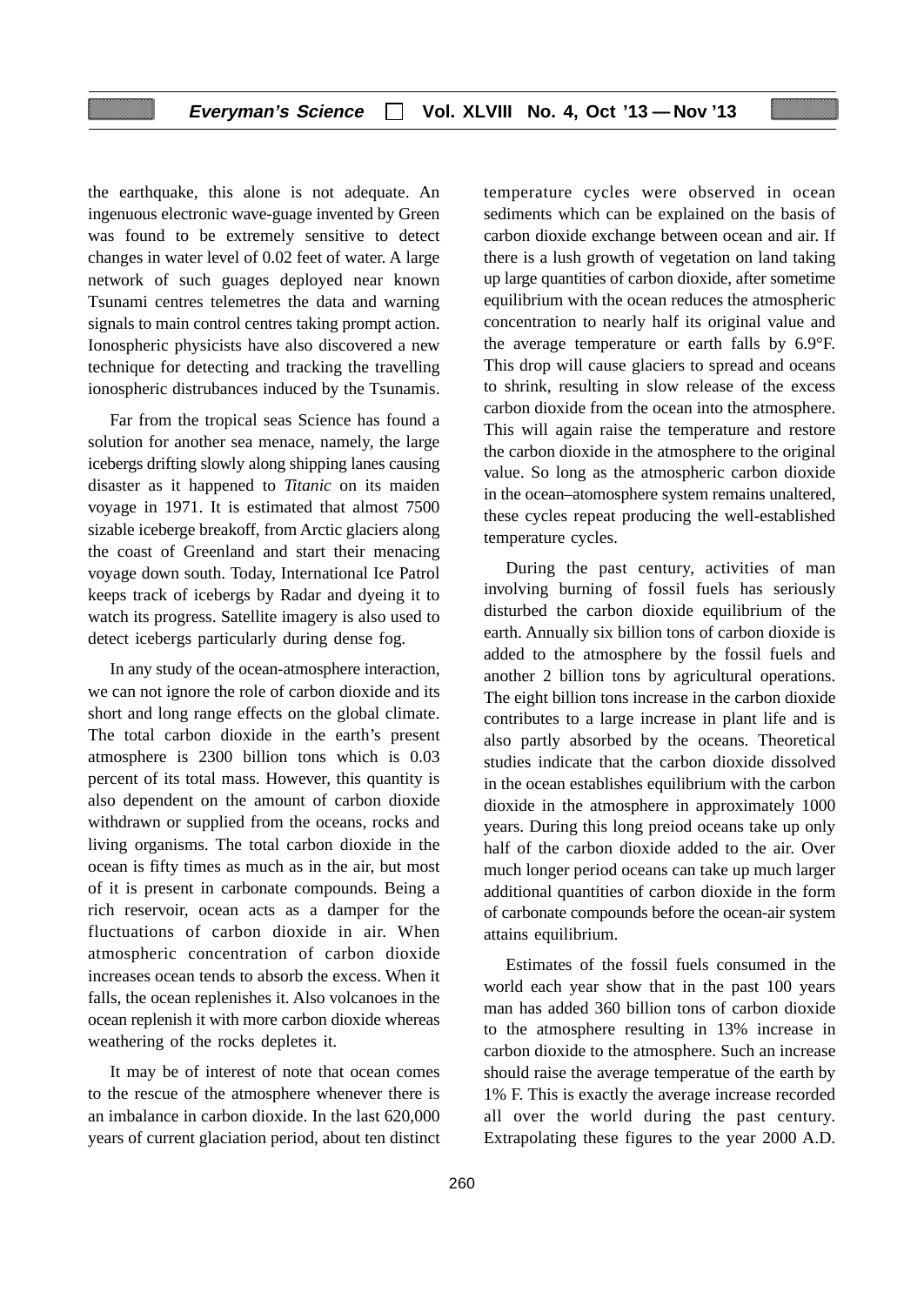the average temperature of the earth should raise by 3.6% F. If the consumption continues to increase at the current rate for another thousand years we would have exhausted all our known reserves of coal and oils and the carbon dioxide in the atmosphere would have increased 18 times. However, after ocean-atmosphere system attains equilibrium, there will be ten times carbon dioxide than it is today resulting in the earth being  $22^{\circ}$ warmer than at present. Such a large addition of carbon dioxide to the ocean will undoubtedly increase the acidity and pH of sea water. This may not disturb the future marine life, but certainly for man it will be most uncomfortable to live on this planet. During the next half a century, it should be possible to test conclusively the theories of climatic change and take remedial action if mankind has to survive the onslaught of this ecological crisis.

There are several international co-ordinated research programmes such as International Geophysical (IGY), International Quiet Sun Year (IQSY), Middle Atmosphere Programe (MAP), Global Atmospheric Research Programme (GARP) and Garp Atlantic Tropical Experiment (GATE) which undertook world-wide experimental programmes involving ocean-atmospheric interaction with world-wide coverage. The recent monsoon experiment (MONEX) in the Indian ocean involving participation by several countries succeeded in obtaining a vast wealth of data which is awaiting deatiled analysis and study. In most of these International coordinated experiments, besides research vessels which are fully equipped with modern scientific equipment, aircraft were also used increasingly to collect data at a faster rate.

# **CHEMISTRY OF THE OCEANS**

The ocean as a chemical system is very complex as it has a very large number of chemicals in the form of salts. Cheimcal oceanographers have been studying the various chemical reactions with a view to understand and exploit these rich resources. In spite of the large number of elements and salts present, one of the important principles in chemical

oceanography known as Forchammer's Law of Relative proportions establishes that ratio of all the major elements in the ocean remain same, irrespective of where the sample is collected from the sea. In recent times, chemical oceanographers are paying considerable attention to investigate ocean pollution with special reference to the levels of pollution, their origin and remedial measures.

At the outset, it will be relevant to outline briefly the techniques employed by chemical oceanographers. Most of the studies made by chemical oceanographers were carried out on sea water samples collected by the Nansen Bottle which has special valves at either end and contains themometres to record the temperature at which the sample is collected. Samples thus collected are analysed for their chemical composition in the laboratory in order to understand the chemistry of ocean waters. Chemists now-a-days use sophisticated instruments such as atomic absorption spectographs for measuring gaseous and organic content and amino acid analysers to detect and measure protein content. Currently chemical oceanographers have been able to use extensively radioactive isotopes to estimate the rate of deposition of marine sediments.

96.6% sea water is pure water and only the remaining 3.4% contains dissolved salts. The bulk of dissolved salts in sea water consist of six major elements—chlorine, sodium, magnesium, sulphur, calcium and potassium. Seawater contains also other elements in minute quantities, the levels of concentration being 1–100 parts per million. Strontium, bromine, boron, iron and silicon are some of the minor elements present in sea water. Trace elements of less than one part per million are controlled significantly by biological activity. A remarkable property of marine organisms is their ability to attract, absorb and assimilate many of the trace elements in the sea-waters. For example, plankton absorb several trace elements. Some varieties of sopnges have the ability to concentrate nickel in their body.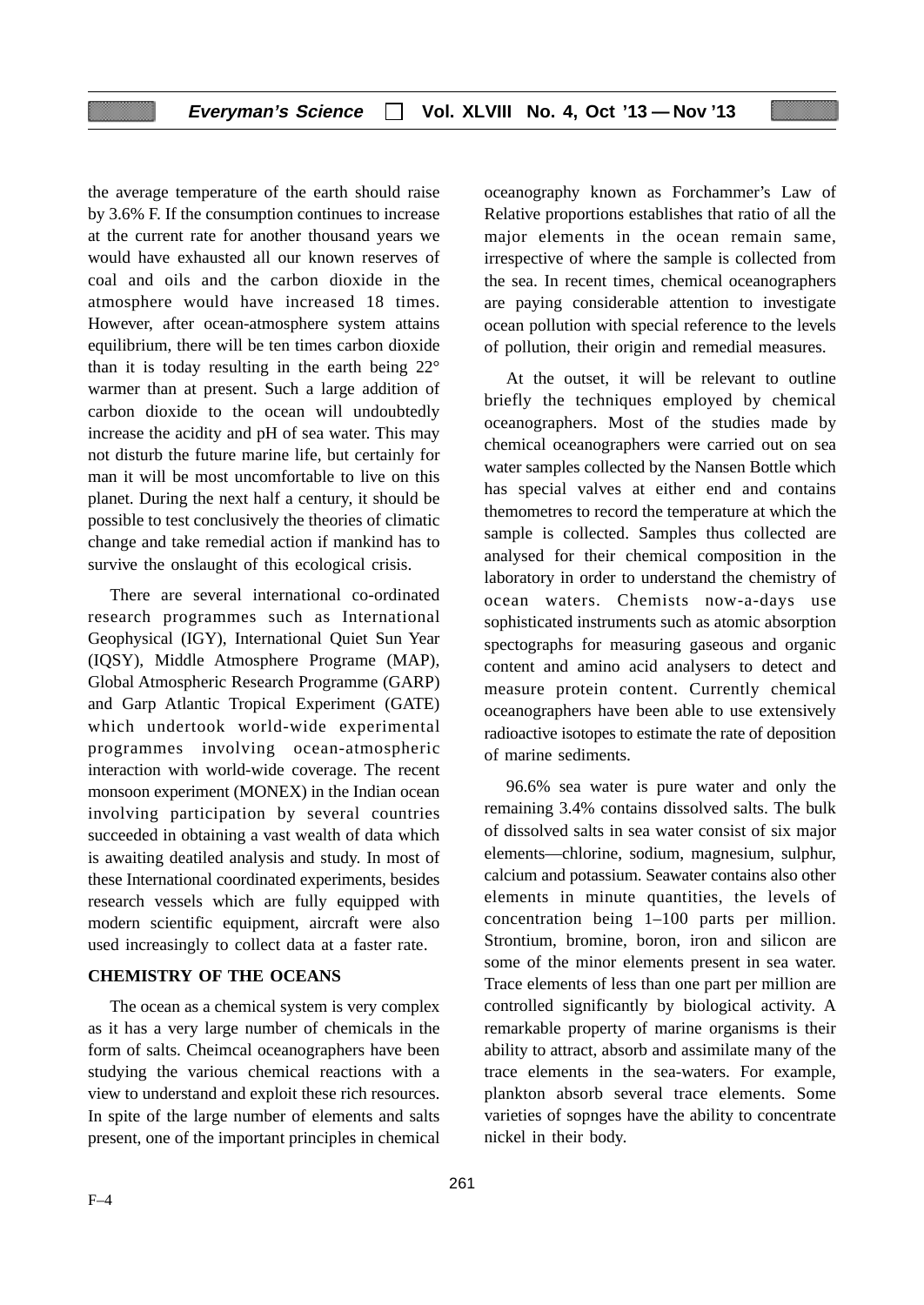# **Everyman's Science Vol. XLVIII No. 4, Oct '13 — Nov '13**

Elements, such as carbon, oxygen, nitrogen and phosphorus are indeed essential for the survival and growth of living organisms as they form the basic nutrient elements. In fact, these elements are available in the form of compounds such as bicarbonates, phosphates and nitrates dissolved in water. At shallow depths, where there is abundant light, the basic elements carbon, nitrogen and phosphorus are removed from these compounds by photosynthesis. In very deep waters, where the amount of light available is negligible, the bacterial activity comes into play to destroy organic matter which is brought back into ionic sea water. In this way, there is a closed cycle of photosynthetic activity, followed by bacterial degradation which essentially maintains the basic ingredient for the survival of life in the ocean. No wonder, the organic matter in the ocean has low concentrations at the surface and increases with depth.

In view of the continuous contact of the atmosphere with the sea surface, sea water contains several gases, especially oxygen, carbon dioxide, nitrogen and noble gases such as argon, helium, neon and radon. Near volcanoes under the sea, hydrogen sulphide is present in abundance. Oxygen dissolved in sea water is made available chemically by photosynthesis of plants in water at or near the surface. Oxygen is also consumed rapidly for the decomposition of organic wastes, plants and animal life that tends to sink to the sea floor. Ocean is the richest source of oxygen for replenishing the atmosphere. On the other hand, nitrogen in the sea plays a vital role as it helps to synthesise complex protein molecules which are vital for the growth and reproduction of all organisms. Marine organisms also excrete complex nitrogen compounds which eventually decompose under the action of bacteria into simpler chemical compounds. Of all the dissolved gases in the ocean, carbon dioxide plays a very prominent role in the sustenance of life in the ocean. The oceans contain 130 trillion tons of carbon dioxide, of which only a small fraction is dissolved in sea waters, the rest being present in the form of lime stone, lime sediments, etc. There

is a continuous exchange of carbon dioxide between the atmosphere and the oceans at the air-sea boundary. Living organisms in the oceans need enormous quantities of carbon dioxide of their survival and growth. It was estimated that annually about 200 billion tons of carbon dioxide is extracted from the atmosphere by the oceans. It is wellknown that carbon dioxide is continuously absorbed by the plants in the sea in photosynthesis, while its concentration increases by exchange with the atmosphere and gases released from the volcanoes. While, no doubt 100 million tons of carbon dioxide is depleted from the ocean by the formation of fossil fuels, this is a very small fraction (0.2%) of the annual production of carbon by photo-synthesis. Scientists have estimated that several hundred million years ago, extensive deposits of oil and coal were formed in the ocean which depleted thousand trillion tons of carbon dioxide from the atmosphere-ocean system.

A new branch of study called the Isotope Oceanography has come to the forefront in recent times. Using radioactive elements such as C 14 as a radioactive tracer, oceanographers developed an interesting method of determining the rate of deep sea circulation. Ocean circulation studies have thus become possible by using C 14 as radioactive tracer to estimate the time of traverse. By following such techniques it was found that water at the bottom of the Antarctic which is very cold has taken nearly 600 years to complete this journey from 60° South latitude to 30° North latitude. Similarly studies have indicated that the average speed at deep waters as Pacific is very smalll and is of the order of 1.8 meters per hour which is comparatively a very slow speed.

In ocean waters, the distribution of isotopes varies widely depending on the depth and the latitude. To illustrate this, we shall consider the concentration of deuterium which is an isotope of hydrogen and is present as heavy water in the sea. In the equatorial region, where the surface temperature are higher, the rate of evaporation of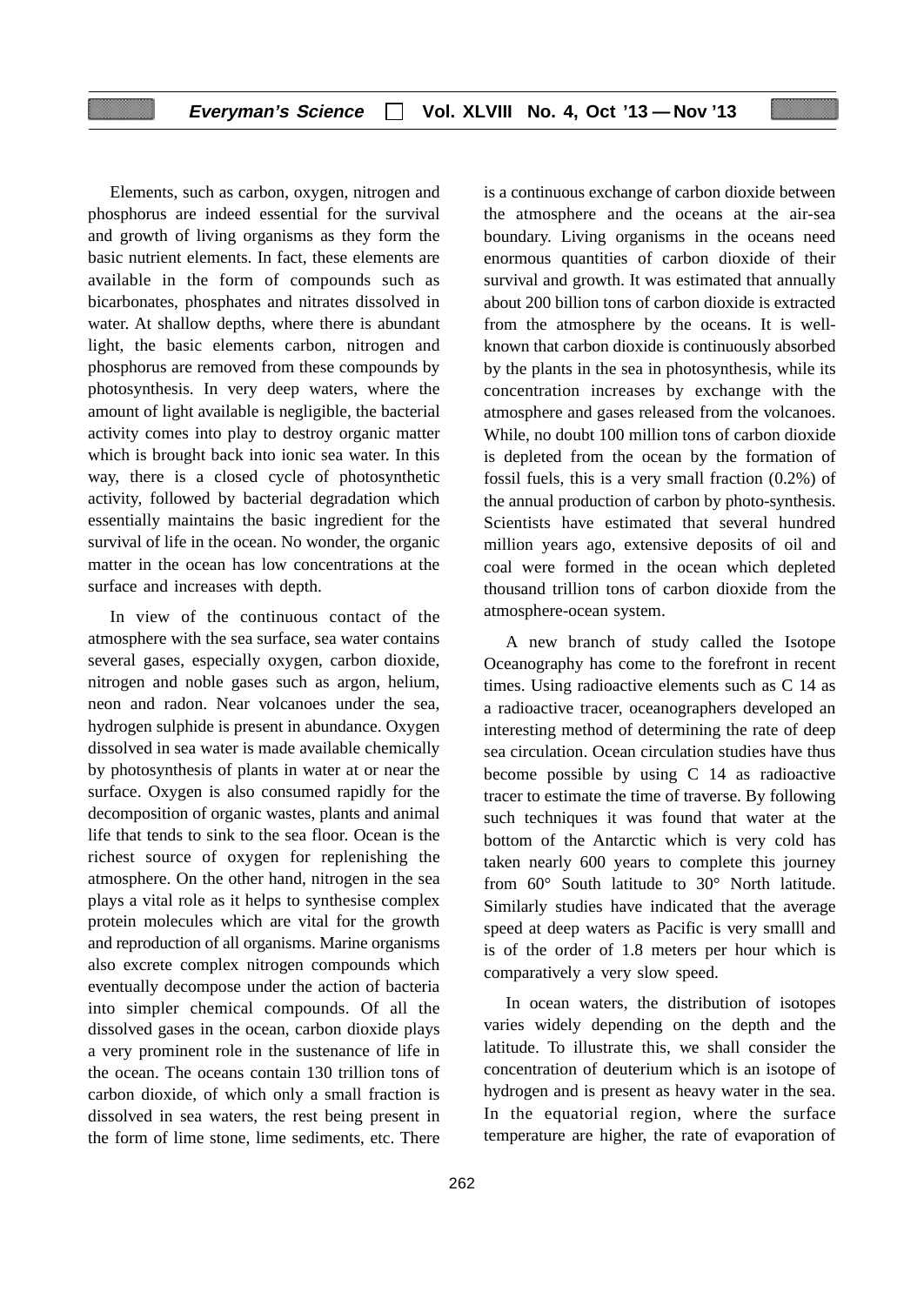water from the surface is more. The heavy water, being slightly heavier than normal water, there is greater evaporation of normal water on the surface in the equatoral regions. This results in enrichment of heavy water in the surface. Comparatively, the temperature and polar regions are poorer in heavy water. There is similar accumulation on concentration of an isotope of Oxygen  $(O^{18})$ , relative to  $(O^{16})$ . Indeed the ratio  $(O^{18}/O^{16})$  in ancient sediments in pre-historic ages could be used to study the fluctuation of temperature during the last three hundred thousand years.

One of the most successful applications of radioactive isotopes is in the age-determination of deep sea sediments and also of the rate of sedimentation. In this estimation of the deep sea sediments, isotopes such as proactinum  $(Pa^{231})$  and lonium  $(Th<sup>230</sup>)$  are used.

# **LIFE IN THE OCEAN**

The *Beagle* expedition of Charles Darwin and the *Challenger* expedition in the late 19th century were historic expeditions to collect thousands of marine organisms. Based on these fabulous collections a systematic description and classification of marine plant and animal life was made. In the past, marine biologists were largely interested in taxonomic studies, but, of late, they turned their attention to an in-depth study of the marine organisms, their biology and behaviour.

The Marine environment can be broadly divided into two principal regions—pelagic and benthic. Those fish which emerge occasionally on the surface are called Pelagic fish and those which live in the deep sea are called Demerish fish. The Benthic region is divided into littoral, bathyl, abyssal and hadal zones. The littoral region covers the coastal environment from the shore up to a water depth of about 200 meters. The rest of the huge mass of the ocean is divided into three horizontal zones, the bathyl from 200 m to 2000 m the abyssal from 2000 to 6000 m and hadal below 6000 m to even the bottom of deep trenches. In general the population of marine organisms decreases with

depth with practically very few carnivores in the hadal region where sunlight cannot penetrate. Strangely carnivores in this region survive on dead organisms sinking to the bottom and oxygen and nutrients brought from great distances by deepocean currents.

One method of classification of marine organisms is based on locomotion and habitat :

- 1. Plankton
- 2. Benthos
- 3. Nekton.

The first group the plankton are floaters or wanderers and have no means of locomotion or self-propulsion. Usually they are carried by the ocean current system. In terms of numbers, the Plankton constitute the major population of marine organisms. Plankton generally live in shallow waters absorbing sunlight and mineral nutrients. With the exception of jelly fish and brown algae, plankton are usually microscopic organisms. Planktons, are broadly classified into Phytoplankton and Zooplankton. The phytoplankton which include microscopic diatoms, live generally in cooler waters and contain a lot of silicon dioxide. Where there is a dense population of phytoplankton in the ocean, the ocean, appears slimy and large quantities of calcium carbonate is deposited. Plankton multiply at a phenomenal rate of 10–1000 million tones per day even in a small sea like the Sargasso Sea.

Zooplankton being a much more evolved species are larger and are more complex in structure, feeding habits and behaviour than Phytoplankton. They have a remarkable ability to adopt themselves to different environmental conditions of temperature, salinity, currents, illumination and nutrients. Leaving aside the microscopic varieties, there are two major groups called copepods (0.3–10 mm) and crustaceans which are larger and are commonly known as krills (up to 50 mm). The latter serve as food for certain species of whales.

There are three varieties of bottom dwelling organisms (Benthos) : Sessile, creeping and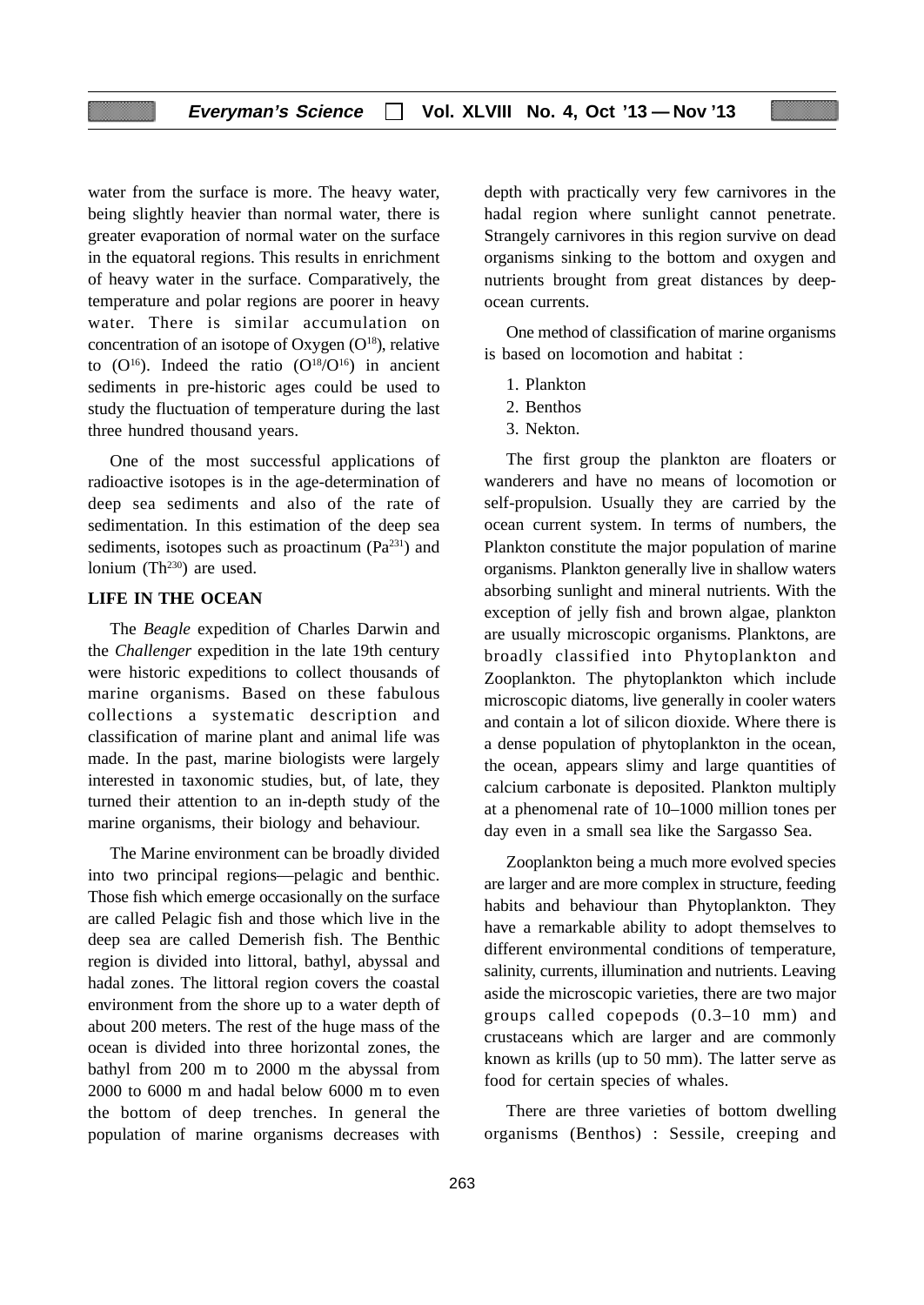burrowing. All varieties of sea weeds belong to the first category. Corals, barnacles and oysters which attach themselves to some objects belong to this class. The commonly known crabs, lobsters and snails are creeping variety whereas clams and worms are burrowing type of benthos. All the evolved species of fish, small and big including dolphins, porpoises and whales are Nektons.

One of the earliest classifications of sea life was that due to a Swedish naturalist, Corolus Linnaeus, who evolved a remarkable new scheme of classification of animals and plants, based on similarities of structure which is well established and known to all students of Biology.

The most abundant of the ocean plant life is the primitive form known as algae which generally survive near the surface in ocean waters. Except for one variety of plant called eelgrass, ocean has no advanced form of plant life. Blue-green algae observed in the Indian Ocean are rich in nutrients and have been successfully used not only in extracting chemicals but also in enriching soil fertility by agricultural scientists working in Indian Agricultural Research Institute. Green algae usually confined to shallow waters are responsible for rich limestone deposits in ocean. Red algae occur in varieties of beautiful shapes and colours and is used as the raw material for extracting agar-agar, a substance used in food industry particularly for jellies and ice creams. Of all the algae, the most advanced is brown algae, familiarly known as kelp which settles down on the sea floor in shallow waters. It is one of the richest sources for iodine and phosphorus.

Diatoms are well known unicellular algae protected by bivalved silica shells having a glassy appearance and innumerable perforations through which they absorb gases and nutrients. The silica box contains chloroplast pigments that absorb the sunlight to convert carbon dioxide and water to organic matter. Diatoms, which are asexual, multiply at a fast rate by cell division. There is a continuous division followed by progressive growth

in a healthy environment. Interestingly their life is short and millions of them sink to the bottom, consolidate in due course to give diatom ooze which is a useful natural filtering material.

Animal life in the sea is very varied and diversified than plants in terms of shape, size, form and weight. They also live at different depths in the ocean. Strangely, some species of marine animals can survive at great depths where there is total darkness. The variety of animal species in the ocean is indeed staggering as the total number of 25,000 species range from the extremely small microscopic animals like sarcodina to the giant size whales. I shall not attempt to describe such a large and diverse range of animal species in the ocean. However, I would briefly refer to the crucial role of bacteria which is one of the earliest forms of life known at dawn of evolution of the earth and play a crucial role in marine ecology not only because of its ability to adapt and survive but also because of its capacity of bring about chemical and physical transformations in oceans and in deep sea sediments. Perpahs, bacteria are the oldest organisms which are most extensively distributed all over the world. It is one of nature's greatest wonders that bacteria can survive even at the deep sea floor where the pressure goes up to thousands of atmospheres. Perhaps, the key to the understanding of the oil wealth in deep sea sediments lies in studying the role of bacteria in the formation of petroleum. They can do wonders like producing petrol, limestone, silicate rock and even iron deposits. Mankind's future perhaps will be mainly dependent on the understanding and successful utilisation of bacteria in the various development needs.

Recorded evidence of unusual sonar observations during last war of unidentified layers at sea bottom moving up during day and down during night, could be now interpreted by scientists as due to huge shoals of small fish and crustaceans etc. Which move up and down seeking light at the lowest limit of penetration of sunlight penetrating this layer by using submersibles like Alvin, marine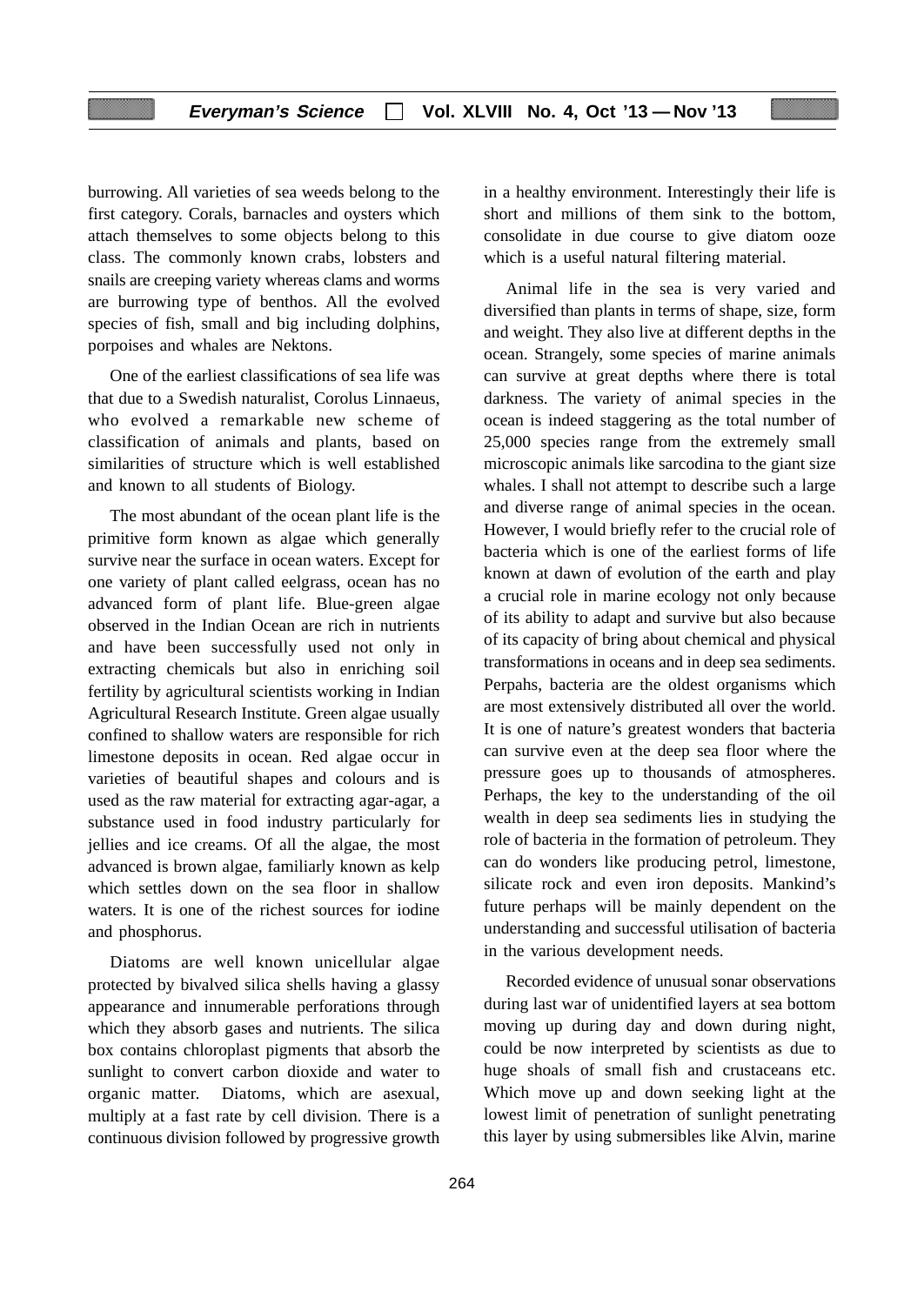scientists discovered new forms of marine life some carrying their own headlights and some having luminescent organs. Thus, in deep sea, we find many fish which have the capacity for selfillumination.

In recent years, several expeditions of marine scientists exploring the deep V-shaped valley of Mid-Atlantic Ridge, East-Pacific Ridge and Galapagos Rift, led to the discovery of many new forms of marine life surviving in the dark depths of the ocean by a totally new biological process unknown to man. Setting foot on these unexplored hot volcanic surfaces for the first time, marine biologists discovered sea life similar to clams, crabs, mussels and unusually long carnivorous tubeworms which constitute an entirely new system of life perhaps belonging to a new Phylum. In the warm waters above the ridge hydrogen sulphide gas released from the volcanic rocked supports an entirely new species of bacteria which evolve and multiply by a process called chemosynthesis process totally different from photosynthesis. The higher forms of sea life is evolved by a food chain which starts from this new species of microscopic bacteria. Although, there were speculations on the existence of such new forms of life in other planets having a totally different atmosphere, such a possibility is not even predicted as a possibility on the face of this planet. The "Oasis"expedition in April–May, 1982, on the East-Pacific ridge off the coast Baja— California, gave ample opportunities to scientists from USA, France and Mexico to extend these investigations and discover many more such new species of marine life.

# **BIOLOGICAL RESOURCES**

It may be recapitulated that the earth which has been so lavishly gifted with the most precious natural resources is finding it difficult to support even the existing population, while the world population continues to grow and is likely to touch a staggering figure of 11 billion by the year 2100 as estimated by the United Nations. Moreover, the people of developed societies have exploited some of the natural resources so indiscriminately that they are on the verge of being completely depleted.

In such a situtation, can the sea help mankind for its biological survival and provide him the life's essentials so that he can lead a full and rewarding life. From this standpoint, the importance of ocean in providing food and protein can hardly be overestimated. If, with the application of Science the Technology we could usher in an era of green revolution and slove the food problem to a great extent in the Indian context, why can't we harness the potential biological resources of the sea, perhaps with less financial power inputs but with careful planning, for providing rich food to millions of people who are still living below the poverty line. Let us not forget that fish protein has a favourable balance of amino acids and as such is well-suited for human diet.

In analysis of the food problem of the human race, one should not overlook the fundamental fact that over three-fourths of human settlements are along the banks of the rivers or the coastline of the ocean. Yet it could not harness adequately the ocean resources for its food purposes. It is estimated that oceans are contributing only to three percent of the world's food consumption. Fish form an important constituent of our food, rich in protein and we have known the art of catching fish from times immemoral. However, even with all the advances in methods of locating, harvesting and catching of fish, fish contribute hardly to 10% of protein to our diet. The remarkable feature of fishery resources in that they are renewable, available in abundance and are easily accessible in that part of the sea in continetial shelf and other shallow waters which occupies only 8% of the total oceanic area. Available data of fish harvest indicate that approximately three-fourths of the world's fish catch come from the continental shelf. In addition, twenty-four percent of total fish catch comes from narrow select regions off the coast where the phenomenon of coastal upwelling is found. Coastal upwelling is a major contributing factor for bountiful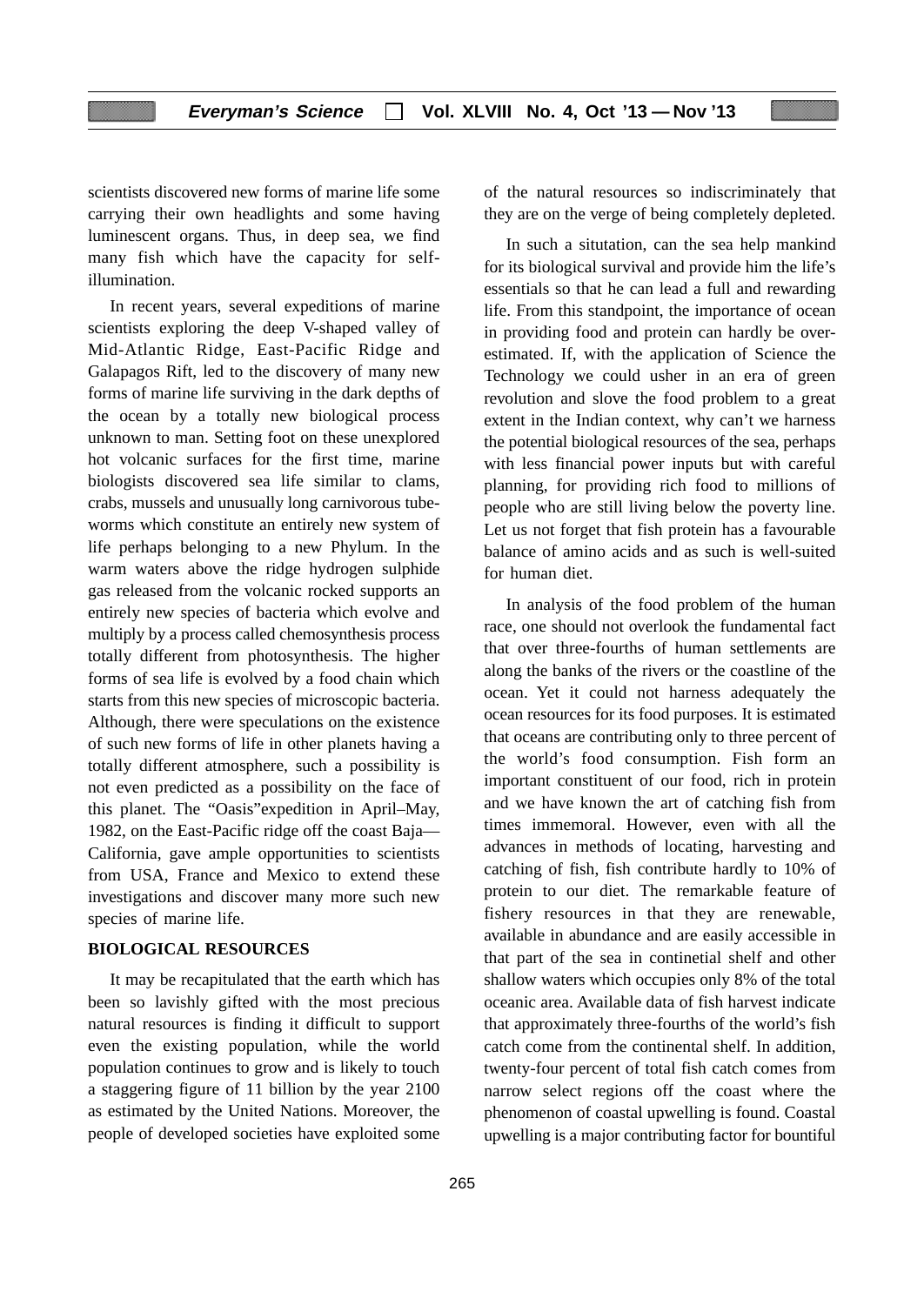harvest of fish, but occasionally events like *El Nino* lead to the failure of fish harvest. The Somali Cold current upwelling, off the north-east coast of Africa, has similar effect of bountiful harvest occasionally punctuated by a sharp fall. It is striking to note that recent experimental studies have established that, by pumping nutrient-rich cold deep water to the surface, an artificial upwelling can be created for intensifying the fish productivity. By using such new scientific techniques, recurrent failure of fish harvest in the well-known upwelling areas could easily be avoided or mitigated.

There is a Chinese proverb which says : "If you give a person a fish a day, you are giving him a meal for the day, but if you teach him how to fish, you provide him meals for the rest of his life". This clearly underlines the significance of the art of fish farming for intensifying the productivity of fish. The singular factor involving fish farming relates of the identification of their locational aspect. The oceans are endowed with about twenty-five thousand varieties of fish and their number is estimated to be several billions. A number of studies conducted on the different varieties of fish in the context of the following variables : movement feeding and spawning habits and their response to the stimulus by various electrical currents and sound waves, have revealed that it is possible to develop scientific techniques and devices for havresting them. While developing the scientific methods and tools for fish harvesting, we must consider the parameter of costbenefit analysis and ensure the conservation and maintenance of our ecosystems. The sound produced by each species in the ocean, if scientifically understood and perfected could perhaps become one of the major variable in the process of identification of the fish zones. Scientists have discovered that sea is literally filled with sound produced by the wide variety of marine species. Experiments in marine laboratories established that almost 80–90% of marine fish produce detectable sounds in many ways which can be deciphered in order to understand the language of the fish. When scientists succeed in understanding these sounds produced by each species, he can put this knowledge to use in order to attract or drive the fish into fishing boats.

Modern Science had developed special techniques using sonars fitted to fishing trawlers for detecting large shoals of fish to collect a big haul. According to a well-known observation some varieties of fish will swim along a course of strong currents and are irresistibly drawn towards the current electrode. Fish generally tend to follow warm water currents and as such infra-red detectors could be used as a handy tool for indicating the path of fish shoals. In future, it may be possible to use satellites from outer space for locating the fish concentration in the sea. Researches carried out in the Woods Hole Oceanographic Institution revealed that a variety of sounds could be employed during the fish catching operations. Say, for example, the sounds which frighten fish especially of predators can drive whole shoals of fish towards fishing craft awaiting with their nets. Chemicals could also be used successfully to guide salmon fish to their spawning grounds in a river. Fish are found to be allergic to air bubbles and this device was used successfully by many oceanographers to keep millions of fish in confinement with the aid of an artificial closed curtain of air bubbles. Such air bubble enclosures could be formed even on high seas by floating platforms off the shore.

Scientists, using ultrasonic signals sent through underwater sources, have succeeded in establishing communication process with the porpoises, dolphins and even whales. This device has proved to be immensely useful in the fish catching operations. It is well-known that dolphins were trained to help in rescue missions to transport tools to divers at work under sea. Porpoises have been successfully trained to do acrobatics better than man. Although scientists have not get perfected such high level training to command the services of these mammals, there is great scope for research work in this field. Futurologists are speculating on the enoromous future potential of ocean ranching of fish of 200-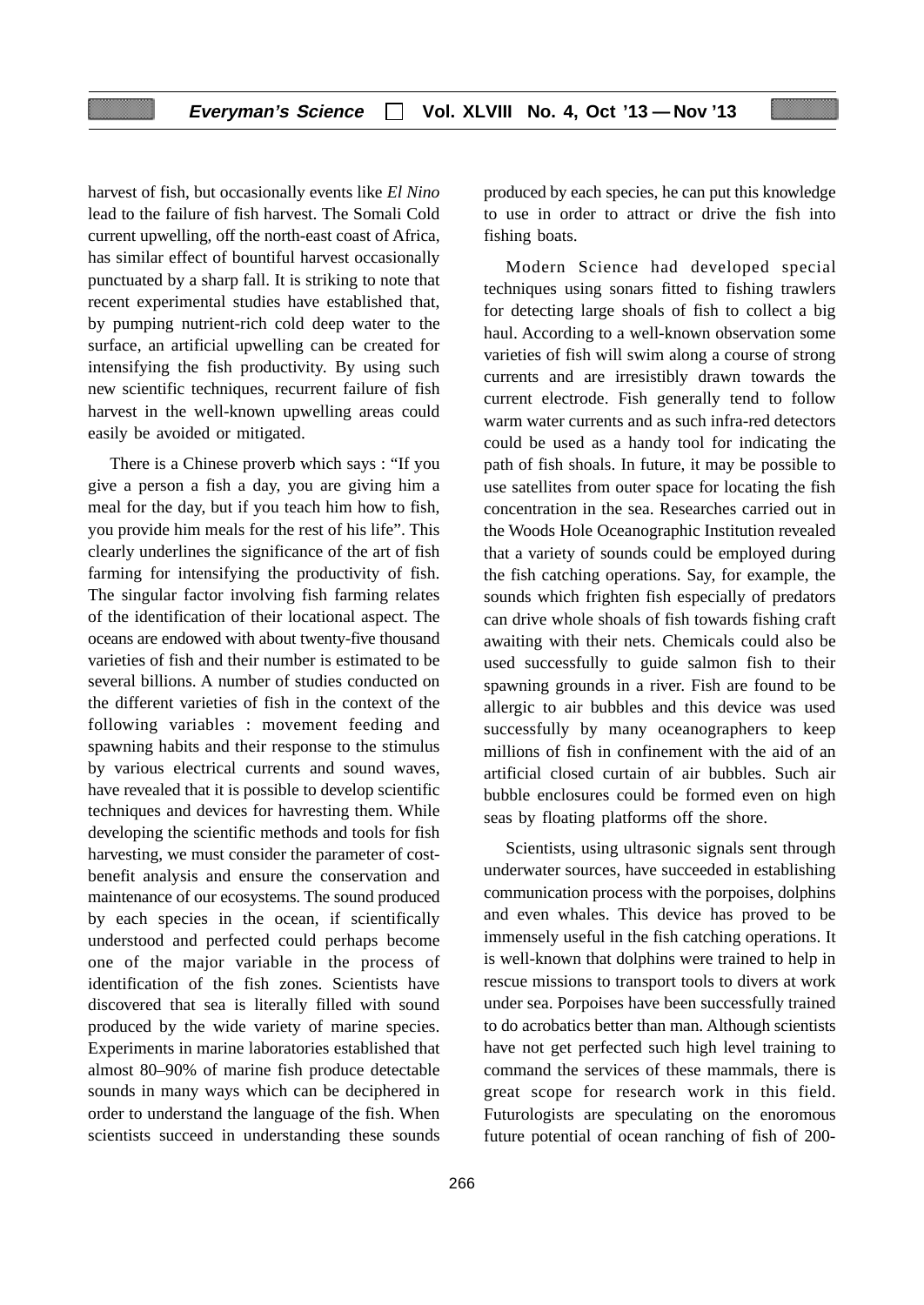300 species, which are presently caught for food, by using dolphins as "aqua-cowboys" to herd shoals of fish to fertile grazing grounds in the same manner as well-trained dogs were used on landbased ranches. There are enough evidences to indicate that man has yet to learn the scientific methods and devices for harvesting the fish in a healthy fashion. Any attempt on our part to overexploit them would be likely to endanger the reproduction and ecology of fish species. In such a situation, it is necessary to explore and employ appropriate technologies which are ecologically oriented to maximizing the fish-farming.

There is another dimension to the problem which should not be overlooked in the developmental process of fish-farming. The problem stems from the fact that the mortality rate of fish is highest in any living species. To take an example, the survival rate of fish from the moment of spawning till they reach the size of 2′′ in the case of mackerel fish is as 4 in a million. This extraordinarily high mortality is due to the lack of protection from predators, incidence of disease, non-availability of food and inclement weather on the high seas.

Of all the countries in the world, Japan is the most advanced country in the matter of modernized fish-farming. It would be appropriate to look at briefly the mariculture, which has been defined as a technique of cultivation of sea life in confinement protected from predators and inclement weather. The Japanese and Chinese have used this technique for cultivating pearl oysters over several centuries. Mariculture has also been employed extensively to cultivate mussels, scalps, shrimp and a small number of fish including carp, salmon, trout, catfish, tuna and others. In spite of the new technology, mariculture has not been adopted widely all over the world. The total worldwide mariculture production is only two million tons which is 4% of the total world catch. In recent years, the Central Fishery Research Institute at Cochin and the Central Institute of Fisheries education at Bombay have successfully reared prawns in salt water tanks. In

Australia, oysters are grown on wooden sticks. In Spain, the mussels are reared on ropes which are hooked and lowered in to the water. It is Interesting to note that given the same kind of care and planning a brackish pond yields three times as large a yield as an acre of land in agriculture.

In all fishing operations, there are innumerable varieties of trash fish (50%) which are thrown as useless although they are edible. Scientists have developed a method of making this trash fish into fish protein concentrate (F.P.C.) which is the hope for the protein-hungry world. This concentrate could be in the form of colourless and odourless white power-like wheat flour and can be produced at a cost of almost one rupee per pound.

In a world faced with a shortage of 20 million tons of protein, it is possible to produce large surplus of vital protein which is twenty times the present yield by application of scientific methods. The world's resources of smaller and larger fish will be approximately 200 million tons. It was estimated that at the end of the last world war, the world's annual catch was 20 million tons which increased to nearly 70 million tons by 1970. Thereafter the increase had been gradual. According to UN indicative world plan the annual fish catch by 1985 could be 100–200 million tons. However, the exploitation of fishery resources of our oceans, without taking care of their replenishment should not be overlooked. The artificial hormone treatment and other methods of fish spawning and pisciculture are imperative not merely for the steady supply of fish food but also for the maintenance of a natural equilibrium in the ecosystem.

The most important fishing areas of the world are North American waters, North Sea between UK and Europe, South American waters, Indian Ocean and East Asian waters. Of these Waddel sea in Scandinavian region, waters off the coasts of Peru and Chile and parts of the Indian ocean are extremely rich in fishery wealth. East Asian waters are the most intensively fished in the world. The proportionate fish catch in various oceans of the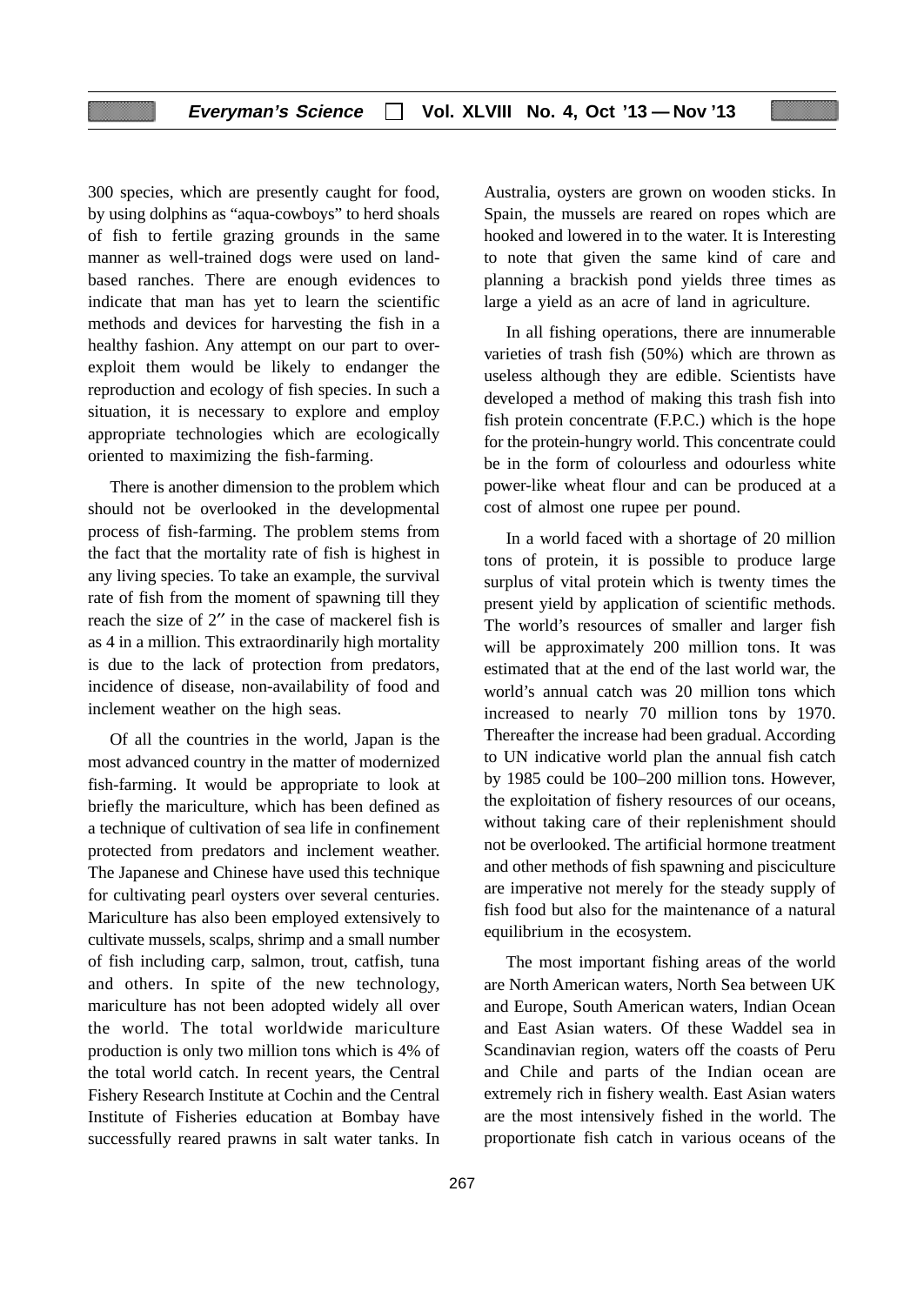## **Everyman's Science Vol. XLVIII No. 4, Oct '13 — Nov '13**

world was : Pacific Ocean 53%, Atlantic Ocean 40%, Indian Ocean 5% and Mediterranean 2%. Thus, within the total world catch, the major Oceans Pacific and Atlantic together contribute 93% Although, fortunately, India has a large coastline, the total production of fish in 1981 was only 2.4 million tons of which 1.4 million tons is from the sea and 1.0 million tons is from inland waters. Our export earnings for the same year is around 290 crores for 75,000 tons of fish exported.

Seaweeds which are generally considered a nuisance could offer a solution for the hungry millions as an alternative for food because of their high nutritional value. Seaweeds could be used in a variety of ways for food, pharmaceuticals, textile purposes. For example, Algin, Carrageenin and agar are three major substances which are extracted from seaweed and are used in a variety of ways in food preparation, such as icecream, malted milk, cheese, chocolates, puddings and salad dressing such as mayonnaise. Apart from these, there are many other varieties of seaweeds which can be used as food, fertiliser and even biomass. At present, the cost of harvesting and processing seaweeds is high but scientists could find out ways and means to cut down the cost and increase the availability of seaweeds. The future of seaweed farming is very bright. Japanese scientists have successfully pioneered sea-weed cultivation extensively using simple designs and could harvest as many as six crops per year.

It is estimated that the total annual yield of seaweed in the country is 50,000 tons and may reach one lakh tons if all the seaweed resources along the coastline are explored and utilised. Considerable work has been done on seaweed in the Central Salt and Marine Chemical Research Institute and Central Marine Fisheries Research Institute and National Institute of Oceanography and Andhra University on various aspects of economically useful seaweeds. Scientists in our country should take up urgently development of fast-growing, high-yielding and protein rich varieties

of seaweeds suitable for aquaculture. Efforts should be made to prevent pollution of low-lying seaweed growing areas. Seaweed industry should be encouraged and be treated as a part of rural development programme for poor people living along the coast.

Apart from the sewweeds, there is a far richer source of seafood namely plankton, the microscopic plants and animals that abound in sea water in millions turning it into a rich nutritious soup. There are two varieties of plankton—phyto plankton and zooplankton. The most numerous type of this zooplankton are called copepods. The wide diversity of animal life among the zooplankton is staggering, as such a diversity is not seen in any realm of life. They are enormous in their numbers. The total number of copepods in the world in much more than all multi-celled creatures combined, including insects. These copepods feed on phytoplankton which is the first food chain of the sea. The next chain is created when small fish eat the zooplankton. The final food chain is the one in which larger fish like tuna, shark etc. consume smaller fish. There is a colossal loss of food almost 90% at each stage with, the result a thousand pounds of diatoms will ultimately lead to 1/10 pound of tuna.

Detailed and quantitative study of the data in each stage is useful in estimating regional and global food resources. Scientists are now deeply concerned about cutting short these heavy losses in the food chain by evolving methods of directly turning the plankton into food so that the vorld's food supplies may be considerably enhanced and utilised for the grossly over-populated world of today. This involves extensive studies in the laboratory to convert the plankton powder to hamburger-like meat, which may be very tasty. At the present stage of progress in plankton-food technology, the cost of such products is high mainly due to high cost of filtering plankton from sea water. To illustrate, it would be necessary to filter about 15 million tons of water to get 50 tons of plankton which is not a cost-effective process.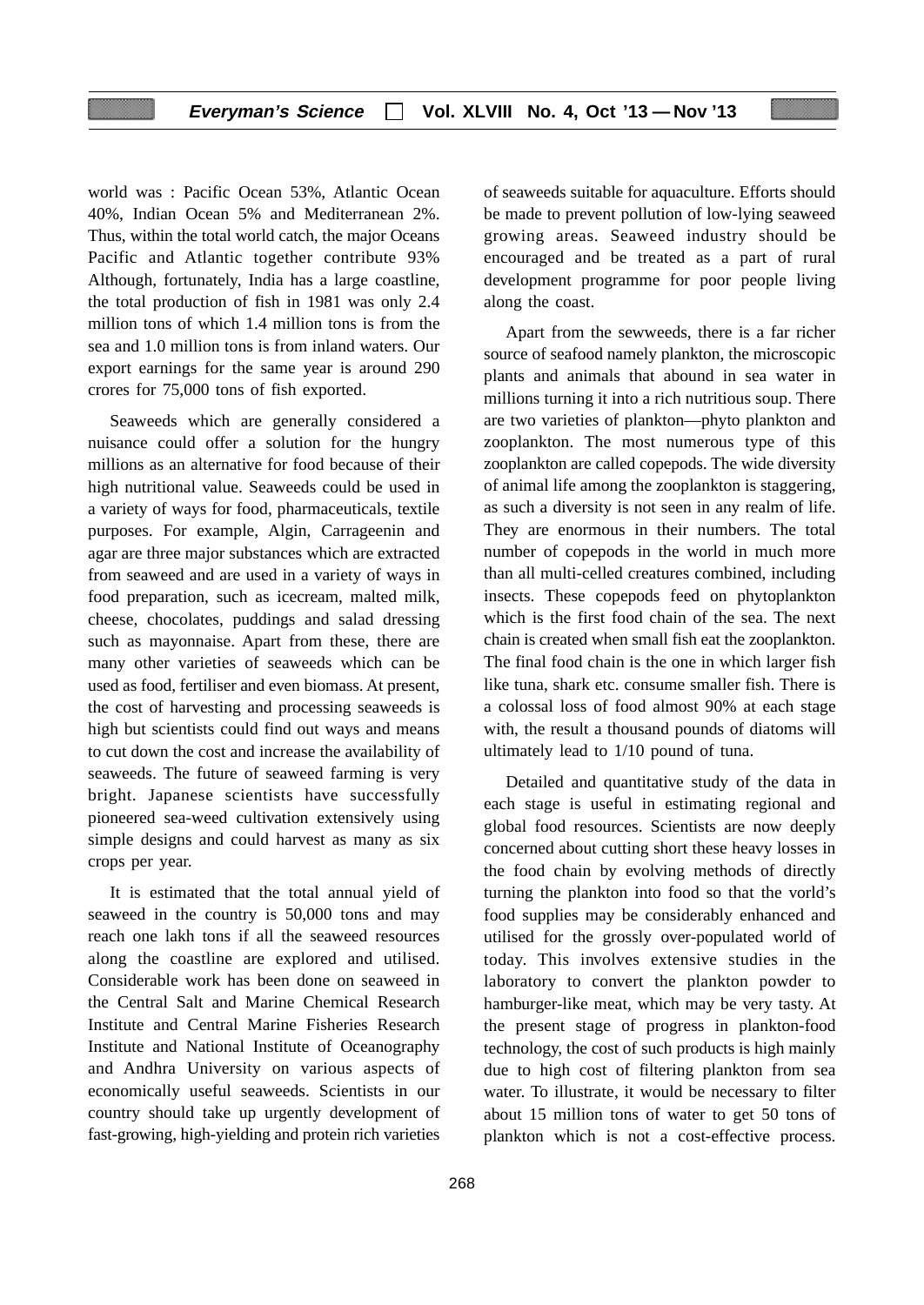Scientists are trying to tackle this problem following nature's own system of filtering as it exists, for instance, the blue whale which needs a million calories a day, all of which comes from plankton which she picks up as it moves through the water. Perhaps by the end of the decade techniques will be developed and perfected to collect a steady stream of plankton as the ships move along on high seas. By the end of this century, hopefully, scientists will be able to perfect these techniques to make plankton the greatest addition to world's food supply for man as it is estimated that the mass of phytoplankton in the ocean is approximately 0.2 million billion tons which is the largest quantity of living species in the ocean.

A remarkable feature of the living species in the ocean is the vast diversity in the nature of species and the wide range of size, from the microscropic phytoplankton to the giant whale. Whales are seamammals widely differing in size, shape, structure and weight. There are about 90 different species of whales in the ocean and the adjoining seas. Known as the largest animal, the size of the whales vary from 2 to 35 metres and weight from 1 to 120 tons. While, on the one hand, killer whales are the most dreaded marine animals, majority of whales are vlunerable and harmless because of their slow movements. During the last few decades man began hunting whales as a source of edible oils and fats for his personal gain. The ruthless exploitations and greedy destruction of the whales for selfish ends by whale hunters has led to a rapid depletion of these species. There has been a growing concern about this rapid depletion of these species. These has been a growing concern about this rapid depletion of certain whale species and near extinction of eight species of whales which led to a world-wide awakening among the nature conservation and it has become a world-wide ecological concern of mankind. The United Nation's Conference on Human Environment held in Stockholm in 1972, unanimously recommended a ten-year moratorium in world whale hunting. With the emergence of a world-wide consciousness and

international controls many countries have stopped all whaling activities.

A similar situation holds good for porpoises and turtles which are facing ruthless exploitation. As such, stringent measures must be taken against the complete elimination of these species. Large scale use of crocodile skin industry has also attracted attention and steps must be taken for artificial rearing.

In any analysis of the ocean biological resources and their development, we should not overlook that, apart from the source of food, the oceans can become rich repositories of our pharmaceutical industry. Considering the significance of oceanic resources for the pharmacological purposes a good deal of investment is being made by the national and international governments. Indeed the marine pharmacology is emerging as an important area of ocean science. Several marine organisms and plants have been used for medical purposes from times immemorial, According to ancient history, water crabs properly treated were used as antidotes for most poisons. Chinese have used sea weeds for treatment of throat diseases. Modern pharmacologists are currently investigating many marine organisms for pharmacological studies. Seacucumber is known to be capable of freezing nerves without damaging them and the extract from this is an indispensable toxin for post-operative treatment Barnacles possess a cement which is used as dental glue because it is water-proof and strong. The venon produced by man-of-war fish is used or preventing heart attacks. Certain varieties of horseshoe crabs, one of the endangered species at present restricted to eastern part of Bay of Bengal, contains a unique substance called lysate which has enormous medical applications, as it serves as an index for the bacterial endotoxin in vaccines and serums. A remarkable observation that sharks can withstand more brain damage and are also immune to cancer may pave the way for discovering a drug to fight this deadly disease. Detailed scientific investigations must be undertaken or marine pharmacology in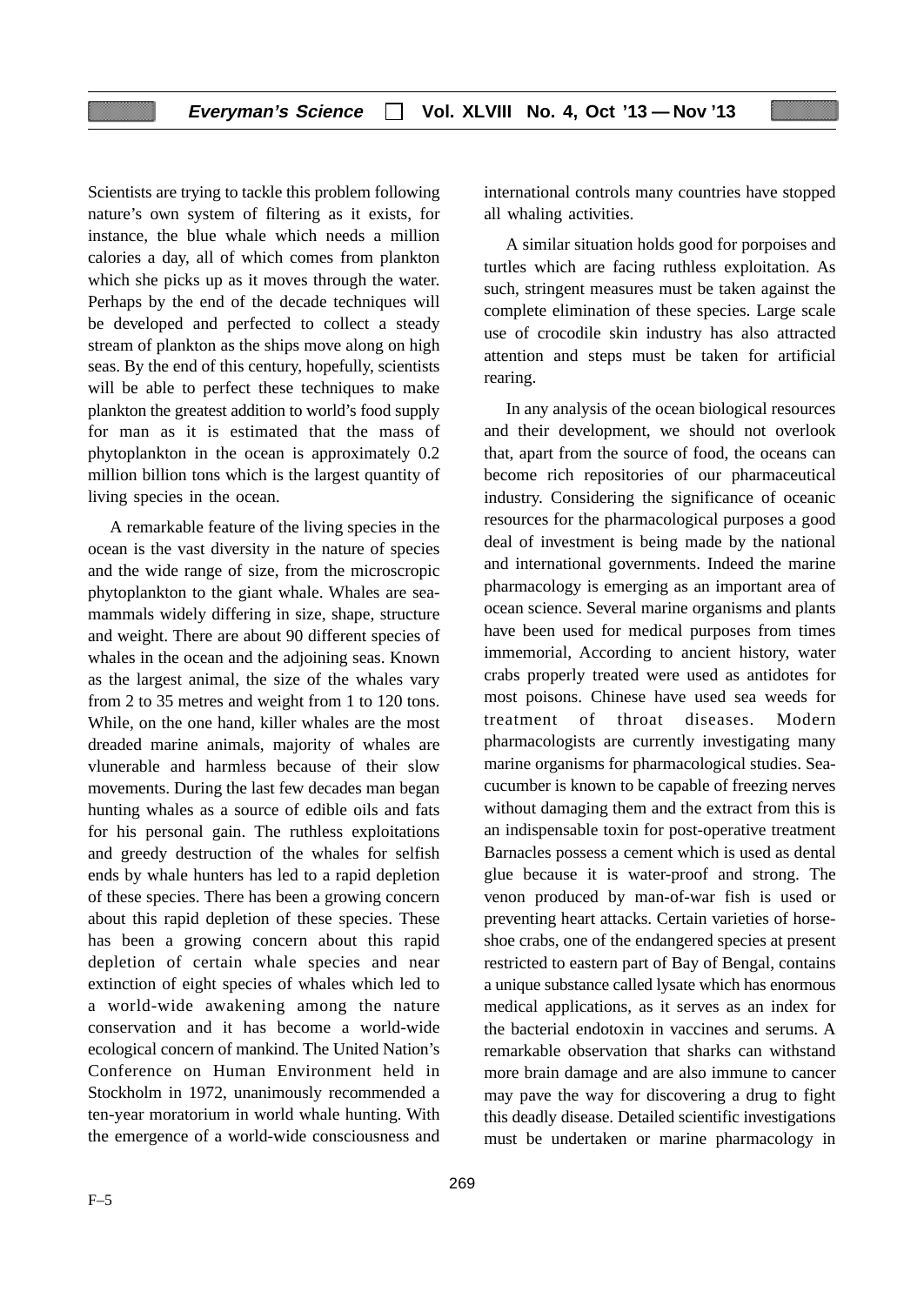various universities and national laboratories to discover new drugs which will be of paramount importance to the health of our people.

# **PHYSICAL RESOURCES**

In any analysis of the rich resources of the oceans of the world, one is struck by the vast renewable biological wealth, but it is striking to note that the physical resources of the oceans are equally staggering. No doubt the majority of the physical resources barring energy of the waves, wind tide and temperature are non-renewable and as such this would call for a planned and cautious approach in exploiting them. The vast mineral wealth in ocean sediments and ocean basins is indeed enormous but the most valuable mobile ore of the oceans is the vast volume of water holding enoromous quantities of salt, chemicals and gases. Oceans hold 350 millions of cubic miles of water. Each cubic mile of sea water weighing 4.7 billion tons contains 165 million tons of dissolved solids of which common salt is the most abundant, followed by magnesium, calcium, potassium and bromine. Oceans, as a whole have vast mineral resources to the extent of 50 million billions tons. Besides, the sea floor is covered by manganese nodules which are awaiting to be exploited. The last few decades witnessed phenomenal progress in the exploration and exploitation of oil and natural gas. As more and more of the land resources are getting depleted, greater attention is now paid to extracting of several scarce elements and chemicals from sea water and mining of minerals in the manganese nodules on the sea floor and mines at different depths in the sediments of the sea floor.

In a world, facing serious shortage of petroleum for its various developmental needs, it is necessary to look for new sources of petroleum using modern geological and geophysical techniques. It is now well-established that organic matter subjected to high pressure and chemical actions is responsible for the formation of petroleum and other gas products. Scientists have not yet unravelled the mechanism of the formation of petroleum, but an approximate estimate indicates that it takes nearly million years or so to form petroleum from such organic matter. Geological and geophysical studies revealed that the petroleum products consisting of petroleum and natural gas, usually associated with water, get trapped in dome-shaped structures or at a junction of a major fault in the earth's crust.

Deep sea drilling for oil is comparatively recent. Right from the year 1930, geologists and geophysicists felt certain that there was oil under the sea, but they felt that in may not be feasible to drill for it because of major technological hurdles. Enterprising engineers, aware of the potential of the oil in the offshore, started designing giant mobile and even floating platforms in the sea by ingenuous methods in order to conduct deep-sea drilling operations.

With the rapid depletion of resources of petroleum on land and with the advancement in modern techniques of exploring and exploiting offshore petroleum, there was a global awakening among many countries to start exploring for petroleum in their offshore waters. It was estimated that offshore waters, all over the world, have reserves of 85 billion barrel of petroleum. Foremost amongst the countries which started offshore drillings are USA, UK, Norway and a few other European countries. It is estimated that nearly 20% of the world's known oil reserves come from offshore reserves of oil and gas. Even a modest estimate indicates that the total potential of petroleum products in the sea are atleast equal to those on the land. Recently extensive petroleum reserves were found in the North Sea area between Britain and Scandinavian countries. Current estimates of the reserves indicate that this is one of the richest offshore oil fields of the world. Although the offshore platforms are currently located in shallow depths but futures technological developments will certainly enable the exploitation of petroleum available at depths of even 2000 metres.

India is one of the developing countries which has started sufficiently early to explore offshore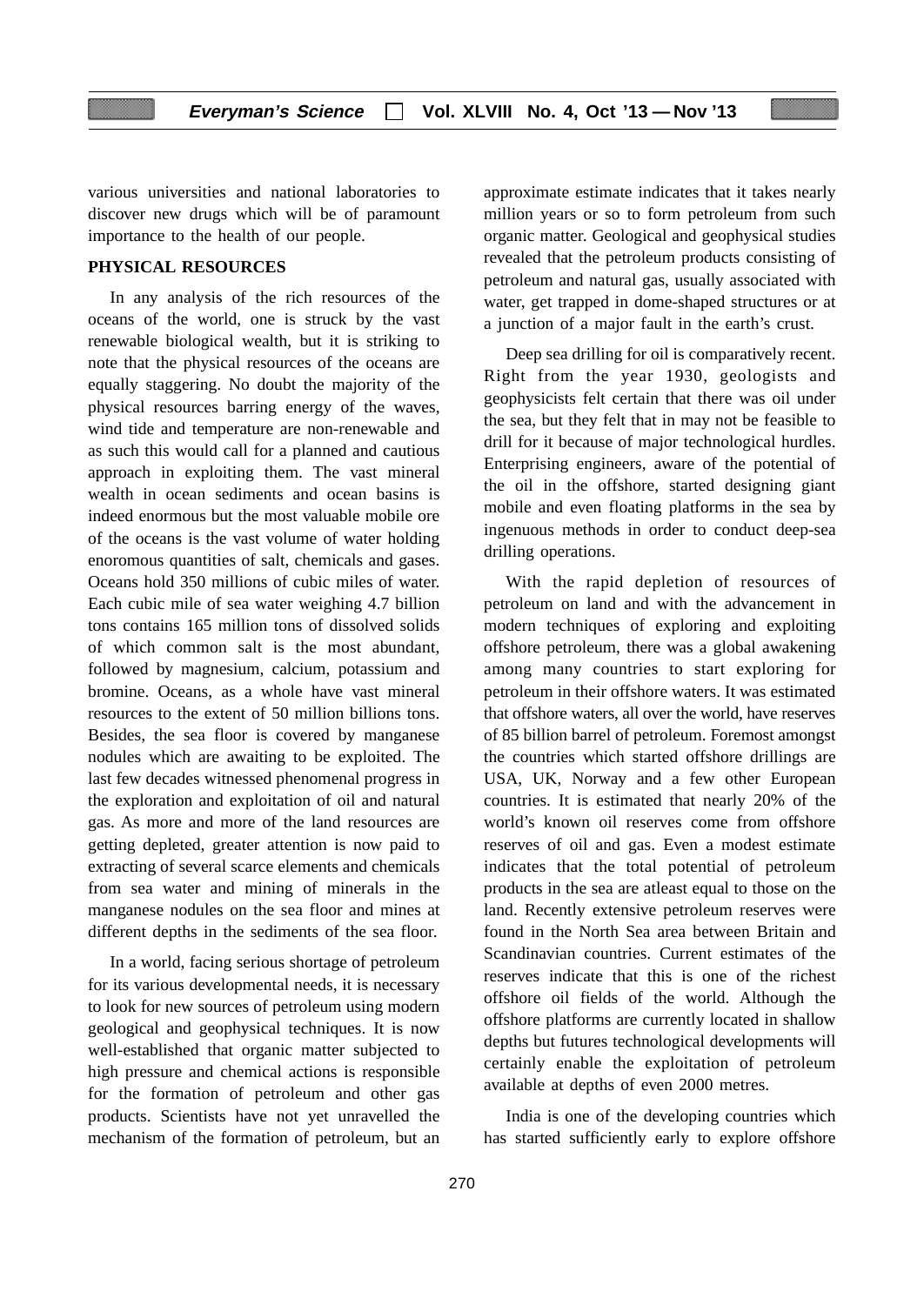areas, for oil prospecting. The success achieved in 1980 in Bombay High has opened up a new chapter in the exploration of offshore oil resources to feed the petrol refineries in our country. It is indeed remarkable that within a period of two years, Bombay High Oil Fields increased their capacity to reach production level of 80 thousand barrels a day which is worth about 30 crores of foreign exchange per year and nearly 10 percent of the present cost of import to crude oil. Besides these rich resources of oil in the Bombay High, the country is fortunate to have discovered natural gas offshore at Andaman Nicobar islands, Godavari and Cauvery basins.

With the explosion in human population, man will be compelled to turn to the sea for his future needs of water. Even a country bountifully blessed as USA with all its large rivers and lakes cannot increase its water resources without turning to the sea. Out of the water resources estimated to be 400,000 million gallons a day, U.S. is using around 70% for its daily requirement of agriculutre, industry and domestic use. In India, the total resources of water is 177.5 million hectametres of which only 26.4 million hectametres is used. Nearly 50% of our population has no potable water supply.

The three basic ways of separating salt from sea water are distillation, reverse osmosis and freezing. On the high seas, many ships use distillation for meeting its freshwater need, but this is a most expensive method for freshwater. The Central Salt and Marine Chemical Research Institute at Bhavnagar has set up an experimental solar distillation plant producing a few hundred gallons per day which is serving the requirements of a small village. Although inexpensive, in recurring costs the initial capital cost to set up such a unit is high and vast land areas are needed for setting up the plant. Reverse osmosis is a cheaper and compact method for separating salt from sea water using a specially treated membrane that allows water only to pass through. Central Salt and Marine Chemicals institute has also perfected this technique which is commercially viable. Drought prone areas, located on the sea coast which have a serious water shortage could well use this new technique for supply of potable drinking water.

A grandiose plan of tugging an iceberg from the arctic region was suggested by John Issac of the Scripps institution. It is estimated that in two months time an ocean-going vessel can tug a 10 mile long and half mile wide iceberg and tow it into a floating dam to supply 250 million gallons of freshwater. The cost will workout at one-third of a cent, per thousand gallons, a minute fraction of what we pay for our drinking water. This idea would be still more valid for arid zones and vast desert lands in various countries, particularly in Africa and Australia.

In any analysis of the rich non-renewable resources which man can exploit in the sea, the brightest and the most commonly useful for the present and the future needs of our economy are the chemicals from the sea water. Since historic times, man has been using sea water for extraction of common salt which is a vital ingredient of man's diet. The techniques of preparing common salt by salt pans on the sea-shore are know to mankind perhaps for over thousands of years. Today, almost all countries are extracting varieties of chemicals on a commercial scale from sea water.

Out of 92 naturally occurring elements in the earth, nearly sixty elements can be extracted from the sea water which highlights the variety and the wealth of minerals dissolved in the sea water. Unfortunately, most of these elements are present in infinitesimal amounts which can only be extracted by expensive methods on a very limited scale.

Chemical analysis of the composition of sea water is bound to lead to estimates of the sea water mineral potential which will be high at least in the case of major constituents considering the fact that volume of sea water resource is gigantic. However on economic considerations, very few of the minerals are extracted from sea water commercially. Common salt is the most important and abundant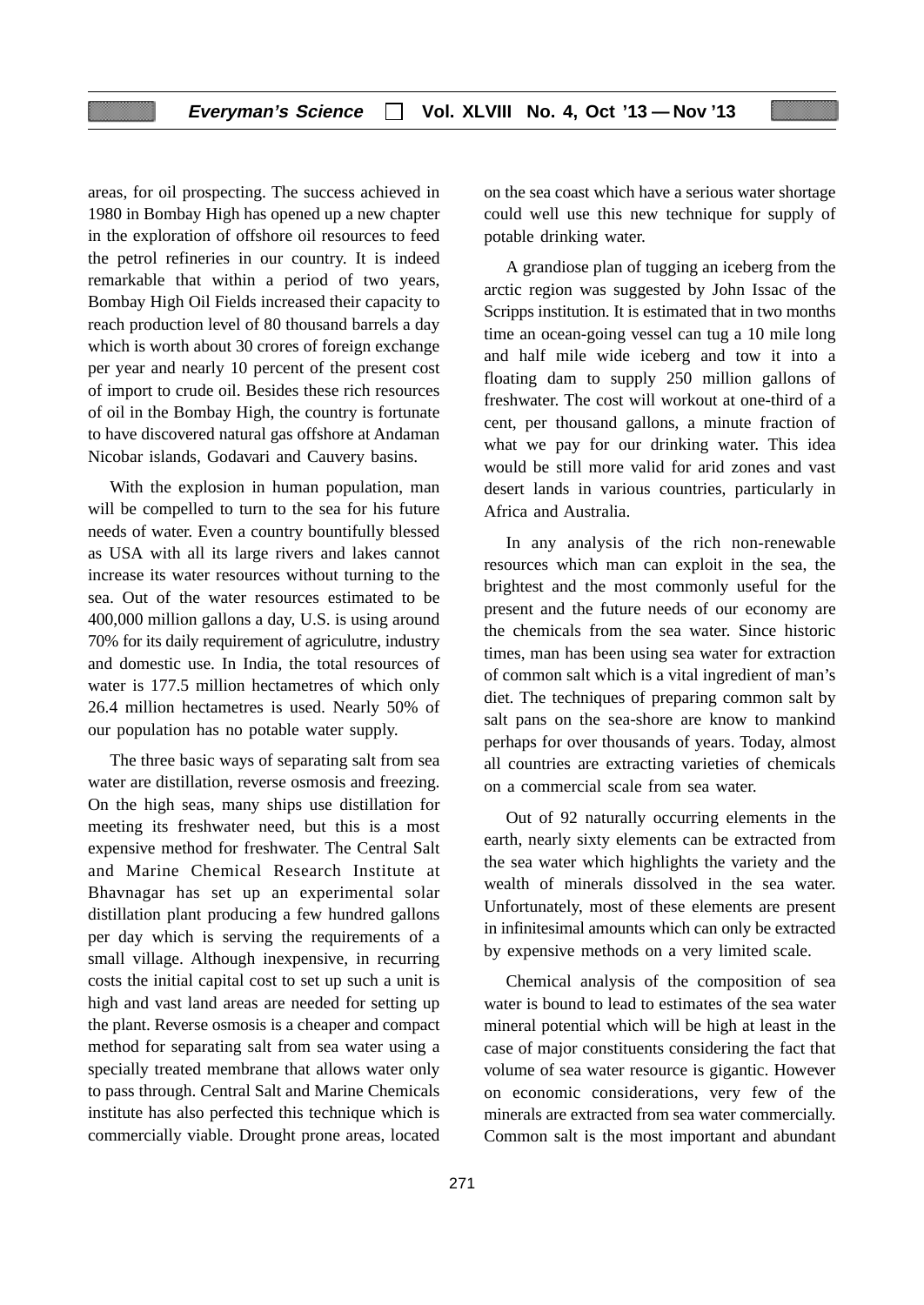## **Everyman's Science Vol. XLVIII No. 4, Oct '13 — Nov '13**

of all chemical constitutes being 0.3% of the sea water. The total quantity of salt in the sea is 50 trillion tons and if this quantity is spread out dry on the land, it will cover the globe to a height of 502 ft. burying everything on the land in a sea of salt. Looking back at the preindustrial period, salt from the sea was used only for human consumption. With the rapid industrialization all over the world, major use of common salt in industries for production of chlorine, sodium hydroxide, several magnesium salts, bromine and a few other compounds. Apart from the use of common salt for extracting other elements and minerals, it is used directly in many industries like paper, plastic and textile industries. Magnesium which is a scarce metal on earth is found in sea water in sufficient quantity, to be a commercially viable proposition for extraction.

Wayback in 1879, the British oceanographic ship *H.M.S. challenger*, first brought up from the sea floor curious potato-sized lumps of stone now known as manganese nodules. Years later, several oceanographic expeditions dredged more and more of this rich manganese nodules spread on the surface of the sea floor in countless millions in almost all the oceans. Irregular shaped and varying in size from 1–6 cms they consist of manganese and iron oxides in percentages varying from 10–40% deposited in concentric layers around a nucleus. This discovery is important not so much for its manganese and iron content but the ability of these nodules to scavenge other relatively rare metals like copper, nickel and cobalt. Till recently, scientists concentrated the efforts in understanding the origin, growth, composition and structure of these nodules as a subject of great scientific curiosity. The remarkable feature of these nodules is their ability to grow at an average rate of 1–2 millimetre per thousand years. Estimates of the concentrations of these nodules vary widely from place to place. According to one oceanographer Dr. John Mero, the aggregate deposits of the nodules would be around 1–7 trillion tons containing 400 billion tons of manganese, 16 billion tons of cobalt. Such vast

and rich deposits of nodules contain metals like copper, cobalt and nickel whose total ocean resources by far exceed the estimated world's total land resource. While these figures indicate enormous and almost unlimited reserves lying to be exploited on the surface of the ocean, but their distribution over a large area of the ocean bottom makes it economically non-viable except in those regions where there is an excessive concentration. Scientists, technologists, economists and planners predict that it is possible to commercially exploit these, only when the land resources get exhausted but it should be stressed that it it not economical to exploit them as most of them are located at great depth. However, extensive studies carried out in recent times, revealed thick solid deposits of over 50 million tons all along the axial deep trenches in the Red sea which can be economically exploited in view of their high concentration.

Sea floor is indeed a treasure house of exclusive mineral resources which nations can exploit. However, the distribution of these various minerals various widely from region to region among the various minerals available in the ocean, one of the most promising are the large beds of phosphate rock, conveniently situated in shallow areas near the shore, which is a vital material in the manufacture of chemical fertilizers currently in great demand all over the world. Phosphorite deposit were discovered off the coast of several island in the Indian Ocean. Continental self of Australia is richly endowed with phosphorite which is being minded for its domestic and export potential. While the world reserves of phosphorite in sea are estimated to be 300 billion tons, the present world reserves of phosphates are 50 millions tons of which 98% is held by four countries, namely U.S.A., U.S.S.R., Tunisia and Morocco.

Another element extensively used in chemical industry is sulphur which lies buried within the continental shelf and sea floor sediments. This element is usually recovered by pumping hot water which melts the sulphur and brings it to the surface.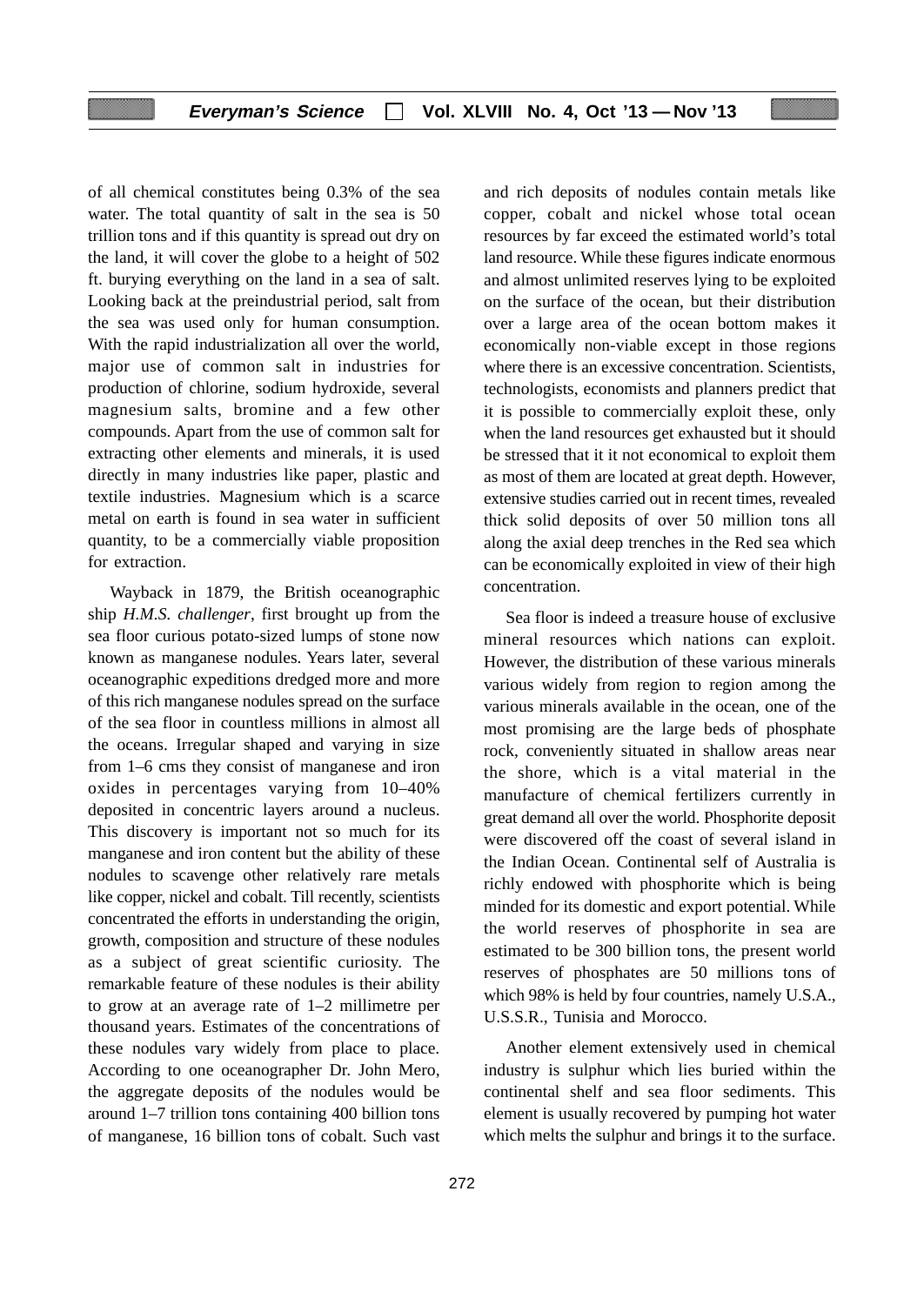Tin is another industrially useful element whose land resources are dwindling. Malaysia has large tin deposits and is one of the Asian countries exporting tin in large quantities. Very recently extensive prospecting by foreign firms led to a few sites offshore Thailand, Laving rich deposits. Iron is certainly one of the most important elements sought after by many industrial countries. Nearly a decade ago, Japan which has a large internal consumption of iron discovered a fabulously rich mine, estimated at 2 billion metric tons, off the coast off Kyushu which is one of the southern-most islands. In addition to these abundant, commonly used and industrially potential metals, ocean geologists estimate the availability of enough copper and aluminium in 40 million and odd square miles of ocean bed which will continuously supply the needs of man for the next million years at the present rate of consumption.

From times immemorial, explores are lured and tempted by bright prospects and exciting possibilities of undersea gold and diamond prospecting. Perhaps the greatest and the most abundant gold mines will be found underneath the sea in the present and next century, as thereare enough scientific evidences of gold mines obtained by a new technique of surveying the sea bed for ancient river channels which are likely to have rich deposits of gold dust and grains. Diamond prospecting was first initiated by Keeble who believed diamonds could be found in sands near the mouth of the river. He started a pioneering venture using a ship *Barge 77* and succeeded in bringing ashore significant qualities of diamonds off the shore of South-west Africa. Indeed, the diamond wealth of the sea is so high that every thousand pounds of sand was bringing as many carats of diamond as are million pounds of material on earth.

#### **ENERGY FROM THE OCEAN**

The ocean receives energy from the sun in the form of solar radiation. It also receives the gavitation energy due to attraction of the sun and the moon on the earth. In addition, there is a perennial supply of heat from the molten mass in the interior of the earth. The total energy is accumulated in the ocean in the form of temperature and the kinetic energy of the moving water in the waves, tides and currents in the ocean. The most spectacular and conspicuous features of the ocean are the waves of varying height and length. Waves on the ocean have always impressed artists, poets and scientists. One of the earliest studies of the waves by German Scientist Franz Gerstner revealed that water particles in a wave move in circular orbits. The study of the wave and surf movements is essential for naval operations particularly during war time. Although the waves on the surface of the ocean carry enormous amounts of energy, it has not yet been possible to develop techniques to exploit this source economically.

While scientists have not been able to develop a simple and efficient machine to extract the wave energy which was so obvious to the naked eye, energy of the tides could be fully exploited by building giant power stations. The periodic rise and fall of sea level due to the gravitational attraction exerted by the moon on the sea and to a lesser extent by the sun is called the tide. Tides are complex phenomena which depend on the positions of the moon and sun, the uneven distribution of the water on the earth's surface and the irregular configuration of the ocean base. The complex interaction of these features results in tides which vary from place to place, ranging from a few inches to about 12 meters height. Tidal gauges are usually installed in most of the harbours to record continuously tidal data which help in navigation.

Tidal motions have so far attracted much attention from scientists and engineers because power generation is possible following the conventional hydro-electric power systems. Normally the tidal range does not exceed 2 to 3 meters. However, there are special locations where tidal range can be as large as 15 metres. There are about 25 sites all over the world where the tidal range exceeds 5 metres which is the minimum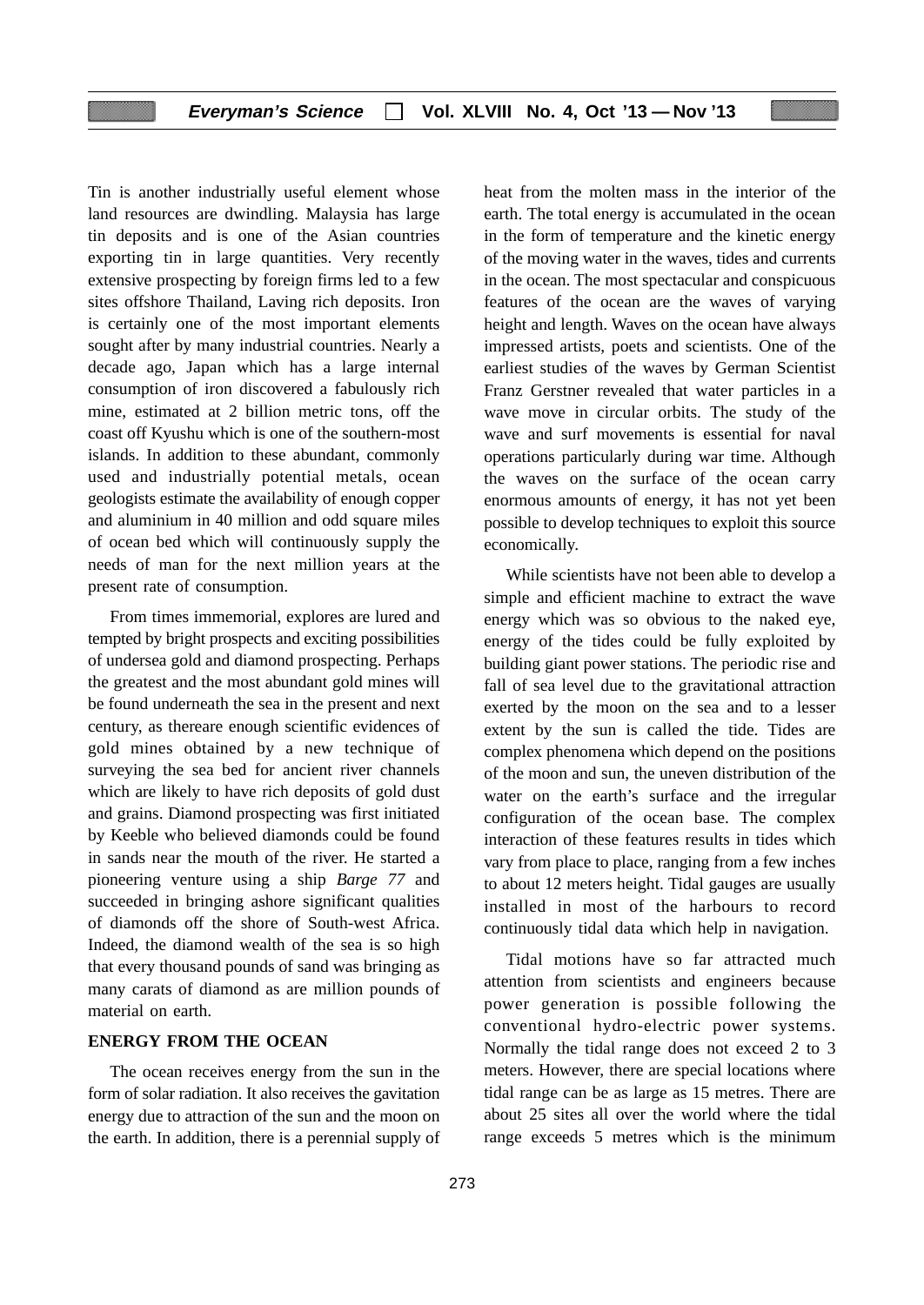height required for setting up tidal hydro-electric power stations. The first country which has exploited tidal power is France which has set up the Rance river power plant near St. Malo which is the first commercially successful tidal power plant. The tidal height in this area ranges from 9 to 14 metres. The plant completed at a cost of 100 million dollars, generates a total of 2,40,000 k. W. of power using 24 reversible turbines. In India, the gulf of Kutch and the Gulf of Cambay on the west Coast in the State of Gujarat are the only two places having the potential for setting up tidal hydro-elelctric power stations, which can generate a total tidal power of a few thousands of megawatts.

In recent times considerable interest has been evinced by scientists and engineers to utilize the vast and almost unlimited ocean thermal energy available in the upper layers of the ocean which is constantly receiving the energy from the sun. The temperature of the sea water which is of the order  $25^{\circ}$ C at the surface goes down to  $8^{\circ}$ C at a depth of 450 metres. This difference in temperature between the surface of the ocean and the deep water can be utilized to obtain electric energy by using a technique which is exactly opposite to the principle of a refrigerator. Designs are well under way to generate a 1,60,000 k.W. power plant by using the Ocean Thermal Energy Conversion (OTEC) Principle near Laccadive islands. It will probably take several years of research, design and development before this new and perennial power supply system could be perfected. Scientists have predicted that with OTEC electric generators it is possible to provide continuous energy supply to mankind which is 200 times as great as the estimates of world's power requirement in the year 2000.

New methods of generating power are contemplated by using the salinity gradient when freshwater from the rivers flow into and meets the salt water of the sea particularly in the estuaries of large rivers, as scientists have shown in laboratory experiments, that considerable amounts of electric power can be generated when freshwater meets salt water.

### **OCEAN ENVIRONMENT**

In the present climate of opinion, a good deal of awareness is being reflected by the national governments and international agencies including the United Nations system, about the conservation and the maintenance of our environmental equilibrium. This awareness has arisen after the damage has been caused during the process of our development strives made with the application of Science and technology. A wide variety of byproducts and disposable material extremely harmful to the human system and the biological world as a whole has been discharged into the environment and dislocated our natural equilibrium. Most of the environmentalists and ecologists are now articulating on the top of their voices that man must learn to live in harmony with laws of nature, but unfortunately what they are missing is of more importance. In fact, they are not viewing environment in its totality. While studying our environment, we must consider it as the total fluid system comprising both of water and air which envelopes the earth. It may not be overlooked that the interaction of the ocean and atmosphere is so thorough and complete that any deterioration of the ocean environment will lead deterioration of the total environment. The marine environment to a large extent dominate that of land. It nourishes and supports its life which evolved from the sea. Air, water and temperature are necessary conditions for the evolution and progression of life on this planet. The ocean holds untapped energy resources and mineral deposits of staggering magnitude and also supports a global food chain. It is true that the ocean has always offered benefit to the mankind in reverse ways and has been a crucial input to our economy, defence and aesthetic sensibilities, and yet it is threatened by man's misuse of his environment.

Perhaps, it is our inability to perceive oceans in terms of living organism that we went on disturbing their ecosystem and treate them as dumping grounds for our wasted and disposable materials of every kind from seawage to radioactive waves. It was our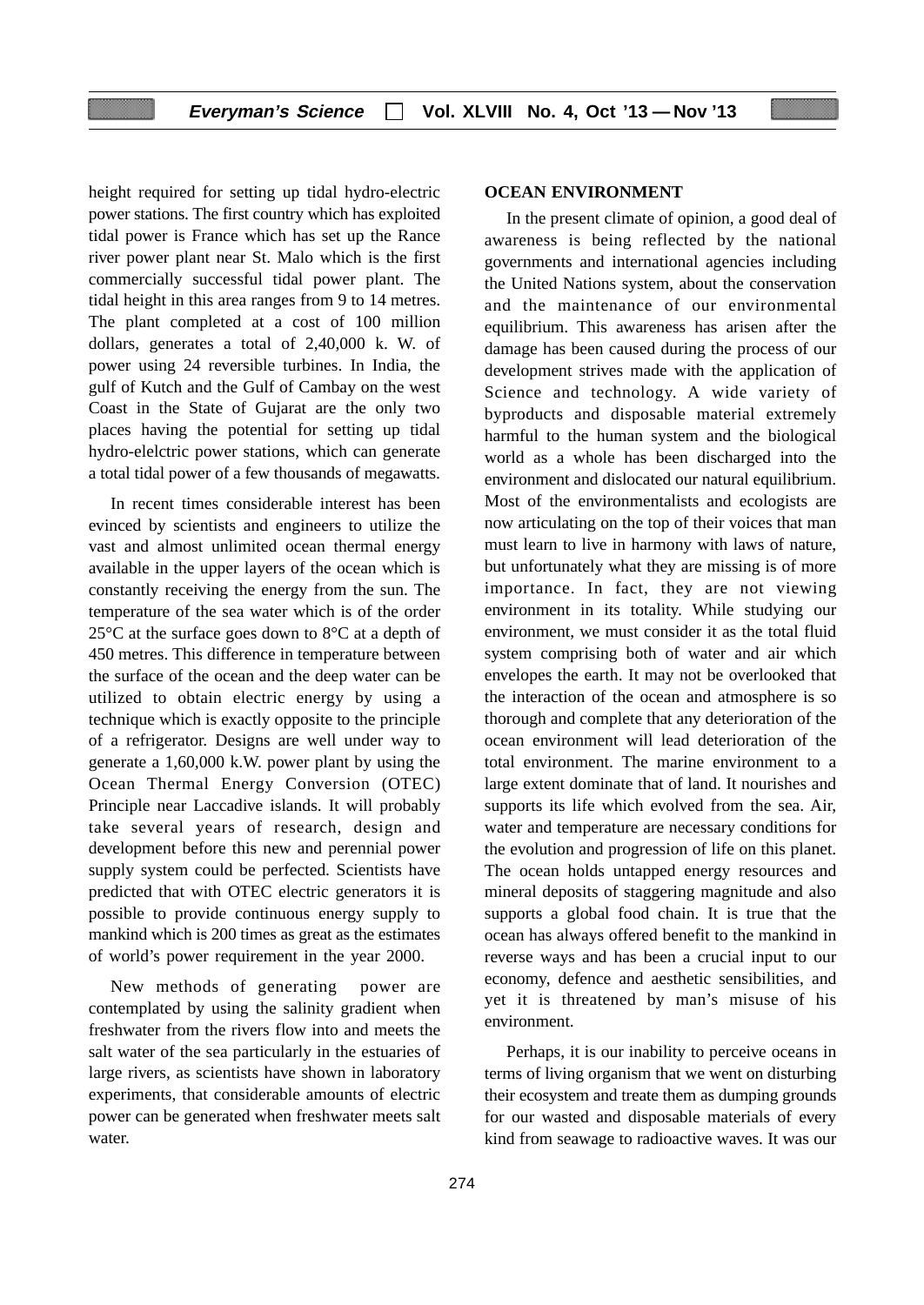mistaken belief that they had the capacity to absorb them, but on the contrary, what has happened should not surprise us. This process has contributed to a significant level of pollution not only on the coastal areas but also in the mid-ocean. There has been a continual deterioration of the ocean environment induced largely by man-made processes and occasionally by sporadic natural processes such as volcanoes and earthquakes. While studying the oceanic environment, it is necessary to understand about the Physics, Chemistry, Biology and Geology of the oceans, so that we can reliably assess what happens to the substances we dispose off daily, in ever-increasing amounts, into the oceans. Let us not forget that the mechanics of dissemination of pollutants causing damage to the oceanic environment are of complex and manifold character, not yet fully understood.

Massive oil pollution of coastal waters is one of today's most alarming sources of hazards. Although there is some pollution danger from offshore drilling operations, the greatest threat is posed by the huge oil tankers needed to satisfy our demands for energy. Sewage sludge from secondary treatment plants can have damaging effects through the accumulation of petrochemicals and of heavy metals in the sludge is discharged at sea, the toxic materials may be harmful to bottom populations and inhibit the bacterial breakdown of the organic pollutants. Domestic sewage contains fertilizing elements such as phosphorus and nitrogen which can increase productivity in the sea, but when added in excess, they stimulate growth of undesirable phytoplankton and tend to eliminate species beneficial as food for higher organisms. Insecticides, such as DDT, used in agriculture and polychlorinated biphenyls, (PCB's), used in manufacturing processes, are both carried to the sea by the atmosphere or by land runoff. While concentrations are lower in the open ocean than in coastal waters near rivers, scientists have found them to be surprisingly high, given the tremendous area and volume of the ocean. Heavy metals are being recycled by man at rates several times faster than natural weathering or erosion processes. The oceans are being polluted through rivers and atmosphere by these waste products of man's civilization and technology.

Amongst the different pollutants affecting our oceanic environment, perhaps the discharge of outflow of oil into the ocean seems to be the major pollutant. The agricultural, domestic and industrial activities are also threatening our marine environment and the rate of pollution has reached an alarming degree specially in countries bordering on sea. We do not know the extent of marine pollution in India at the Peninsular Belt, especially in the coastal region, Visakhapatnam, Trivandrum, Cochin, Goa and Bombay, but then monitored, perhaps the rate would be quite alarming.

Before considering important pollutants like synthetic organic compounds, heavy metal halogenated hydrocarbons, carbondioxide, radioactive wastes, it would be relevant to look at briefly the pollution caused by oil to our oceanic environment somewhat in depth. It would be relevant to recall that oil pollution hit the global news headlines as one of the major constituents of pollution to the oceanic environment, with the discharge of 34 million gallons of oil on the surface of the ocean near Cornwall coast by Liberion ship Torrey Canyon in 1967. Considering the importance of the oil in the present era, the operational activity of oil tankers has increased considerably. It is estimated that over 3500 oil tankers with an intake capacity of 1000 millions tons or more are operating and they are dumping over 5 million tons of oil into the ocean annually.

Looking at the dynamics of oil pollution in marine environment, one is struck by the fact that oil has been indentified as a major threat to the existence of the fish community. It causes a high incidence of severe neurological disorders followed by death. It indirectly affects the human life and other mammals inhabiting that region. It is understandable because once the inhabitants of that region take contaminated fish, they fall a prey to various physical and mental disorders. In any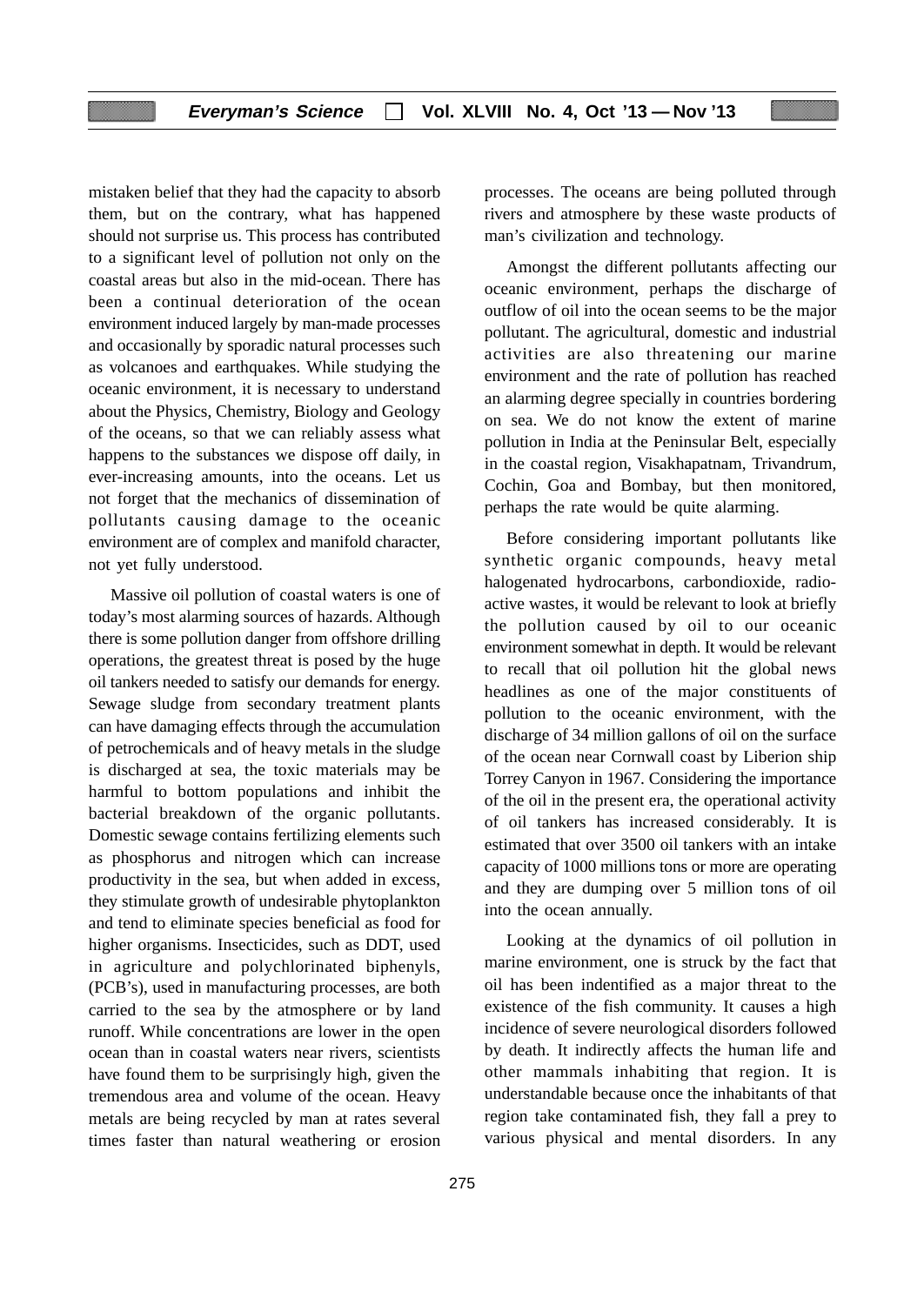analysis of the oil spills in the ocean, we should not forget that oil is highly toxic and it can endanger the life of sea birds and lump back whales, and others. Assuming that some forms of oil spills would appear to be inevitable as the demand for petroleum continues to increase in the coming decades, can we explore ways and means to minimize them, especially the offshore spills? We should give top priority to improve our coastal navigation systems and introduce strict regulations of marine traffic. The obsolete tankers should be banned and the new tankers equipped with all the safety measures should only be permitted to operate in the ocean. The International Maritime Consultative Organisation and other International agencies should address themselves to this question seriously and evolve improved standards for the preservation of healthy oceanic environment which should be made mandatory for all involved in the navigational and transportation activities in the sea.

Another significant pollutant to the ocean environment has been identified as radioactivity. The artificial radiation emanating from radioactive nuclei, are manifested in the ocean, following discharge of radioactive wastes. The impact of the radioactive hazards to the oceanic environment came to the notice of public when two atom bombs were dropped in Japanese cities of Hiroshima and Nagasaki in 1945. Since then, we have witnessed a proliferation of nuclear experiments, which have been carried out in the atmosphere, underground and undersea.

The major sources of ocean contamination by radioactive material are fall-outs from nuclear explosions, effluents and waste products from nuclear power plants and nuclear driven ships. Since oceans are enormous in the size, volume and depth, it is taken for granted that they are the safest repositories for radioactive wastes. Radioactive substances from nuclear plants enter the ocean chiefly in packaged disposal dumped to the deep seafloor. Nuclear driven ships discharge radioactive material in the ocean through various leakages. In fact the radioactive material goes to the sea through various channels and contaminate the ocean significantly. It is difficult to say with any degree of a authenticity about the impact of radioactive material on the marine life but the available data is a clear index of their significant impact on mutational changes and as such change in the genetic spectrum.

Another significant variable which is contributing to the pollution of oceanic environment are heavy metals. Heavy metals such as lead, copper, zinc, cadmium, nickel, chromium, mercury are responsible for degrading the quality of environment and extinguishing a number of marine organisms. It is interesting to observe that worst type of marine pollution due to heavy metals was observed amongst the inhabitants on the shore of Minamata Bay in 1953 and Niigata Island in 1965, due to the release or mercury through inland channels. Many organisms absorbed heavy metals in their bodies and later passed these through the food chain to man. Metals are often associated with chlorinated hydrocarbons. Finally, heavy metals are also supplied to the ocean from mine residues, which are carried by streams and rivers. Some heavy metals may come from the crude or heavy fuel oil leaks (or spills) from ships, pipelines, offshore wells, and refineries. Vanadium, manganese, cobalt and nickel are found in crude oils as non-volatile porphyrins. Oceanic pollution is more concentrated along coastal zone primarly because of high population concentration and heavy density of industrial complexes. It is along the coastal zone, that factories, power stations, refineries, harbour installations are established, which discharge highly toxic materials contributing to the degradation of the oceanic environment. The major sources of this degradation are the municipal wastes and industrial effluents. Methyl mercury chloride had been identified as the causal toxin, which contributes to pollution in the marine organism. It is byproduct of the manufacture of polyvinyl chloride resin, octanol dioctiol pthalate with acetaldehyde as the initial material.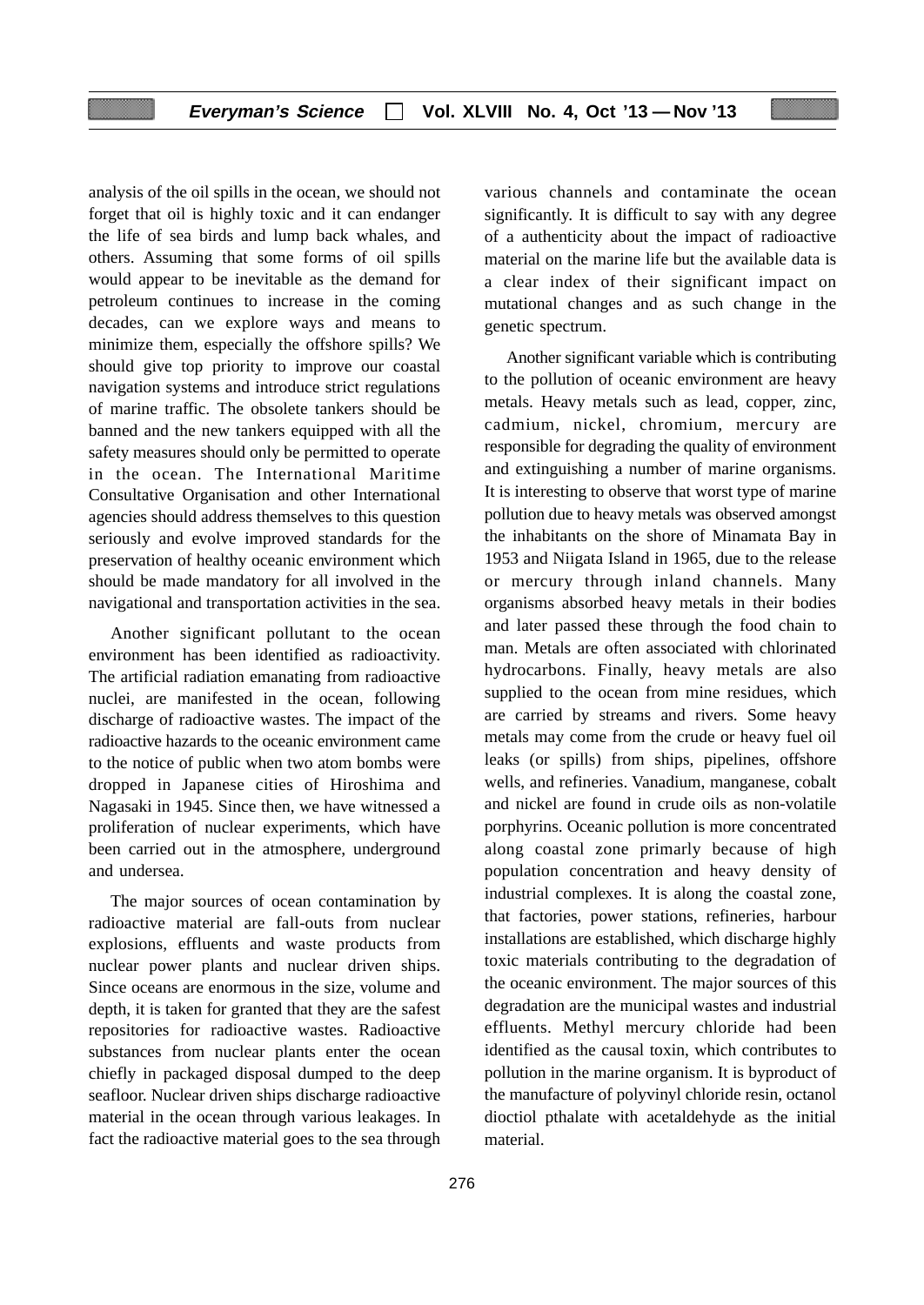It may be recalled that the chemical pesticides which are being used extensively for accelerating the pace of agricultural production are proving dangerous to the health of ocean. DDT which was found to be a useful compound for controlling malaria has adversely affected the marine life, say for example, the residues of DDT in the sea environment are selectively absorbed by planktons which in turn are taken by small fish, thus eventually it gets transferred to higher organism including the man.

Though all the chlorinated hydrocarbons, synthetic organic chemical compounds are discharged into the sea all along the industrial coastalline all over the world, the process by which they can be removed from the seawater are not well understood. We need more information of potential toxic matters in successive levels of food webs to avoid any future disasters to organic life in the ocean.

The effect of pollution on marine organisms cannot be evaluated unless normal functioning of the healthy organisms is known. This requires a large amount of basic research work about the marine organisms and their response to marine environmental changes and chemical pollutants. Such experiments have to be carried out in their natural habitat encircling portions of the sea water rather than in the laboratory.

Assuming that much of the pollution to the oceanic environment is the result of our industrial development, the solution to the problem does not lie, in calling for a moratorium on the industrial developments. In fact, we cannot afford to slow down the pace of our development task and also cannot wait any longer from harnessing the resources of the ocean for developmental purposes, to satisfy the needs and requirements of our explosive population living in impoverished conditions.

Perhaps, we have to evolve a coherent environmental policy for conserving and maintaining the marine ecosystem without causing any dislocation to our industrial and agricultural

developmental activities. It is possible to control the oceanic pollution by promoting multidisciplinary studies and working out operational strategies and modalities of action through which we can efficiently and effectively control the pollution. The first task would be to identify various pathways by which pollutants enter the ocean and later an analysis of the behaviour of the individual pollutants. These are essential for recommending remedial measures against hazards in the oceanic system. Once we realize that oceans are repositories and the necessary pre-requisite conditions for the maintenance and the sustenance of life in this planet, then our task would be to treat them in such a fashion that the equilibrium in the oceanic environment is not dislocated

# **RESEARCH, TRAINING AND MANPOWER PLANNING**

Implicit in the preceding analysis is the general assumption that ocean development is crucial for human and social development and as it is absolutely necessary to accelerate the pace of education, training, research and development activities in various areas of ocean Science and technology. Educational activity is a vital input in any developmental process and must be organized in the context of social, political, economic, cultural, environmental and technological demands of any society for facilitating an integrated development of man and society. As such there is an urgent need for promoting an efficient and effective educational training programme linked to a coherent policy for manpower planning for identification and development of ocean resources.

Though India has a long and rich coastline, we have not been able to exploit our ocean resources for our development due to various factors. We have not succeeded in our efforts to establish the necessary infrastructure, collect data and build the manpower needed for carrying out this task. Very little has been attempted on the survey front for collecting the basic knowledge and information about the sea and the sea bed. The data on ocean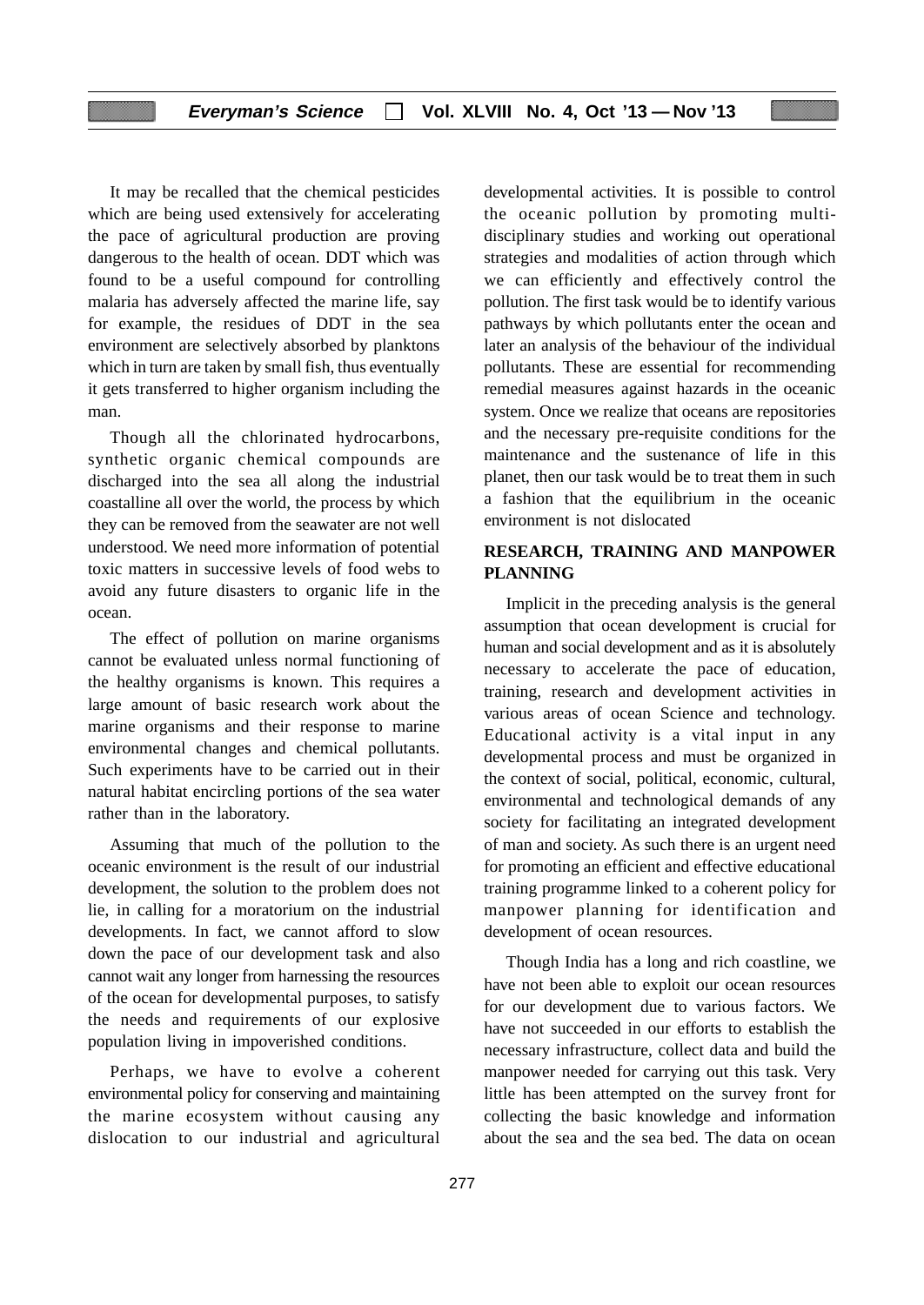dynamics, currents, coastal upwellings, waves, marine chemicals, biological and physical resources, mineral mapping, their delineation and assessment is totally inadequate for taking up any meaningful programme of development. It is rather unfortunate that we have not been able to prepare realistic manpower projections and to train skilled personnel in various priority areas of ocean development due to lack of a realistic plan of ocean development based on data of our resources. To cite a few examples, we have a serious shortage of ocean engineers urgently needed for our offshore oil installations. In the area of marine pharmacology, physical oceanography, monsoon dynamics, ocean pollution and ocean mining, we do not have adequately trained staff both for developmental and research activities.

It may be recapitulated that the United Nations Convention on the Law of the Sea has recognized India as a "pioneer" investor in ocean mining and perhaps this imposes a heavy responsibility on us for organizing an efficient educational and research infrastructure in the area of oceanography for the preparation of highly skilled manpower to meet the demands of the country as well as of the developing societies which might have to draw upon our resources in the forseable future.

The picture that emerges of our universities in regard to the training and man-power facilities in the area of oceanography does not seem to be satisfactory. Andhra, Annamalai, Cochin universities and I.I.T. Madras are offering educational programmes in marine science and engineering. The courses offered no doubt need to be updated in the context of various scientific and technological breakthroughs in the different disciplines of knowledge. Marine science being an interdisciplinary subject, it has to be organized in a coordinated fashion involving scientists having in inter-disciplinary approach.

The vastness and complexities of the ocean environment calls for a coordinated, centralized and highly sophisticated research programmes. This

should be also based on adequate knowledge of all commercially exploitable ocean resources. The main thrust of such a programme should be on the optimum utilization of living resources like fish and seaweeds, exploitation or non-living resources such as marine chemicals, oil, manganese nodules and harnessing of renewable resources like thermal wave and tidal energies. This is not the place of identify the frontier areas on which we should concentrate—the issues have been specified and identified in each of the preceding section but the point which I intend to make is that the basic research is of utmost importance in any scientific area and perhaps more important than the applied one. It is the basic research which provides support to the applied research. The knowledge which we are applying to some of the most urgent problems of marine environment is applied from the basic research work done during the past.

At the same time, let us not overlook the fundamental fact, that marine development is heavily dependent on technological achievements. Much more needs to be done for the development of indigeneous technology for the exploitation of various development resources from the ocean. In fact, the technologies, which need to be developed should be ecologically balanced, self-reliant and employment-oriented.

There is another direction to the problem which should not be overlooked in any process of teaching, training and research particularly in Ocean Science. Paracelsus once remarked "No man can find a teacher in the class room nor his master by the fireside". Ocean Science being largely a fieldoriented subject, no man can be a good oceanographer by learning in the classroom or library. It would be wrong for an ocean scientist to believe that he can do advanced research without adequate training and experience on a research vessel. Many of our Ocean Science training programmes in our universities and national laboratories suffer from lack of training on board a research vessel equipped well for all types of ocean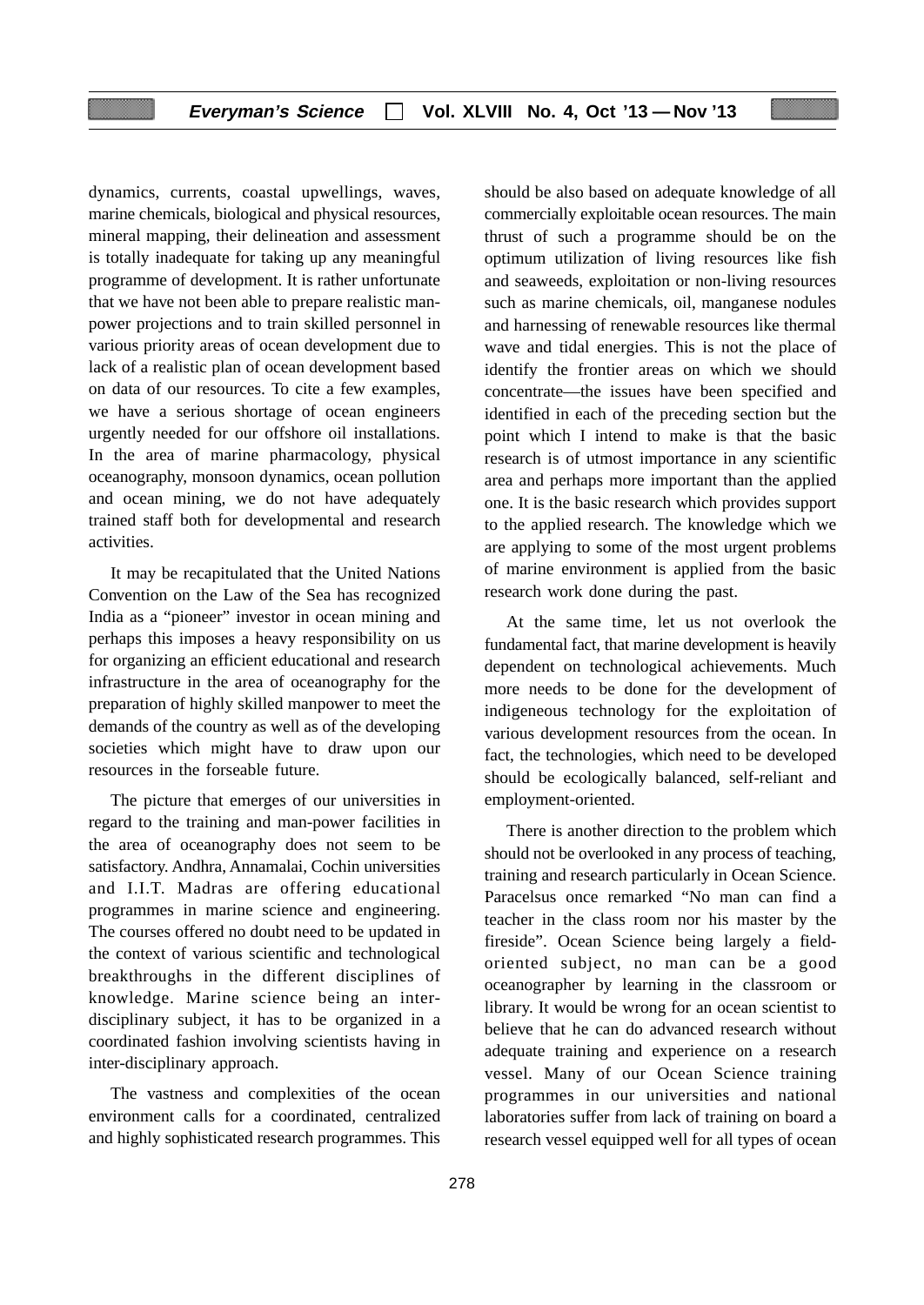studies. If our ocean scientists have to carry out advanced research as well as train our young researchers, adequate infrastructure and support in the form of ocean-going research vessels has to be provided particulary to the university sector.

If our oceans have to become potential sources of food, energy and chemicals and to provide an alternative source to our land resources which are depleting fast, there is no way out, but to train our scientists in this area in a big way. While training our scientists in this area we should not forget that the problem of the ocean development is of a global character and it needs a global solution, and therefore we must work out a global marine policy and ocean management programmes while keeping in mind our national interests.

## **MANAGEMENT AND CONSERVATION OF THE OCEAN RESOURCES**

The issue of management and conservation of the ocean resources — food, minerals, energy and marine environment — for the developmental tasks has assumed considerable importance in the present climate of opinion. This is a staggering problem and beset with a set of challenges. The major difficulty stems from the fact that the size of the oceans is so vast, covering roughly two-thirds of the earth's surface and touching the boundaries of approximately one hundred and fifty countries which are independent nations.

Considering the importance of oceans for the development of their economy, most of these independent countries are putting forth their claims for portions of the ocean as part of their territorial jurisdictions. The difficulty is further compounded by the fact that over 85 percent of oceanic territory falls outside the jurisdiction of all nations. In such a situation, who should have the legitimate right to exploit the resources of the ocean is a problem of problems which only the United Nations system can tackle with some degree of firmness and foresight.

The complex programme that ocean development entails will require well designed management,

institutional infrastructure, basic knowledge and information about all aspects of the ocean including its resources. It would also involved a detailed survey and sampling in the regions of exclusive Economic Zone and the adjacent ocean to locate and evaluate the rich and economically viable resources. The integrated management of ocean resources would call for the new technological capabilities which must be continuously revised and updated. Preserving simultaneously the marine environment to avoid the undesirable consequences of hasty decisions made on the basic of inadequate understanding and to proceed in an effective way, it is imperative that we improve our communications system, global cooperation and coordination.

It is essential that ocean-oriented lawyers, economists, business experts, sociologists and others should be involved in the decision making process. To put the issue a little explicitly, the entire process of development will involve the blending of oceanography with public policy which could be viewed from the two perspectives : the first concerns with the decision making process and the second concerns with the substance or the issues now devolving in oceanography. The integrated management of the ocean resources will also call for a clearer and coherent legislation on the part of national government's and international bodies. What is really needed in a statutory dedication of national government and international bodies for evolving a rational and just legal political framework for exploring the minerals and others resources underlying the high seas.

This is not the place to examine, in historical perspectives, the conflicts amangst various countries which took place during the different periods of history, but the point which I intend to make is that issues relating to ownership of resources, territorial claims and marine environment are being debated currently in the international Laws of the sea. The United Nations Laws of the sea convention which has been the subject of great debate and controversy is likely to open a new chapter in the foreseeable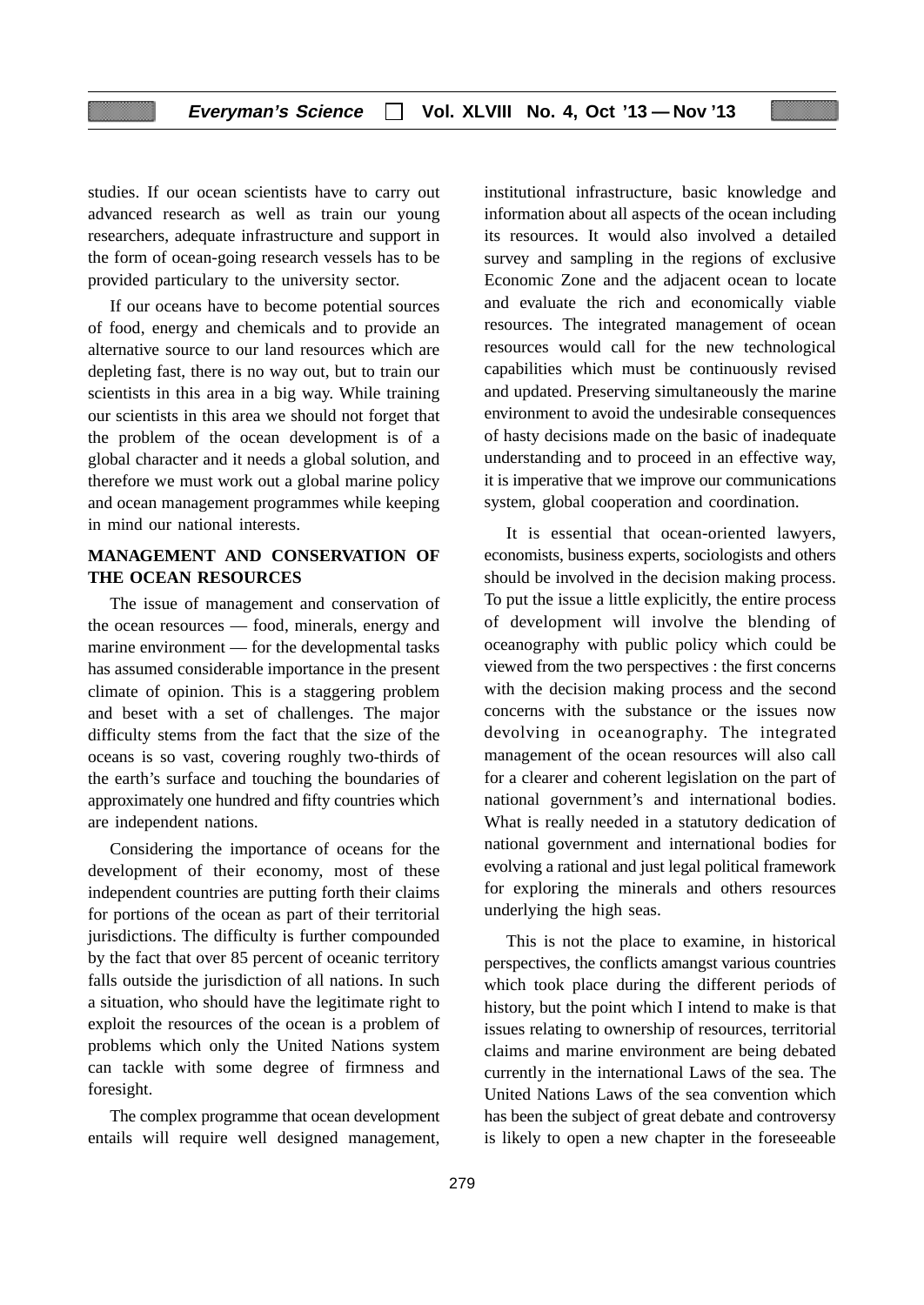future in the international law and global cooperation. In 1958, over 81 countries took part in the Geneva conference, and four important conventions, which have since been ratified by several other nations, adopted :

- 1. the convention on the Territorial Sea and Contiguous Zone;
- 2. the Convention on the Continental Shelf;
- 3. the Convention on the High Seas; and
- 4. the Convention of Fishing and Conservation of the Living Resources of the High Seas.

If would be relevant to examine each of them briefly.

# **TERRITORIAL SEA AND CONTIGUOUS ZONE**

According to the convention on the territorial sea and the contiguous zone, each nation will have the sovereign power to a band of sea adjacent to its coast (the territorial sea) and to the air space over the territorial sea as well as to its bed and subsoil.

Opinions were divided about the width of the territorial sea. The zone exists within the twelve miles from the baseline that makes the point from which the extent of territorial sea is to be measured. The convention also stipulates that each coastal nation would have a right within its contiguous zone to carry out immigration, customs, and sanitary policies.

### **THE CONTINENTAL SHELF**

The convention on the continental shelf envisages that shelf is defined as "the sea bed and subsoil of the submarine areas adjacent to the coast but outside the area of the territorial sea to a depth of 200 metres or beyond that limit, to where the depth of the super adjacent water admits of the exploitation of the natural resources of the said areas, as well as the sea bed and subsoil of similar submarine areas adjacent to the coasts of islands." The convention provides to each coastal nation sovereign right over the continental shelf for the purposes of exploration and exploitation of its natural resources.

### **THE HIGH SEAS**

According to the convention on the high seas, the high seas encompasses all portions of the sea outside territorial seas or the internal waters of a nation. The high seas belong to all nations and are therefore under no jurisdiction of an individual nation. Naturally, every coastal and non-coastal nation has got an access to the high sea. The convention guarantees freedom of navigation, fishing, construction of submarine cables and pipelines and flight.

### **FISHING AND CONSERVATION**

The convention on fishing and conservation of the living resources of the high seas provides that all states have the duty to adopt or to cooperate with other states in adopting such measures for their respective nationals as may be necessary for the conservation of the living resources of the high seas.

While assessing the contributions of the United Nations towards the establishment of an international legalist framework for harnessing the rich potentials of the oceans resources, we must, consider, in detail, the historic Malta Resolution which was geared to give the United Nations a greater role in managing the world's oceans, particularly the resources of sea bed and subsoil which fall beyond national jurisdiction. Another related development occurred almost simultaneously. In August 1967, the United Nations was confronted with an imaginative proposal by the government of Malta of turning over to the United Nations all the mineral resources of the deep sea. This proposal immediately raised the legal question of who owns the sea bed. The United States was surprised at Malta's initiative. Ambassador Arthur Goldberg went to the United Nations in October 1967 with a three-part proposal; first, to re-enunciate a concept the government has adopted, that there be no colonial race with regard to the sovereignty of the deep sea bed; second, that the United Nations establish a committee on the oceans; and third that the nations of the world work together to find out resources are in the oceans.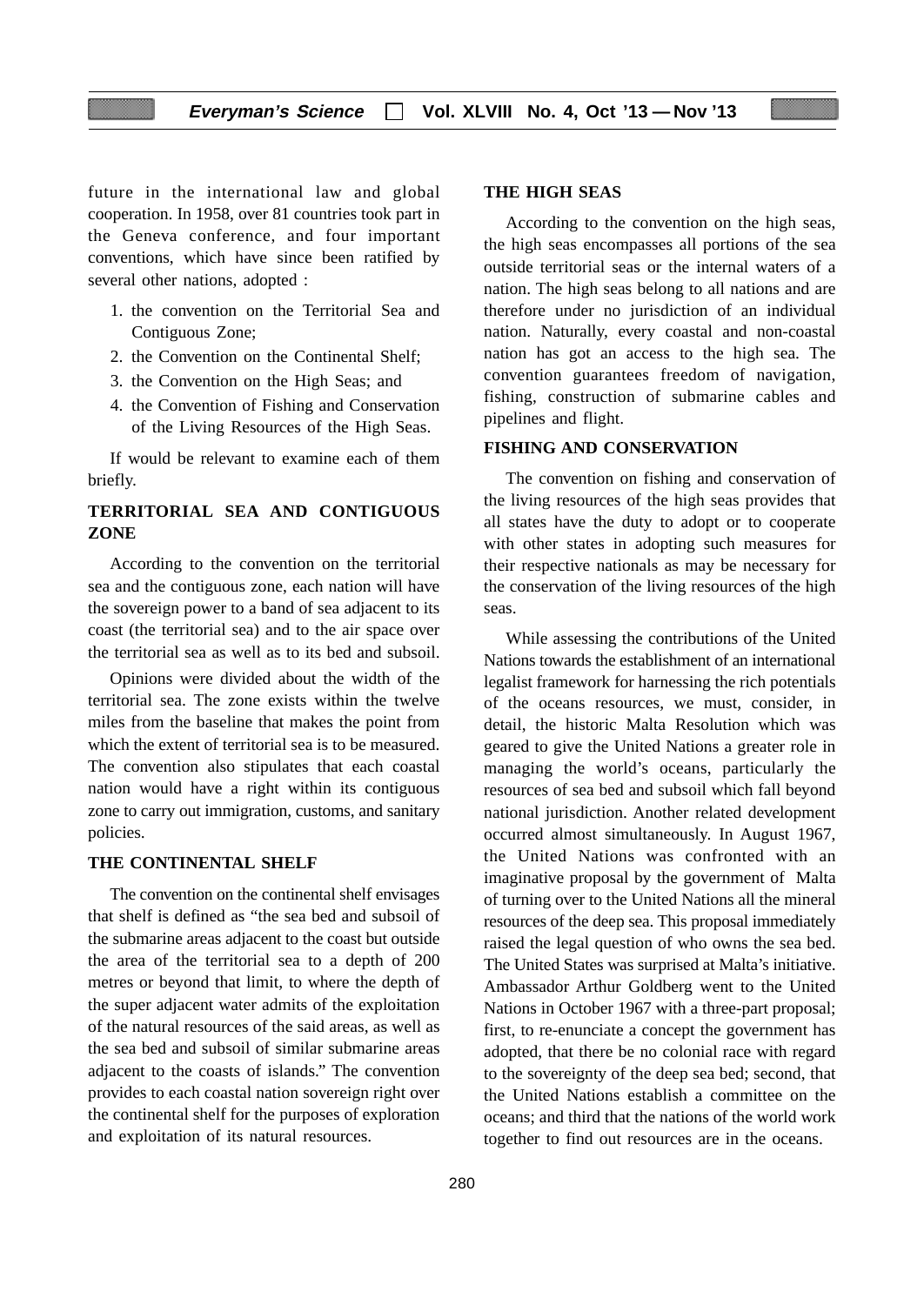Space and time does not permit to discuses, in detail, about finding of various conferences, seminars and symposia organized under the auspices of national and international agencies, especially by the United Nations for working out a global policy and an international legal and political framework for exploring the vast potential resources of the oceans. However, I would like to focus on the United Nations Law of the Sea convention which was signed on December 10th, 1982 by India and 116 other countries at Montego Bay in Jamaica. This convention unfolds a new chapter in the evolution of any growth of international law and global cooperation.

It gives special recognition to the leading role of India in exploiting deep sea bed resources. The nations and the international consortia with pioneer status are to be given priority being allocated are for sea bed mining under the convention and they in turn will have to share their technology with an international body, to be known as Enterprise, which will exploit the resources as a common heritage of mankind.

Indian Law Minister Jagannath Kaushal, who attended the final session of the nine years long U.N. Law of the sea conference at which the convention was signed, had said, that India was grateful for the recognition as a pioneer. This, he said would boost the morale of the other developing countries as well. Mr. Kaushal also said that India had fulfilled the conditions, such as the carrying out of surveys and making a minimum investment for exploiting the sea bed resources to qualify for this status. The president of the conference, Mr. Tommy Koh of Singapore warned the countries boycotting the convention; 'any attempt by any state to mine the resources convention will earn the universal condemnation of the international community and will incur the gravest political and legal consequences'.

The lengthy detailed document of the convention lays down the law for virtually all aspects pertaining to the sea. It allows a 12 nautical miles-wild territorial zone along the coast and a 200 miles wide exclusive economic zone in which coastal states control all resources, such as fish and petroleum. The treaty also demarcates the delineation of sea boundaries and provides for peaceful international navigation. The United States and other developed nations accepts this provisions. The controversy, however, centres around the recognized by the convention that all countries have a right to the natural resources in the waters beyond the exclusive economic zone. The convention provides for setting up an International sea bed authority to regulate the mining and other economic exploitation of the resources with "Enterprise".

The adoption, by an overwhelming majority of nations of the convention of the UN conference on the law of the seas will unfold a new opportunity in the realization of the goal of a new international economic order, and global co-operation.

It is heartening to note that our country has been recognized as a pioneer investor in ocean mining by the United Nations and has thus been entrusted with a heavy responsibility for the development of necessary technological infrastructure and capability for the exploitation of the resources of the ocean which belong to the entire population on the globe. This is unique challenge and a rewarding opportunity for us.

Considering the crucial importance of the ocean resources for development in an ecological fashion by developing appropriate technology and capability, the Government of India has set up the Department of Ocean Development (DOD) to carry out the manifold broad objectives of policy-planning, coordinating with various agencies and monitoring and implementing various developmental programmes on the ocean Science and technology. It is one of the major governmental agency entrusted with the overall management of ocean and relating matters. It is also coordinating its activities with other federal agencies including the Department of Science and Technology, CSIR and its laboratories,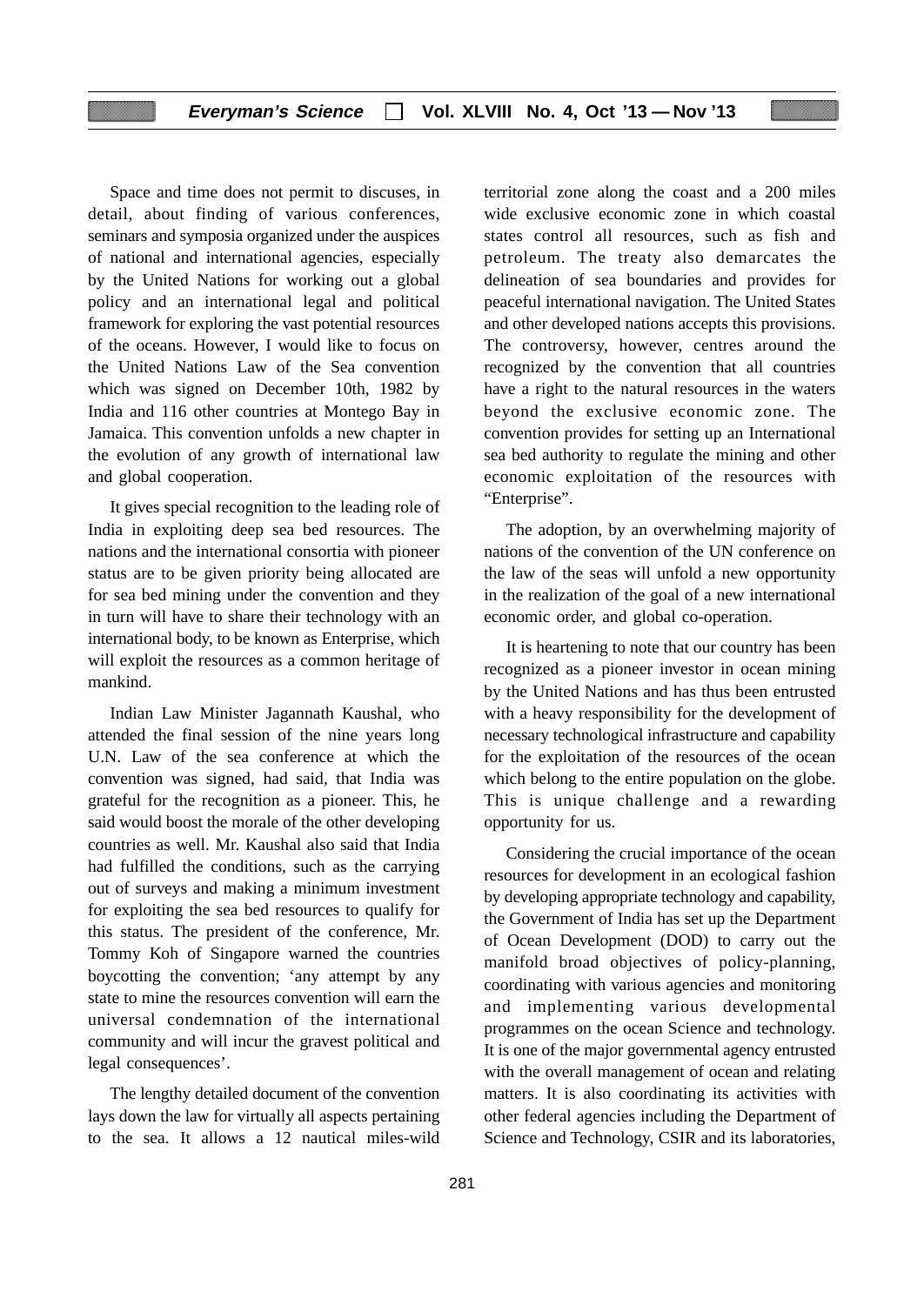the Department of Environment and the University Grants Commission for carrying out both basic and applied research and developmental activities.

### **THE FUTURE SCENERIO**

While presenting an overview on new developmental advances in oceanography, within the national, international, legalistic, political and socio-economic frameworks, I was primarily moved by one consideration as to how oceans can transform the face of this planet by eliminating hunger, squalor, disease, imbalances and grim poverty in the emerging and foreseeable future. Whether one admits it or not, they are the last frontiers of knowledge and human and social developments, holding a rich promise for the establishment of an ecologically balanced human a rich promise for the establishment of an ecologically balanced human environment and rich quality of life. To put the issue little explicitly; for me, the human development and ocean development at this critical hour of our history are interlinked and we should endeavour to accelerate the pace of their development in an integrated fashion.

A close look at the literature on various developmental activities reveals that rarely our experts in various disciplines of knowledge endeavour to provide objective projections into the future. But what does the futurologists tell us? It is interesting to observe that, in the sixties, most of the futurologists presented a picture, a vision of the future of an unending explosion of knowledge and accomplishments in diversified developmental areas. Surprisingly, these very prophets of optimism are currently predicting a global crisis, a highly technological and nightmarish society animated by human and artificial robots. It is not an exaggerated statement, if I am permitted to say, that these prophets of gloom and doom are presenting the future scenerio in terms of total despair and even the extinction of human life on this planet. Some of the indications are

- 1. explosion of population;
- 2. imbalanced development amongst the developed and developing societies;
- 3. impairment of the biosphere;
- 4. stagnation and inflation eroding the world economy;
- 5. military expenditure reaching a new appalling record of 450 billion per year;
- 6. rampant social ills of poverty, injustice and intolerance; and
- 7. an absence of meaningful dialogue between east and west.

Granted that we are passing through crucial times, I have a firm faith in the human will and its capacity to meet these challenges with determination. The very fact that our present situation is likely to end in global disaster should provide us with new opportunities and an new commitment to transform it is so that it may become an exceptional opportunity. Let us not forget that there is a close co-relation between crisis and creativity and this could be amply substantiated from the study of the lives of great men.

There are enough evidences, based on scientific researches and speculative thinking, which clearly substantiate that the following are frontier are as where major breakthroughs in oceanography are possible in the foreseeable future. These are

- 1. revolutionary developments in the area of remote sensing technology for prospecting oil and material and biological resources of the sea with the use of satellites, special aircraft, and research vessels;
- 2. development and deployment of ocean monitoring equipment extensively for collecting, analyzing data on the marine environment;
- 3. innovative developments in the frontier area of underwater archeology;
- 4. exploration into the behaviour pattern of sea life with the help of underwater acoustical techniques;
- 5. a foreseeable possibility of revolutionary breakthroughs in the areas of marine pharmacology;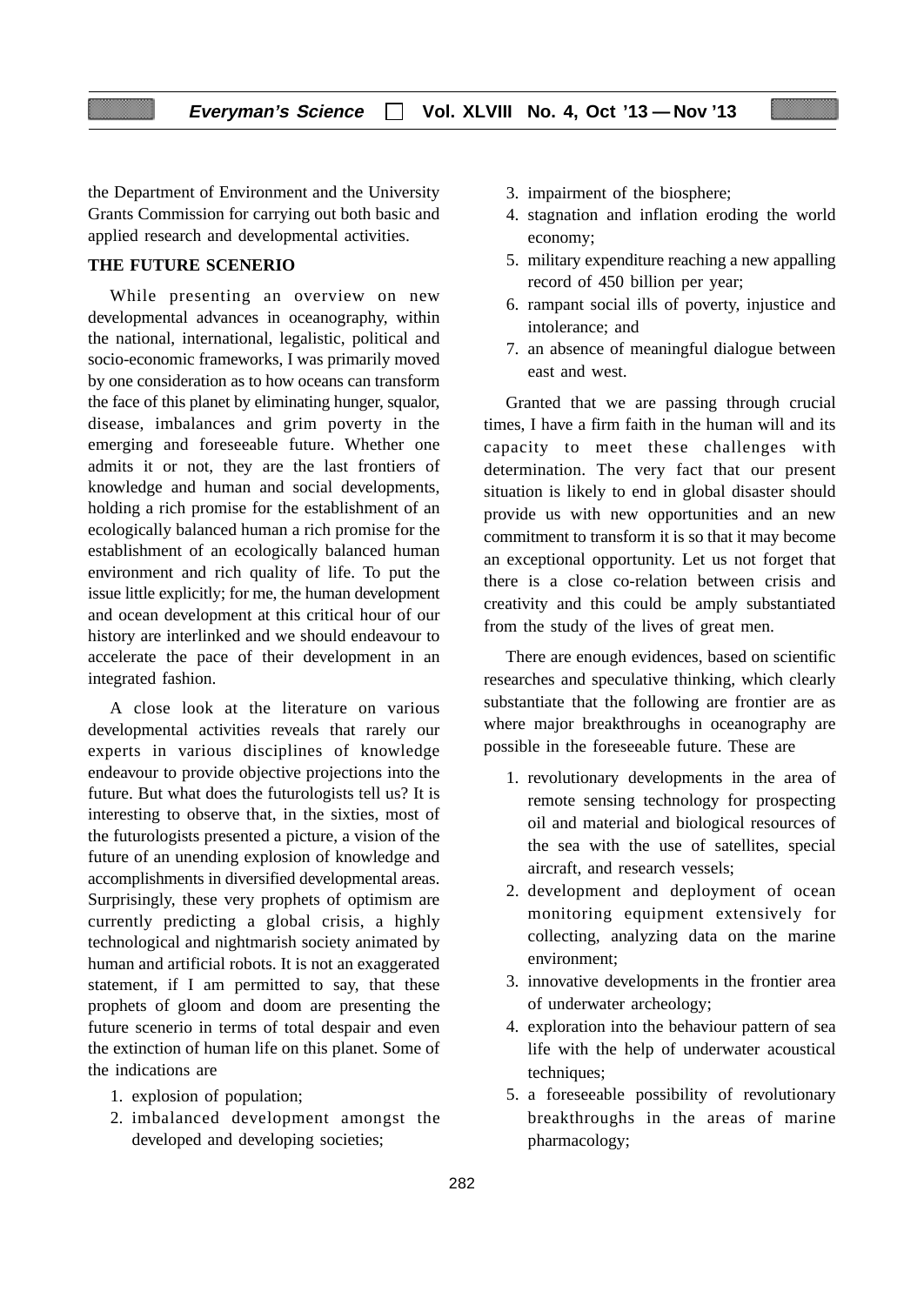- 6. understanding of the genetic behavior of sea life relation to their immunity to fatal diseases like cancer;
- 7. a new possibility of understanding the evolution of life in other planets, based on the discovery of entirely new marine life, surviving on toxic volcanic effluents in the bottom of the sea;
- 8. establishing innovative technologies for underwater communication system and linking it with the land-based communication network;
- 9. building a new complex and sophisticated system of transportation which will be selfsufficient and immune from disasters; and
- 10. an emerging possibility of colonization on the sea floor by human population living on floating or submergible vehicles with an access to modern facilities.

Considering the strategic importance and urgency of exploiting the vast ocean resources, scientists and technologists would be working on newer and more sophisticated electronic remote sensing techniques for locating, identifying and estimating the vast reserves of oil well, mineral deposits and biological wealth of the oceans, particularly in the shallow zones of the continental shelf. Satellites have already been put to use to locate and follow oceans currents like gulf stream, ocean bottom profiles showing the path of rivers flowing into the sea. Acoustical and radio sounding techniques would undoubtedly be improved and perfected to identify and delineate the large oil wells besides vast deposits of natural gas, manganese nodules, precious gold and diamond and rate elements like nickel and chromium, etc.

To ensure a balanced development of the marine environment, it is absolutely necessary that we should give top priority to monitor the ecological characteristics of the ocean by an extensive use of highly sophisticated instrument packages located on floating buoys deployed at specific points on the oceans for collecting scientific data. This process will also involve the establishment and the use of highly sophisticated computer systems which will be located in the world ocean data center to consolidate the wealth of data, store and analyse and present the results in the form of weather profile map. Apart from yielding meaningful results in the various dynamics of the oceans, this process would enable us to produce and publish ocean weather maps along with the meteorological maps in the dailies. They would aim at enhancing the accuracy of prediction of our weather, both on the land and in the ocean.

Another unique and an exciting possibility which needs to be exploited at an optimum level relates to the development of underwater archeology. The establishment of an underwater, archeology is likely to bring about a major breakthrough in the identification of many new cities, towns and civilization which existed and flourished during the pre-historic times. At the same time, we will be able to develop innovative methods and techniques to be employed by historians for understanding the historical processes and developments of human civilizations.

A new understanding of the extraordinary capabilities of the ocean life may enable mankind to design and develop new instruments. Say for example, the discovery of radar was based on the auditory capability of bats to fly in total darkness avoiding all obstacles. In a similar way, we could visualise the possibility of several breakthroughs in the area of instrumentations during the process of our study of the behaviour characteristics of the sea life.

The marine pharmacology is another vital area in which we are likely to witness several breakthroughs. In any analysis of the development of oceanic resources, we should not overlook the fundamental fact that the ocean biological wealth abounds in innumerable species which are totally resistant to fatal diseases like cancer, epilepsy and heartattacks, etc. An analysis and understanding of their genetic and other characteristics may unravel the new and exciting possibilities of developing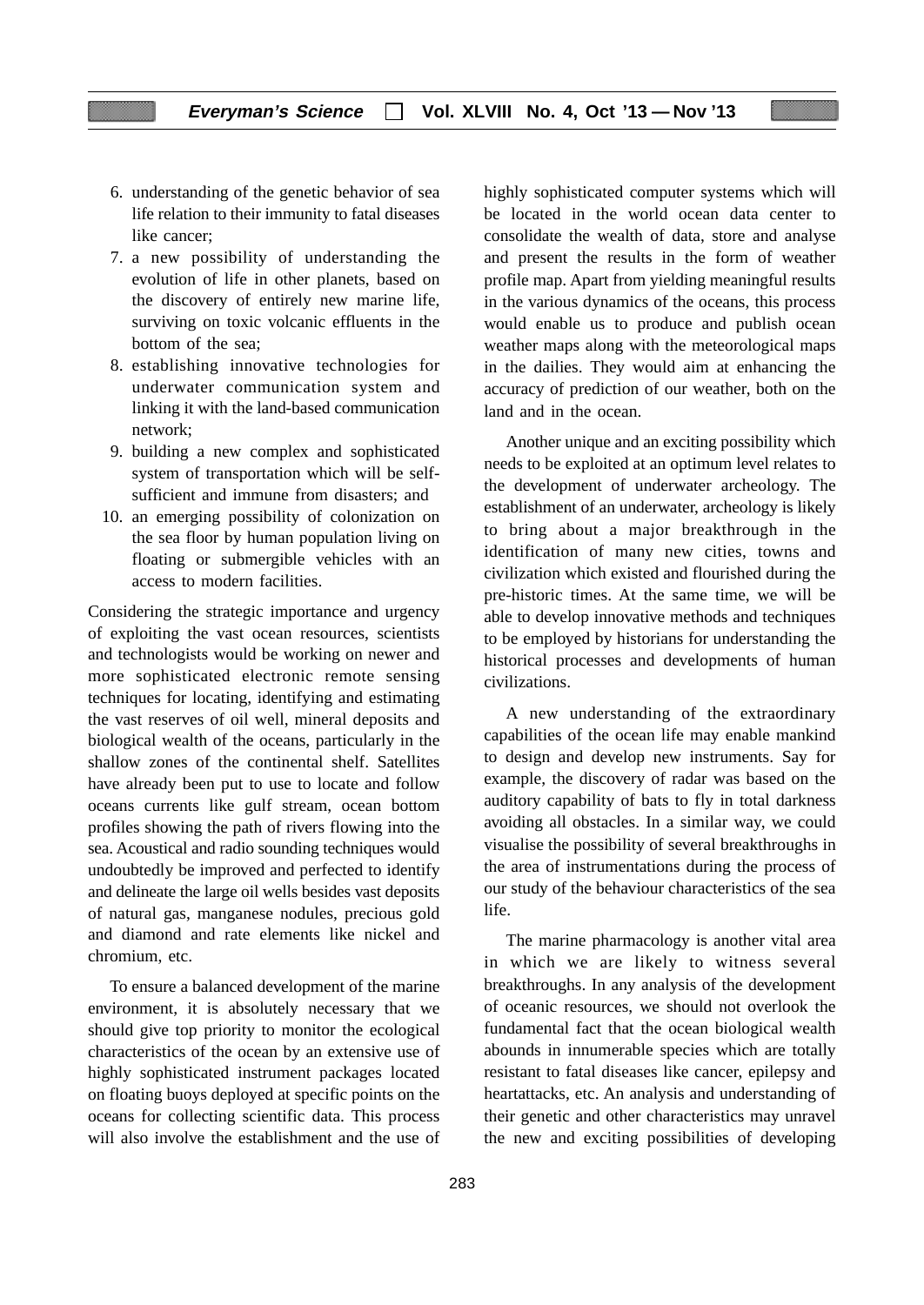new diagnostic and treatment methods. It may be added that very little work has been done on the genetic studies of marine organism. We can envisage the possibility of relating genes structure of sea life with its behavourial characteristics and to special capacity of resistance to various diseases which are afflicting mankind. These new discoveries will advance the frontier of knowledge in the areas of medical sciences and improve the diagnostic and curative aspects of various ailments.

A new possibility of understanding the evolution and development of life in our neighbouring planets, based on the recent discovery of a new form of life, surving on toxic effluents in volcanic regions at the bottom of sea could be visualized. It is interesting to observe that the recent discovery of new forms of life without having any access to oxygen and carbon dioxide in the volcanic regions at the bottom of the ocean, — which is nourished by the new type of bacteria fed on hydrogen — might enable us to identify and understand the evolution of various types of life in our neighbouring planets. The study of these new forms of life has to be pursued relentlessly from a changing perspective. Such studies will produce meaningful results in our biological knowledge.

We are on the verge of witnessing a revolutionary breakthrough in the area of underwater communication systems. While we have the sonar systems for communication between ships and submarines, it is almost impossible for two submersible or two diverse vessels to communicate with each other in view of the ineffectiveness of radio communication and constraints in sound communication systems. If mankind has to realize the dream of colonization on the ocean bottom, it is absolutely necessary to accelerate the pace of research and development in this area.

While mankind has been using the seacraft for adventuring and commercial purposes for over several centuries, we have not yet witnessed any major breakthrough in the area of ocean transportation. This is an area where revolutionary

designs of new transportation system are likely to be evolved which will be highly stable and dynamic. These large ocean–going vessels will have the intrinsic merit of being self-sufficient in terms of food, energy, communication and other physical and recreational amenities, etc.

Looking at the phenomenal explosion of global population, mankind may have to look for colonization of the ocean areas by building towns and cities under the sea. It should be noted that the environment on the sea bottom is more congenial as the temperature is moderate and does not undergo an appreciable daily or seasonal changes. The greatest obstacle for man is to find the enormous resources of oxygen necessary for living under the sea and also to move from place to place. Man's exploration of the sea has always been limited by lack of oxygen which he has always to carry on his back in the form of a tiny cylinder. Is it possible to make a synthetic gill imitating what the living tissues of fishes gill do? Scientists have experimented on many materials and perhaps are nearer the solution to have a thin membrane of polyestrine and rubber silico, which will permit oxygen to prevent the water to flow in. While air has 200 c.cs. of oxygen for every litre, sea has only 9 c. cs. of dissolved oxygen. Although this amount is small, it is enough to supply man's needs. The future possibility of extracting oxygen from seawater through special membranes must be explored.

Hopefully, these possibilities would soon become realities with the advancement of our knowledge in oceanography in the near future and ultimately would enable mankind to survive in the oceans. Granted that with the exploration of moon, we could not succeed in migrating our expanding population to the moon but I am confident that a colonization of oceans by the people of the earth is an emerging possibility in the near future.

Meeting of such creative minds in the city of Lord Venkateshwara—the seat of knowledge—for looking forward towards the solution of manifold problems, which are making the human race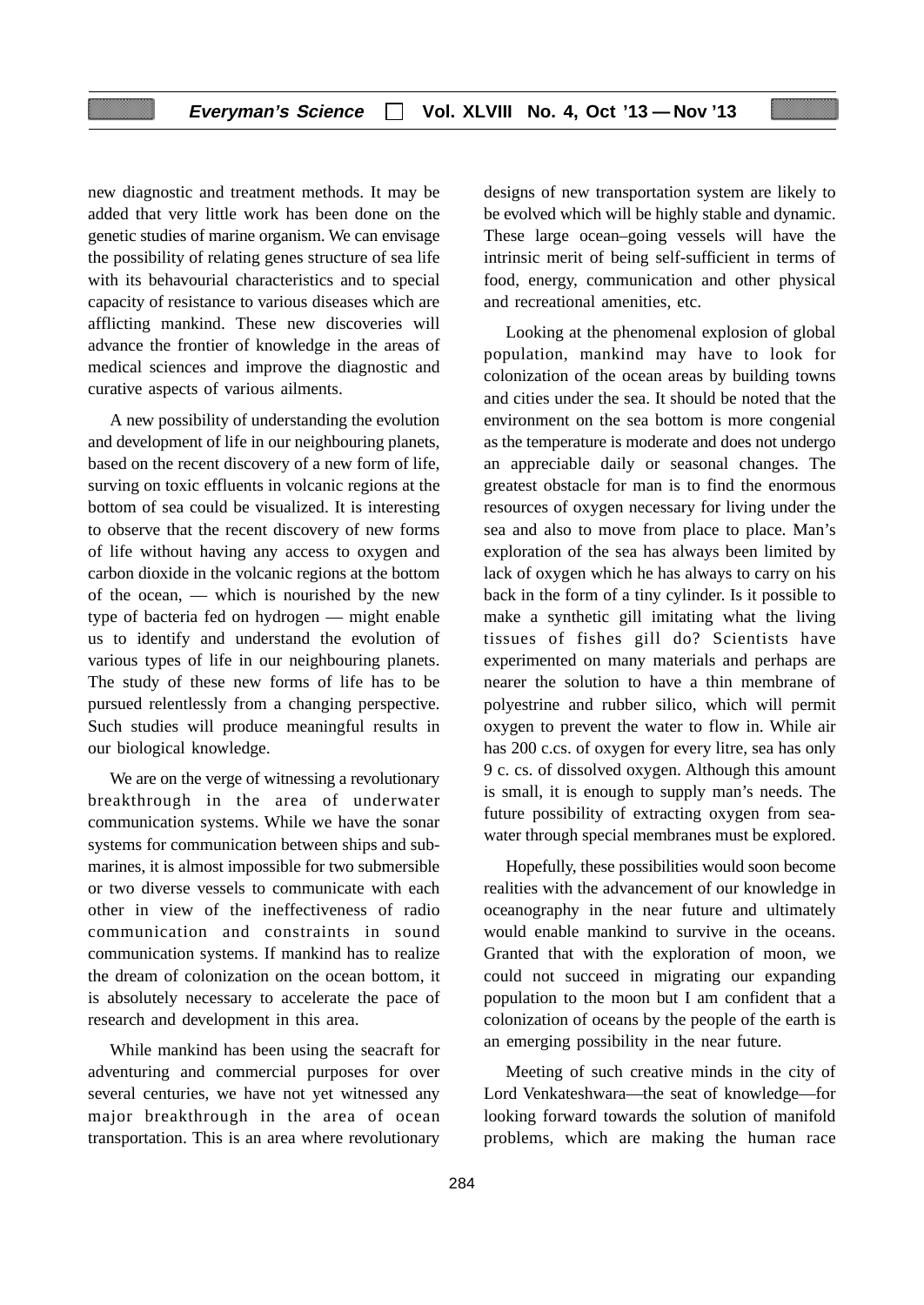uncomfortable, reminds me that most of our creative works have been accomplished at sacred places. In fact, the birth of our scientific knowledge can be located in our philosophical and spiritual traditions

It is fascinating to note that during the post-Newtonian period we have witnessed the fragmentation of knowledge in diverse disciplines, leading to the emergence of the Cartesian division and the mechanistic world view. They have been extremely successful in the advancement of Classical Physics and technology but had many other implications on the development of man and society. The twentieth century Science which originated in the Cartesian division and the mechanistic world view is now trying to overcome the fragmentation and leading us back to the idea of unity expressed in the Greek and Eastern philosophies. One runs into many statements by the distinguished physicists of our century about the radical transformation of our whole world view, based on ecological ideas of interconnections and interdependence. Here is an insight from Julius Robert Oppenheimer.

The general notions about human understanding ... which are illustrated by discoveries in Atomic Physics are not in the nature of things wholly unfamiliar, wholly unheard of, or new. Even in our own culture they have a history, and in Buddhist and Hindu thought a more considerable and central place. What we shall find is an examplification, an encouragement, and a refinement of old wisdom.

What Neils Bohr had to say on the subject is equally relevant for our purpose. He writes.

For a parallel to the lesson atomic theory ... (we must turn) to those kinds of epistemological problems with which already thinkers like the Buddha and Lao Tzu have been confronted, when trying to harmonize our positions as spectators and actors in the great drama of existence.

Please permit me to invoke Lord Venkateswara's blessings that he should provide us a creative spark and guide us during the deliberations in the next few days. Hopefully, the deliberations will generate

ideas on diversified areas of development and foster the spirit of cooperation and collaboration amongst various countries on many experimental areas for a quantum leap forward in the area of oceanography.

I express my sincerest thanks to our distinguished Prime Minister for inaugurating the Science congress and for continuously providing us a dynamic leadership in the development of Science and technology in general, and Ocean Science in particular. The creation of the department of the Ocean Development clearly indicates her commitment to the advancement of the last frontiers of knowledge.

#### **SOURCES CONSULTED**

Alexander, L. M., (Editor), *The Law of the Sea : National Policy Recommendation,* Proceedings of the Fourth Conference on the Law of the Sea Institute, University of Rhode Island, 1970.

Baker, J. M. (Editor), *Marine Ecology and Air Pollution,* New York: Wiley, 1976.

Bardach, J. E., Ryther, H. E. and McLarney, W.O., *Aquaculture,* New York: Wiley, 1972.

Bardach, J. E., *Harvest of the Sea,* John Dicken, 1968.

Barlett, Jonathan (Editor), *The Ocean Environment,* New York: H. M. Wilson 1977.

Bascom, W., *Waves and Beaches : The Dynamics of the Ocean Surface.* Garden City N. Y. Doubleday, 1964.

Bates D. R., *The Earth and its Atmosphere,* New York Basic Books, inc.

Bhatt J.J., *Oceanography — Exploring the Planet Ocean.*

*——, Environmentology : Earth's Environment and Energy resources,* Cranston, Rhode island: Modern Press, 1975.

——, *Oceanography : Exploring the Planet Ocean,* D. Van. Nostiand Co. 1978.

Broecker. W. S., *Chemical Oceanography,* New York : Harcourt Brace Jovanovich, 1974.

Brown, Seyan, *Marine Resources.*

Burke, C. A., and Drake, C. L. (Eds), *The Geology of Continental Margins,* New York Springer, 1974.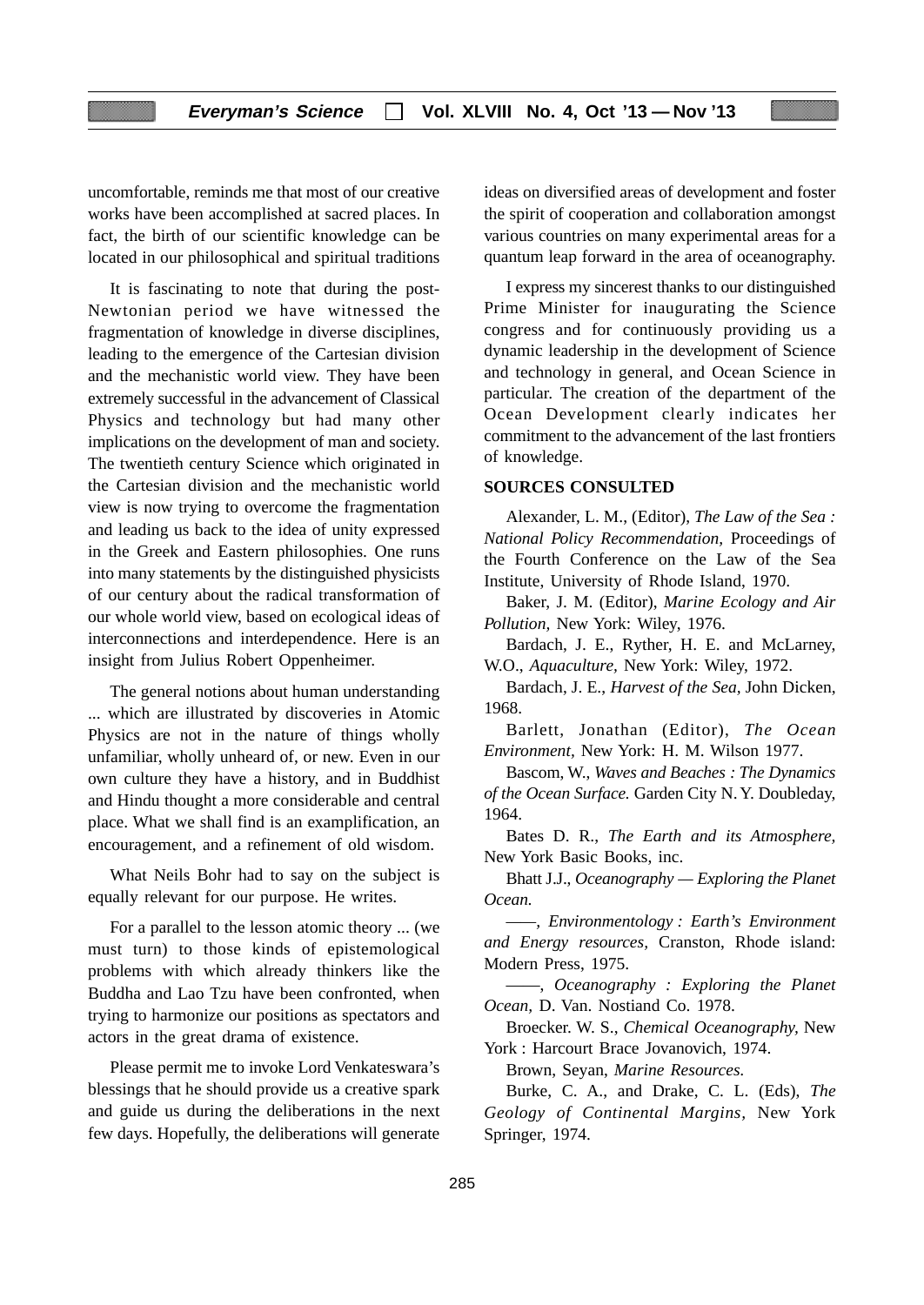Carlisle Noman, *Riches of the Sea,* Phoenix House, 1958.

Carson, Racbel (Editor). *The Sea Around Us.*

Chapman, V.J. *Seaweeds and Their Uses,* second edition, London : Methuen. 1970.

Champman A.R.O., *Biology of Seaweeds,* Edward Arnord, 1979.

Church T.M. (Editor). *ACS Symposium Series, Marine Chemistry in the Coastal Enviroment.*

Coker R.E., *The Great and Wide Sea,* North Carolina Press. 1954.

Colman John. S., *The Sea and its Mysteries*, G. Bell & Sons. 1958.

Cowen R.C., *Frontiers of the Sea*, 1960.

Cronan D.S., *Underwater Minerals,* Academic Press, 1980. This is part of Ocean Science Resources and Technology—An intermational Series.

Cushing, D.H., *Marine Ecology and Fisheries*, London : Cambridge University Press. 1975.

——, *Fisheries Resources of the Sea and their Management,* New York : Oxford University Press, 1975.

Duxbury A.C., *The Earth and its Oceans,* Reading, Massachusetts : Addison-Wesley, 1971.

Fanbridge R.W., *The Encyclopedia of Oceanography.*

Friedman, W.A., *The Future of the Oceans,* New York : Dobson, 1972.

Firth F. E. (Editor), *The Encyclopedia of Marine Resources,* 1969.

Garstang Walter, *Larval Forms.*

Gullin A. (Editor), *User of the Sea,* Englemann Cliff.

Gaskell, T. F., *The Gulf Steam,* London : Cassel, 1972.

Greon, P., *The Waters of the Sea,* New York : Van Nostrand Reinhold, 1967.

Hanson J. A. (Editor), *Open Sea Mariculture,* Drowden, Hutchinson and Ross, inc. 1974.

Heezen, B. C. and Hollister, C. D., *The Face of the Deep,* London : Oxford University Press, 1971.

Hardy, Sir Alister, *The Open Sea,* 1971.

———, *Great Waters,* Harper Row, 1967.

Hill P. J. and Hill, M. A. *The Edible Sea.* New York. Barnes and Noble, 1976.

Hill M. N. (Editor). *The Sea Volume–*1. *Physical Oceanography*

 Volume–2. *Composition of Sea—Water— Comparaitive and Descriptive Oceanography.*

 Volume–3. *The Earth Beneath The Sea,* 1956*.* Johan Hyort and John Murray, *The Depths of the Ocean.* 1956.

Jackson Daniel F., *Algae and Man,* Plenum Press, 1964.

Jones, O.A., and Endean, R. (Eds), *Biology and Geology of Coral Reefs.,* New York : Academic Press, 1973.

Kinsman, Blair, *Win Waves : The Generation and Propagation on the Ocean Surface,* Englewood Cliffs, New Jersey : Prentice-hall. 1965.

King. C. A. M. *Beaches and Coasts.* Second Edition. London, Edward Arnold, 1972.

King, Otto. (Editor)., *Marine Ecology : A Comprehensive, Integrated Treatise on Life in Oceans and Coastal Waters,* New York : Wiley. 1975.

Komar. P. D., *Beach Processes and Sedimentation,* Englewood Cliffs, New Jersey : Prentice-hall. 1976.

Larsen Egon, *Men under the Sea.* Phoenix House. Loftas Tony., *Wealth From the Oecans,* Phoenix House.

Madal, A. B. (Editor) : *Environment.*

Margaret Deacon : *Scientists and the Sea 1650- 1900, A study of Marine Science.*

Mary Sears and Daniel Merriaman : *Oceanography, the past.*

Martin, D.F. *Marine Chemistry,* Volume–2 : *Theory and Application,* New york : Marcel Dekker, 1970.

Mathews, W.I.T. Smith, F. E. and Goldberg, E.D. (Eds), *Man's impact on Terrestrial and Oceanic Ecosystems.* Cambridge, Massachusetts : M.I.T. Press, 1972.

Mc. Lellan. J., Elements of Physical Oceanography.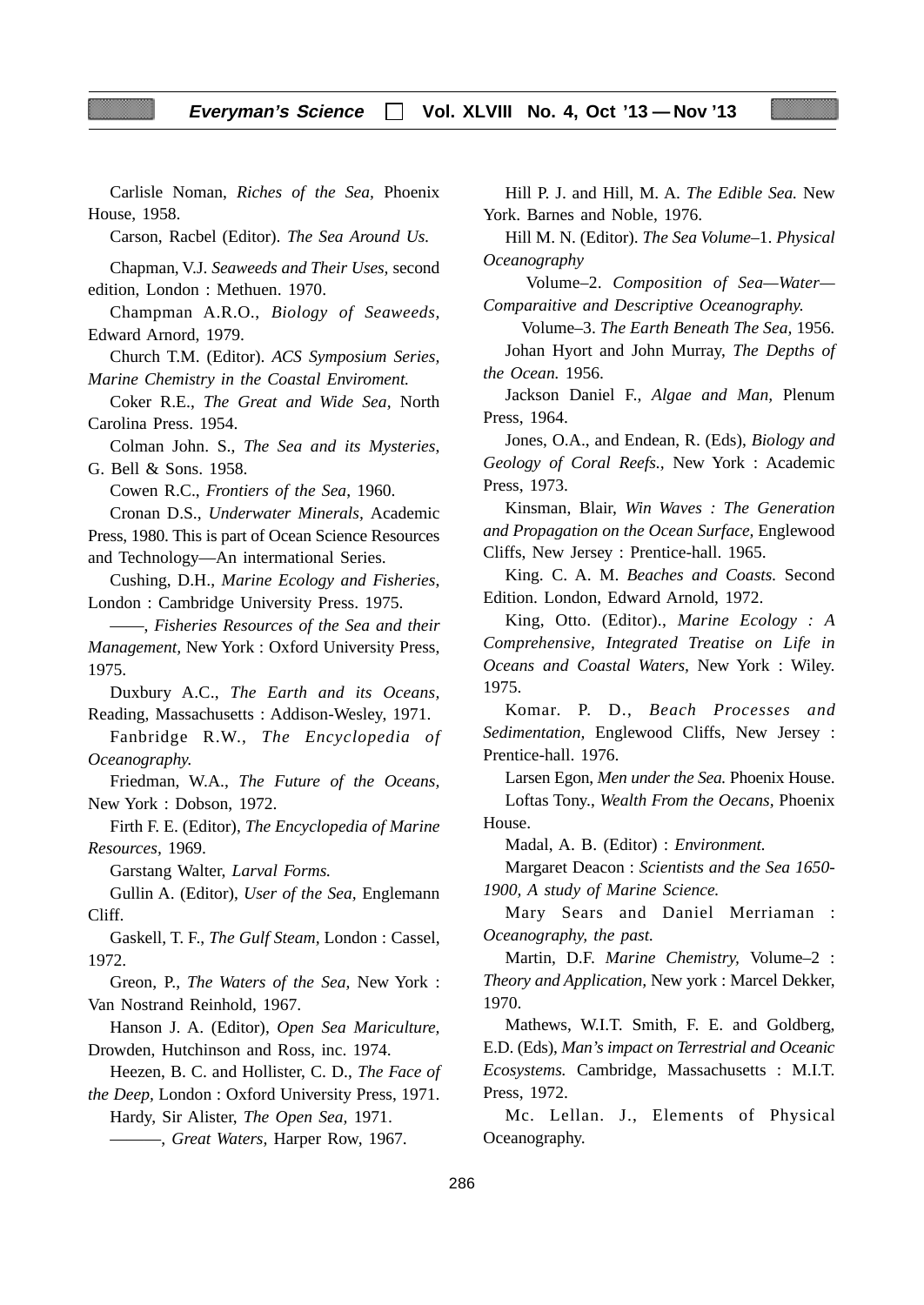Mc. Connaughey. B. N. *Introduction to Marine Biology.* Second Edition. 1974

Menzies, R. J., George, R. Y. and Rowe, T. R., *Abyssal Environment and Ecology of the World*

*Oceans,* New York : Wiley 1973.3

Mero J. L.. *The Mineral Resources of the Sea,* New York : Elsevier, 1965.

Miller, Robert C., *The Sea.* 551-46.

Nelson-Smith, A. *Oil Pollution and Marine Ecology,* New York : Plenum, 1973.

Norman Carlisle : *Riches of the Sea — The New Science of Oceanology.*

Palmer Muyvin C., *Algae and Water Pollution.*

Parsons, T. R. and Takahasl. M., *Biological Oceanographic Processes,* Oxford : Pergamon, 1973.

Pell, Clarborne, *Challenges of the Seven Seas,* 910—02166, P 38.

Piccard Auguste, *Earth Sky and Sea,* Oxford University Press.

Pirie, R. G., *Oceanography: Contemporary Readings in Ocean Sciences,* New York: University Press, 1973.

Rilley, J. P. and Chester, R., *Introduction to Marine Chemistry,* New York : Academic Press, 1971.

Robert C. Cowen, *Frontiers of the Sea — The Story of Oceanographic Exploration.*

Robison, Allan R. (Editor), *Wind Driven Ocean Circulation,* 1963.

Sapr J. Earth, *Sea and Air : A Survey of the Geophysical Sciences,* Addison-Wesley Publishing Co.Inc. 1962.

Saunder T. (Editor), *Ocean Resources and Public Policy.*

Schlee, Susan, *The Edge of Unfamiliar World: A history of Oceanography.* New York : E. P. Dutton, 1973.

Schmitt Walter R. and Wick Gerald, L., *Harvesting Ocean Energy,* Unercu Press, 1981

Shapley Harlow (Editor), *Climatic Change : Evidence, Causes and Effects,* Harvard University Press, U. S. A.

Shephard, F. P., *Sumarine Geology,* Third Edition, New York Harper, 1974.

Shepard F. P., *The Earth Beneath the Sea,* John Hopkin Press.

Smith F. G. W., *The Seas in Motion,* New York : Growell, 1973.

Smith J. L. B., *The Search Beneath the Sea.*

Spar, J., *Earth, Sea and Air: A survey of the Geophysical Sciences,* Reading, Massachusetts : Addison - Wesley, 1973.

Sullivan, Walter., *Continents in Motion : The new Earch Debate,* New York : Mc.Graw-Hill, 1974.

Sverdrup, H. U., Johnson, M. W. and Fleming, R.K., *Oceans: Their Physics, Chemistry and General Biology,* Englewood Clieffs. New Jersey : Prentice-Hall.

The Open University : *Oceanography — Introduction to Oceans.*

Thorson, Gunner, *Life in the Sea,* New York : McGraw Hill, 1971.

Tsunami: *U. S. Coast and Geogetic Survey 1956. The Story of the Seismic Sea Wave Warning System.*

Turekian, L. K., *Oceans,* Second Edition, Englewood Cliffs, New Jersey, 1976.

Urey H. C., *The Planets, Their Origin and Development.* Yale University Press, 1952.

Von Arx, W. S., *An introduction to physical Oceanography,* Readings Massachussets: Addison Wesley, 1975.

——, *Introduction to Physical Oceanography,* Second Edition, Reading Massachussets, Addision-Wesley, 1975.

Walford L. A., *Living Resources in the Sea.,* Ronald Press.

Wenk, Edward, Jr., The *Politics of the Ocean,* Seattle: University of Washington Press, 1972.

Williams, Jerome, *Oceanographic Instrumentation,* Annapolic, Maryland: Naval Institute Press, 1973

Yorge C. M. and Russell F. S. *The Seas — Our Knowledge of Life in the Sea and How it is Gained,* Frederick Wame Co.Ltd., 1958.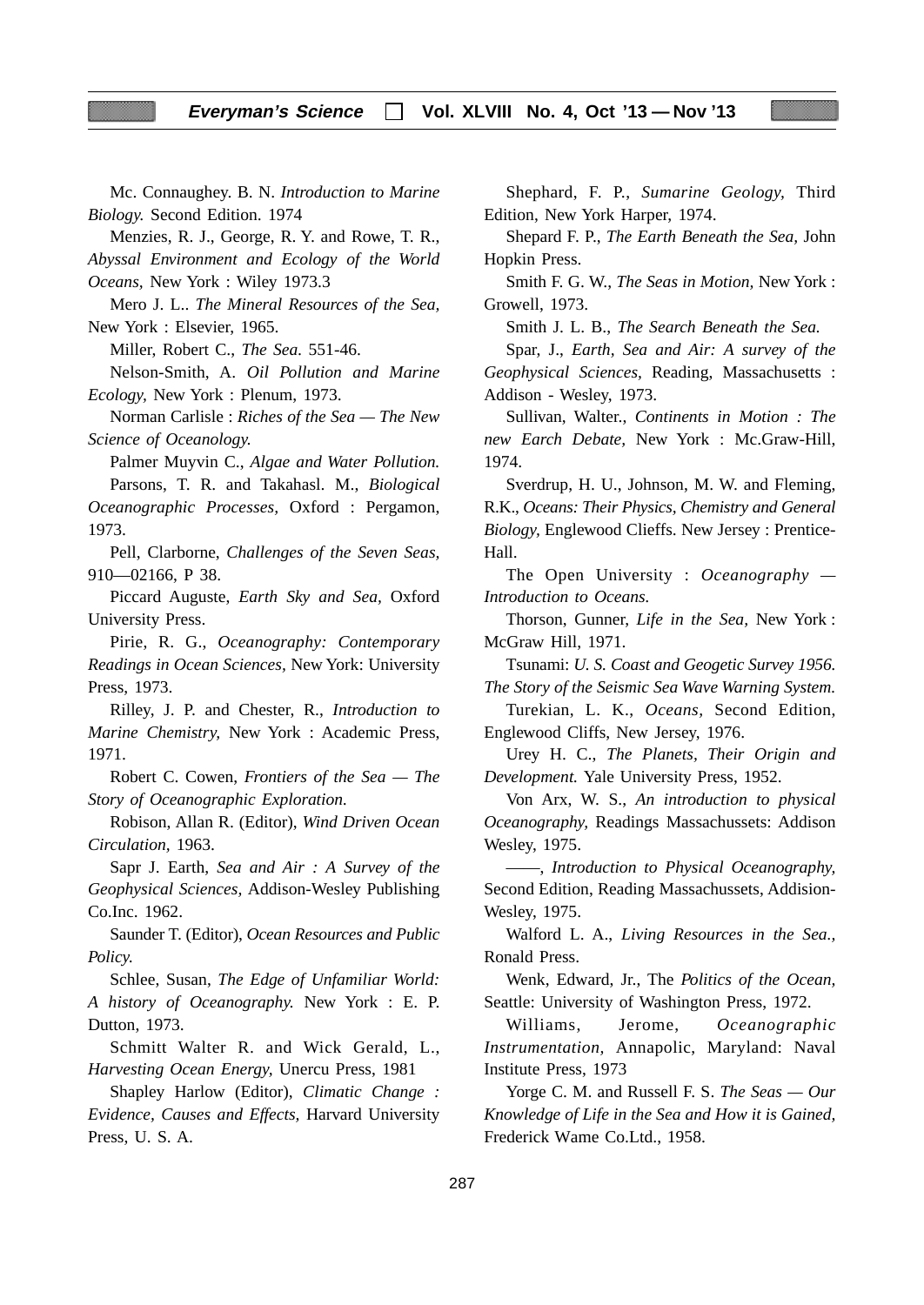# **BIOLOGICAL RAIN - A NEW WINDOW FOR HARVESTING ATMOSPHERIC MOISTURE**

A. K. Srivastava\* and Yogranjan\*\*

**Recurrent droughts in several regions of the world and its disastrous impacts on survival of life have necessitated to look for a viable option for harvesting atmospheric moisture. Human efforts have been made to make rain artifically through physical and chemicals means. Recently, in addition to these two, biological agents are also being exploited at experimental levels for harvesting atmospheric moisture. The biological alternative specifically termed as "Bioprecipitation" proved to be economically feasible and practically viable.**

#### **INTRODUCTION**

W ater/moisture is the foremost necessary<br>clause for existence of life on any planet. Earth and its atmosphere have enough water/ moisture to support life, but still there is severe scarcity of water in several regions and due to which habitat suffers a lot. Ways and means have been exploited from time immortal by a number of creatures including human in search of water/ moisture to sustain their life. Establishment of many ancient cities on the bank of rivers to have easy and economic access of water exemplifited the human efforts in the history. Consequent upon industrial revolution and intensive agriculture, demand of water has increased exponentially that made the scenario for natural rainfall as insufficient to fulfill this demand. All these led to put pressure on human to invent methods to harvest available atmospheric moisture or create rain artifically.

The harvesting of atmospheric moisture/water has been a major challenge in arid and semi-arid regions of the world where water level is abnormally low on account of scanty rainfall. Therefore, an easier and less expensive way has to be ascertained to get moisture/water. During the last two decades, a number of atmospheric moisture harvesting experiments has been tried and attempts were demonstrated to sustain the habitats' life. These experiments mainly encompassed use of chemical nucleators and other machines and biologically active microorganisms and plants. Chemicals such as Silver Iodide, finely powdered Sodium Chloride, solid  $CO<sub>2</sub>$  mediated artifical rain experiments and were successfully demonstrated the possibility of harvesting atmospheric moisture, but proved to be quite expensive and have some harmful consequences to human and environment also, therefore not much preferred. Many plant pathogens and plant surfaces have cutting edge over chemical means owing to their economical and eco-friendly approach. Numerous plant pathogens and plant surfaces have super-hydrophilic or hygroscopic properties and are thus likely to be able to absorb water from atmosphere. The bacteria *Pseudomonas syringae* and *Pseudomonas fluroescens migla* (plant pathogen) and the bromeliads (plants of Bromeliaceae family) are among the best known examples. These biological classes that make rain given way to a novel concept of Bioprecipitation.

Department of Physics & Agrometeorology email:ajay\_weather@yahoo.com

<sup>\*\*</sup> Department of Biotechnology, College of Agriculture, J.N. Agricultural University, Tikamgarh (M.P.), India-472001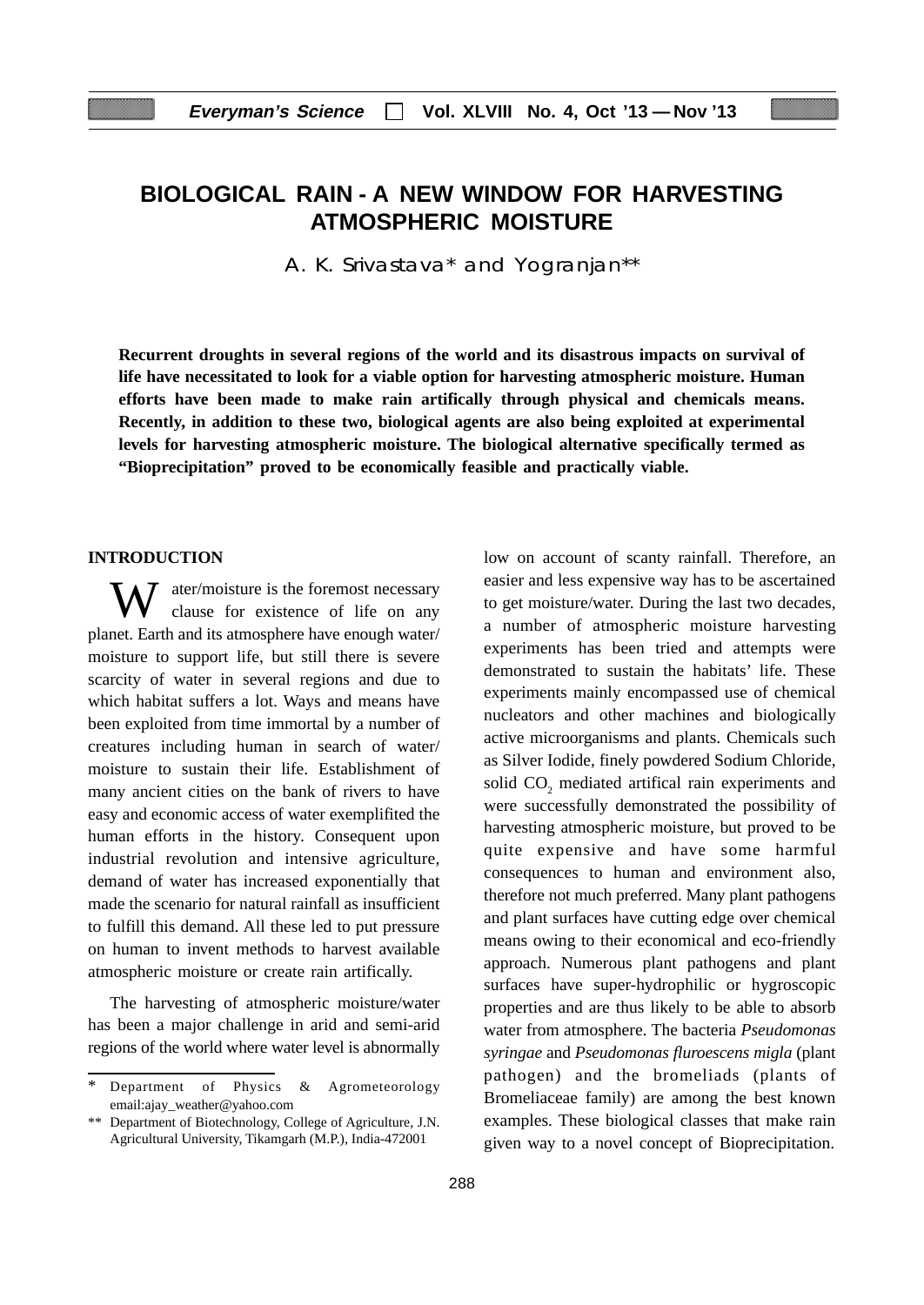### **PHYSICS OF PRECIPITATION**

Clouds are aggregate of minute water droplets suspended in the atmosphere. Droplets produced by the condensation process are indeed very small in size, averaging less than 10 micrometer in diameter, seem to float in the air. Rain drops have diameters ranging from about 200 microns upto 700 microns. The drops larger than this upper limit (500 microns) have capability to fall against air updraft motion. The cloud droplets to join together to from large rain drops capable of failling to earth as precipitation. In certain type of clouds, the water droplets do not tend to coalesce and all the time they are kept floating in the air and no precipitation is released from them. On the contrary, in certain cloud froms, the droplets have a tendency to join together and big size rain drops develop and they are producers of precipitation. Two mechanisms have been proposed to explain these processes namely ice-crystal theory of Bergeron (for clod clouds) and Collision-coalescence theory of Bowen (for warm clouds). Either to condense, to grow or to coalescence, a hygroscopic nuclei is required to be present in the atmosphere.

#### **RAINFALL AND ICE CREATING BACTERIA**

Atmospheric moisture vary between 0.2 to 4 per cent and harvesting it through experiments other than chemical means viz; water house, wind turbine and bacterial use are some of the recent development in the field of research aiming to achieve artifical rain. Looking to the severity of demand and its eco-viable vista, research efforts leading to microbes mediated artificial rain or very specifically bioprecipitation has fetched wider global attention. The first ever concept of bioprecipitation was enunciated by David Sands *et al*<sup>1</sup>*.*

The concept of biological rain through bacteria materialized from the basic natural phenomenon that, before a cloud can produce rain or snow, rain drops or ice particles must form. This requires the presence of tiny particles that serve as the nuclei

for condensation. Traditionally minerals were thought to be the dominant ice nucleators in the atmosphere, however, airborne microbes like bacteria, fungi or tiny algae can do the job just as well2. Unlike mineral aerosols, living organisms can catalyse ice formation even at temperatures close to 0°C. The new research finding also support that a large variety of macroorganisms including bacteria, fungi, diatoms and algae, persist in the clouds can be used as precipitation starters.

A few physiologically distinct groups of bacteria associated with plants are reported to be capable of ice nucleation "*in vitro*" and "cause" frost injury of plants3. Some of the Bacteria like *Pseudomonas syringae*, *P. fluorescens migla* and *Erwinia herbicola* serve as effective ice nucleators even at relatively high temperatures of  $-1$  to  $-2$  degree Celsius. There is also a remarkable fact that, most known ice-nucleating bacteria are plant pathogens. A recent study confirmed that the rain making bacteria that live in clouds might have evolved the ability to impel showers as a way to disperse them worldwide.

Some very potent ice nucleators in decaying plant matter were found that made the surprising discovery that they came from microbes<sup>4</sup>. A few years later, the bacteria *Pseudomonas syringae* was identified as the source of these nucleators<sup>5</sup>; parallelly, Deane Arny discovered that more frost formed on plants infected with *P. syringae*.

The rain making potential of bacteria lies on a mechanism that the bacteria produce a special protein, InaZ, which can act as an ice nucleus at the relatively warm temperature of  $-2$ °C, probably because its repetitive shape is just right for coaxing water molecules into a crystalline arrangement. Air, including clouds, is usually full of micro-organisms like bacteria and fungi, some of which produce ice-nucleators. Ice crystals which form in clouds will grow until they are big enough to fall as either rain or snow depending on whether they melt on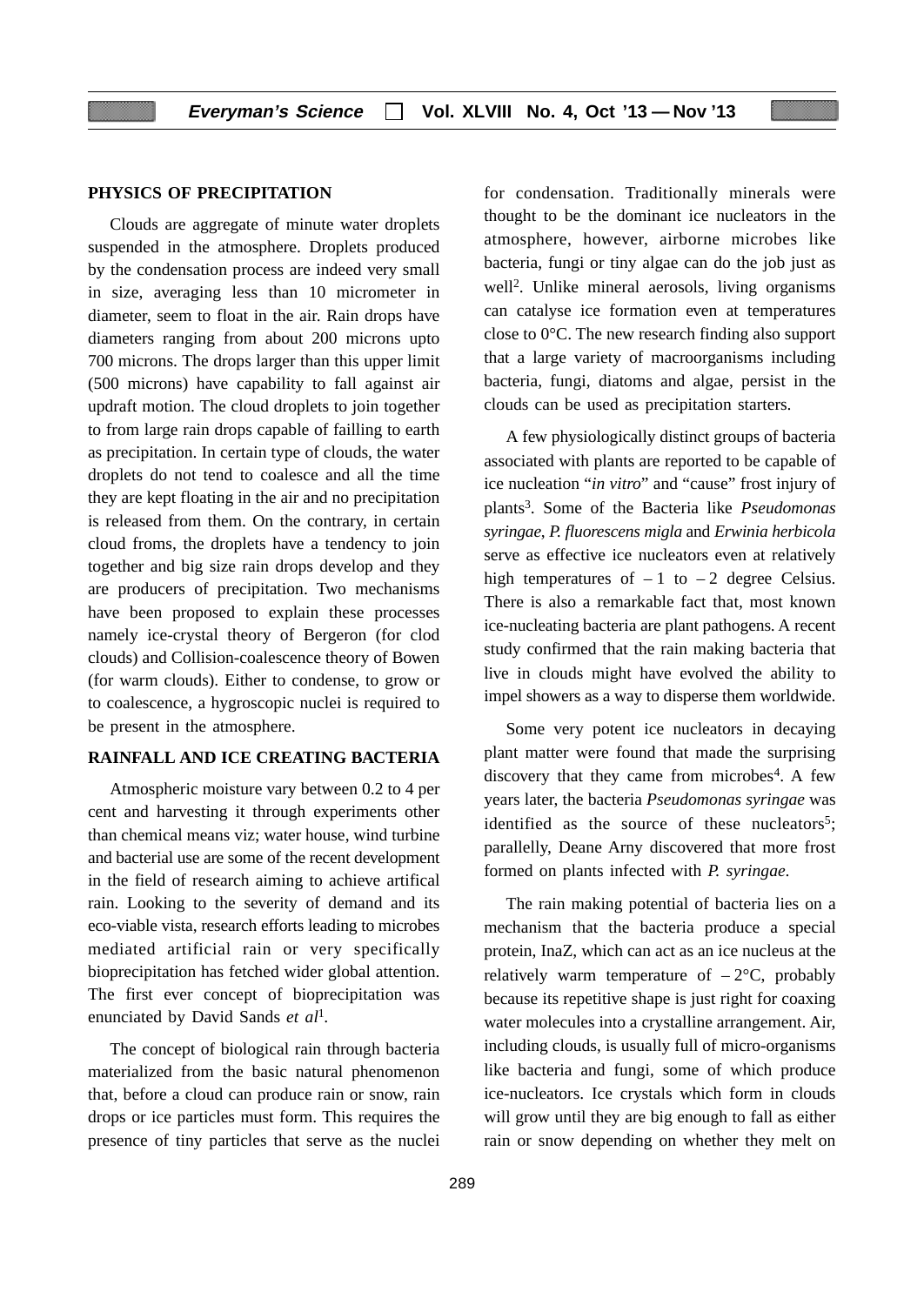the way down. Researchers have detected *P. syringae* in fresh rain, snow and ice from a wide range of locations including Louisiana, the French Alps and even Antarctica. Another team of researches found that one-third of the ice crystals in clouds over Wyoming had formed around biological particles.

# **MICROBE WATER CYCLE AND BIO-PRECIPITATION**

Like natural water cycle there exists microbe water cycle also, but in this cycle microbes (Bacteria, Fungi) do not change their physical status. These bacteria and fungi are found as high as 30,000 feet in the atmosphere. The researchers found air mass and hurricanes that spew these bacteria from water and land surfaces into atmosphere. It was observed that mostly marine bacteria, and terrestrial bacteria were originated over water and land. These bacteria were dynamically mixed with other particles and in terms of distribution, there were about 144 bacteria cells found in every cubic foot of air. Reported information suggests that the bacteria gets out of clouds and back to Earth and on plants through rain and thus complete the cycle.

Similar to the natural phenomenon, bioprecipitation also requires a source of nucleation; such sources exist both outside and within plants. Outside sources of nucleation include dust particles, organic matter, bacteria and even gas bubbles. These bacteria populate on the surface of many plants species, and frost formation on such plant surfaces bears a logarithmic relationship to the number of ice nucleating bacteria on the plant surface. A reduction in number of such bacteria on plant surfaces reduces the threshold temperature for frost formation. The same bacteria that cause frost damage on plants can help clouds to produce rain and snow. Studies on freshly fallen snow suggest that 'bio-precipitation' might be much more common than was suspected.

# **HARVESTING MOISTURE THROUGH PLANT BREEDING AND LAND MANAGEMENT**

Plants harbor large numbers of microogranisms on their surfaces. Cultivated plants, in particular, are considered to be a major source of the microorganisms – and especially the bacteria. Canopies of snap bean, for example, harbor INA strain of bacteria *Pseudomonas syringae* in strength of about 30 bacteria/m<sup>2</sup>/Sec in the air. Sands and colleagues proposed the existence of a biological cycle whereby colonization of plants by INA bacteria contributes to enhanced precipitations which in turn augment plant and microbial growth and contributes to the dissemination of bacteria to new plants<sup>1</sup>. Thus plants could be considered to be cloud seeders. Attempts must be made to widen the host range of the crops suitable for bacterial colonization by specific strain. Future selective breeding followed by effective selection would offer the potential for plant evolution to support high numbers of INA bacteria. For maximizing INA bacteria anchorage on plant surface, selection for specific canopy properties may be one possible avenue. It will of course be important to establish that newly introduced or selected crop cultivars with increased harboring efficiency should at least maintain yields of existing varieties and ideally be resistant to the pathogenicity of INA bacteria. Plant breeding and agronomic strategies that enhance these forms could be investigated to reduce the spread of plant pathogenic INA bacteria. A considerable knowledge base integrating research in agronomy, microbiology, meteorology, physics, sociology and economics will be needed to bring us to the point of such choices.

# **ENVIRONMENTAL EFFECTS OF HARVESTING RAIN THROUGH BACTERIA**

Artificial rain produced by several chemical *viz*; Silver Iodide (costly) or solid carbon dioxide or even finely powdered Sodium Chloride (cheaper) leads to accumulation of these chemicals in plant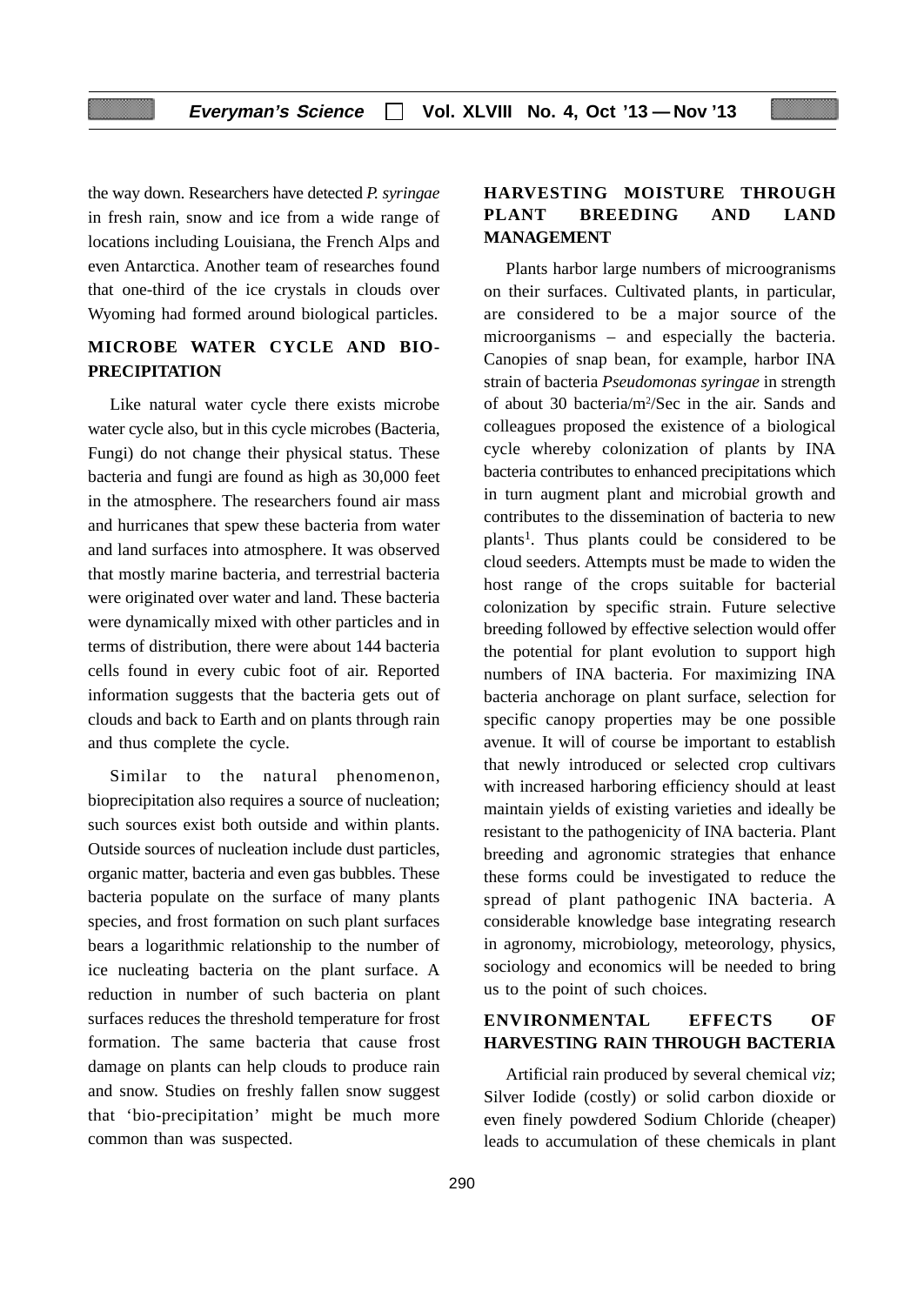and animal bodies which could create argyria, anaemia, weakness and loss of weight. Similarly adverse health implications were also reported from the study conducted at the "Bangalore University which revealed that the first rains of summer encompassed high level of pathogens including *Streptococcus spp, Staphylococcus aureus, Enterococcus spp, Actinomyces spp, Bacillus subtilis, Neisseria spp*, and *Mycobacterium sp* in addition to *E coli*." These fungal species can cause infectious disease, have acute toxic effects, and give rise to allergies and cancers. However, there seem viable preventive as well as remedial alternatives available for microbial borne diseases as compared to that of chemically induced. Therefore, despite to the risk involved in bioprecipitation, the option is quite preferable considering economical, environmental and remedial aspects.

### **CONCLUSION**

Demand of water has increased tremendously and in some regions natural precipitation is not enough to sustain lives. The artificial rain making is a tool and possesses the potential to fulfill, to some extent, the demand of water, but is quite expensive and has limited applicability due to its environmental effects. Bio-precipitation emerged out as a new hope for water harvesting, though it's pro and cons have not been fully evaluated, but seems to be economically feasible and practically viable for water harvesting. However, before materializing the concept, a scientifically sound risk-benefit assessment must be executed leading to an explicit prospect of Bioprecipitation.

### **REFERENCES**

- 1. D.C. Sands, V. E. Langhans, A. L. Scharen, Smet G. de *J. Hungarian Meteorological Serv*. **86**, 148-152, 1982.
- 2. C. Brent Christner, Cloudly With a Chance of Microbes, Microbe 7.2 : 70-75. Christner Research Group. Louisiana State University. Web. 28 Oct. 2012 <http://brent.xner.net. >.
- 3. S.E. Lindow, *Annu. Rev. Phytopathol*. **21**, 363-384, 1983.
- 4. R. C. Schnell, and G. Vali, *Nature*, **236**, 163-164, 1972.
- 5. L. R. Maki, E. L. Gaylan, M. M. Chang-Chien, D. R. Caldwell *Appl. Microbiol*. **28**, 456-459, 1974.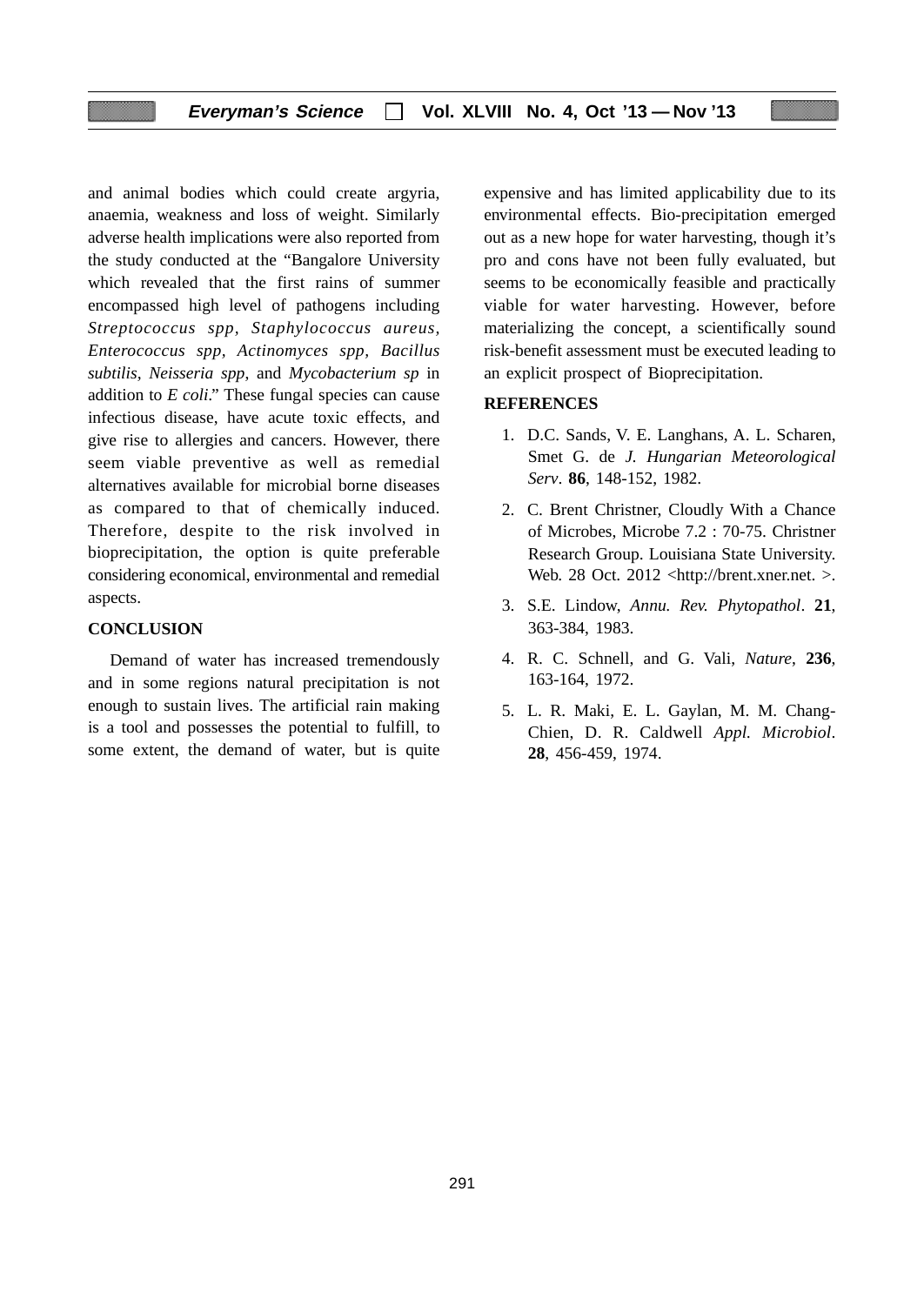# **DIABETES AND MEDICINAL PLANTS**

R. U. Abhishek, D. C. Mohana\*, S. Thippeswamy and K. Manjunath

**Diabetes mellitus is a metabolic disorder characterized by chronic hyperglycemia or increased blood glucose levels, resulting from insufficient or inefficient insulin secretion, with alterations in carbohydrate, protein and lipid metabolism. Type 2 diabetes is the most prevalent form, of the total diabetics about 90% have type 2 diabetes, which is characterized by post-prandial hyperglycaemia (increase in blood sugar level after a meal). Many medicinal plants are reported to have insulin-mimetic effect, modulation of insulin secretion and inhibition of carbohydrate digesting enzymes.**

#### **INTRODUCTION**

ince ancient times, plants have been an exemplary source of medicine. Ayurveda and other Indian literature mentioned the use of plants in treatment of various human ailments. In India, indigenous plant remedies have been used in the treatment of *Diabetes mellitus* since the time of Charaka and Sushruta (6th century  $BC)^1$ . Plants have always been an exemplary source of drugs and more than 80% of the currently available drugs have been derived directly or indirectly from them. Medicinal plants have the advantage of having no or only few side effects. Some of them are being used in traditional systems of medicine from hundreds of years in many countries of the world. Metformin is an oral antidiabetic drug used for the treatment of non-insulin-dependent diabetes mellitus (NIDDM) patients. Metformin is now believed to be the most widely prescribed antidiabetic drug in the world; it was first derived from a medicinal plant *Galega officinalis*, which was historically used for treatment of diabetes in medieval Europe2. There are many antidiabetic plants which might provide useful sources for the development of drugs

which can be used in the treatment of diabetes mellitus. The literature on medicinal plants with antidiabetic activity is vast, so a few commonly used plants have been discussed here.

#### **WHAT IS DIABETES ?**

Diabetes mellitus is a complex metabolic disorder resulting from either insulin insufficiency or insulin dysfunction. The disease is primarily classified into insulin-dependent diabetes mellitus (type 1 dabetes, IDDM), non-insulin-dependent diabetes mellitus (type 2 diabetes, NIDDM) and Gestational diabetes mellitus (GDM). The prevalence of NIDDM is increasing globally. Of the total diabetics, about 90% have NIDD $M<sup>3</sup>$ , which is characterized by post-prandial hyperglycaemia (PPHG) and associated with post-prandial oxidative stress. PPHG (increase in blood sugar level after a meal) plays an important role in the development of NIDDM, as well as in complications associated with the condition, including micro-vascular and macrovascular diseases.

Most of the food we eat is broken down into simple sugar glucose, which is the main source of fuel to get energy for the body. After digestion the glucose reaches our blood stream where it is available for the cells to utilize for energy, but

Department of Microbiology & Biotechnology, Jnana Bharathi, Bangalore University, Bangalore- 560056, E-mail: mohanadc@gmail.com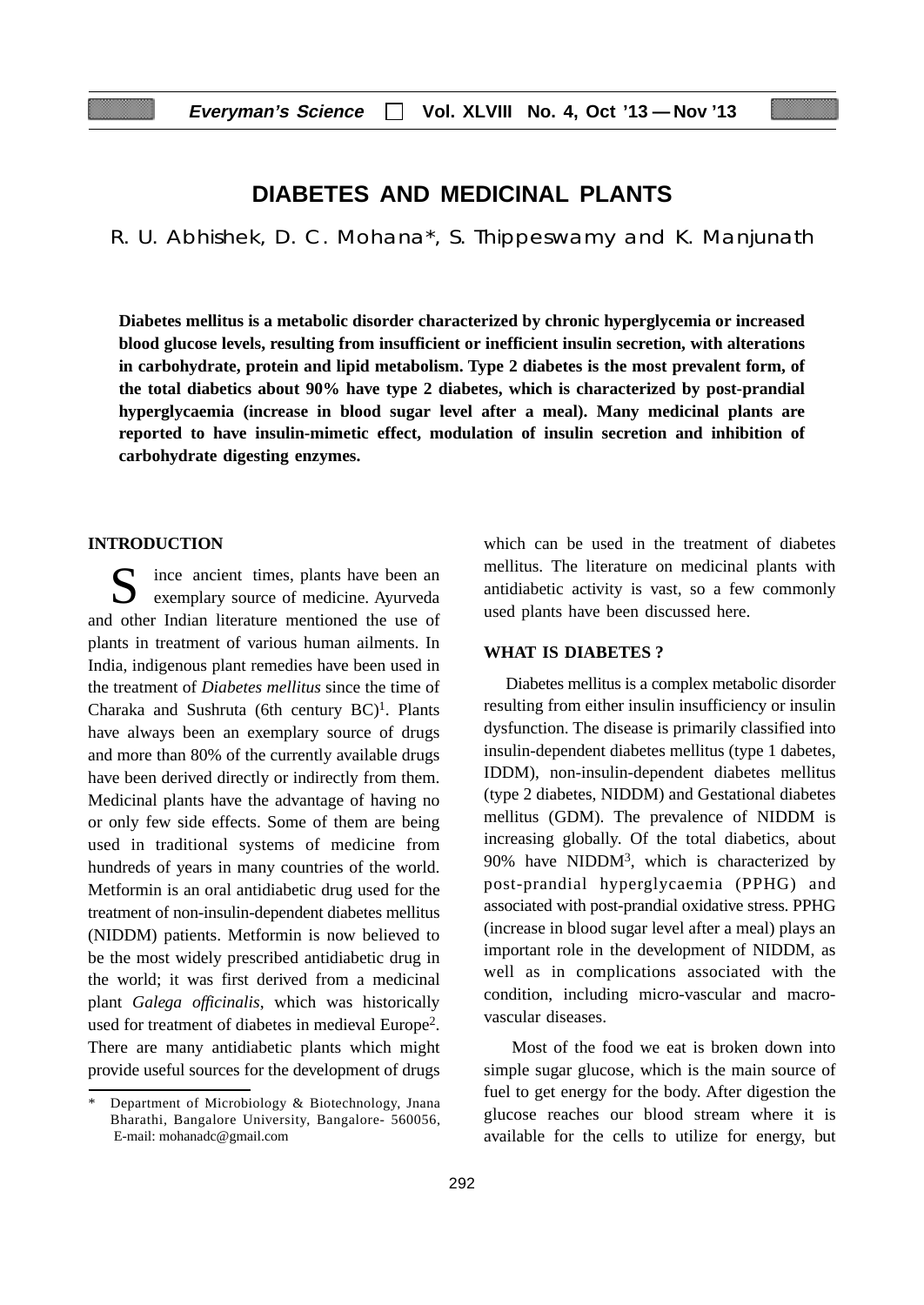insulin is needed for the uptake of glucose into the cells. Insulin is a hormone secreted by the pancreas, it has to be secreted in adequate amount to transport glucose from blood into different cells of the body. If the insulin is not produced sufficiently or the produced insulin does not work efficiently, the glucose is not taken into the body, remains in the blood. This makes rise in blood sugar level causes hyperglycaemia. If a diabetic person has high blood sugar, either because the body does not produce enough insulin, or because cells do not respond to the insulin that is produced. This high blood sugar produces the classical symptoms of polyuria (frequent urination), polydipsia (increased thirst) and polyphagia (increased hunger)4.

Pancreatic  $\alpha$ -amylase is a key enzyme in the digestive system and catalyses the initial step in hydrolysis of starch to a mixture of smaller oligosaccharides. These are then acted on by  $\alpha$ glucosidases and further degraded to glucose which on absorption enters the blood-stream. Degradation of this dietary starch proceeds rapidly and leads to elevated PPHG (post-prandial hyperglycemia). PPHG can be controlled by delaying the absorption of carbohydrates from the gastrointestinal tract by inhibiting digestive enzymes. Foodstuffs which are rich in phenolic compounds are known to inhibit digestive enzymes, most of the phenolics of millets (finger millet or ragi) and grains are concentrated in the seed coat<sup>5</sup>. Many plants (Indian gooseberry, guava, and pomegranate), vegetables (cauliflower, garlic, onion) and leafy vegetables (amaranth, punarnava) are reported to have hypoglycaemic activities. An herbal formulation containing the three medicinal fruits *Phyllanthus emblica* (Amla), *Terminalia belerica* (Bibhitaki) and *Terminalia chebula* (Haritaki) named Triphala (Sanskrit, tri = three and phala  $=$  fruits), is traditionally used medicine for the treatment of diabetes.

### **TYPES OF DIABETES**<sup>6</sup>

**Type 1 diabetes** is called as insulin-dependent diabetes mellitus (IDDM), immune-mediated or

juvenile-onset diabetes. It is caused by an autoimmune reaction where the body's defense system attacks the insulin-producing cells. This disease can affect people of any age, but usually occurs in children or young adults. People with this form of diabetes need injections of insulin every day in order to control the levels of glucose in their blood.

**Type 2 diabetes** is called as non-insulindependent diabetes mellitus (NIDDM), and accounts for at least 90% of all cases of diabetes. It is characterized by insulin resistance and relative insulin deficiency, either of which may be present at the time that diabetes becomes clinically manifest. The diagnosis of NIDDM usually occurs after the age of 40 but can occur earlier, especially in populations with high diabetes prevalence. It is characterized by insulin resistance and impaired beta cell function.

**Gestational diabetes (GDM)** is a form of diabetes consisting of high blood glucose levels during pregnancy. It develops in one among 25 pregnancies worldwide and is associated with complications in the period immediately before and after birth. GDM usually disappears after pregnancy but women with GDM and their offspring are at an increased risk of developing NIDDM later in life. Approximately half of women with a history of GDM go on to develop type 2 diabetes within five to ten years after delivery.

## **DIABETES COMPLICATIONS**4,5

One of the long-term complications of NIDDM is hypertension or high blood pressure. Hypertension and NIDDM are interrelated metabolic disorders. Persistent hypertension is one of the risk factors for strokes, heart attacks, heart failure and is a leading cause of chronic renal failure. Though pathophysiology of diabetes remains to be fully understood, experimental evidences suggest the involvement of free radicals in the pathogenesis of diabetes and more importantly in the development of diabetic complications. Free radicals are capable of damaging cellular molecules, DNA, proteins and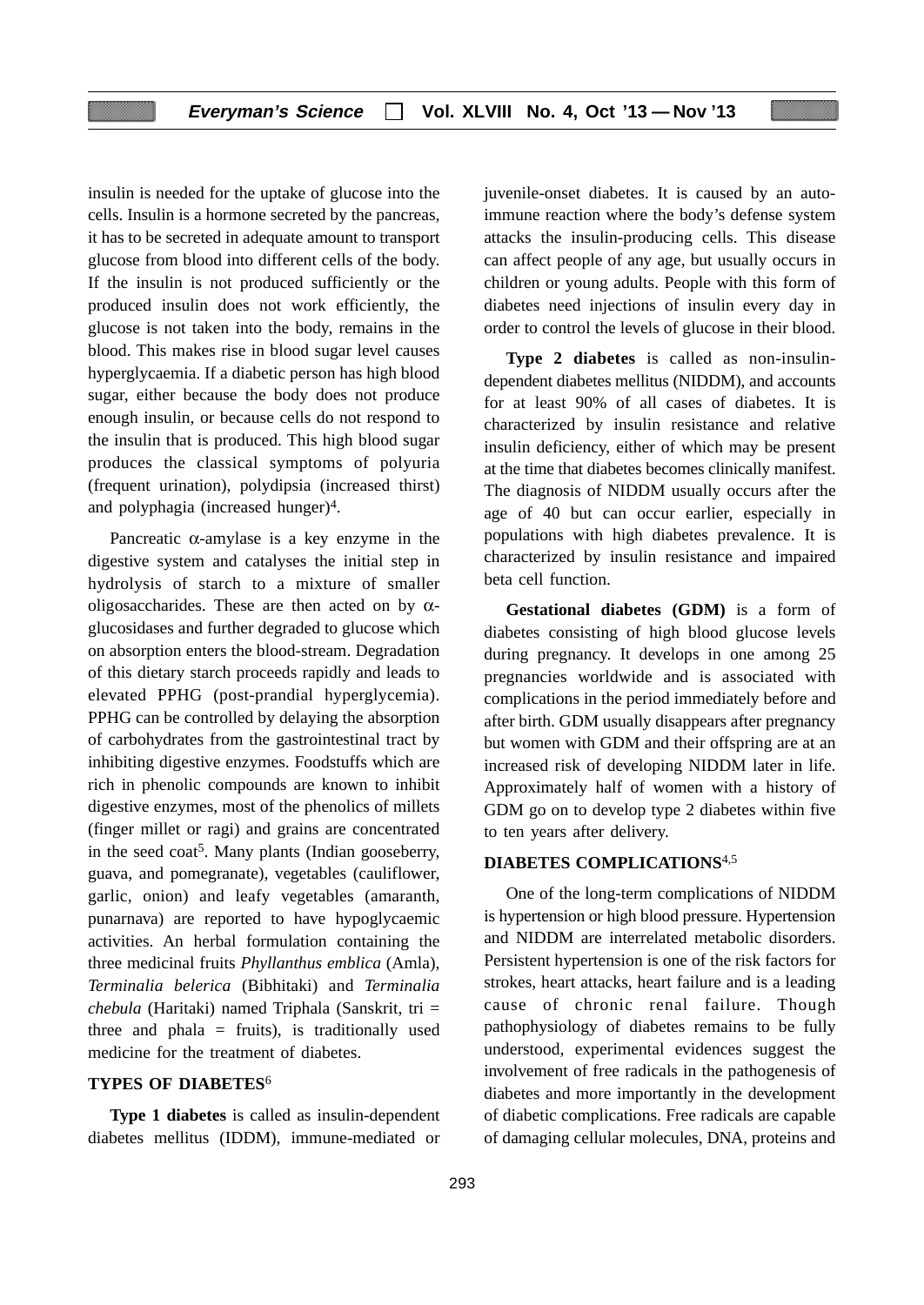lipids leading to altered cellular functions. Many recent studies reveal that antioxidants capable of neutralizing free radicals are effective in preventing experimentally induced diabetes in animal models as well as reducing the severity of diabetic complications. For the development of diabetic complications, the abnormalities produced in lipids and proteins are the major etiologic factors. In diabetic patients, extra-cellular and long lived proteins, such as elastin, laminin, and collagen are the major targets of free radicals. These proteins are modified to form glycoproteins due to hyperglycemia. The modification of these proteins present in tissues such as lens, vascular wall and basement membranes are associated with the development of complications of diabetes such as cataracts, microangiopathy, atherosclerosis and nephropathy. During diabetes, lipoproteins are oxidized by free radicals. As diabetes is a multifactorial disease leading to several complications, and therefore demands a multiple therapeutic approach.

## **DIABETES AND INSULIN**

Even insulin therapy does not reinstate a permanent normal pattern of glucose homeostasis, and carries an increased risk of atherogenesis and hypoglycemia<sup>1</sup>. Regardless of the type of diabetes, patients are required to control their blood glucose with medications and/or by adhering to an exercise program and a dietary plan. Insulin therapy by injection is given to those with IDDM and also to some patients with NIDDM when oral hypoglycaemic drugs fail to lower blood glucose. Due to modernization of lifestyle, NIDDM is becoming a major health problem in developing countries. Patients with NIDDM are usually placed on a restricted diet and are instructed to exercise, the purpose of which primarily is weight control. If diet and exercise fail to control blood glucose at the desired level, oral antidiabetic medication is prescribed. Several plants have been reported for their insulin stimulation and mimetic activities (Table 1).

| S.<br>No. | <b>Botanical name</b>  | <b>Common names</b>                             | Family          | <b>Beneficial effects</b>                                                                                       |
|-----------|------------------------|-------------------------------------------------|-----------------|-----------------------------------------------------------------------------------------------------------------|
| 1.        | Aloe vera              | True aloe, Ghritakumari                         | Liliaceae       | Hypoglycemic, wound healing in<br>diabetics                                                                     |
| 2.        | Amaranthus caudatus    | Amaranth tender, Chaulai   Amaranthaceae<br>sag |                 | Hypoglycaemic activity                                                                                          |
| 3.        | Boerhaavia diffusa     | Hogweed, Punarnava                              | Nyctaginaceae   | Increases plasma insulin concentration<br>and insulin sensitivity                                               |
| 4.        | Azadirachta indica     | Neem                                            | Meliaceae       | Hypoglycemic, reduces peripheral<br>utilization of glucose and glycogenolytic<br>effect                         |
| 5.        | Caesalpinia bonducella | Yellow nicker, Kantkarej                        | Caesalpiniaceae | Hypoglycemic, insulin secretagogue,<br>hypolipidemic activity                                                   |
| 6.        | Ficus benghalensis     | Indian banyan, Indian fig,<br>Bengal fig        | Moraceae        | Hypoglycemic, hypolipidemic, inhibits<br>insulinase activity from liver and kidney,<br>Insulin mimetic activity |
| 7.        | Glycyrrhizae radix     | Liquorice root, Mulethi                         | Fabaceae        | Hypoglycemic activity                                                                                           |
| 8.        | Gymnema sylvestre      | Gudmar, Madhunashini                            | Asclepidaceae   | Stimulation of repair or regeneration of<br>beta cells, anti-hyperglycemic effect,<br>hypolipidemic             |

**Table-1 Some important medicinal plants with antidiabetic properties**6,8,9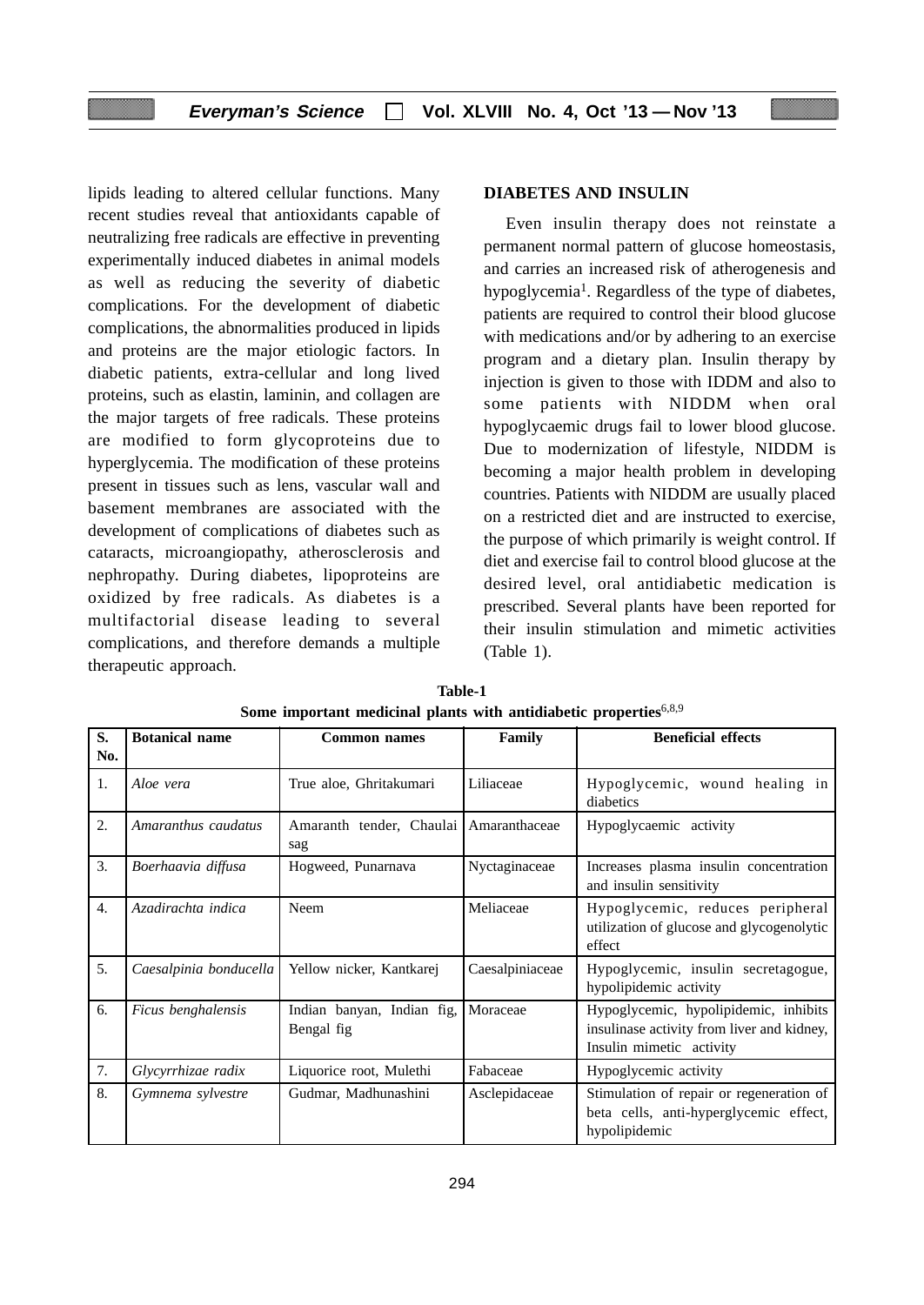| S.<br>No. | <b>Botanical name</b>         | <b>Common names</b>                                    | Family         | <b>Beneficial effects</b>                                                            |
|-----------|-------------------------------|--------------------------------------------------------|----------------|--------------------------------------------------------------------------------------|
| 9.        | Momordica charantia           | Bitter melon, Bitter gourd                             | Cucurbitaceae  | Insulin mimetic activity                                                             |
| 10.       | Phyllanthus emblica           | Indian gooseberry, Amla                                | Phyllanthaceae | Decreases lipid peroxidation, antioxidant,<br>hypoglycemic                           |
| 11.       | Punica granatum               | Pomegranate                                            | Lythraceae     | Antioxidant, anti-hyperglycemic effect                                               |
| 12.       | Pterocarpus marsupium         | Indian kino tree, Indian Fabaceae<br>Malabar, Vijaysar |                | Hypoglycemic, insulinogenic-enhance<br>insulin release                               |
| 13.       | Syzigium cumini               | Jambul, Jamun                                          | Myrtaceae      | Hypoglycemic, anti-oxidant activityty, $\alpha$ -<br>glucosidase inhibitory activity |
| 14.       | Swertia chirayita             | Indian gentian, Chirayata                              | Gentianaceae   | Stimulates insulin release from islets                                               |
| 15.       | Terminalia bellerica          | Bahera, bastard myrobalan,<br>Bibhitaki                | Combretaceae   | Hypoglycemic, antioxidant, hypolipidemic<br>activity                                 |
| 16.       | Terminalia chebula            | Myrobalan, Harra, Haritaki                             | Combretaceae   | Hypoglycemic, antioxidant, hypolipidemic<br>activity                                 |
| 17.       | Tinospora cordifolia          | Amrita, Guduci                                         | Menispermaceae | Anti-hyperglycemic, stimulates<br>insulin<br>release from islets                     |
| 18.       | Trigonella foenum-<br>graecum | Fenugreek, Methi                                       | Leguminosae    | Hypoglycemic activity, stimulates insulin<br>release by islet cells                  |

# **SYNTHETIC DRUGS AND HERBAL MEDICINE**

Oral antidiabetic agents exert their effects by various mechanisms: (1) stimulation of β-cells in the pancreas to produce more insulin (sulfonylureas and meglitinides), (2) increasing the sensitivity of muscles and other tissues to insulin (thiazolidinediones), (3) decreasing gluconeogenesis by the liver (biguanides), and (4) delaying the absorption of carbohydrates from the gastrointestinal tract  $(\alpha$ -glycosidase inhibitors)<sup>6</sup>.

A major effort was directed toward discovery of novel antidiabetic agents, which resulted in the discovery of several patented compounds: cryptolepine, maprouneacin, 3β, 30-dihydroxylupen- $20(29)$ -en-2-one, harunganin, vismin, and quinines<sup>7</sup>. Galegine was isolated as an active antihyperglycemic agent from the plant *Galega officinalis* L. used ethnomedically for the treatment of diabetes. Galegine provided the template for the synthesis of metformin and opened up interest in the synthesis of other biguanidine-type antidiabetic drugs2.

such as starch is the major source of blood glucose, it is believed that the inhibition of the carbohydrate hydrolytic enzymes may be a promising strategy for the management of NIDDM. Phytochemicals such as phenolics with strong antioxidant properties have been reported to be good inhibitors of the enzymes linked to NIDDM. Phenolic extracts of plants were found to be effective inhibitors of intestinal  $\alpha$ -glucosidase and are being used to control NIDDM. Some polyphenolic compounds from plants are known to cause insulin like effects in glucose utilization in mammals. *Aloe vera*, bitter gourd, guduchi, *Gymnema sylvestre* (gudmar), neem, methi, *Syzygium cumini* (jamun) and pomegranate etc. are some most commonly used plants which have antidiabetic properties<sup>7,8</sup>. Several mechanisms have been investigated to explain the antihyperglycemic action of medicinal plants, which include modulation of insulin secretion, insulinmimetic effect and inhibition of intestinal glucosidase activity<sup>7,9</sup>. Some important commonly used medicinal plants having antidiabetic properties and their beneficial effects are presented in Table 1.

Since the hydrolysis of dietary carbohydrates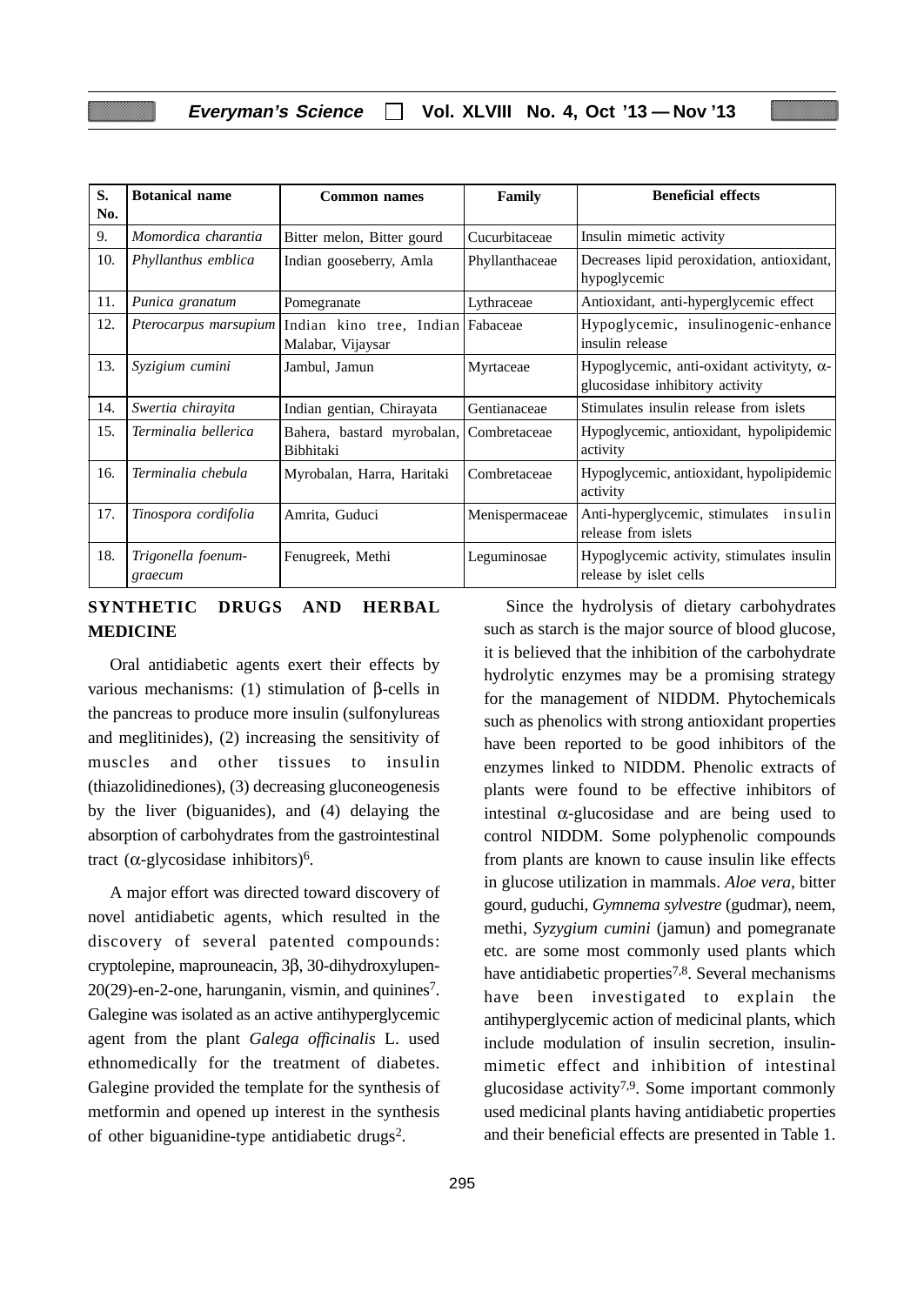### **DIABETES AND DIET**

The uncontrolled diabetes can lead to long-term organ damage, resulting sometimes in heart disease, stroke, vision loss, kidney failure, foot amputation or death, studies show. The diet frequently recommended for people who suffer from diabetes is one that is high in dietary fibre, especially soluble fibre, but low in fat (especially saturated fat) and sugar. Highly processed, calorie-dense, nutrient depleted diet leads to exaggerated increase in blood glucose and lipids that induces immediate oxidative stress<sup>5,10</sup>.

A statement of American Diabetes Association recommended the medical nutrition therapy (MNT) for diabetics. MNT is important in preventing diabetes, managing existing diabetes, and preventing, or at least slowing, the rate of development of diabetes complications. MNT is an integral component of diabetes self-management at all levels of diabetes prevention4.

The MNT recommendations include<sup>4</sup>

- **(a) Energy balance, overweight, and obesity:**
	- In overweight and obese insulin resistant individuals, modest weight loss has been shown to reduce insulin resistance. Thus, weight loss is recommended for all overweight or obese individuals who have or are at risk for diabetes.
	- For weight loss, either low-carbohydrate or low-fat calorie-restricted diets may be effective in the short-term (up to 1 year).
	- For patients on low-carbohydrate diets, monitor lipid profiles, renal function, and protein intake (in those with nephropathy) and adjust hypoglycaemic therapy as needed.
	- Physical activity and behavior modification are important components of weight loss programs and are most helpful in maintenance of weight loss.

#### **(b) Primary prevention of diabetes**

- Among individuals at high risk for developing NIDDM, structured programs emphasizing lifestyle changes that include moderate weight loss (7% body weight) and regular physical activity (150 min/week) with dietary strategies including reduced calories and reduced intake of dietary fat can reduce the risk for developing diabetes and are therefore recommended.
- Individuals at high risk for NIDDM should be encouraged to use dietary fiber (14 g fiber/1,000 kcal) and foods containing whole grains (one-half of grain intake).

Inhibition of pancreatic α-amylase could result in the abnormal bacterial fermentation of undigested carbohydrates in the colon and therefore mild  $\alpha$ amylase inhibition activity is useful. Plant derived compounds are reported to have strong inhibitory activity against  $\alpha$ -glucosidase and mild  $\alpha$ -amylase inhibition. High fibre content may further improve the satiating effect of the diet and a diet rich in soluble fibre, including oat bran, legumes, barley and most fruits and vegetables, has the most beneficial effect on blood lipids and blood pressure levels<sup>10</sup>. Pulses are important in the diet as their effect on blood glucose is less than that of most other carbohydrate containing foods. Green leafy vegetables rich in fiber help to lowering down the blood sugar levels and thus are healthy.

### **REFERENCES**

- 1. J. K. Grover, S. Yadav and V. Vats, *Journal of Ethnopharmacology*, **81**, 81-100, 2002.
- 2. C.J. Bailey and C. Day, *Practical Diabetes International*, **21**, 115-117, 2004.
- 3. National Diabetes Information Clearinghouse (NDIC), National Institutes of Health (NIH), USA, 2013.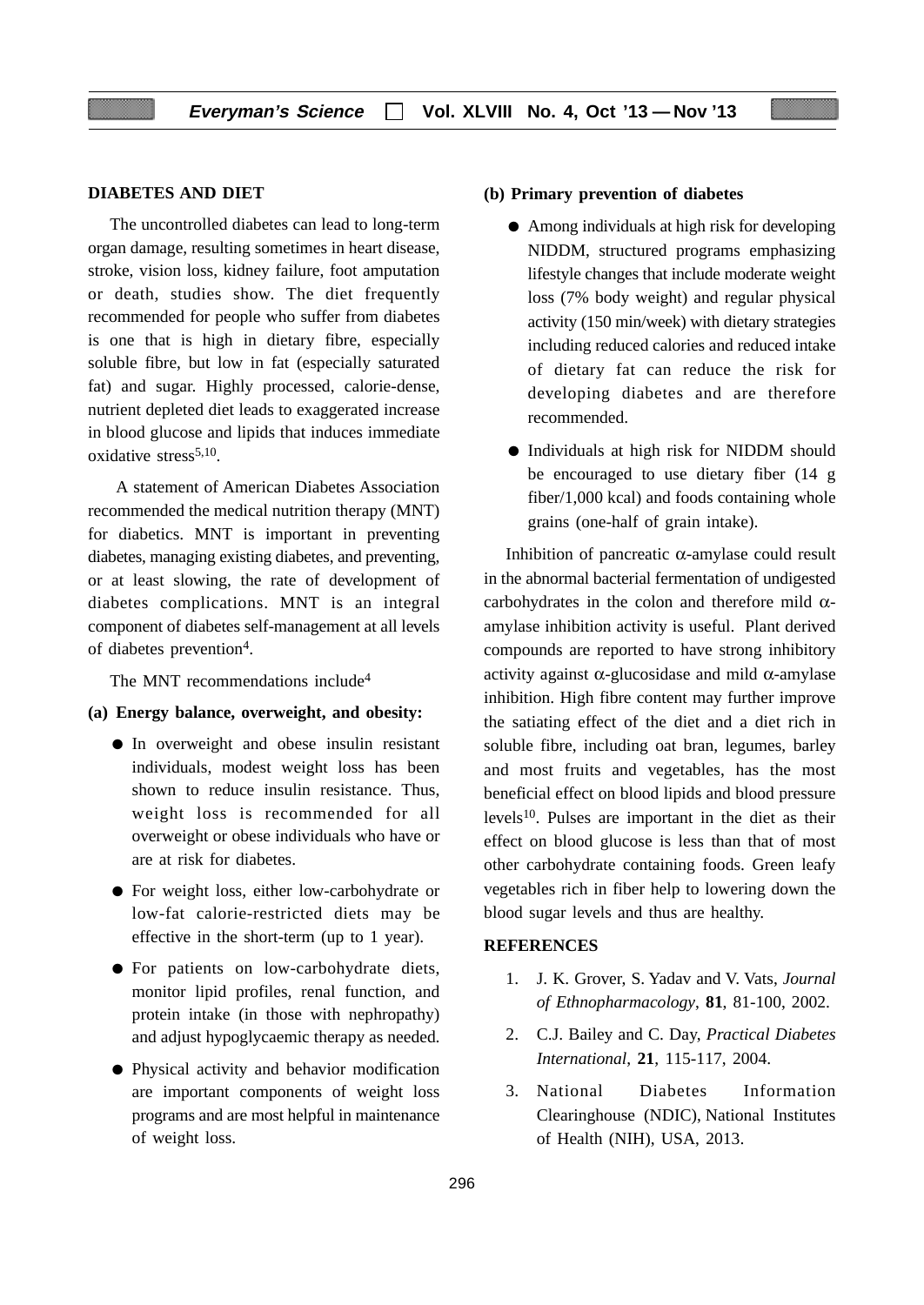- 4. American Diabetes Association, Standards of Medical Care in Diabetes-2010, *Diabetes care*, **33**, 11-61, 2010.
- 5. F. B. Hu, *Diabetes Care*, **34**, 1249-1259, 2011.
- 6. T. Pullaiah, K. C. Naidu, "Antidiabetic Plants in India and Herbal Based Antidiabetic Research", Regency Publications, New Delhi, pp.04-52, 2003.
- 7. A. Noor, V. S. Bansal and M. A. Vijayalakshmi, *Current Science*, **104**, 721- 727, 2013.
- 8. S. Chakrabarti, T. K. Biswas, B. Mukherjee, "Antidiabetic Plants: scientific Appraisal at a Glance" in 'Recent Progress in Medicinal Plants", Vol 18, Natural Products II, Editors-J.N. Govil, V.K. Singh and N.T. Siddiqui, Stadium Press, LLC, USA, pp. 275-309, 2007.
- 9. M. Modak, P. Dixit, J. Londhe, S. Ghaskadbi and T.P.A. Devasagayam, *Journal Clinical Biochemistry and Nutrition*, **40**, 163-173, 2007.
- 10. S. Pal, A. Khossousi, C. Binns, S. Dhaliwal and V. Ellis, *British Journal of Nutrition*, **105**, 90-100, 2011.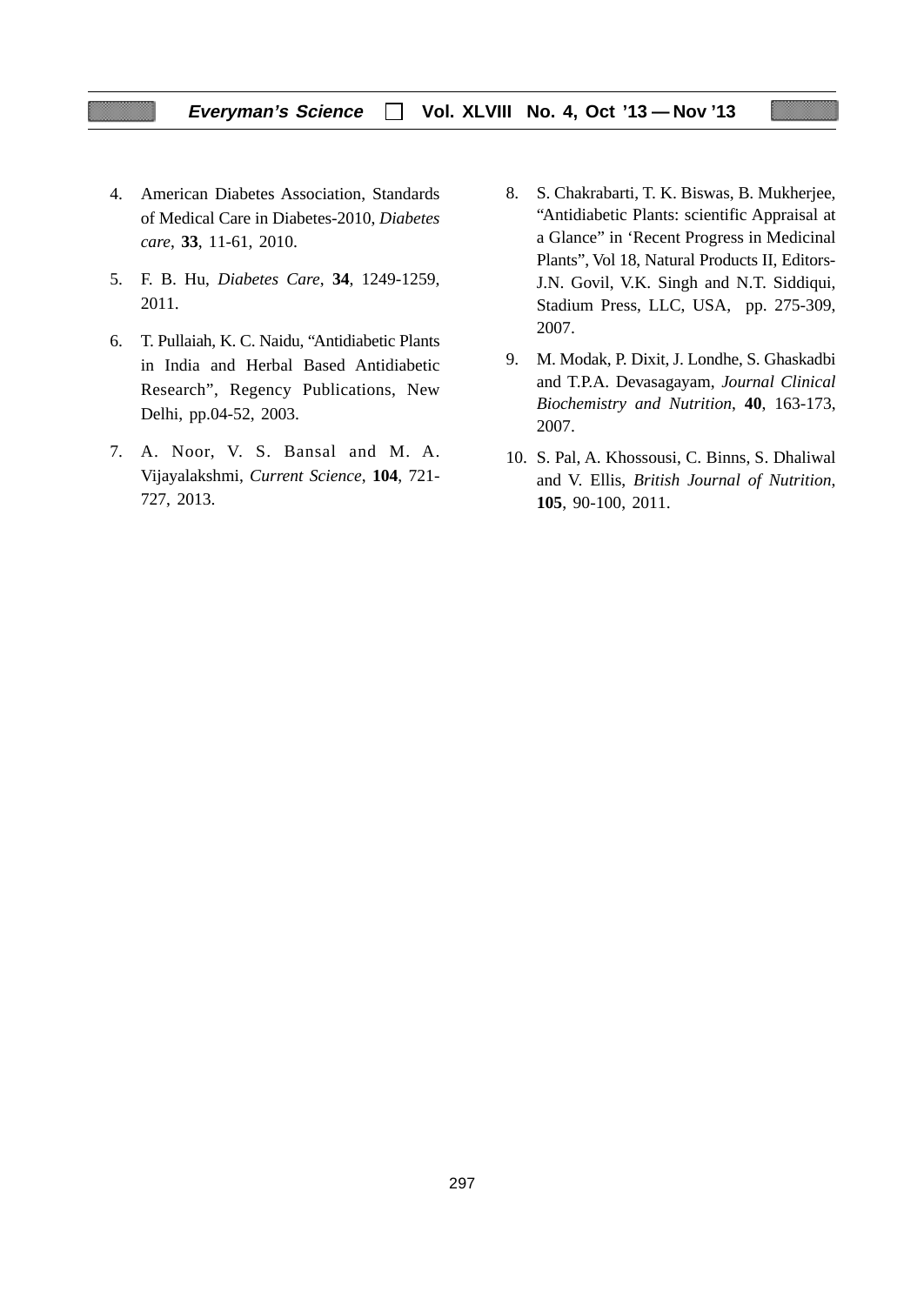# **FORMATION AND IMPORTANCE OF BIOFILM**

Aryadeep Roy Choudhury\*, Mayukh Chakraborty, Samadrita Bhattacharya

**Biofilm can be defined as microbial communities attached to a surface. Biofilm-associated cells are differentiated from their planktonic (free-swimming or suspended) counterparts by generation of an extracellular polymeric substance (EPS) matrix, reduced growth rates, and the up- and down-regulation of specific genes. An established biofilm provide an optimal environment for the exchange of genetic material between cells. They also show greater resistance to antibiotics since they present penetration barrier to such agents. Biofilms affect public health because of their role in certain infectious or chronic diseases and in a variety of medical device-related infections. This review focuses on the process of biofilm formation, their distribution, along with their industrial and clinical significance. A greater understanding of biofilm processes would lead to novel, effective biofilm-control strategies and a resulting improvement in patient management.**

#### **INTRODUCTION**

biofilm is a complex aggregation of microorganisms growing on a solid substrate, varying in thickness from a mono cell layer to 6-8 cm thick, but mostly on an average of about 100 µm in thickness. Biofilms are characterized by structural heterogeneity, genetic diversity, complex community interactions and a hydrated extracellular matrix (ECM) of polymeric substances<sup>1</sup>. The first colonists facilitate the arrival of other cells by providing more diverse adhesion sites and building the matrix that holds the biofilm together. Only some species are able to attach to a surface on their own. Others usually anchor themselves to the matrix or directly to the earlier colonists. Once colonization has begun, the biofilm grows through cell division2. A single bacterial species can form a biofilm, but in natural environment, it often comprises various species of bacteria, fungi, algae, protozoa and debris along with corrosion products<sup>2</sup>.

## **BACTERIAL BIOFILM**

In their natural environment, biofilm commonly consists of aggregates of bacteria, encased in a mucoid polysaccharide structure, often growing as populations attached to surfaces. It represents microbial societies with their own defense and communication systems. It may be a pure culture derived from a single type of microorganism or more often, a mixed culture of multiple microorganisms<sup>3</sup>. Bacterial biofilms formed by *Pseudomonas aeruginosa, P. fluorescens*, *Escherichia coli, Staphylococcus* and *Vibrio cholerae* have been studied in some details. In some hardy microbial communities, bacteria like nontuberculous mycobacteria, *Pseudomonas aeruginosa*, *Legionella pneumophila* etc. not only survive but proliferate and wait for susceptible hosts<sup>4</sup>. A number of mechanisms, including drug

Post Graduate Department of Biotechnology, St. Xavier's College (Autonomous), 30, Mother Teresa Sarani, Park Street, Kolkata-700016, West Bengal, India, E-mail : aryadeep.rc@gmail.com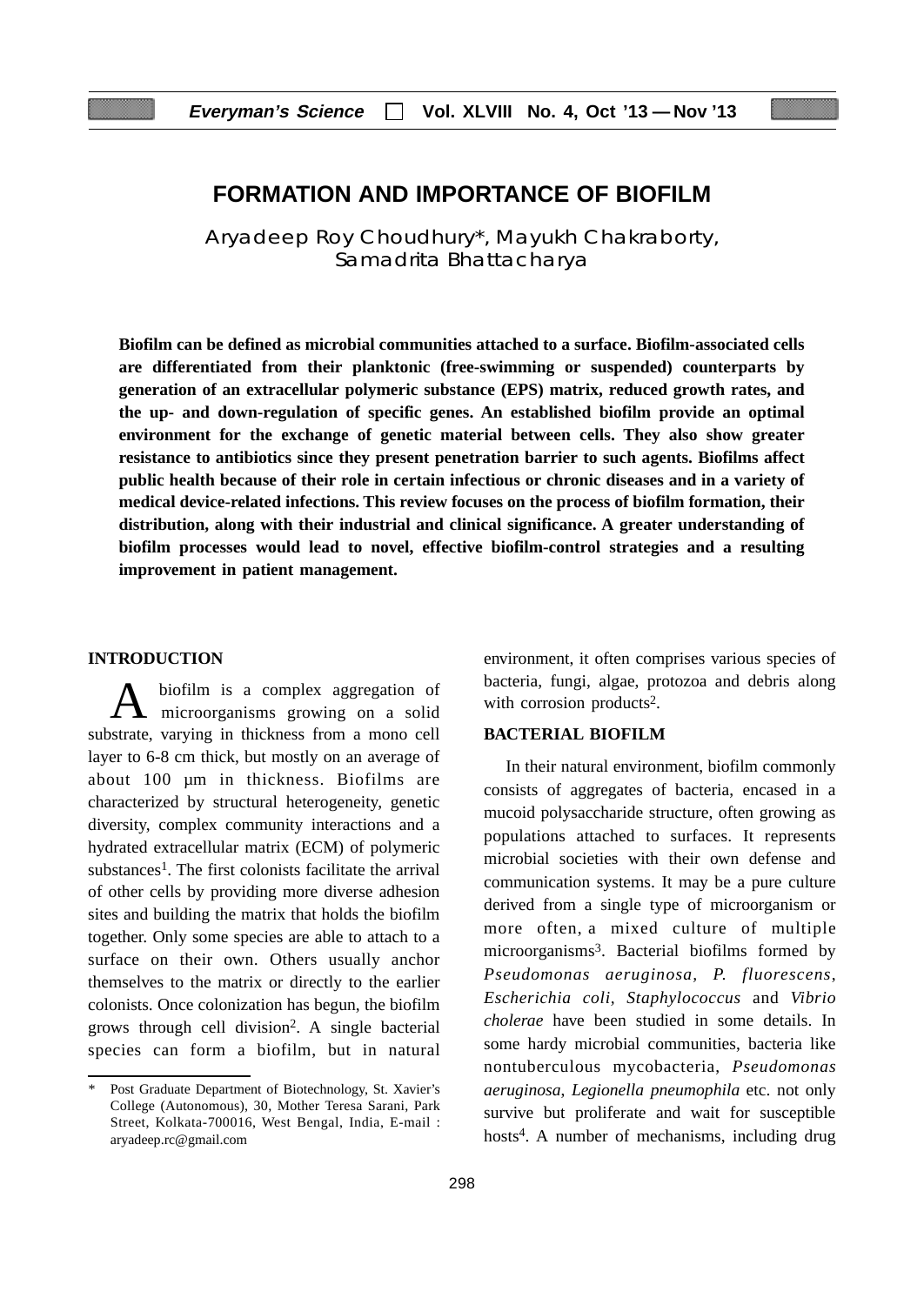efflux pumps, drug diffusion and penetration through the ECM, have been proposed as mechanism for the resistance of bacteria, growing as biofilm5. However, none of these mechanisms alone can explain the phenomenon of increased resistance associated with biofilm. Other studies have identified genetic components required to form single-species bacterial biofilm or quorum sensing signals (acylhomoserine lactone) in *P. aeruginosa* biofilm6.

## **DISTRIBUTION OF BIOFILM**

Biofilms are common in nature and appear in our everyday life in more than one form, since bacteria commonly have mechanisms by which they can adhere to surfaces and to each other<sup>1</sup>. Recent advancements in technology have brought to use a plethora of devices, so that many humans will host a biomaterial, and will therefore be at risk of biofilm infection. The surfaces for biofilm growth include rocks in water, food stuff, teeth and various biomedical implants like artificial hearts, joint replacements, orthopedic implants and other prosthetic devices, contact lenses, heart valves, vascular prostheses, dental implants, intrauterine devices, temporary-indwelling, intravascular catheters and reverse osmosis membrane filters $1.7$ . These devices are mostly made of inert metals, vitallium (cobalt-chromemolybdenum), titanium, stainless steel, plastics and other synthetic products like polyethylene, polyethylene terepthalate (dacron), polymethyl methacrylate, silicone rubber, polytetra fluoroethylene (teflon) and polyvinylchloride. After the biomaterial is implanted, either tissue cells or microorganisms will begin to colonize it. If the tissue cells colonize first, the implant will most likely be successful. If the bacteria colonize first, many microorganisms can adhere to the surface of the implant, leading to colonization8. Microbial infections can form on biomaterials that are totally inside the human body or partially exposed to the outside. In industrial environment, biofilms are encountered on the interior of slimeclogging drainpipes<sup>9</sup>.

# **BIOFILM FORMATION: FACTORS AND MECHANISM**

Biofilm development is conceived as a developmental process in which free swimming cells attach to a surface, first transiently and then permanently, as a single layer. This monolayer of immobilized cells gives rise to larger cell clusters that eventually develop into a three-dimensional structure, consisting of large pillars of bacteria, interspersed with water channels<sup>10</sup>. Comprehensive studies in recent times have been made with respect to *V. cholerae*. The *V. cholerae* monolayer, a distinct stage in biofilm development, requires a combination of pili, flagella and exopolysaccharide. The environmental signals, bacterial structures and transcription profiles that induce and stabilize the monolayer state are unique. The cells in a monolayer are specialized to maintain their attachment to a surface. The surface itself activates mannosesensitive haemagglutinin type IV pilus (MSHA) mediated attachment, which is accompanied by the repression of flagellar gene transcription $11$ . In contrast, the cells in a biofilm are specialized to maintain intercellular contacts. The progression to this stage occurs when exopolysaccharide synthesis is induced by environmental monosaccharides. Thus, the proposed model for biofilm development in natural environment is (i) cells form a stable monolayer on a surface, (ii) when biotic surfaces are degraded with the subsequent release of carbohydrates, the monolayer develops into a biofilm<sup>12</sup>.

 Regarding the biofilm production in the laboratory, the pioneering studies were made by Cholodny, Henrici and Zo Bell, more than 50-60 years ago. Usually the methodology involved was unmersion of glass slides into natural environments and observing the biofilm developed, under microscope. The adhesion and attraction of the bacteria to the surface may be brought about by different mechanisms, including surface charge, gravity, Brownian motion and chemo attraction, provided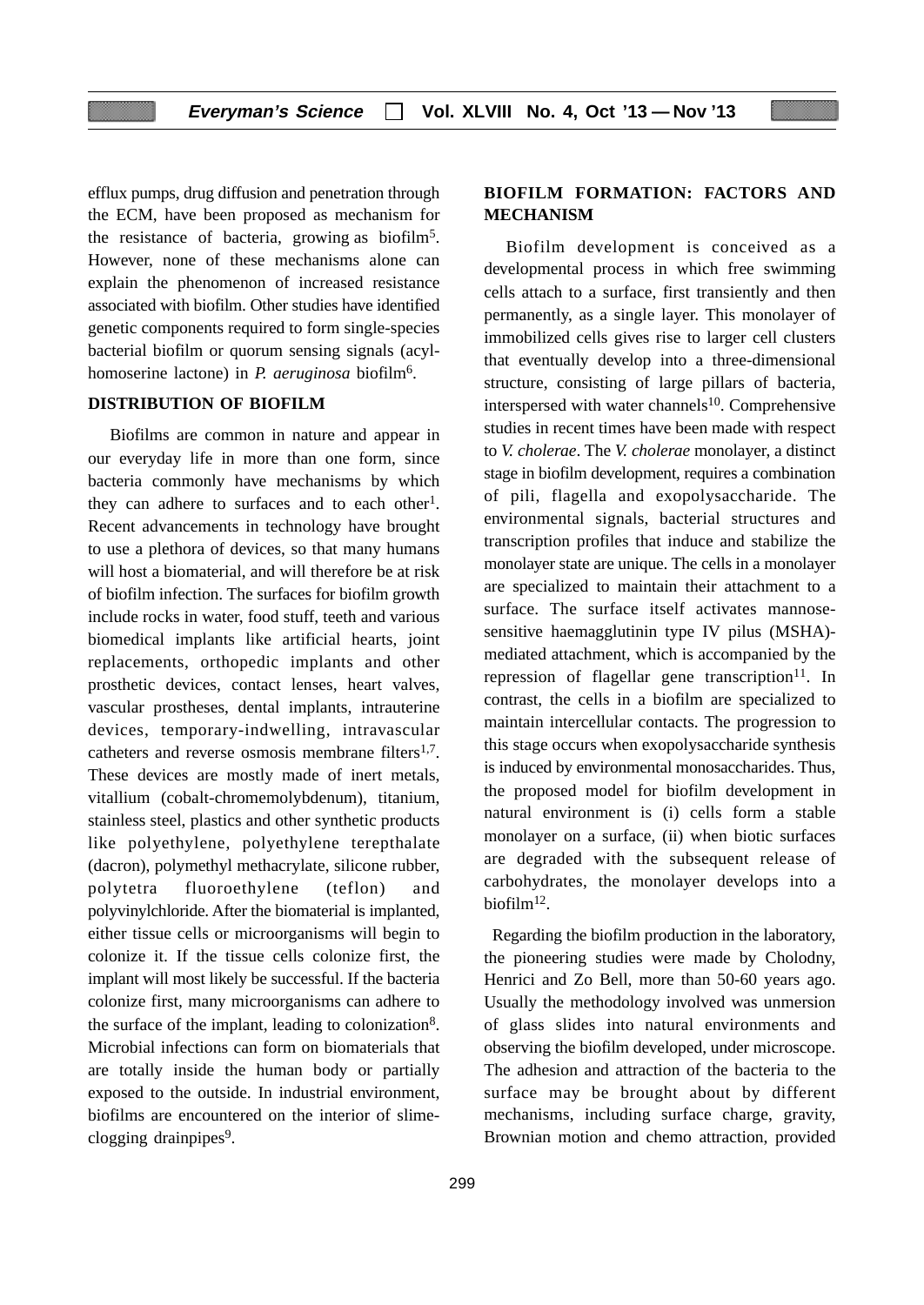the surface has nutrients. After attraction, the attachment of bacteria to the surface occurs by a two-step process, comprised of reversible binding13. The reversible binding is usually brought about by weak Van der Waals forces to hold the bacterium close to the surface, before a stronger attachment can arise by a combination of both physical and chemical forces. The production of exogenous polysaccharides, containing the material exuded by bacteria, is one of such chemical substances implicated, also called as the glycocalyx. The bacteria divide and grow freely within this glycocalyx to form microcolonies, eventually forming a biofilm<sup>3</sup>. The biofilm formation is partially controlled by quorum sensing, an interbacterial communication mechanism dependent on population density.

The adhesion capability of the invading microbe(s) depends on the nature and type of surface/environment, surface-shape/homogeneity, charge/lack of surface charges, electrolyte concentration, hydrophobicity, flux materials, hydrodynamics/flow characteristics, nutrient availability at the surface, nutrient concentration, proper pH and temperature availability etc $^{14}$ . The usual surface types that facilitate biofilm formation include high surface energy materials (for instance, negatively charged hydrophilic materials like glass, metal or minerals) or low surface energy materials (low positively- or low negatively- charged hydrophobic materials like plastics made up of organic polymers)<sup>15</sup>. A higher surface energy denotes higher activity, leading to more adsorption of dissolved solutes or nutrients, which in turn, affects the rate of bacterial colonization of the surface $16$ . On the other hand, the rate of biofilm growth is governed by factors like rate-limiting nutrient penetration (culture and environmentdependent), nature of anaerobic and aerobic areas within the biofilm and heterogeneous versus homogeneous populations<sup>17</sup>.

The sequences of events that occur during biofilm formation can be summarized as follows: (i) one or more bacterial organisms are attracted to a surface, influenced by the factors as mentioned above, (ii) The primary colonizing bacteria attaches to the surface and multiplies, producing an altered microenvironment around the established micro colony by its metabolic activity, (iii) homogeneous environment is converted to a heterogeneous one, which, in turn, attracts other bacterial species, (iv) A succession of colonizing bacteria attach on to the surface, resulting in the formation of a biofilm, until a series of complex communities result $2,13$ .

# **BIOFILM FORMATION OFFERS SELECTIVE ADVANTAGE TO THE CONSTITUENT MICROBES**

The adhesion to the surfaces provides considerable advantages for the sessile biofilmforming bacteria, as compared to the planktonic growth. These advantages include innate protection from antimicrobial agents and exchange of nutrients, metabolites or genetic material between the microorganisms. Such syntrophism actually benefits the growth and survival of the participating bacteria18. Each bacterial community either helps the other with metabolic by-products or being helped in return, since they are held together by the glycocalyx.

**(i) Protection from antimicrobial agents :** The antimicrobial agents are capable of easily eradicating planktonic population of bacteria, as compared to the sessile forms. Previously, the exopolysaccharide glycocalyx was considered to be the physical barrier, not allowing the antimicrobial agents to reach the microcolonies of sessile bacteria. However, analysis by confocal scanning laser microscopy (CSLM) and Fourier transmission infrared spectroscopy (FTIR) have helped to develop a variant concept of biofilm and sessile bacteria. At the University of Calgory, a FTIR study undertaken by Jana Jass and colleagues showed that although the antibiotics are able to penetrate the biofilm rapidly and reach the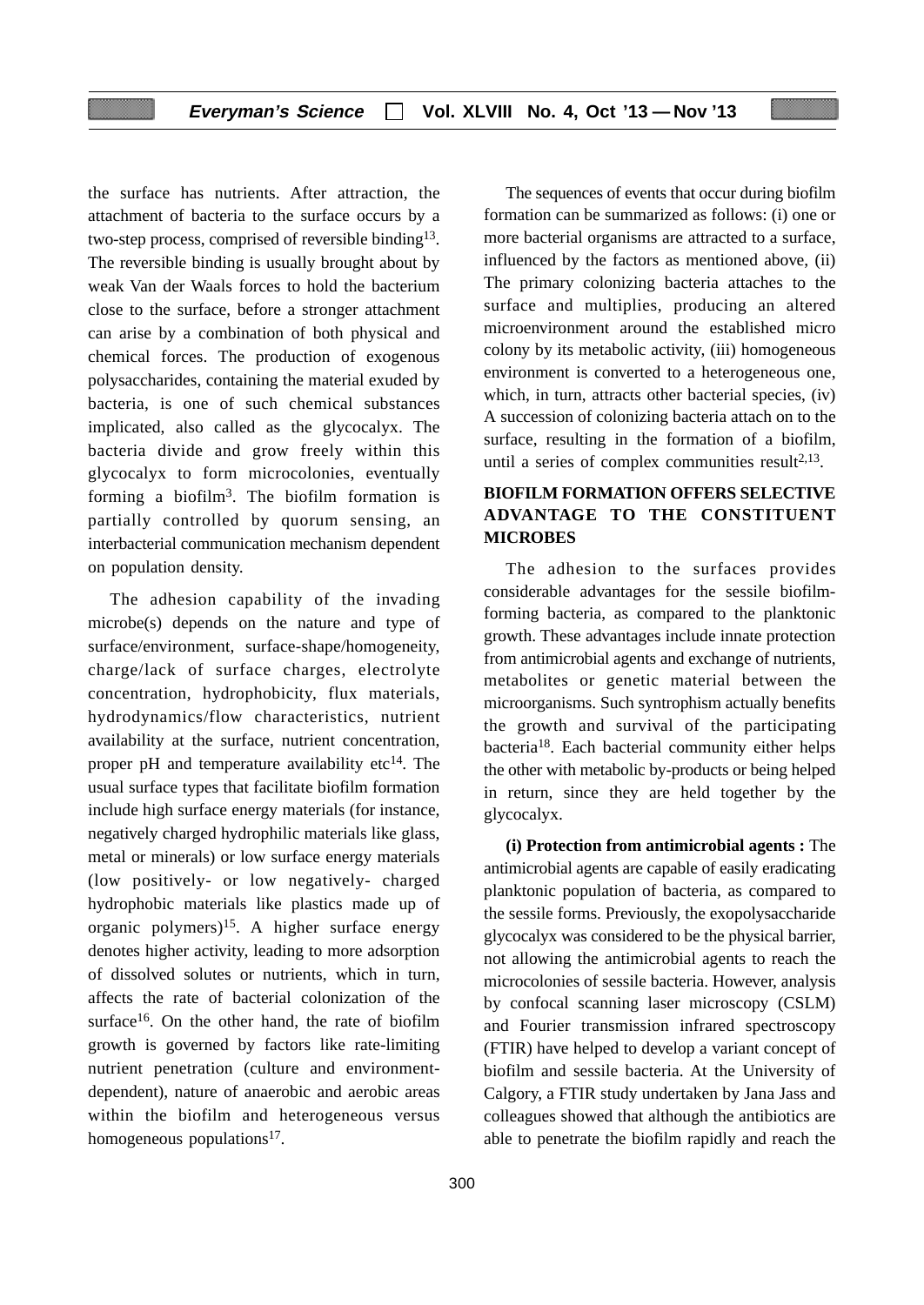surface below the film, they are incapable to penetrate effectively the sessile cells located in clumps or microcolonies<sup>3</sup>. The antibiotics being effective against the planktonic population and a few sessile cells on the outer edges of microcolonies; the inner cells remain viable after cessation of the antibacterial treatment. Biofilm-sessile organisms can require 50 to 600 times the planktonic minimal bactericidial concentrations (MBC) to control an infection<sup>19</sup>. An earlier observation has clearly shown that the biofilm inhibitory concentrations (BICs) were much higher than the corresponding conventionally determined minimal inhibitory concentration (MICs) for the beta-lactam antibiotics<sup>20</sup>. The repeated use of antimicrobial agents can cause bacteria within the biofilm to develop an increased resistance to biocides. As a rule, slow growing or dormant microorganisms are far less susceptible to antimicrobial agents, as compared to viable, log-stage growth cycles, found usually in liquid culture of free cells $19$ . In the latter case, the cells experience uniform exposure to or physical contact with the antibiotics. The drastically enhanced resistance of *Candida* biofilm against most antifungal agents (with the exception of echinocandins and lipid formulations of amphotericin B) contributes to the persistence of this fungus, despite antifungal therapy<sup>21</sup>. However, countering the theory of impaired antibiotic access, alternative explanations have been offered by other scientists, on the basis of possible physiological differences between sessile and planktonic bacteria, such as growth rates and adherence-dependent differential gene expression. In fact, researchers have now shown that a bacterium which attaches to a surface "turns on" an altogether different set of an array of genes, which makes it effectively a significantly different organism to deal with $2^2$ .

**(ii) Nutrient exchange :** The concentration of available nutrients in the biofilm directly affects the growing cells within it. The polyanionic exopolysaccharide matrix, surrounding the microcolonies of sessile bacteria, serves as an ionexchange column, concentrating nutrients and ions, especially cations, from the surrounding fluid, leading to an increased availability of nutrients for growth<sup>23</sup>. The presence of concentrated nutrients in the biofilm helps the sessile bacteria to tide over adverse bulk fluid conditions which directly hamper planktonic growth. The multispecies microconsortia facilitate interspecies substrate exchange or removal and allocation of metabolic products.

**(iii) Dehydration-free :** The presence of highly hydrated glycocalyx, which binds water molecules, protects the sessile bacterial cells within it from the effects of desiccation<sup>23</sup>. The same safeguard is unavailable to the planktonic bacteria, which are directly dependent on the availability of water in the immediate surrounding.

**(iv) Higher metabolic activity :** It was demonstrated by M. Fletcher at the University of Maryland that bacteria attached to a surface are more metabolically active than planktonic bacteria. A consortium of bacterial species within the biofilm interact with each other in several ways, such as removal of toxins produced by one species, degradation of complex substrates or compounds like cellulose to be utilized as an energy or carbon sources, recycling of substances produced on lysis or death of cells  $etc<sup>24</sup>$ . Close proximity of different microbial colonies ensures combined metabolic capabilities in bringing about rapid substrate degradation, leading to the enhancement of previously mentioned advantages of a sessile mode of growth. It also warrants transfer of plasmid DNA and acquisition of new genetic trait, thereby conferring beneficial capabilities to the recipient. The altered gene expression and increased opportunities for horizontal gene transfer are recognized as consequences of the association of microbes with surfaces $25$ .

### **SIGNIFICANCE OF BIOFILM**

**A. Positive effects :** Although biofilm normally cause infection, they can sometimes be beneficial.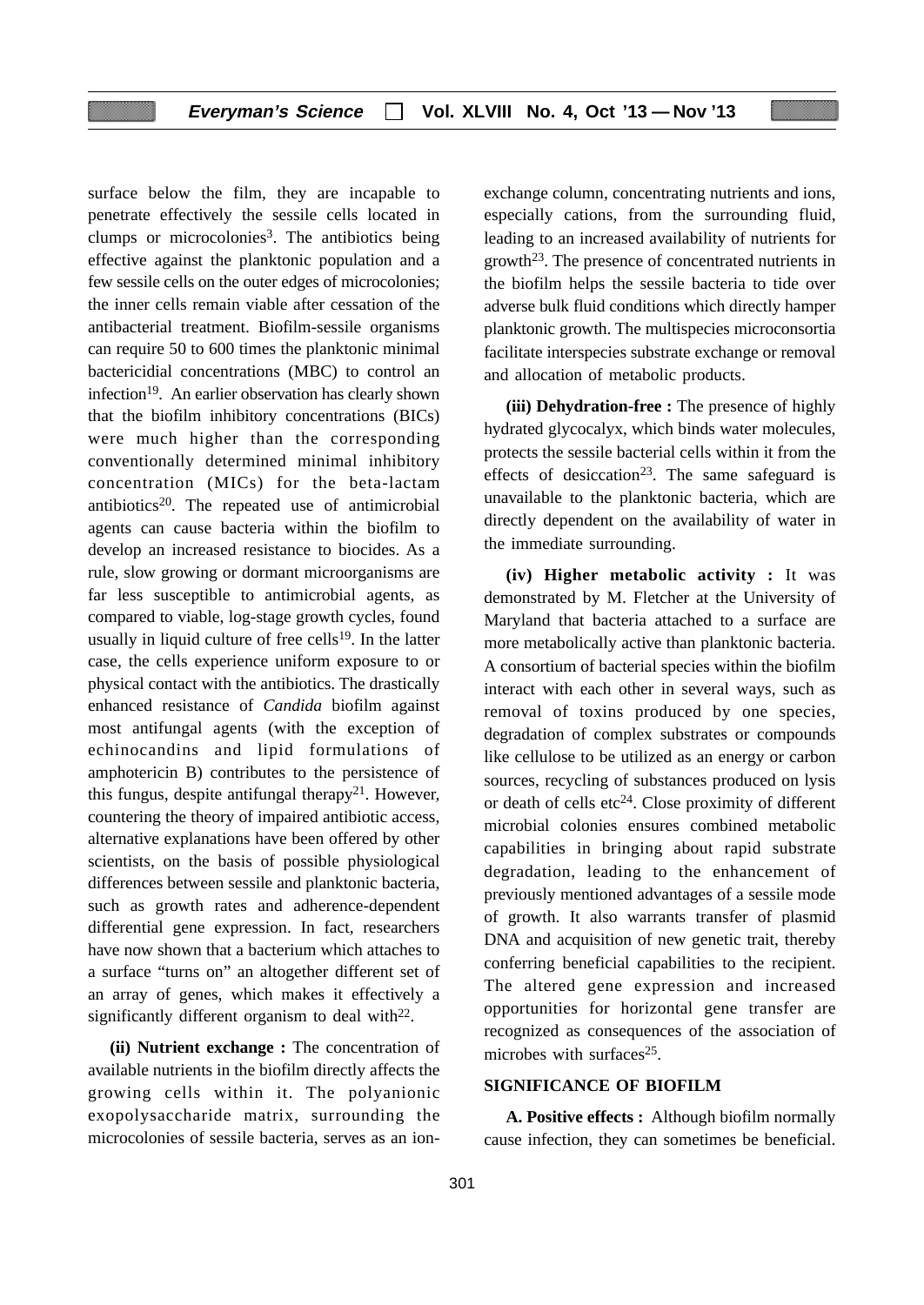For example, biofilm can be used for water treatment, in that they can break down undesirable compounds, thereby purifying the water $26$ . Many sewage treatment plants include a treatment stage, in which waste water passes over biofilm grown on filters, which extract and digest harmful organic compounds. A biofilter is one of several air pollution control technologies that use microorganisms to treat odorous air. The biofilter has fans, ducts, media support, air plenum and biofilter media. The ventilation wall and pit fans blow air from the building and pit through ducts into the plenum below the biofilter media27. The air passes from the plenum through the biofilter media where the microorganisms treat it before it exhausts to the atmosphere28. A well-managed biofilter can reduce odor emissions by 85%, hydrogen sulfide by 90% and ammonia by around 60%. The emission reductions can vary widely from 20% to nearly 100%29. The biofilter media moisture content and residence time (the time required for the air to pass through the biofilter media) are the key factors that regulate effectiveness.

### **B. Negative effects :**

**i. Industrial problems :** As already mentioned earlier, the physical presence of biofilm either damages surfaces or causes obstruction so that the efficiency of the surface is reduced. This kind of surface damage is collectively termed as "biofouling". It causes corrosion or deterioration of the interior of metal pipelines, storage tanks or vessels, computer chips, contamination of food, pharmaceutical and medical products, equipment failure, energy loss through inefficient energy transfer and decreased productivity<sup>27,30</sup>. The biofilms on floors and counters can make sanitation difficult in food preparation areas. Biofouling is also commonly found in the shipping industry. The microorganisms like bacteria or algae can form a microfilm on the hull of a ship. This biofilm can then serve as an attractive substrate for the

attachment of macroorganisms like seaweed or barnacles. This macrocoating fouls the hull, and can retard the efficiency of the vessel $31$ .

**(ii) Clinical disasters :** Transitioning from acute to chronic infection is frequently associated with biofilm formation. Biofilm colonizing and spreading along implanted tubes can lead to pernicious infections in patients. Due to resistance to antimicrobial agents, biofilm often cannot be removed from biomedical devices, causing significant morbidity or occasional mortality<sup>32</sup>. In a medical set-up, a range of apparatuses, which are in contact with water, find several applications. The common examples can be water filter systems, used in dialysis units or elsewhere, dental units, section apparatuses, artificial ventilator pipes, gas tubes etc. The usual spectrum of problems, which bacterial biofilm present in the above mentioned systems, include insulation against heat exchange, reduction of fluid/water flow and harboring waterborne potential pathogenic microorganisms. Such processes are seen to occur in most of the systems where the ambient physical conditions favor the growth of microorganisms. An additional problem is the development of encrustation and consecutive obstruction in the biomaterials like central venous catheters<sup>33</sup>. The body surfaces, especially skin, have a wide range of microbial flora, being dominated by *Staphylococcous epidermidis*. Such bacteria quickly invade the implants and form extensive biofilm. Occasionally, the infection may reach grevious proportions and cause severe complications, such as *Staphylococcus aureus* infection of intravascular catheter, leading to heart wall colonization and endocarditis<sup>34</sup>. This colonization may present the need for additional operations, amputation, or it may even lead to death. *Pseudomonas aeruginosa* or *S. aureus* biofilms are the predominant cause of chronic airway infection in cystic fibrosis<sup>18</sup>. The dental plaques or dental diseases are another common clinical sign of the occurrence of biofilm.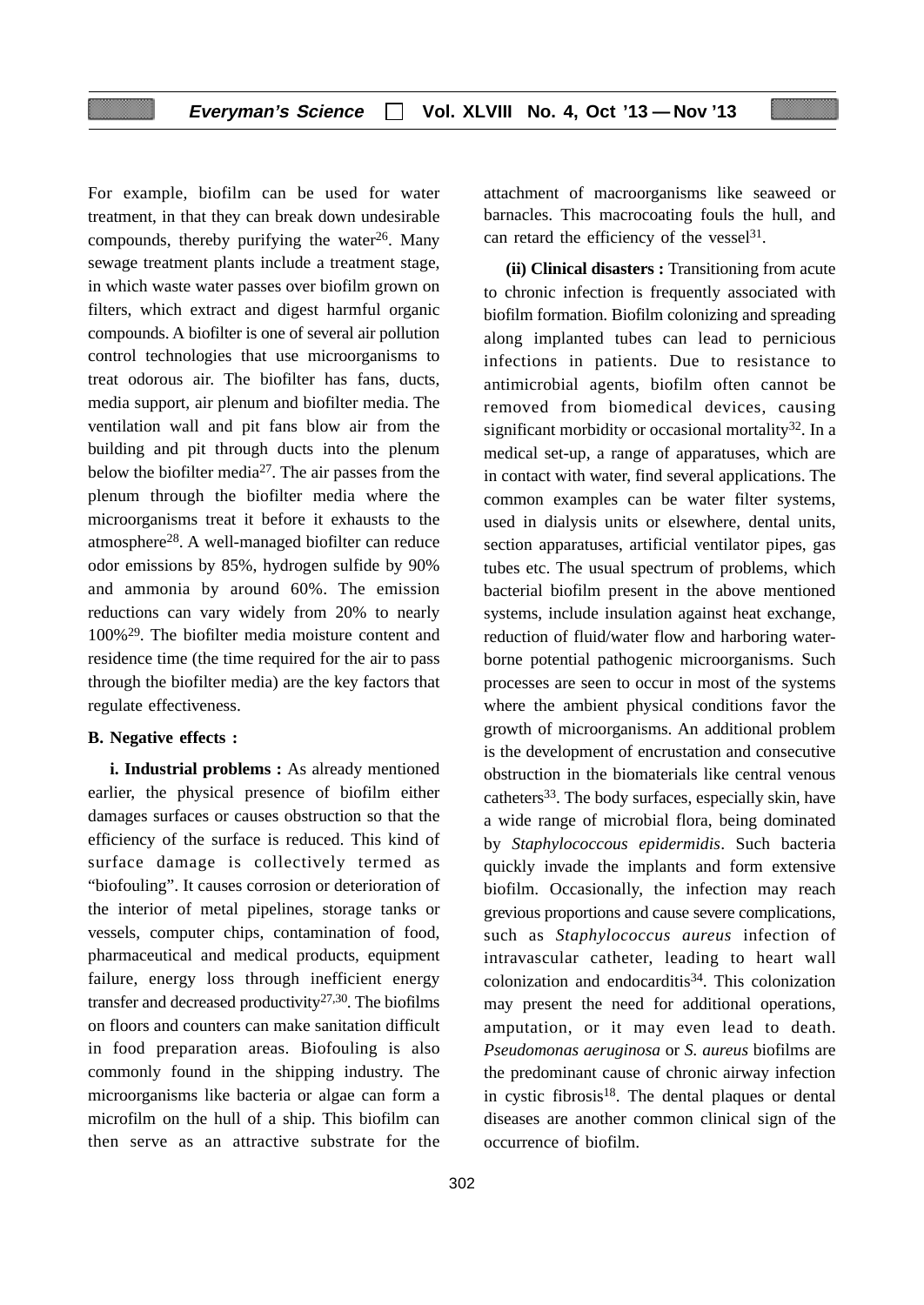The modification of the biomaterial surface seems to be the most promising prevention strategy for bacterial biofilm. The factors governing the eradication of a biofilm is a function of the organisms in the biofilm, biofilm age, the antimicrobial agent used and the dwell/duration of the treatment<sup>35</sup>. The most effective antimicrobial agents are those (i) that are less affected by the EPS matrix of the biofilm, (ii) that have a more rapid bactericidal effect, or (iii) for which the mechanism of action is not dependent upon the growth rates of the organisms<sup>19</sup>. The prophylactic use of antibiotics at the time of insertion of such implants is indicated to reduce the rate of infection and limit the secondary infection arising out of the prosthesis or eliminate any contaminating bacteria at the time of insertional surgery. The current antibiotic therapies are reported to have limited effectiveness in resolving biofilm infection. Strategies such as the antimicrobial lock treatment (ALT) have often been used for treatment. This approach involves the instillation of high concentrations of the antimicrobial agent directly into the biofilm-containing catheter, allowing sufficient exposure (i.e., dwell) time to eradicate the biofilm36. However, fungal biofilms have proven to be much more difficult to treat using the ALT, though newer fungicidal drugs such as the echinocandins hold promise in this regard<sup>37</sup>. Another serious drawback with the ALT is the potential for the development of resistance. The promising technologies that incorporate novel approaches such as ultrasound, bacteriophage, quorum-sensing inhibitors, or enzymes may provide useful approaches in future. Model systems should be developed and used to study biofilm processes on several indwelling medical devices. A comprehensive study of the cell signaling process or molecular responses, at the level of gene regulation might also provide better knowledge of the mechanism of biofilm formation, enabling more efficient prevention in future.

#### **REFERENCES**

- 1. R. M. Donlan, *Emerg. Infect. Dis.* **8,** 881- 890, 2002.
- 2. V. Deibel, *J Food Safety.* **1,** 6-7, 2001.
- 3. A. Kumar and R. Prasad, *JK Sci.* **8,** 14-17, 2006.
- 4. P. S. Stewart and J. W. Costerton, *Lancet.* **358,** 135-138, 2001.
- 5. T. R. De Kievit, M. D. Parkins, R. J. Gillis, R. Srikumar, H. Ceri, K. Poole, B. H. Iglewski and D.G. Storey, *Antimicrob. Agents Chemother.* **45,** 1761-1770, 2001.
- 6. D. G. Davies, M. R. Parsek, J. P. Pearson, B.H. Iglewski, J.W. Costerton and E. P. Greenberg, *Science.* **280,** 295–298, 1998.
- 7. R. M. Donlan, *Emerg. Infect. Dis.* **7,** 227- 281, 2001.
- 8. J. W. Costerton and H. M. Lappin-Scott, In: H. M. Lappin-Scott and J. W. Costerton (eds.), *Microbial biofilms,* Cambridge University Press, Cambridge, United Kingdom, pp. 1-11, 1995.
- 9. P. L. Bishop, *Water Sci. Technol.* **36,** 287- 294, 1997.
- 10. J. W. Costerton, Z. Lewandowski, D.E. Caldwell, D. R. Korber and H. M. Lappin-Scott, *Annu. Rev. Microbiol.* **49,** 711-745, 1995.
- 11. S. Moorthy and P. I. Watnick, *Mol. Microbiol.* **52,** 573-587, 2004.
- 12. E. M. Davey and A. G. Otoole, *Microbiol. Mol. Biol.* **64,** 847-867, 2000.
- 13. H. F. Jenkinson and H. M. Lappin-Scott, *Trends Microbiol.* **9,** 9-10, 2001.
- 14. K. C. Marshall, *Curr. Opin. Biotechnol.* **5,** 296-301, 1994.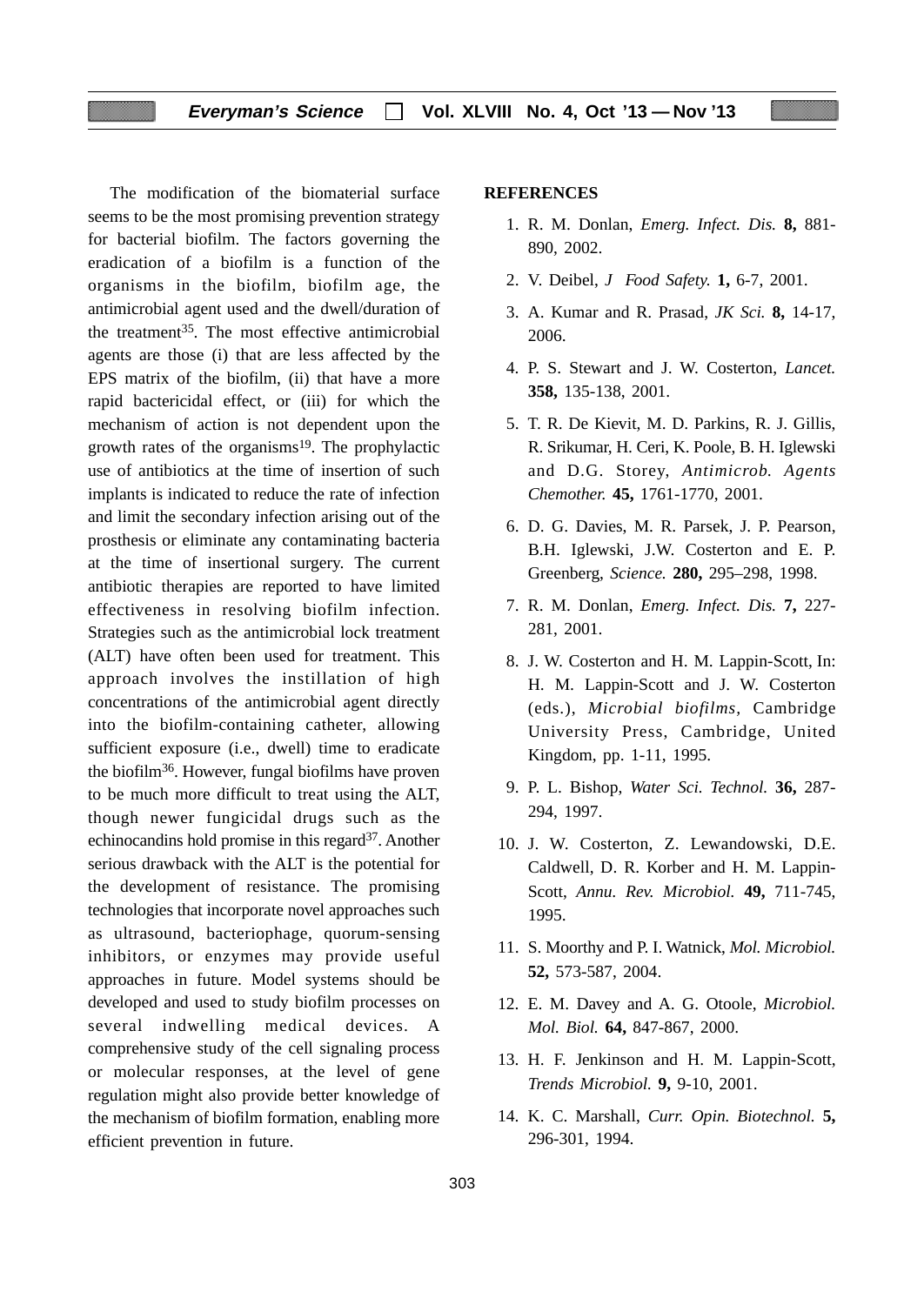- 15. W. A. Corpe, In : G. Bitton and K. C. Marshall (eds.), *Adsorption of microorganisms to surfaces,* John Wiley & Sons, New York, pp. 105–144, 1980.
- 16. K. C. Marshall, In: D. C. Savage and M. Fletcher (Eds.), Plenum Press, New York, London, pp. 131-61, 1985.
- 17. K. C. Marshall, *Adv. Colloid Interface Sci.* **1,** 59-86, 1986.
- 18. R. M. Donlan and J. W. Costerton, *Clin. Microbial. Rev.* **15,** 167-193, 2002.
- 19. P. Gilbert, J. Das and I. Foley, *Adv. Dent. Res.* **11,** 162-167, 1997.
- 20. J. L. Burns, L. Saiman, S. Whittier, J. Krzewinski, Z. Liu, D. Larone, S. A. Marshall and R. N. Jones, *Diagn. Microbiol. Infect. Dis.* **39**, 257-260, 2001.
- 21. P. Vandeputte, S. Ferrari and A. T. Coste, *Int. J Microbiol.* **2012,** 26, 2012.
- 22. M. E. Davey and G. A. O' Toole, *Microbiol. Mol. Biol. Rev.* **64,** 847–867, 2000.
- 23. A. W. Decho, *Oceanogr. Mar. Biol. Annu. Rev.* **28,** 73-153, 1990.
- 24. R. Amann, J. Snaidr, M. Wagner, W. Ludwig, K. H. Schleifer, *J. Bacteriol.* **178,** 3496–3500, 1996.
- 25. J. W. Coserton, D. E. Lewaldowski, D. R. Caldwell, D. R. Korber and H. M. Lappin-Scott, *Annu. Rev. Microbiol.* **49,** 711-745, 1995.
- 26. J. C. Nicbel, *Infect. Urol.* **11,** 169-175, 1998.
- 27. Z. Lewandowski and H. Beyenal, *Water Sci. Technol.* **51,** 181-192, 2005.
- 28. H. C. Flemming, *Water Sci. Technol.* **27,** 1-10, 1993.
- 29. J. H. Choi, Y. H. Kim, D. J. Joo, S. J. Choi, T. W. Ha, D. H. Lee, I. H. Park and Y. S. Jeong, *J. Air & Waste Manage. Assoc.* **53,** 92-101, 2003.
- 30. S. E. Coetser and T. E. Cloete, *Crit. Rev. Microbiol.* **31,** 213-232, 2005.
- 31. I. B. Beech, J.A. Sunner and K. Hiraoka, *Int. Microbiol.* **8,** 157-168, 2005.
- 32. J. W. Costerton, P. S. Stweart and E. P. Greenberg, *Science.* **284,** 1318-1322, 1999.
- 33. T. S. J. Elliott, H. A. Moss, S. E. Tebbs, I.C. Wilson, R. S. Bonser *et al.*, *Eur. J. Clin. Microbiol. Infect. Dis.* **16,** 210-213, 1997.
- 34. I. I. Raad, M. F. Sabbagh, K. H. Rand and R. J. Sherertz, *Diagn. Microbial. Infect. Dis.* **15,** 13-20, 1992.
- 35. G. Owusu-Ababio, J. Rogers and H. Anwar, *J. Controll Release.* **57,** 151-159, 1999.
- 36. Y. Qu, T. S. Istivan, A. J. Daley, D. A. Rouch and M. A. Deighton, *Med. Microbiol.* **58,** 442-450, 2009.
- 37. J. Chandra, G. Zhou and M.A. Channoum, *Curr. Drug Targets.* **6,** 887-894, 2005.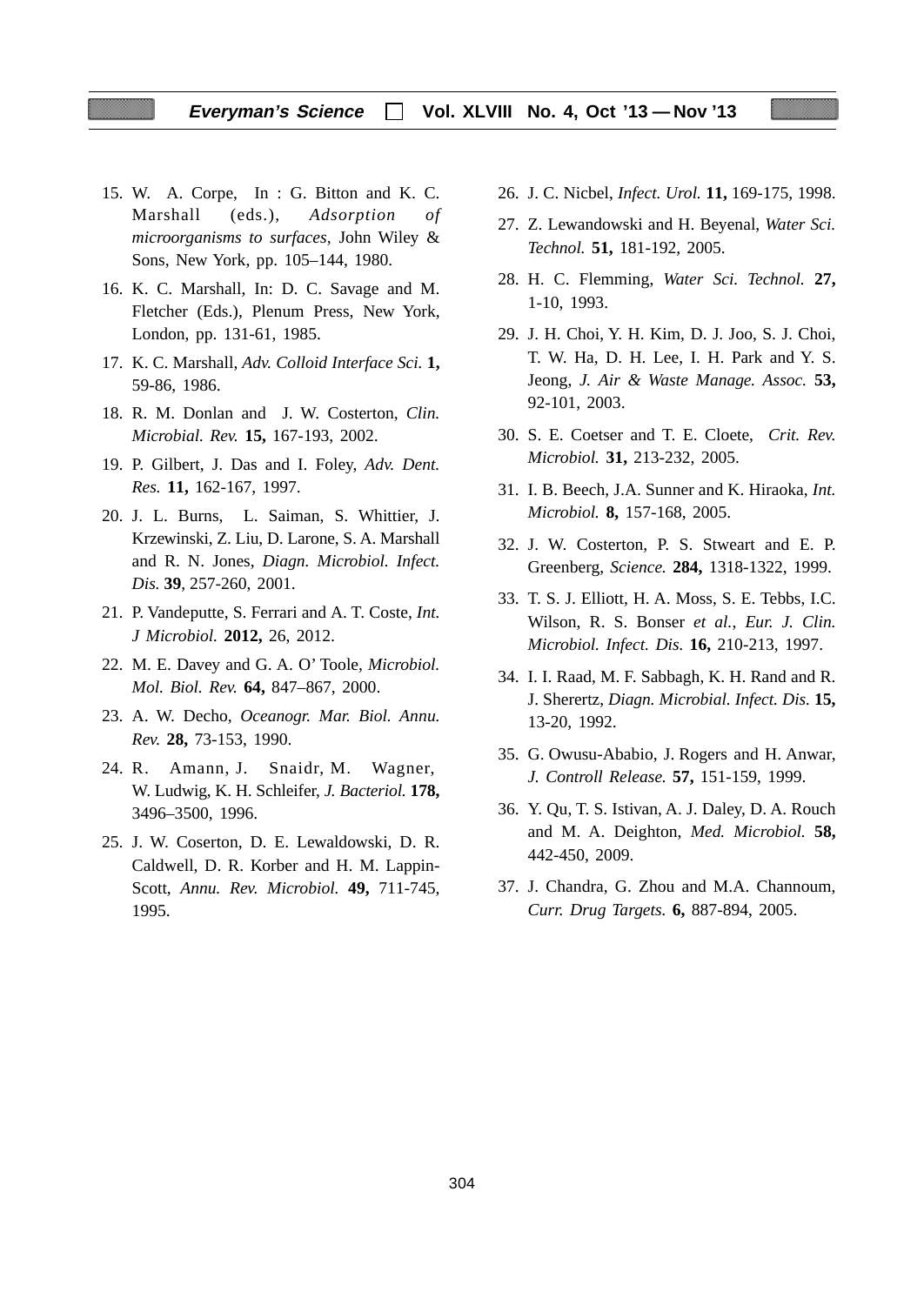# **SURFACE STRUCTURE OF PLANETARY BODIES—THE MOON**

Subhasis Sen\*

**Excepting the planet earth, which has been studied primarily by the geologists and geophysicists, for explaining surface characteristics of all other planetary bodies, including the pock-marked structures prominently preserved over the surface of the Moon, mostly astrophysicists have so far taken the leading role for explaining the relevant features. Most scientists consider that the pockmarked structures over planetary bodies are formed due to impact of external objects like meteorites of various shapes and sizes. The impact theory has been considered to be more convincing because of the fact that meteorites do strike over the surface of the earth, as well as, other planets and planetary bodies, sometimes in the form of showers. Despite the fact that meteorites sometimes strike the planetary surfaces, such phenomenon cannot be taken for granted for producing pock-marks for the simple reason that the impacted objects, under such circumstances, would be pulverized and, also, in most cases, would thoroughly deform the surrounding zones around the point of impact. In this paper formation of perfectly circular depression, often with a peak formed precisely at the geometrical central point of the depressed circles of various sizes, have been considered to be the impression of a silicate melt undergoing rapid cooling at the penultimate stage of solidification.**

### **INTRODUCTION**

I n contrast to the pock-marked Moon-like surface, the surface features of the planet earth, investigated in detail by geologists, show completely dissimilar characteristics. While earthlike crustal features have also been detected in some of the inner or terrestrial group of planets, the solid crusts of the outer planets in general have remained concealed under the thick veil of dusty or cloudy matter. The outer planets, also known as giant or gas planets are, nevertheless, additionally endowed with a spectacular ring system around their equatorial plane. Besides, planets and planetary moons, which are basically of spherical shape, large number of objects of smaller dimension and of irregular shape that revolve around the Sun, occur in the asteroid belt. These are usually characterized by smooth surface invariably associated with potholes or pitted structures. It has been taken for granted by most scientists that the pock-marks observed on the surface of the Moon has been caused by impact of meteorites of various shapes and sizes. The evidences in support of such impacts that resulted in formation of the pockmarks are considered to be impact melt pools and breccias, complex morphology of the structures associated with a central peak and malty-ring basins etc. The author argues that the evidences that have so far been put forward in support of impact phenomenon are in fact caused due to solidification of the of the surface of the Moon from its original stage when it was a silicate melt and cannot be formed due to impact of meteorites.

<sup>\*</sup> Plot–10, Purani Layout, Bharat Nagar, Nagpur – 400 033. E-mail address : ssennagpur82@yahoo.com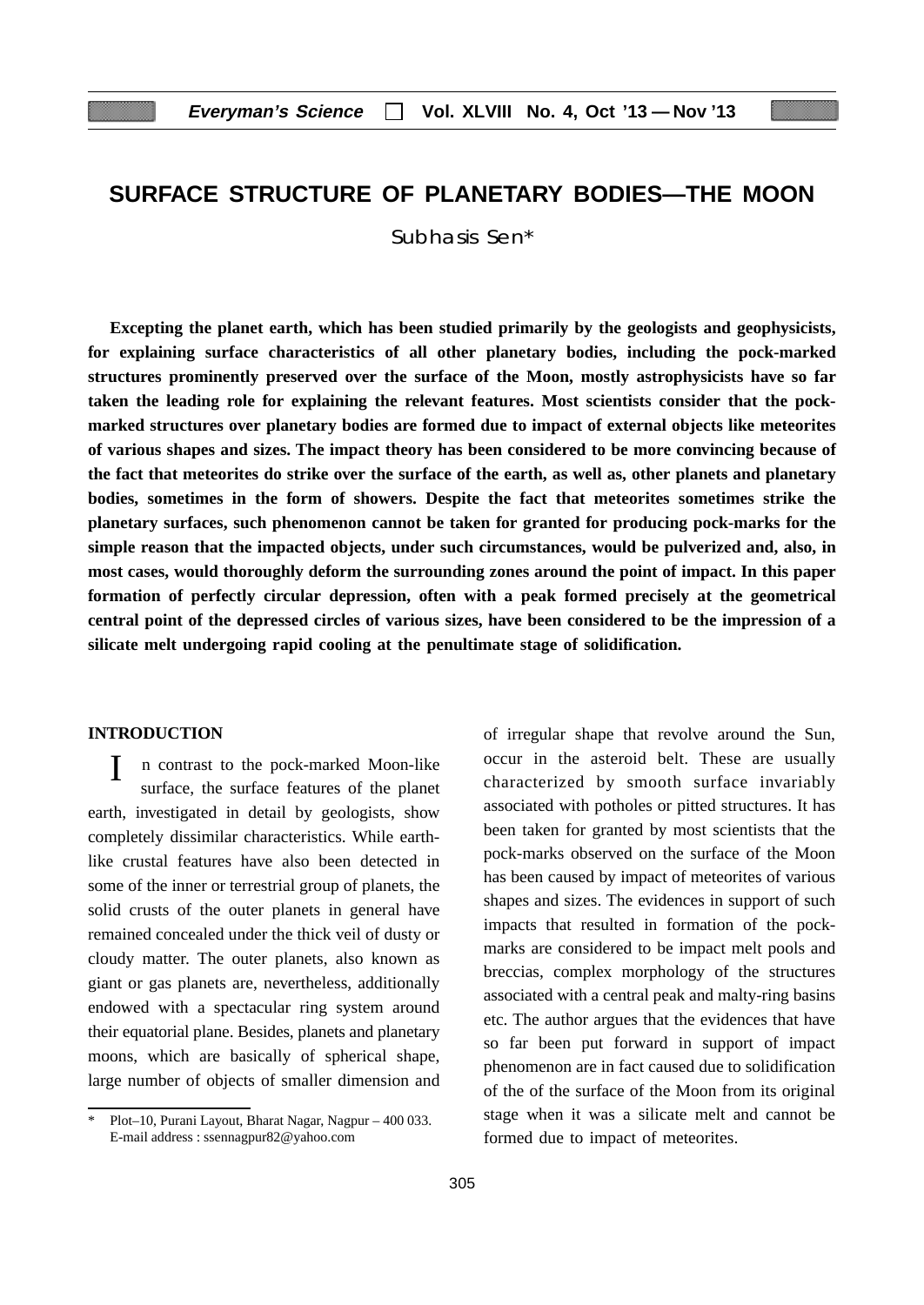### **POCK-MARKED PLANETARY SURFACES**

Presence of numerous circular pock marks are visible over the surface of the terrestrial Moon and many other planetary objects of the Solar System. These features, commonly observed over the satellites of planets or small-sized planetary bodies, have been considered by most scientists to be caused due to impact of external objects or meteorites falling over the surface of the relevant planetary bodies. This theory has been considered to be more convincing because of the fact that meteorites do strike on earth and other planets, sometimes in the form of showers. Despite the fact that every now and then meteorites strike the planetary surfaces, such phenomena cannot be taken for granted to be responsible for producing all pock-marked surfaces<sup>1,2</sup>. It is reasonable to think that very large size circular marks - which are common in many planetary bodies - cannot be caused by bombardment of very large size meteors for the simple reason that such events would either pulverize the striking planetary object or thoroughly deform it. In support of these views example of the planetary satellite Mimas, one of the large moons



**Figure 1, Typical pock-marked structures exhibited on the surface of the Moon (Credit NASA). Note the perfectly circular outline with raised circular ring forming the boundary in all pock marks. Such marks cannot be caused due to impact of meteorites.**

of the planet Saturn which is, in most cases, pitted with relatively small pock marks although an exceptionally large crater is also found on the satellite's surface, which has been named Herschel,

after the distinguished scientist. Compared to 394 km diameter of Mimas, Herschel crater's diameter is 130 km while its depth is 10 km. If the impact crater theory is correct, how the satellite Mimas can retain its perfect spherical shape, despite a meteor of such gigantic dimension fell over it? Further, it is also unreasonable to think that under such circumstances all impact marks would essentially show perfectly circular outline as has been found in Mimas.

## **CRUST FORMATION OF PLANETARY BODIES – FLUID TO SOLID STATE**

To a geologist for studying structural features of the crust, in addition to the associated characteristics, the sequence of events that have taken place since their formative stage are also significant. Analysis of such events gives a completely new turn in our understanding on the pock-marked surfaces of planetary bodies. The planetary bodies are considered to have passed through a boiling state before attaining its present condition characterized by solid crustal surface. For example, in case of the terrestrial Moon it is reasonable to consider that it too had to pass through a boiling condition before attaining its present state. Under such condition of passing phases from liquid to solid, innumerable marks with perfectly circular outline would be produced over the magma surface. These marks are caused by boiling of the magma in a rapidly cooling environment associated with widespread degassing or escape of volatiles. Many interpreters on origin of planets, especially the earlier ones, considered that in the formative stage, the planets were in a fluid and super-heated state. Because of cooling due to loss of heat from the initial gaseous condition, the planetary bodies gradually passed in to a liquid stage, eventually turning into solid units. These changes, manifested mainly on the rocky planets, appear to be particularly relevant to the upper-most crustal parts and mantle. In the penultimate and final stages of boiling and gas emission, the medium would become semi-fluid with production of large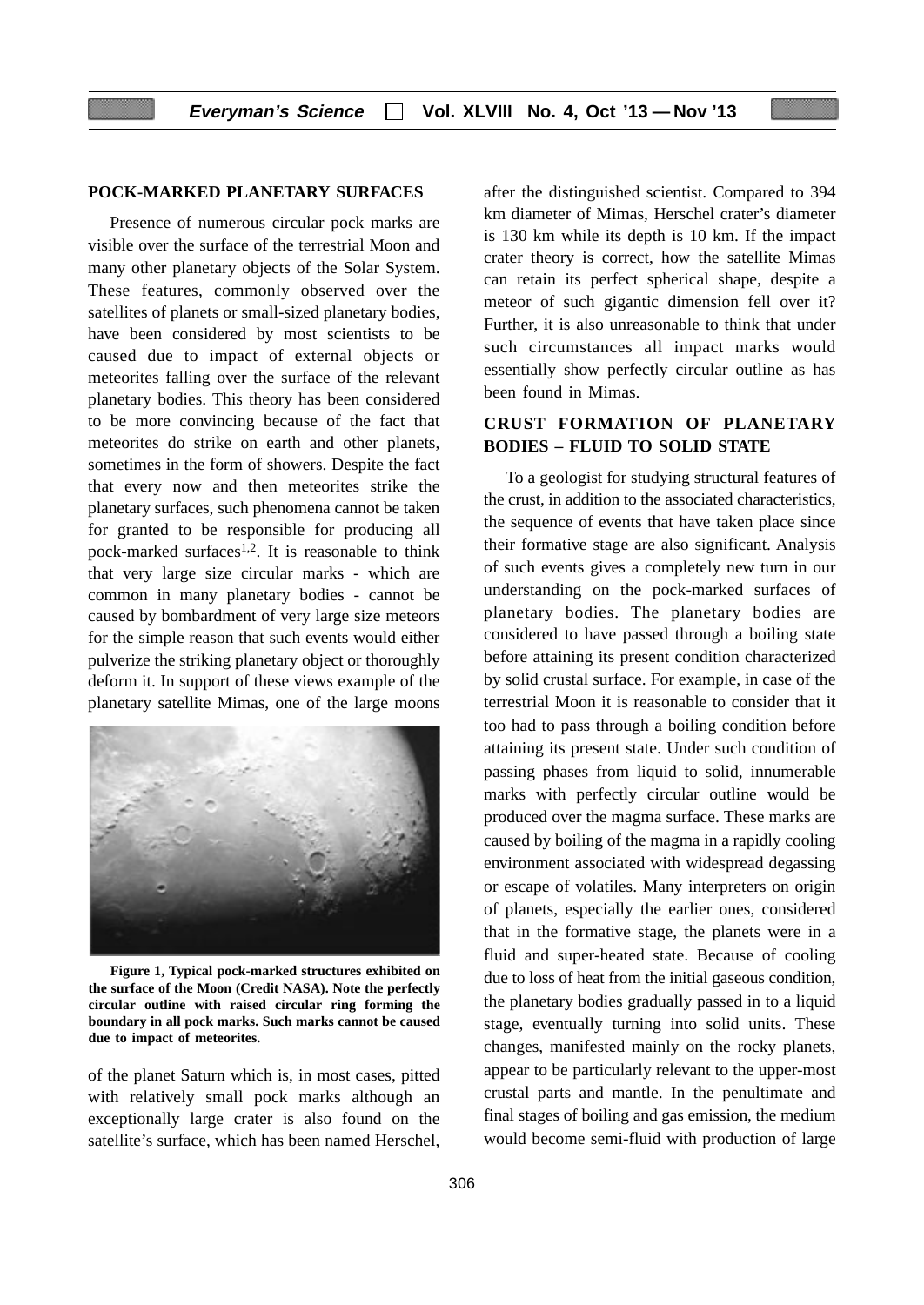numbers of perfectly circular marks over it which would be preserved when its surface finally turned into solid, retaining the perfectly circular outer wall as well as a minute peak or blob at the geometrical centre of these circular structures. It can be interpreted that the boiling marks were initially cropped up as minute blobs but with time, facilitated by escape of volatiles, their dimension continued to grow outwardly keeping their circular outline intact. The emission of volatiles would significantly accelerate due to the gravitational force exerted by an external object which in case of Moon was obviously the planet earth.

The pock-marked Moon surface, shown in figure 1, reveals that :

- (1) There are innumerable numbers of pockmarks over the surface of the Moon. These are found to occur in diverse dimensions, varying between the sizes of very small orifice and large epicontinental or inland sea which are known as maria.
- (2) All these openings over the planetary bodies are perfectly circular in shape.
- (3) Close observation reveals that relatively smaller pock marks are occurring over the bigger ones while the reverse is not true.
- (4) Smaller the marks, their circular shape are better preserved. With increase in size of the pock-marks, the circular shape are retained although not as sharply as in the smaller ones.
- (5) Smaller the size of the circular basins, their relative depths are more in comparison to the bigger ones and are generally conical in shape.
- (5) The floors of the bigger basins are flat, relatively shallow and appears to be raised.
- (7) Overlapping of the smaller pock marks over the peripheral border of larger ones has been

observed whereas the smaller ones cut by the bigger marks is totally absent.

- (8) Large size depressions or marias are marked by indistinct and distorted borders, within which smaller pock-marks and small protruded hillocks are occasionally present.
- (9) The hillocks are located closer to the periphery of the mare and appear to be broken and disjointed parts of peripheral border of maria.
- (10) Typical geological structures, as observed over the surface of the earth, such as, folds and faults are generally absent over the pockmarked surface of the Moon and other planetary bodies.

### **CONCLUSION**

The above mentioned characteristics of the pockmarked surfaces can be interpreted in the following manner :

These structures appear to mark the concluding and penultimate stages of solidification of the thick semi-fluid magma that formed the crustal layer of the Moon and can be considered to be formed by somewhat similar process like boiling of fluid objects, fluid food or similar items. With the process of boiling of the semi-fluid magma, when it reaches the final stage of solidification, a number of small orifices started to pop up over their surfaces and tend to enlarge in dimension keeping their circular shape intact. Through these orifices volatiles readily escaped enhancing the process of solidification. In case of planetary bodies, it is most likely that the process of ejection of volatiles was greatly facilitated by the gravitational attraction of external planetary sources which also enhanced the dimension of the circular orifices or basins. The lava emission would continue to extrude or rise up through the orifice of the large-sized basins, thereby raising the basin floor, in consequence of which it attained a flat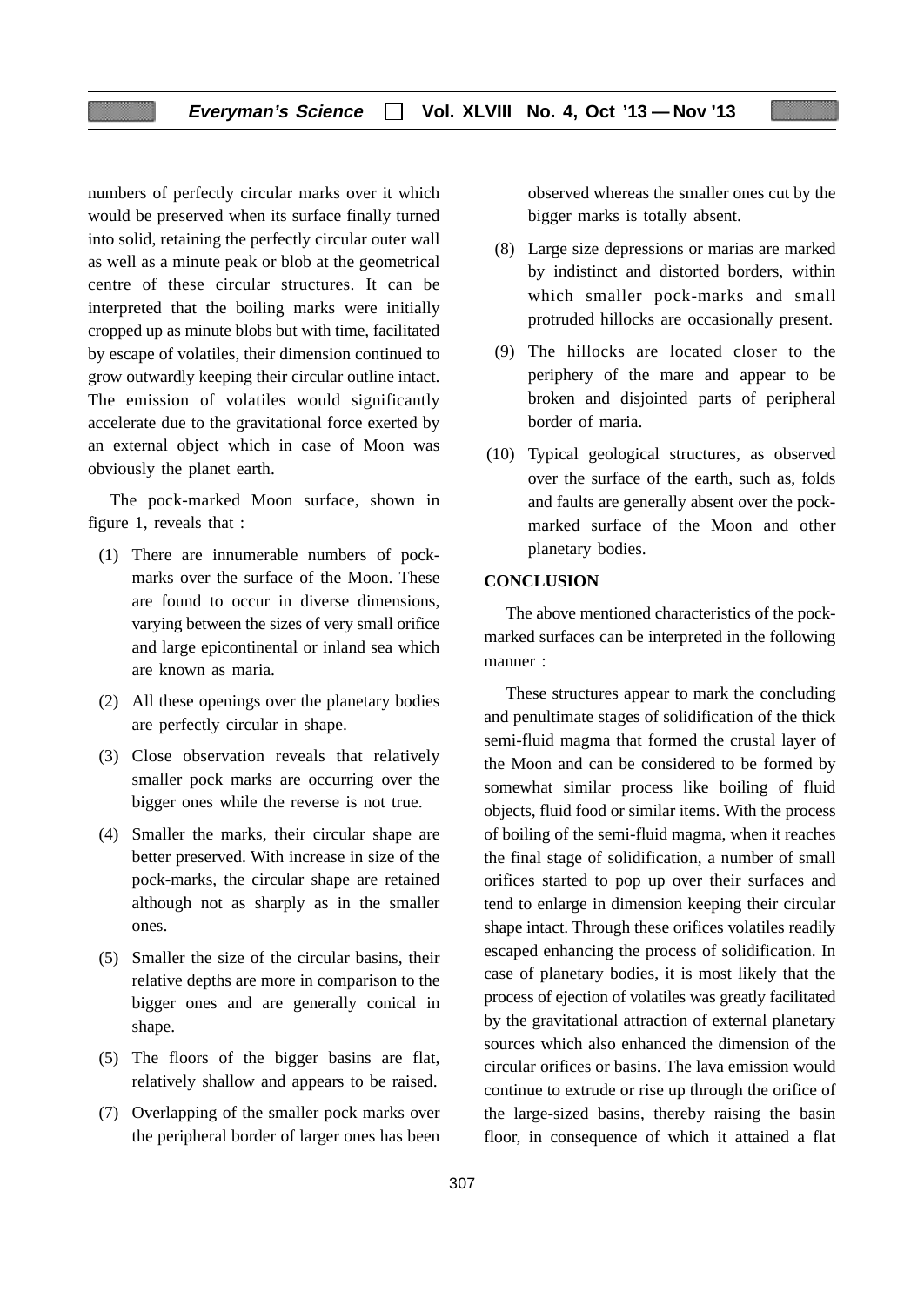appearance. In case of very large basins of the size of epicontinental sea, their peripheral walls may be weakened and broken down due to outwardly directed pressure exerted in consequence of increase of size of the circular depression. The detached broken parts would be embedded in the interior parts of the circular basin to form hillock-like structures while their original wall-like circular fence, would continue to widen with some gaps formed due to detachment of the broken parts of their wall. With complete solidification of the upper most crustal part of the planetary bodies, the abovementioned structures would be perfectly retained over their surface.

### **REFERENCES**

- 1. Subhasis Sen, Decoding the Solar System, AuthorHouse, London, 2011
- 2. Ambalika Niyogi and Jyanta K. Pati, Spherules do not lead to impact craters always!, National Conference on Green Earth, Pre-Conference Volume, Indian Geological Congress and Wadia Institute of Himalayan Geology, p. 52-53, October, 18-19, 2012.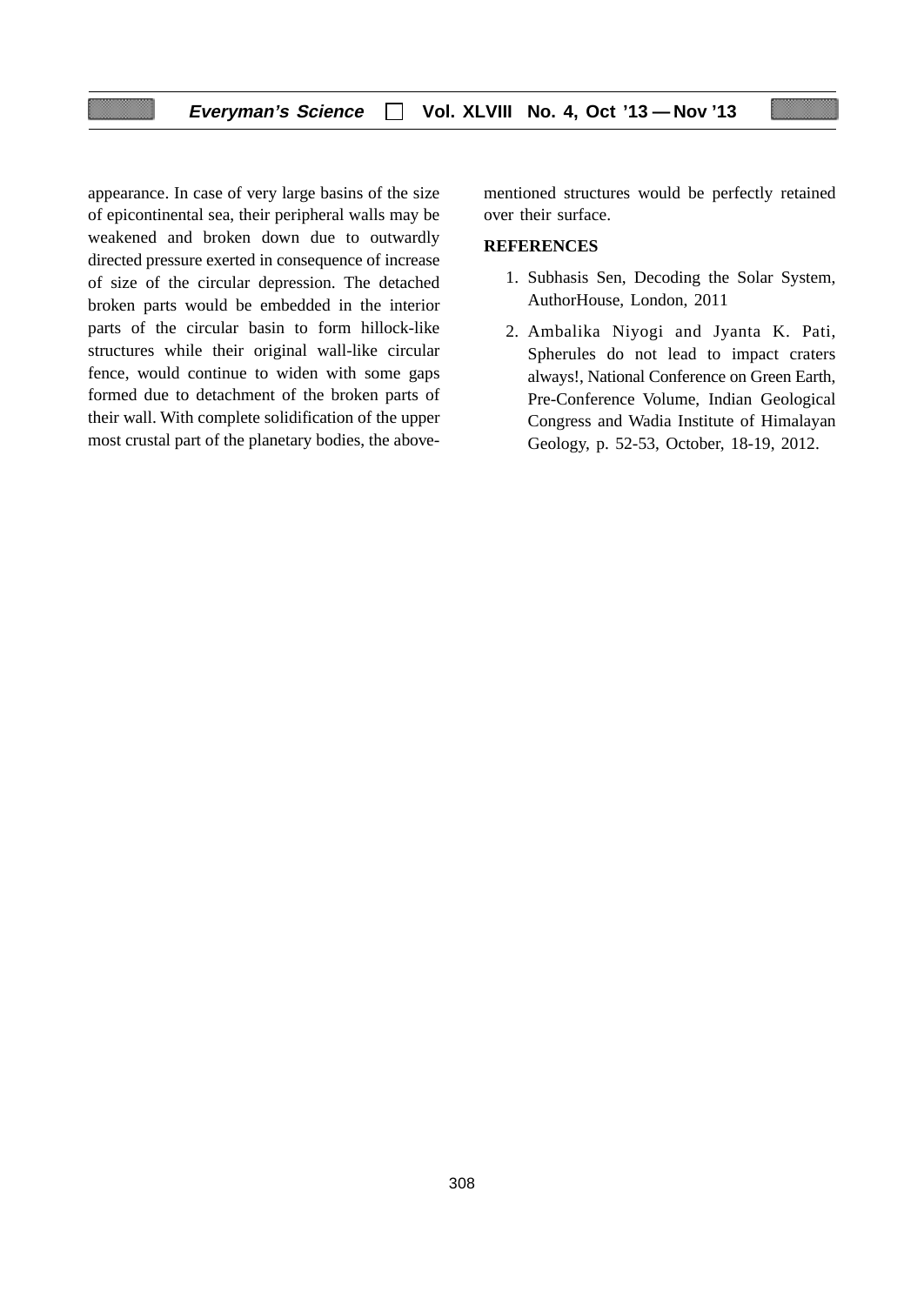# KNOW THY INSTITUTIONS



#### **NATIONAL INSTITUTE OF INTERDISCIPLINRY SCIENCE & TECHNOLOGY, THIRUVANATHAPURAM**

National Institute for Interdisciplinary Science & Technology (NIIST) located at Industrial Estate, Pappanamcode, Thiruvanathapuram, Kerala is one of the major research laboratories of Council of Scientific Industrial Research (CSIR), which undertakes R&D projects of both basic and applied nature in a number of areas of fundamental importance to the country. Founded as a Regional Research Laboratory, the Institute acquired excellence in may frontier areas of research and gained multi-disciplinary expertise and infrastructure. The institute has accomplished national visibility and international presence justifying its diverse mandates, which include development of technologies for the effective utilisation of regional resources, generation of scientific knowledge pertaining to basic and applied sciences, dissemination of information and human

have bagged many national and international awards also.

resource development. Scientists of the institute

It got renamed as National Institute for Interdisciplinary Science & Technology (NIIST) in 2007 in view of its orientation towards interdisciplinary character. At present, the institute is well poised to meet the challenges of globalized economy, while continuing to cater the regional needs in agro products, materials and energy. NIIST is in the path of becoming a 'Centre of Excellence' of international standard, piloted by a vision-enabled strategic plan under the dynamic leadership of the present Director.

The institute was established as CSIR - Trivandrum Complex in October 1975 based on a request from Kerala Chief Minister, Shri C. Achutha Menon in 1971. As suggested by the Chief Minister,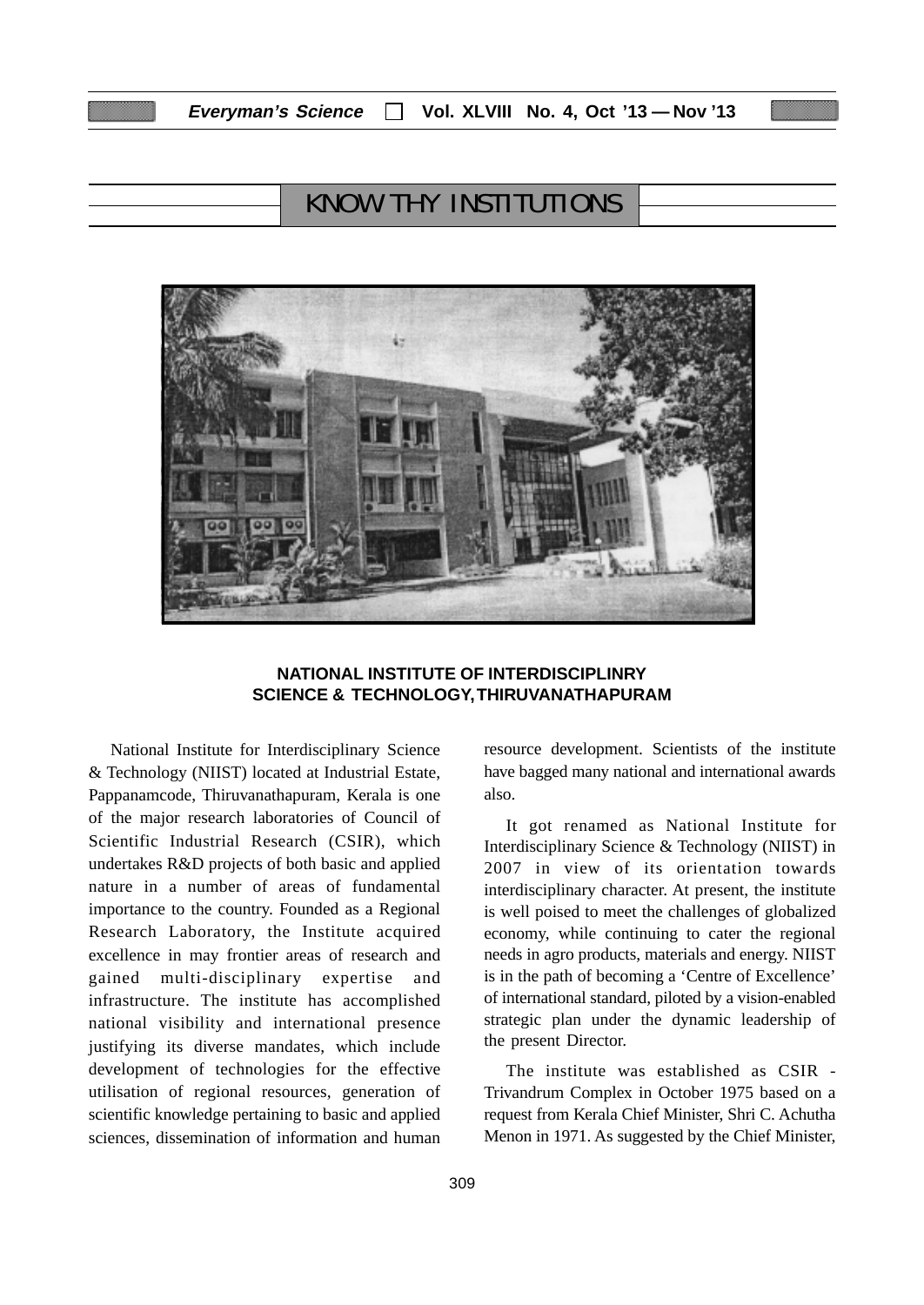#### **Everyman's Science Vol. XLVIII No. 4, Oct '13 — Nov '13**

Erstwhile Industrial Testing and Research Laboratory (ITRL) at Thiruvananthapuram was taken up by CSIR to establish the complex. Later, based on the recommendations of the Executive Committee of the CSIR -Trivandrum complex, the Governing Body of CSIR approved renaming the complex as Regional Research Laboratory, Trivandrum (RRL-T) on 6th October 1978. RRL, Trivandrum in its infancy had four Divisions namely Materials, Glass & Ceramics, Food & Spices and System Planning and Research Management and the Laboratory took up research in areas based on mineral, agricultural, forest and marine resources of Kerala, which were not receiving adequate attention in the other existing laboratories of CSIR. RRL, Trivandrum scaled new peaks under the able leaderships of its Former Directors Prof. P. K. Rohatgi, Dr. A. D. Damodaran, Dr. G. Vijay Nair and Prof. T.K. Chandrashekhar.

The Laboratory has five major divisions namely Agro-processing & Natural products, Biotechnology, Chemical Sciences & Technology, Material Sciences & Technology, Process Engineering & Environmental Technology. NIIST takes up Contract Projects (Sponsored, Collaborative/Consultancy) as well as testing and analysis from industries. NIIST has several national and International linkages bonded through R&D, Academia and industry chains. The Laboratory has many high impact Publications, Potential Patents and illustrious Technology Transfers to its credit. It also plays a significant role in the Human Resource Development arena by training Post Graduate students and generating PhD Personnel.

#### **SOCIETAL PROGRAMMES**

The institute has an active programme targeting societal development. Recently CSIR has identified CSIR-800 as a thrust area with a vision of inclusive growth and improvement in the quality of life of the 800 million people at the bottom of economic pyramid, through S & T interventions. Under this scheme NIIST has taken up a project named Green

Enterprises for Micro-Sector (GEMS). A number of technologies that have the potential to crate green micro-enterprises that generate income and employment for low income groups and are at the same time beneficial to the environment, have been identified, namely (i) environment friendly extraction of natural fibers, (ii) natural fiber based biodegradable household articles, (iii) value addition of under-exploited and underutilized agro products, (iv) agro-technologies for cultivation and post harvest management of medicinal, aromatic plants and (v) development of green household sanitation devices. Linkages are being built up with NGOs and appropriate Governmental bodies for delivery of the technologies in a way that would benefit large number of people in the low income group The institute has also been supporting in Kerala Tile Sector in modernization of infrastructure, training manpower and setting up quality control laboratories. Studies on industrial feasibility for preparation of coir and banana fiber reinforced polymer composite panels and building components have also been conducted.

#### **AGROPROCESSING AND NATURAL PRODUCTS DIVISION**

The mission of Agroprocessing and Natural Products Division is to provide innovative high quality Scientific and technical solutions in the field of process and product development and knowledge generation in the areas related to lipid science, spices & flavors and natural products .The division's core competence is on process and product development and on the transformation of such processes into fully engineered technology packages for commercial exploitation for the benefit of society. The division has set up large number of commercial plants in many states and extended technical expertise in making policy decisions in relevant areas by governmental and nongovernmental agencies. More recently the division has been focusing on exploitation of the herbal wealth of the region. Concerted effects are on to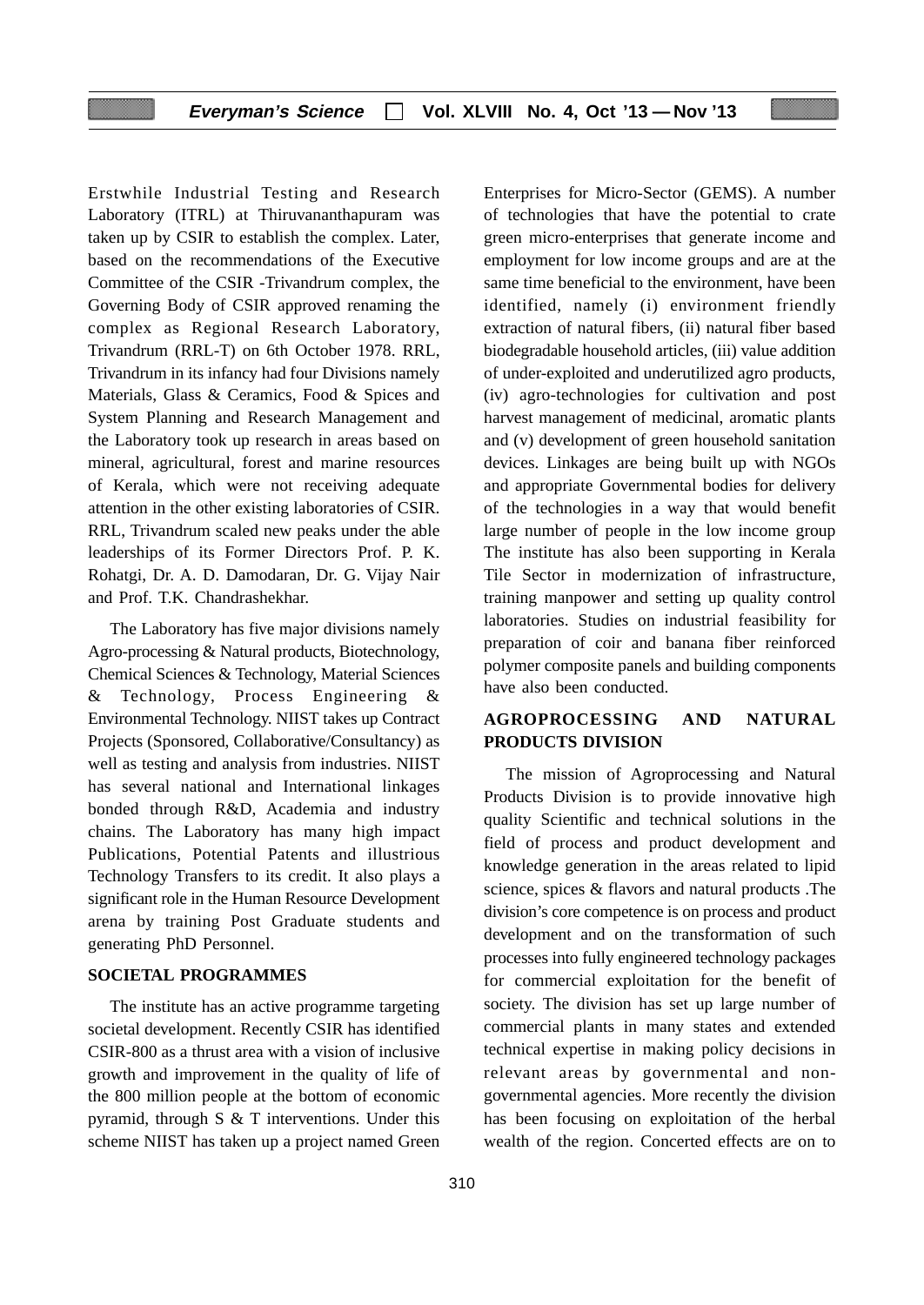create the required infrastructural facilities and strengthen intellectual capabilities for undertaking chemo and bio-evaluation of herbs and natural products in order to develop neutraceuticals, phytochemicals and functional food products. The division has well trained manpower, pilot plant facilities and sophisticated instrument to undertake research programmes in partnership with industries.

#### **BIOTECHNOLOGY DIVISION**

The mandate of the Division is to conduct high quality R & D in specific frontier areas of Biotechnology. Significant emphasis is put in exploration and value addition of regional bioresources while ensuring environmental sustainability. The divisional R & D and industrial consultancy activities are linked with programmes of national importance through networking with national and international organizations. Collaborative research and linkages with reputed national and international institutions is a major strength of division. The current focus areas of the division are (i) bioprocess and product development (ii) energy and environment and (iii) health and genomics, which are well aligned with priority sectors of CSIR such as Affordable health care, Energy and Chemistry & Environment. In the area of bioprocess and bioproducts, the division's emphasis is on production of industrial enzymes, biopolymers and amino acids. Considerable success has been achieved in developing microbial-based eco-friendly process for production of bioethanol from lignocellulose feed stocks. Under the energy sector, the main focus is on developing microbial based polymers such as PLA and PHB using agro residues as feed-stocks available in the country, which focus on multi feed based processes. A pilot plant is being established for the lignocelluloses bioethanol programme. Microbes have been isolated from the Western Ghats in Kerala and deposited in the NII Culture Collection, which is a registered depository for the culture collection having ~1200 actinomycetes, Yeast, bacterial and fungal cultures.

#### **CHEMICAL SCIENCES AND TECHNOLOGY DIVISION**

The vision of the division is to be internationally recognized for excellence in discovering new knowledge on functional materials and natural products/bioactive molecules and to develop such molecules/materials for industrial applications using innovative cost competitive and environmentally acceptable processing technologies. This division has the following sections : Photo sciences and Photonics, Inorganic and Polymeric Materials and Organic Chemistry. The activities of the Division are related to (i) working on fundamental and applied aspects of Photochemistry and related areas with the purpose of developing photonic materials for applications in solar energy harvesting, electro optical devices and photo medicine, (ii) design and develop inorganic materials and polymers for applications in areas relate to energy storage, lightning and molecular sensing for imaging and diagnostics and (iii) to isolate/synthesize new bioactive molecules and to develop state of the art synthetic organic methodologies for the fine chemical industry.

### **MATERIALS SCIENCES AND TECHNOLOGY DIVISION**

The mandate of the materials Division is development of materials for strategic and societal applications. The division has activities related to nano-ceramics, electronic materials, super conducting and magnetic materials, alloys and composites. Under the nano-ceramics activity, solgel based processes have been developed for production of nano-rare earths phosphates and oxides, based on which a pilot plant has been set up at M/s Indian Rare Earths Ltd. Kollam (Kerala). Processes for fly ash, red mud and new clay mixes have been successfully transferred to various industries. Nano-lithium dioxide coated ceramic tiles with self cleaning and anti algal activities have been prepared based on which a plant has been set up by BHEL in Bangalore for preparation of Water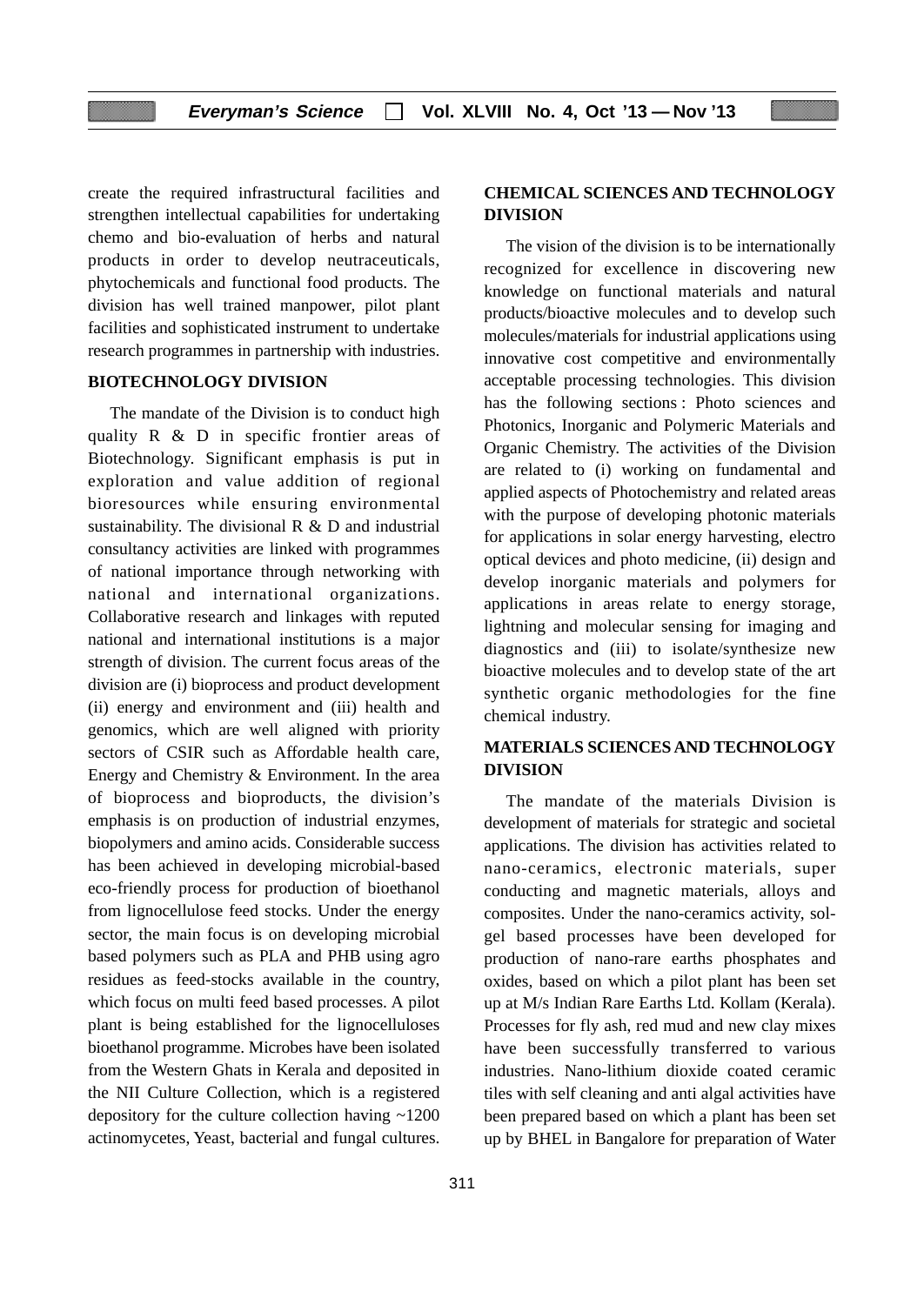#### **Everyman's Science Vol. XLVIII No. 4, Oct '13 — Nov '13**

treatment membranes. The electronic materials activity lays emphasis on communication and energy. The super conducting and magnetic materials group has fabricated long length high Tc wires and tapes for cryogen free magnets and fusion magnets. The division has successfully developed materials and components for space, defence and for societal applications such as high strength aluminum and magnesium alloys with considerable grain refinement. Under the minerals area an environmentally safe process of synthetic rutile was developed and transferred to industry.

#### **PROCESS ENGINEERING AND ENVIRONMENTAL TECHNOLOGY**

This division has four sections viz, (i) Environmental Technology (ii) Computational Modeling and Simulation (iii) Chemical and Process Engineering and (iv) Dioxin Research. The environment technology group is engaged in the development of processes for odour control, anaerobic treatment for solid waste treatment, industrial water purification and activities related to Environment Impact Assessment (EIA) etc. The Computational Modeling and Simulation group carries out research work for developing software tools for casting in foundries, modelling of chemical reactions, rotary klin reactors and works related to rational design of molecules and materials. The Chemical and process Engineering group is engaged in the development of mineral beneficiation flow

sheets and also reverse flow dryers for the rural sector. The Dioxin Research Unit is focusing on the monitoring, control and phase out of persistent Organic Pollutants (POPs) with special reference to dioxins and furans from various industrial and nonindustrial activities in Southern states of the country. Some recent R & D achievements of this Division are : (i) Setting up of odour control plants in rubber and fish meal factories using gas biofilter technology & anaerobic leach bed technology for production of white pepper (ii) software for casting simulation 'virtual casting' and simulation of micro porosity in Aluminium castings for General Motors, USA (iii) Simulation for rotary klin for manufacture of synthetic rutile, (iv) Investigation of industrial and non-industrial sources of Dioxin and furans in southern states as a first step for the implementation of Stockholm convention in India (v) Process and flow sheet development for KCCP China clay, Guda clay, GMDC clay and silica sand etc. and development of reverse flow dryers for copra, ground nut, pappad etc.

#### **Contact :**

The Director National Institute for Interdisciplinary Council of Scientific and Thiruvananthapuram–695 019, Kerala Telephone : +91-471-2515220/2490674 Fax : +91-471-2491712/2491585 Emial : director[at]niist.res.in,sureshdas[at]niist.res.in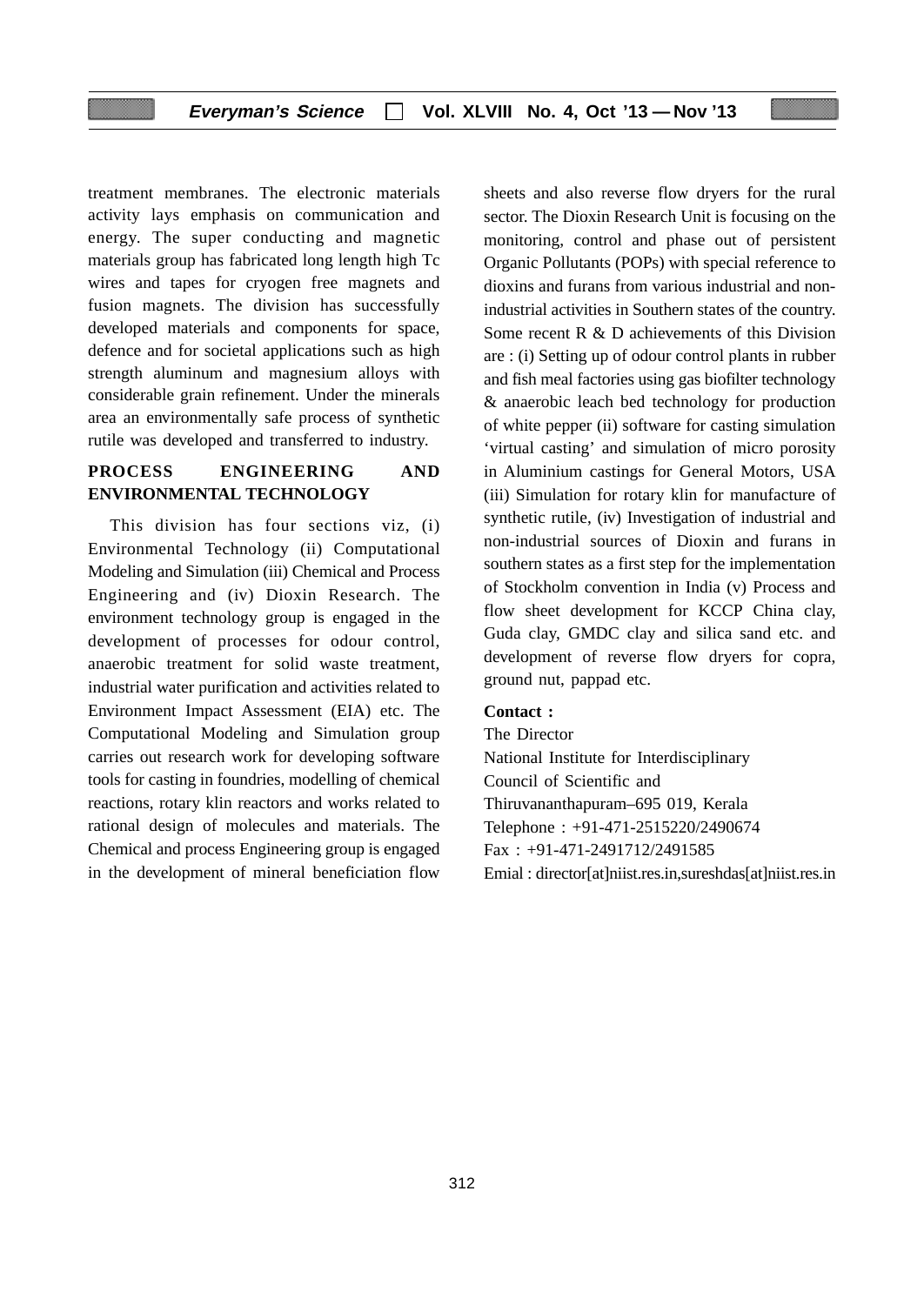# **Conferences / Meetings / Symposia / Seminars**

## **The 19th International Symposium on Endoscopic Ultrasonography, 18-20 September 2014, Chennai, India**

Participating endosonographers will learn from :

- Live demonstrations of basic and advanced EUS procedures
- State-of-the art lectures
- A half day program specially designed for beginners
- A special focus on EUS-related cytopathology
- International experts will debate controversial areas and hot topics

**Contact :** Kenes India Conferences Pvt. Ltd., Aggarwal Complex, 301, 3rd Floor, LSC, A-l/B, Janakpuri, New Delhi-110058, Tel : +91 1145199100 Fax : 91 1125513052

Contact Person : Suraj Singh, Email: info@eus2014.org

# **3rd International Conference on Advanced Oxidation Processes (AOP 2014), 25-28 September 2014, Munnar, India**

**Topics :**

- Advanced Oxidation Processes and Technologies for the treatment of air, water, wastewater, groundwater, and solid waste
- $\bullet$  Advances in photocatalysis, UV/H<sub>2</sub>O<sub>2</sub>, Fenton, photo-Fenton, electro-Fenton, sonolysis and ozonolysis in solution state; Synergy Effects
- Oxidative Biodegradation
- Radiation chemical reactions leading to the degradation of organic pollutants
- Fundamental understanding of oxidative degradation by pulse radiolysis studies
- Photochemical degradation/fundamental understanding by laser spectroscopy
- Gas phase oxidation of organic pollutants
- Degradation of Emerging Pollutants

**Contact : Prof. (Dr.) C.T. Aravindakumar** Convener, AOP - 2014, School of Environmental Sciences, Mahatma Gandhi University, Kottayam, Kerala, India - 686 560, Ph : +91-9447779269, +91-9447391168, +91-481-2732120, Fax : +91-481-2731009, E-mail: icaop2014@gmail.com, Website: http://www.ctamgu.in/ aop2014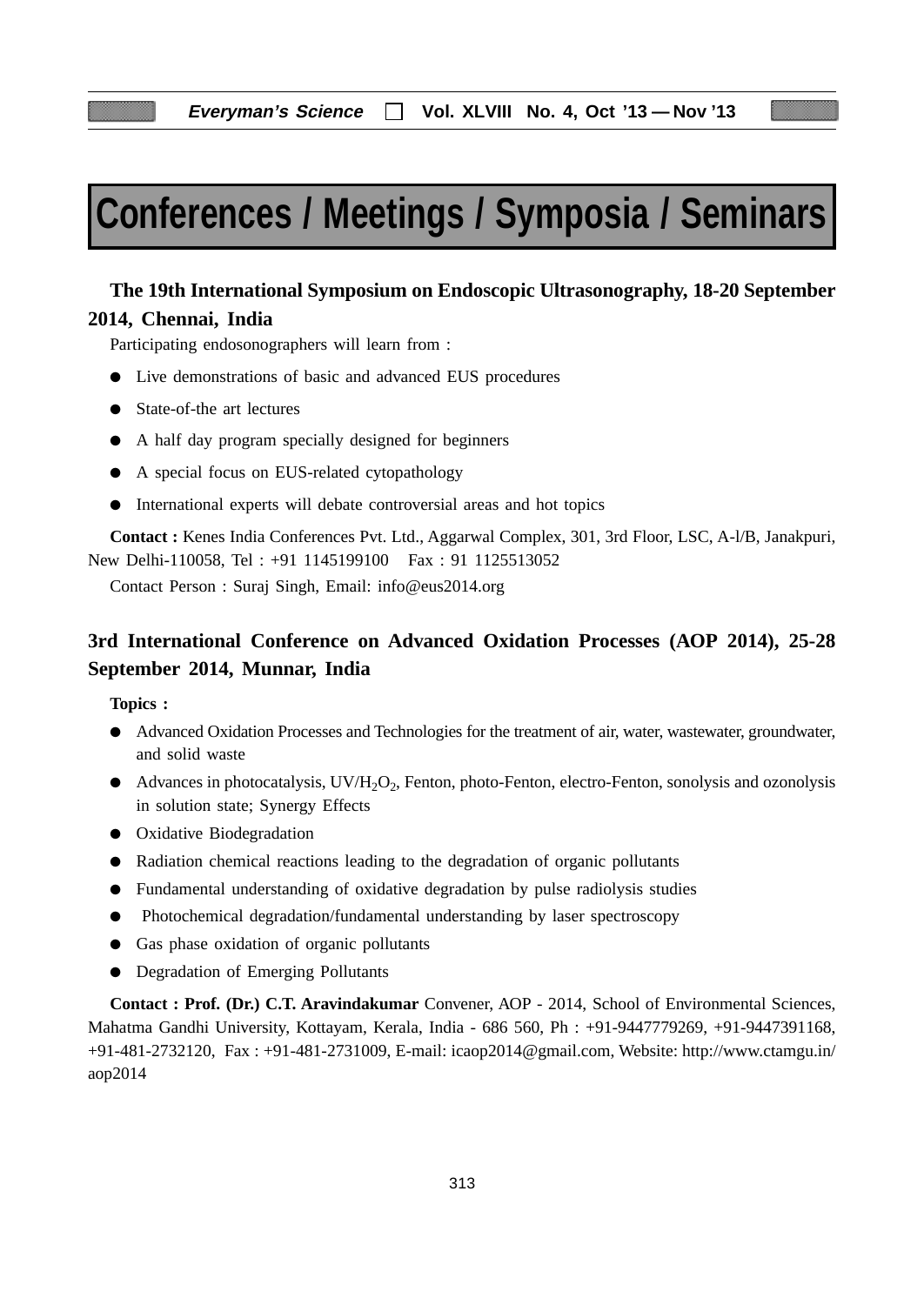# **S & T ACROSS THE WORLD**

#### **STUDY SAID TO EXPLAIN GIANT UNDERWATER WAVES**

You can't see them on a turbulent ocean surface, where they produce a rise of just inches. But internal waves, hidden totally within the ocean, can tower as high as skyscrapers, with profound effects on climate and on ocean ecosystems, scientists say.

Now new research, both in the ocean and in the largest-ever laboratory experiments to investigate them, is said to solve a longstanding mystery about just how the largest known internal waves, in the South China Sea, form, They're shaped like surface waves. But instead of forming where water meets air, they form where different layers of water meet. The difference between an underwater wave and the water around it is its density, due to temperature or salinity differences that cause ocean water to form layers.

Instruments can detect the boundary between colder, saltier water below and warmer, less-salty water above. That boundary can resemble the ocean's surface, producing waves that reach towering heights, travel vast distances, and can play a key role in the mixing of ocean waters, helping drive warm surface waters downward and drawing heat from the atmosphere, scientists say.

The new findings come from a team involving the Massachusetts Institute of Technology and other institutions, and coordinated by the U.S. Office of Naval Research. Because internal waves are hard to detect, it's often hard to study them directly in the ocean. Thomas Peacock, a mechanical engineer at MIT, joined other researchers in the study, published in the journal *Geophysical Research Letters.* They did laboratory experiments to study the production of internal waves in the Luzon Strait, between Taiwan and the Philippines. "These are the most powerful internal waves discovered thus far in the ocean," Peacock said. "These are skyscraper-scale waves."

The solitary waves have been measured to reach heights of 170 meters (more than 550 feet) and can travel at a leisurely pace of a few centimeters per second. "They are the lumbering giants of the ocean," Peacock said.

The large-scale laboratory experiments on the generation of such waves used a detailed model of the Luzon Strait's seafloor, mounted in a 50-footwide rotating tank in Grenoble, France, the largest such facility in the world. The tests indicated the waves are generated by the entire ridge system on that area of seafloor, and not a localized hotspot within the ridge.

The last major field program of research on internal-wave generation took place off the coast of Hawaii in 1999. In the years since, Peacock said, scientists have come to a greater appreciation of the significance of these giant waves in the mixing of ocean water—and therefore in global climate. "It's an important missing piece of the puzzle in climate modeling," Peacock said. "Right now, global climate models are not able to capture these processes," he said, but it's important to do so: "You get a different answer ... if you don't account for these waves." To help incorporate the new findings into these models, the researchers plan to meet this month with a climate-modeling team as part of an effort sponsored by the National Science Foundation to improve climate modeling. These waves may be "the key mechanism for transferring heat from the upper ocean to the depths," Peacock said.

Internal waves have been known for well over a century, Peacock said, but remained poorly understood because of the difficulty of observations. Among the new techniques that have helped is the use of satellite data: While the submerged waves raise the water surface by less than an inch, long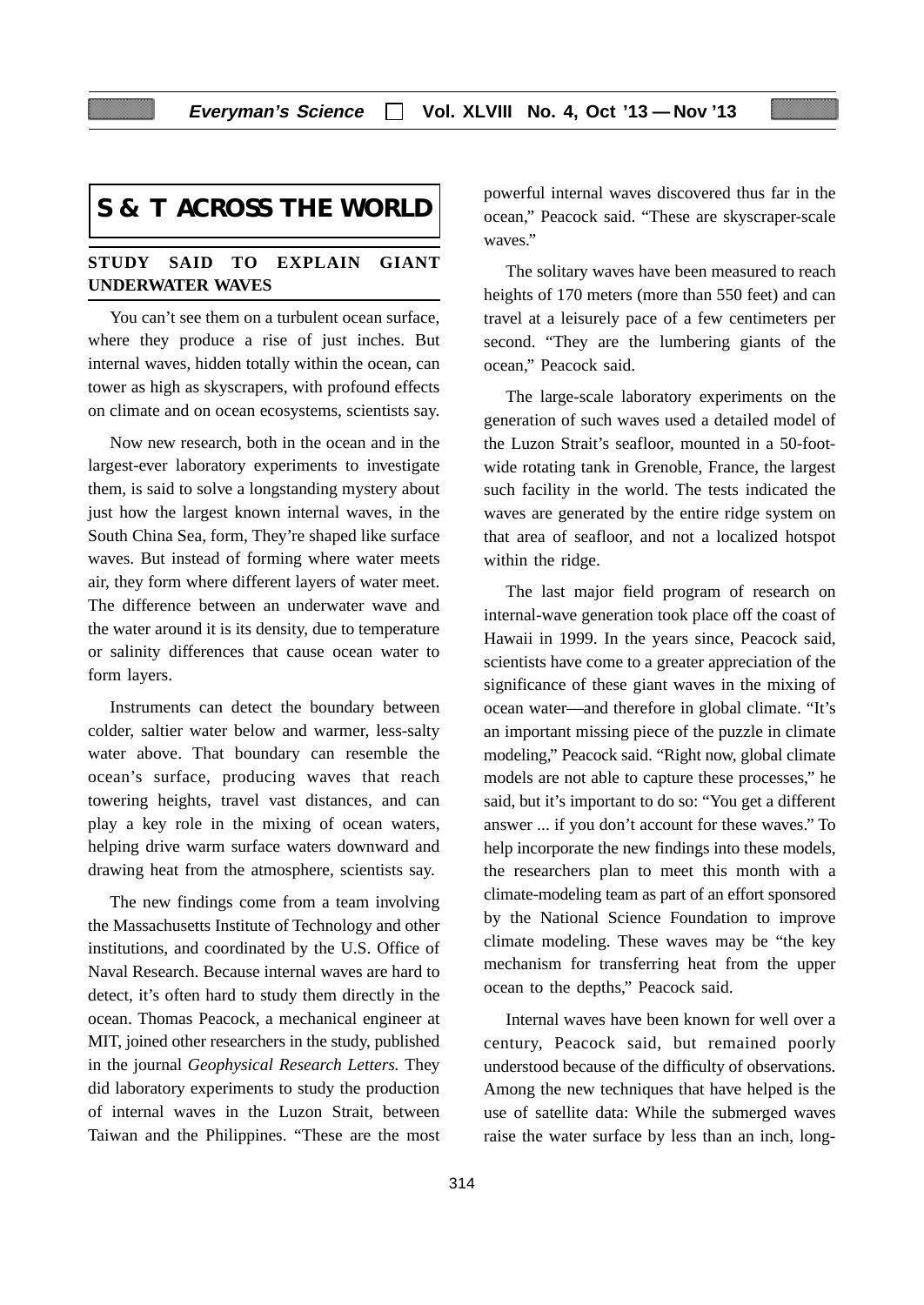term satellite data can clearly discern this difference. "From 15 years of data, you can filter out the noise," Peacock explains: Many locations, such as the Luzon Strait, generate these waves in a steady, predictable way as tides flow over submerged ridges and through narrow channels. A resulting 12-hour cycle is clearly visible in satellite data, he added. Internal waves can also play a significant role in sustaining coral-reef ecosystems, by bringing nutrients up from ocean depths, Peacock said.

### **SCIENTISTS DECODE OLDEST DNA OF EXTINCT HUMAN**

Researchers say they have decoded a key part of the DNA for a 400,000-year-old extinct human related to a species of ancestral humans called Denisovans. The scientists were able to study DNA so old that previous samples of similar age could only be retrieved from permanently frozen ground. This sample instead came from a cave in Northern Spain.

The researchers said they determined the almost complete "mitochondrial genome," a large section of human DNA which isn't enclosed in the cell nucleus like most of the rest. Mitochondrial DNA is maternally transmitted and commonly used for ancestry studies. The Spanish cave, known as the "bone pit" or Sima de los Huesos, has yielded the world's largest assembly of ancient human fossils from the Middle Pleistocene era. Matthias Meyer and colleagues of the Max Planck Institute for Evolutionary Anthropology in Leipzig, Germany, developed new methods for decoding highly degraded ancient DNA. They then teamed up with Spanish paleontologist Juan-Luis Arsuaga and used the techniques on a cave bear from the site. Later the group sampled some bone powder from a thigh bone of a hominin, or extinct human relative, found there. They compared its mitochondrial DNA with that of Neanderthal people, Denisovans, presentday humans, and apes.

Based on "missing mutations," the researchers calculated that the Sima hominin lived about 400,000 years ago and shared a common ancestor not with Neanderthals but with Denisovans— an extinct group from Asia related to the Neanderthals—about 700,000 years ago. The result is also "unexpected" since the skeleton shows Neanderthal-like features, said Meyer. The bones, attributed to a species known as *Homo heidelbergensis,* may be related to the population ancestral to both Neanderthals and Denisovans, he said. This "points to a complex pattern of evolution in the origin of Neanderthals and modem humans," added Svante Pääbo, director at the Max Planck **Institute** 

The findings are published in the Dec. 4, 2013 issue of the research journal *Nature.* "Our results show that we can now study DNA from human ancestors that are hundreds of thousands of years old," Pääbo said. "This opens prospects to study the genes of the ancestors of Neanderthals and Deni-sovans. It is tremendously exciting."

#### **GALAXY GROWTH EXAMINED LIKE TREE RINGS**

Watching a tree grow might be more frustrating than waiting for a pot to boil, but luckily there are tree rings. Beginning at a tree trunk's compact core and moving out to the soft bark, concentric rings mark the passage of time, revealing chapters of the tree's history.

Galaxies outlive trees by billions of years. But like biologists, astronomers can read the rings in the disk of a galaxy to unravel its past, a study suggests. Using data from two NASA telescopes, scientists have gained more evidence for an "insideout" theory of galaxy growth, showing, they say, that bursts of star formation in central regions were followed one to two billion years later by star birth in the outer fringes. "Initially, a rapid star-forming period formed the mass [material] at the center of